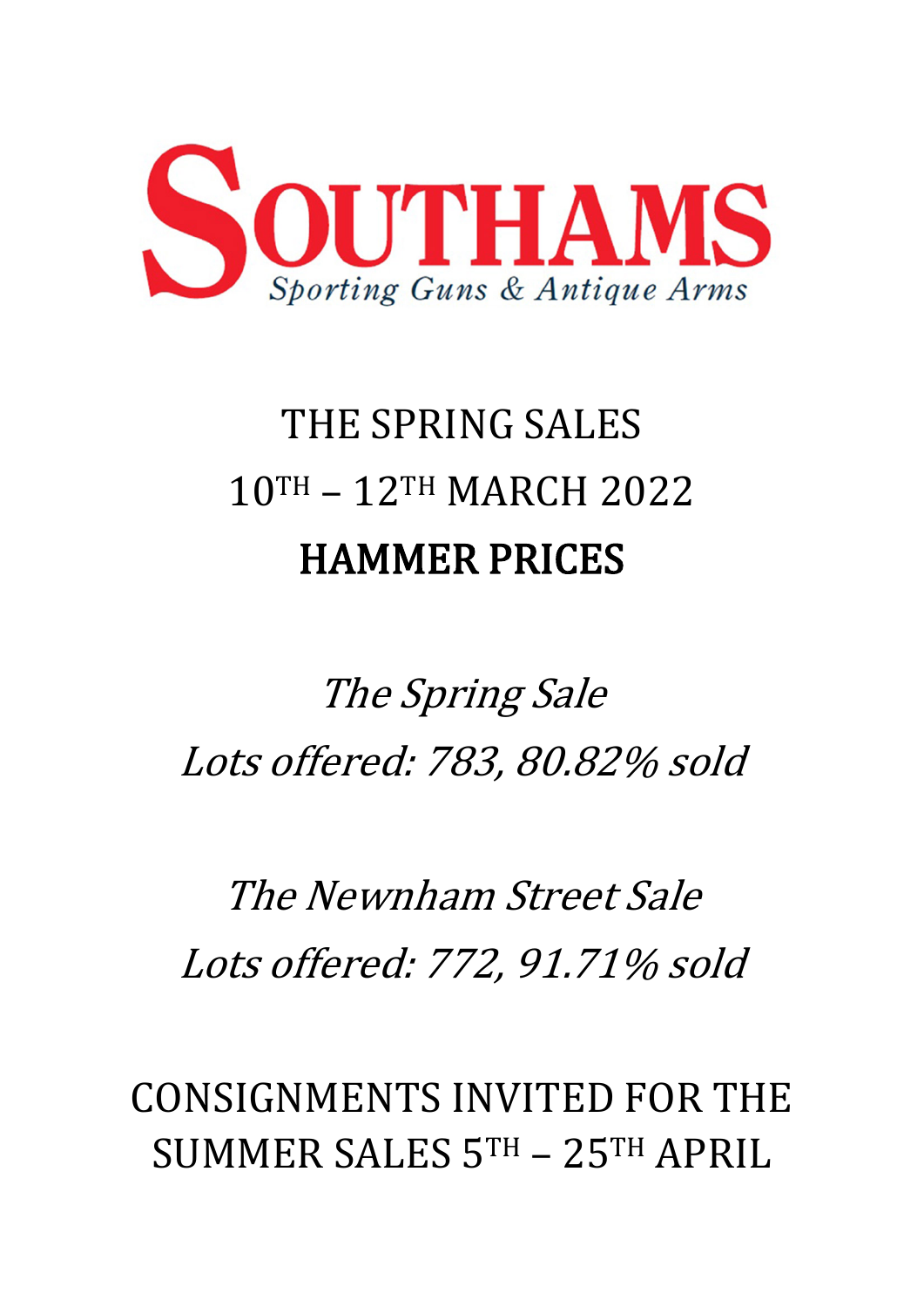### **Southams Spring Sales - Sold Lots Hammer Prices**

### **Sporting Guns & Antique Arms [Main Sale - Live Auction]**

| Lot            | <b>Description</b>                                              | Low est High est |     | <b>Result</b> |
|----------------|-----------------------------------------------------------------|------------------|-----|---------------|
| $\mathbf{1}$   | Wooden Mallard decoy, and one other duck decoy                  | 30               | 50  | 70            |
|                | Canvas and leather fleece lined gun slip by Holland & Holland,  |                  |     |               |
| $\overline{2}$ | max. internal length 46 ins                                     | 50               | 70  | 90            |
|                | A Walnut veneer pistol case with blue baize lined fitted        |                  |     |               |
|                | interior, the lid with inset vacant brass plate, internal       |                  |     |               |
|                | measures w. 9 ins x 1.5 ins x d.1% ins, with brass mounted      |                  |     |               |
|                | steel cleaning rod, ebony handled turnscrew and pewter oil      |                  |     |               |
| 3              | bottle                                                          | 80               | 120 | 250           |
|                | Leather action cover for German Mauser Gewehr 98 rifle          |                  |     |               |
| 4              |                                                                 | 80               | 120 | 120           |
| 5              | Boxed Smith & Wesson 12-piece gunstock chisel set               | 30               | 50  | 100           |
|                | Wilkinson's of Pall Mall vintage leather sword bag case,        |                  |     |               |
| 6              | c.1900, stamped C.L.W-J                                         | 40               | 60  | 50            |
|                | British Army Officer's leather field service scabbard by Pearce |                  |     |               |
|                | & Sons, Leeds; together with a 1912 Pattern Cavalry trooper's   |                  |     |               |
| 7              | stainless steel dress scabbard (2)                              | 60               | 100 | 50            |
|                | Three sheath knives: J. Nowill & Sons; William Rodgers;         |                  |     |               |
| 8              | Taylor, Sheffield                                               | 60               | 100 | 50            |
|                | Three walking sticks with brass pommels figured as jackal,      |                  |     |               |
|                | eagle, and hound; together with four other walking sticks and   |                  |     |               |
| 9              | riding crop                                                     | 50               | 70  | 30            |
|                | Canvas and leather game bag by Parsons & Son, together          |                  |     |               |
| 10             | with three gun slips                                            | 20               | 30  | 45            |
|                | Leather cartridge bag together with a Barbour wax fishing bag   |                  |     |               |
| 12             |                                                                 | 30               | 50  | 40            |
|                | Metal ammunition tin, with collection of Shooting Times         |                  |     |               |
| 14             | 1971/72                                                         | 20               | 30  | 12            |
|                | Shield mounted taxidermist's example of a Roe buck head         |                  |     |               |
| 15             |                                                                 | 60               | 100 | 35            |
| 16             | Set of Red Deer stag antlers                                    | 50               | 100 | 40            |
|                | A good Parsons leather gun slip, fleece lined, max. internal    |                  |     |               |
| 17             | length 43 ins                                                   | 50               | 80  | 80            |
|                | Quality Gunslips leather cartridge bag (for approx. 100 cases)  |                  |     |               |
| 18             |                                                                 | 30               | 50  | 35            |
|                | William Evans leather cartridge bag (for approx. 50 cases)      |                  |     |               |
| 19             |                                                                 | 40               | 60  | 70            |
|                | Copper and brass bag shaped pistol powder flask with            |                  |     |               |
| 20             | suspension ring by G & J W Hawksley and one other               | 50               | 80  | 130           |
|                | 12 bore Brass capper decapper complete with Kynoch The          |                  |     |               |
|                | Nitrone cartridge case together with a 20 bore steel roll turn  |                  |     |               |
| 22             | over tool                                                       | 30               | 50  | 20            |
|                | 16 bore Brass screw turn field capper decapper stamped W        |                  |     |               |
|                | Bartram Patentee and with the Nimrod trade mark                 |                  |     |               |
| 23             |                                                                 | 40               | 80  | 40            |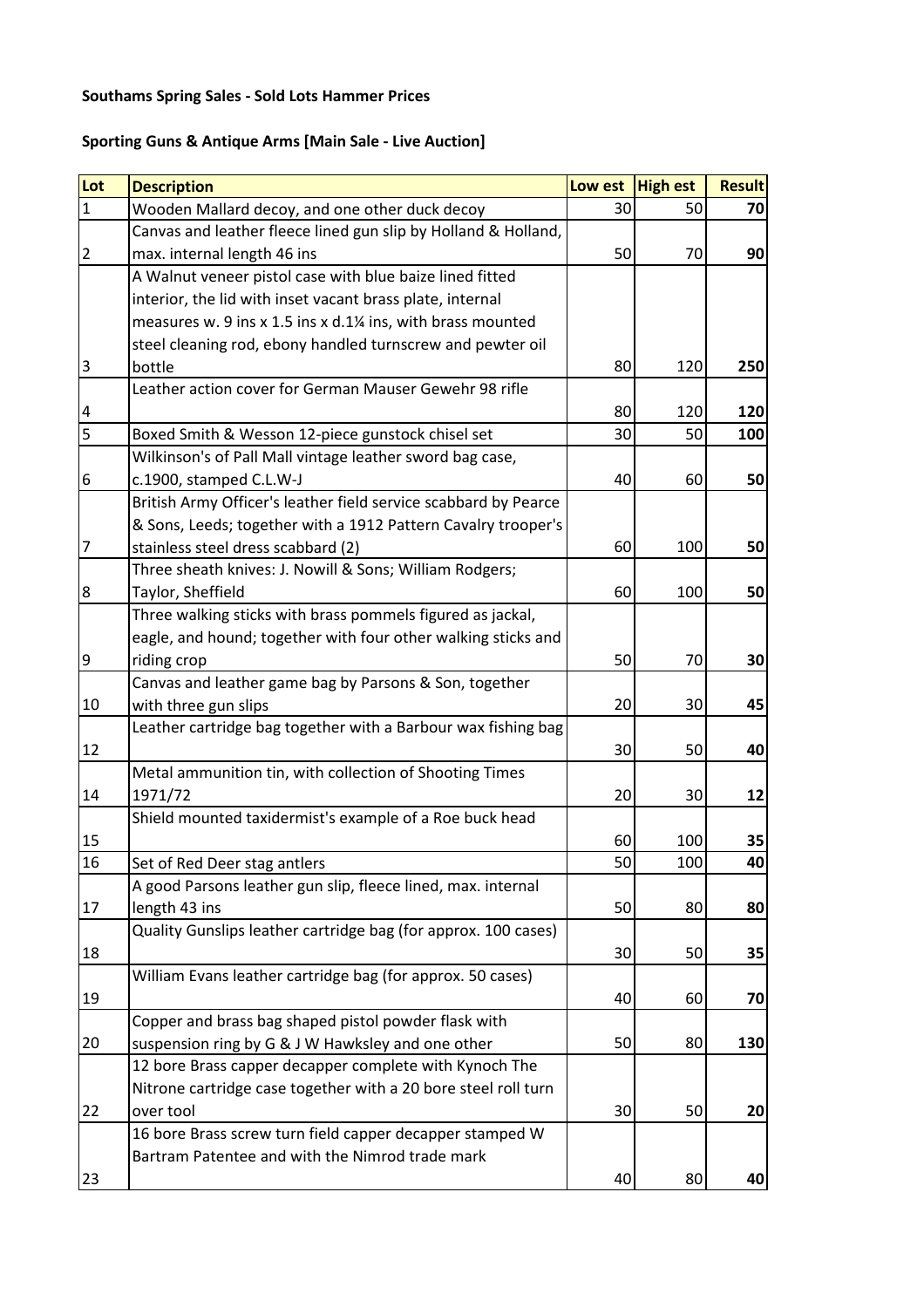|    | Five various hand held capper decappers in steel, brass and    |     |     |     |
|----|----------------------------------------------------------------|-----|-----|-----|
| 25 | nickel plate                                                   | 30  | 50  | 70  |
|    | 12 bore Brass screw turn field capper decapper of W Bartram    |     |     |     |
| 26 | style                                                          | 40  | 80  | 30  |
|    | Nine various brass or nickel plated adjustable powder          |     |     |     |
| 27 | measures by James Dixon & Sons or G & J W Hawksley             | 50  | 100 | 45  |
|    | Six miscellaneous brass and nickel plated hand loading tools   |     |     |     |
| 28 | by Bridgeport and others                                       | 30  | 60  | 50  |
|    | Five various adjustable nickel plated powder measures by       |     |     |     |
|    | Bridgeport, U H Co. Connecticut and others                     |     |     |     |
| 29 |                                                                | 30  | 60  | 35  |
| 30 | Twelve steel wad cutters from 12 bore to 1 ins                 | 40  | 60  | 60  |
|    | Copper and brass bag shaped powder flask with Sportsman        |     |     |     |
|    | and dog decoration stamped G & J W Hawksley                    |     |     |     |
| 32 |                                                                | 40  | 80  | 45  |
|    | Copper and brass bag shaped powder flask with game scene       |     |     |     |
| 33 | decoration stamped G & J W Hawksley                            | 40  | 80  | 28  |
|    | Embossed leather shot flask with brass dispenser by J Plant,   |     |     |     |
|    | Sheffield, leather shot flask with suspension ring and nickel  |     |     |     |
|    | plated dispenser by G & J W Hawksley, leather shot flask with  |     |     |     |
|    | suspension ring and brass dispenser                            |     |     |     |
| 35 |                                                                | 30  | 50  | 20  |
|    | Two framed and glazed sets of six cigarette cards depicting    |     |     |     |
| 37 | Game Birds and Terriers, 10 x 9 ins                            | 20  | 30  | 18  |
|    | Framed and glazed mono coloured print: Terriers and Cat, by    |     |     |     |
| 39 | Lucy A Leavers, 25 x 19 ins                                    | 25  | 50  | 25  |
| 40 | Wooden pistol case with cleaning rod and keys                  | 30  | 40  | 220 |
|    | 6x Hensoldt-Wetzlar Ziel-Dialyt period sniper scope with       |     |     |     |
| 41 | leather lens covers and carry case                             | 80  | 120 | 110 |
|    | Kahles Helia Super period rifle scope with leather lens covers |     |     |     |
| 42 |                                                                | 30  | 50  | 120 |
|    | Leather covered vintage brass telescope in leather case        |     |     |     |
| 43 |                                                                | 30  | 50  | 45  |
| 44 | A vintage leather scope case and two leather holsters          | 30  | 50  | 40  |
| 45 | .700 bullet mould                                              | 20  | 30  | 140 |
| 46 | Two vintage three-way pistol flasks (1 spring a/f)             | 40  | 50  | 250 |
|    | Vintage Winchester 5-X rifle scope with adjustable mounts      |     |     |     |
| 50 | and clear optics                                               | 150 | 200 | 220 |
|    | Vintage Zenit-ES 35mm SLR Photo Sniper (USSR) in original      |     |     |     |
|    | steel transport case with pistol grip mount, additional lens,  |     |     |     |
|    | filters and accessories, leather sling and carry strap         |     |     |     |
| 51 |                                                                | 50  | 100 | 50  |
| 52 | A collection of modern and vintage whistles                    | 50  | 100 | 90  |
|    | Three copper and brass powder flasks, two by Bartram with      |     |     |     |
| 55 | embossed decoration and a plain one by Dixon                   | 70  | 100 | 60  |
|    | 12 bore Combined brass loader and roll turn over machine by    |     |     |     |
| 56 | G & J W Hawksley                                               | 40  | 60  | 30  |
|    | 16 bore Combined green steel and brass loader and roll turn    |     |     |     |
| 57 | over machine by Jeffries, Norwich                              | 30  | 50  | 40  |
|    |                                                                |     |     |     |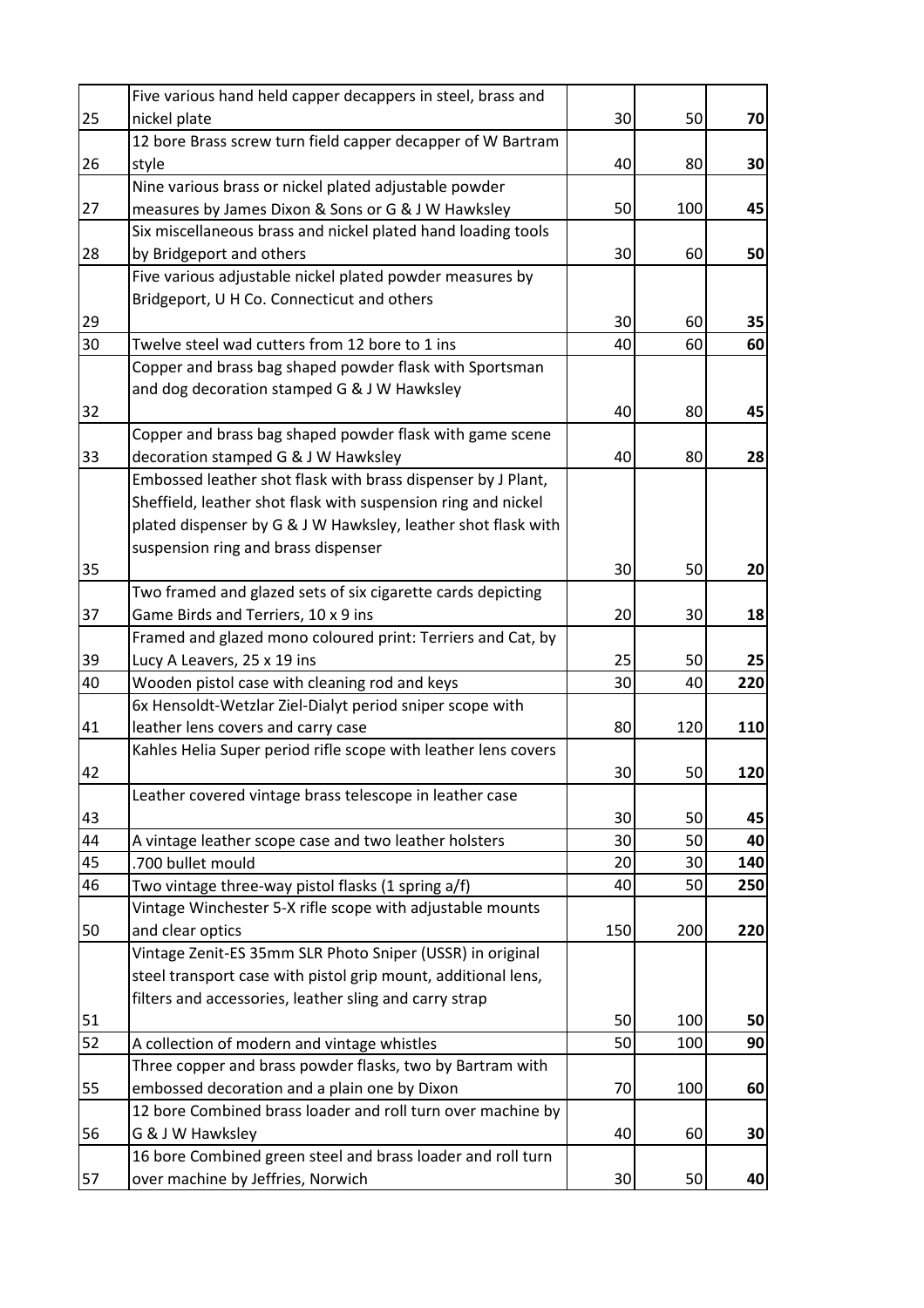|    | Four leather shot flasks, one with embossed hunting scene              |     |     |     |
|----|------------------------------------------------------------------------|-----|-----|-----|
| 58 | decoration                                                             | 40  | 60  | 40  |
| 59 | Two 20 bore brass field capper decappers by Ward                       | 40  | 60  | 35  |
|    | Brass capper decapper by Lightwood & Sons No.4 Rimmed                  |     |     |     |
| 60 | 577(?)                                                                 | 30  | 50  | 30  |
|    | Nine tins of vintage percussion caps comprising two Joyce              |     |     |     |
|    | No.25 (sealed); two Joyce No.26; Joyce musket (sealed); Eley           |     |     |     |
| 61 | Dynamit Nobel, and others                                              | 80  | 120 | 70  |
|    | Three various 30mm cannon shell cases, stamped PDS;                    |     |     |     |
| 62 | L14A;3 CX91; 035A                                                      | 20  | 30  | 20  |
| 63 | WW I brass 3 ins shell case dated 1917                                 | 20  | 30  | 15  |
|    | Bausch & Lomb BALvar 24 vintage target rifle scope with                |     |     |     |
| 64 | adjustable mounting, in original box                                   | 200 | 300 | 320 |
|    | Leather covered powder flask by James Dixon & Sons (spring             |     |     |     |
|    | a/f), the nozzle with increments for 21/2-31/2 drams, length 81/4      |     |     |     |
| 65 | ins                                                                    | 30  | 50  | 40  |
|    | A model cannon with 10 ins staged brass barrel, on a wheeled           |     |     |     |
| 66 | iron carriage                                                          | 50  | 100 | 60  |
|    | Seven vintage collectors gun powder tins by Dupont, Eley,              |     |     |     |
| 67 | Smokeless Diamond, etc                                                 | 80  | 120 | 130 |
| 68 | Four painted wooden duck decoys                                        | 30  | 50  | 50  |
|    | 8 powder measures together with a 12 bore capper/decapper              |     |     |     |
| 69 | stamped Patent 5535.1884                                               | 30  | 40  | 90  |
| 70 | 20 bore roll turnover                                                  | 30  | 40  | 60  |
| 71 | Four 12 bore roll turnovers inc. C & J.W Hawksley                      | 40  | 60  | 28  |
| 72 | 8 bore roll turnover                                                   | 30  | 50  | 340 |
|    | Two framed and glazed pictures with game birds, by                     |     |     |     |
| 73 | A. Thorburn and S. Trinder                                             | 20  | 40  | 35  |
|    | British pattern 1876 Martini-Henry socket bayonet, 211/2 ins           |     |     |     |
|    | triform blade with ordnance stamps and Nepalese (?)                    |     |     |     |
| 74 |                                                                        | 40  | 60  | 40  |
|    | markings<br>Colichemarde type sword, 31 ins triform blade, brass hilt, |     |     |     |
|    |                                                                        |     |     |     |
|    | wired grip (handle a/f); together with a pair of fencing foils         |     |     |     |
| 75 | (3)                                                                    | 60  | 100 | 100 |
|    | Single edged short sword, 25 ins blade with deep fuller,               |     |     |     |
|    | ribbed ebonised handle, brass collar and lion's head pommel,           |     |     |     |
|    | in wooden sheath fashioned as a swordstick                             |     |     |     |
| 76 |                                                                        | 50  | 80  | 80  |
|    | Victorian 1892 Pattern Infantry Officer's sword, 32 ins single         |     |     |     |
|    | edged fullered and etched blade, ricasso with proof stud,              |     |     |     |
|    | brass hilt with VR cypher, wired shagreen grip, stepped brass          |     |     |     |
| 77 | pommel, in gilded brass scabbard                                       | 100 | 150 | 260 |
|    | 1915 Canadian MkII Ross rifle bayonet, 10 ins blade, pommel            |     |     |     |
|    | stamped ROSS RIFLE CO. QUEBEC PATENTED 1907 and 11/15                  |     |     |     |
|    | to reverse with ordnance markings, in leather sheath dated             |     |     |     |
| 78 | 1915                                                                   | 100 | 150 | 90  |
|    | Oriental style knife in carved bamboo sheath with metal                |     |     |     |
| 79 | mounted bamboo grips.                                                  | 30  | 50  | 40  |
|    | Four Enfield No.4 MkII spike bayonets, each with metal                 |     |     |     |
| 81 | scabbard                                                               | 50  | 80  | 40  |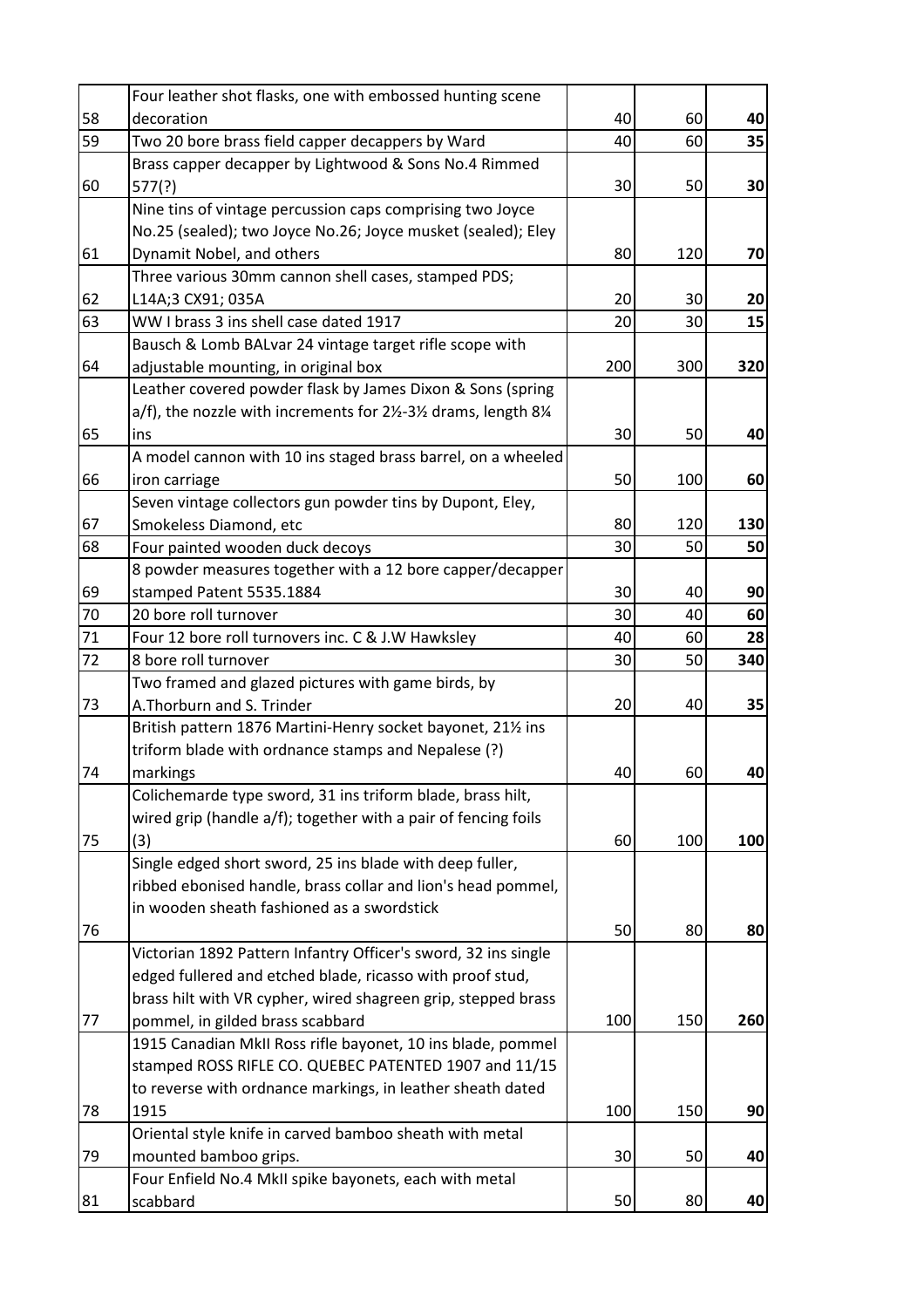|     | 1897 Pattern British Infantry Officer's sword by Wilkinson, 32     |     |     |     |
|-----|--------------------------------------------------------------------|-----|-----|-----|
|     | ins spear point blade with broad fuller, scroll etching to blade   |     |     |     |
|     | with ER cypher and Royal Electrical and Mechanical Engineers       |     |     |     |
|     | crest to reverse, ricasso numbered 82848, stainless steel          |     |     |     |
|     | basket hilt with Royal cypher and leather sword knot, wired        |     |     |     |
|     | shagreen grip, stainless steel nut pommel, in leather service      |     |     |     |
|     | scabbard                                                           |     |     |     |
| 82  |                                                                    | 200 | 250 | 280 |
|     | Japanese Katana, with 27 ins slightly curved blade with visible    |     |     |     |
|     | hamon and brass habaki, the tsuba with simple engraving,           |     |     |     |
|     | chord bound ray skin grip with brass mekugi, signed                |     |     |     |
|     | Kiyomiya/Toru Noguchi (Seki 1935), in black painted wooden         |     |     |     |
| 84  | saya with brass suspension ring                                    | 350 | 450 | 480 |
|     | British Pattern 1796 light cavalry sabre, 33 ins single edged      |     |     |     |
|     | curved and fullered blade, stirrup hilt hand guard with wired      |     |     |     |
| 85  | leather grip, steel pommel                                         | 100 | 200 | 130 |
|     | WWI(?) Czech Mauser bayonet and scabbard, together with            |     |     |     |
| 86  | two others, similar (3)                                            | 50  | 80  | 100 |
|     | Remington P1913 bayonet and scabbard, and P1907 Enfield            |     |     |     |
| 87  | bayonet with scabbard (2)                                          | 40  | 60  | 80  |
|     | Swiss M1918 bayonet, 111/2 ins double edged blade, metal           |     |     |     |
| 88  | studded wood grips, steel scabbard                                 | 40  | 50  | 50  |
|     | British 1796 Pattern light cavalry sabre by Thomas Gills           |     |     |     |
|     | (Birmingham), 32% ins single edged and fullered curved blade       |     |     |     |
|     | inscribed Thos. Gills Warranted Never To Fail, stirrup hilt hand   |     |     |     |
|     | guard, in steel scabbard with suspension rings                     |     |     |     |
| 89  |                                                                    | 100 | 200 | 440 |
|     | A presentation Jambiya with highly decorated pierced and           |     |     |     |
|     | engraved gilt handle and sheath, 51/2 ins blade, in a fitted case. |     |     |     |
|     | The vendor states that it was given as a gift to their relation    |     |     |     |
|     | from the Omani Minister For Information & Youth Affairs in         |     |     |     |
| 90  | 1979                                                               | 200 | 250 | 200 |
|     | Reproduction single handed broadsword, 31 ins double edged         |     |     |     |
|     | blade, brass hilt with decorative brass figure to pommel, in       |     |     |     |
| 91  | leather scabbard with sling                                        | 50  | 80  | 60  |
| 92  | Quantity of military and other penknives                           | 40  | 60  | 70  |
| 93  | Ten various Victorinox 'Swiss Army' knives                         | 30  | 50  | 60  |
|     | Quantity of mostly Victorinox penknives (most with branding)       |     |     |     |
| 94  |                                                                    | 30  | 40  | 80  |
|     | Quantity of various penknives by Victorinox and others, some       |     |     |     |
| 95  | branded                                                            | 30  | 50  | 60  |
| 96  | Quantity of vintage penknives                                      | 40  | 60  | 70  |
| 97  | Quantity of various single-blade pocket knives                     | 20  | 30  | 100 |
|     | A wooden box containing quantity of modern and vintage             |     |     |     |
| 98  | penknives                                                          | 30  | 50  | 50  |
| 99  | Twelve various fruit knives, some with silver blades               | 30  | 40  | 22  |
|     | A vintage Swedish barrel knife by Joh. Engstrom, dated 1874,       |     |     |     |
| 100 | and another similar (2)                                            | 30  | 50  | 60  |
|     | .177 Daisy Model 1894 lever action air rifle, open sights,         |     |     |     |
| 102 | synthetic stock, nvn                                               | 75  | 90  | 80  |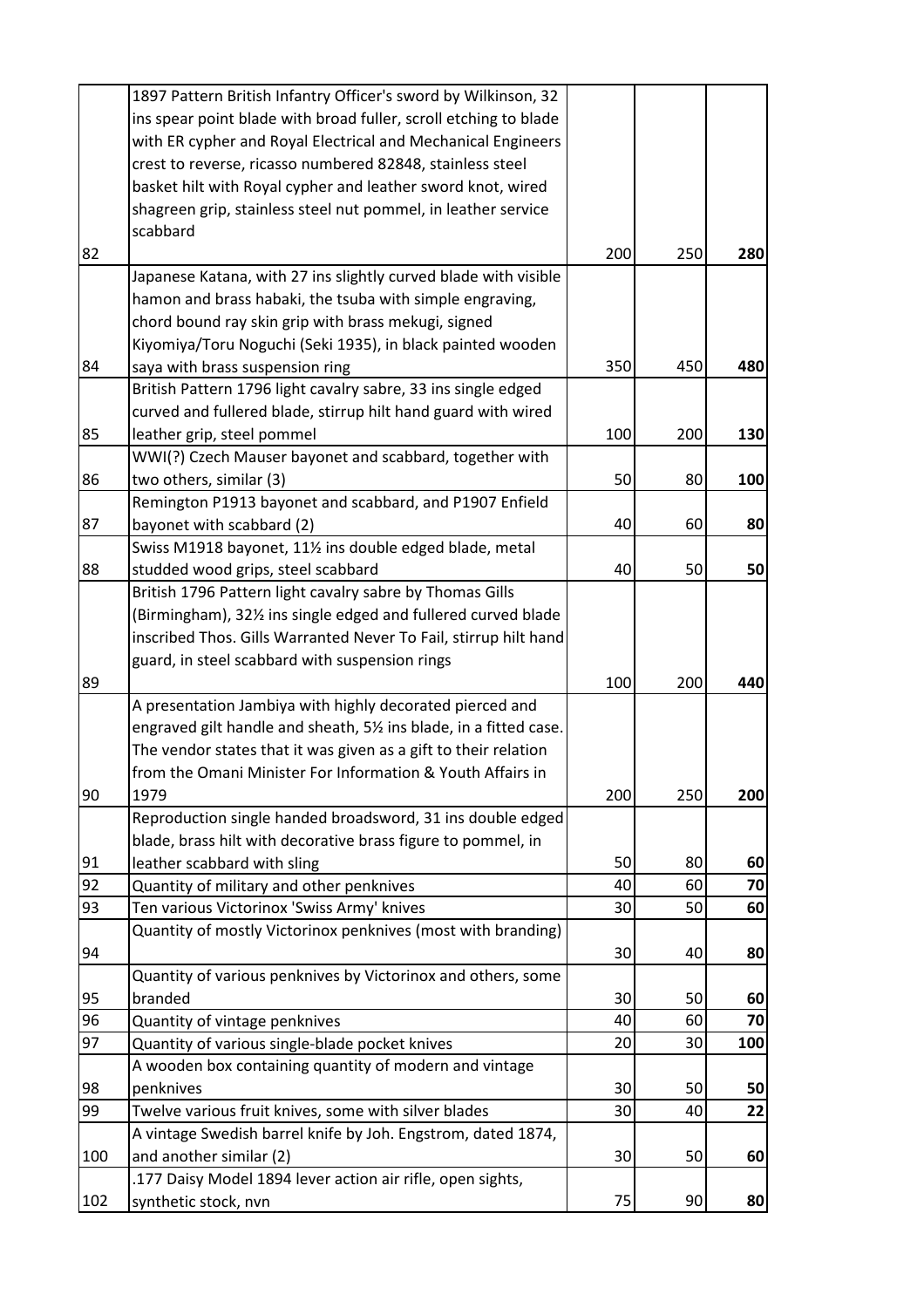|     | .22 Webley Mark 3 under lever air rifle, open sights, tap       |     |     |     |
|-----|-----------------------------------------------------------------|-----|-----|-----|
| 103 | loading, no.27152                                               | 80  | 120 | 80  |
|     | .22 Milbro G25 break barrel air rifle, hooded blade foresight,  |     |     |     |
| 105 | adjustable rear sight, nvn                                      | 40  | 60  | 40  |
|     | 22 Snow Peak B3-F under lever air rifle, hooded blade           |     |     |     |
| 106 | foresight, adjustable rear sight, no. V481668                   | 30  | 50  | 25  |
|     | .177 GAMO G-1200 Co2 repeater air rifle, pump action, open      |     |     |     |
| 107 | sights, no. 108289-97                                           | 75  | 90  | 80  |
|     | .177 BSA Cadet break barrel air rifle, open sights, no.         |     |     |     |
| 109 | BC43073                                                         | 40  | 60  | 50  |
|     | .177 BSA Cadet Major break barrel air rifle, open sights, no.   |     |     |     |
| 110 | 06096                                                           | 70  | 90  | 70  |
|     | .22 BSA Airsporter Mark 6 under lever air rifle, open sights,   |     |     |     |
| 111 | tap loading, no. GL11345                                        | 100 | 150 | 100 |
|     | .177 BSA Airsporter Mark 2 under lever air rifle, open sights,  |     |     |     |
| 112 | tap loading, no. EE4519 (repair to stock at wrist)              | 90  | 120 | 90  |
|     | .22 Crosman Model 140 under lever air rifle, open sights, no.   |     |     |     |
| 114 | C60                                                             | 80  | 120 | 100 |
|     | .22 BAM DB4 under lever air rifle, hooded foresight,            |     |     |     |
| 115 | adjustable rear sight, sling swivels, nvn                       | 40  | 60  | 25  |
|     | .177 Puma Innova under lever air rifle, black synthetic stock,  |     |     |     |
| 120 | boxed as new, no. A2148173                                      | 80  | 100 | 130 |
|     | .22 Setra pump up air rifle, open sights, bolt action, no.      |     |     |     |
| 122 | G66006                                                          | 70  | 90  | 100 |
|     | 6mm BB Novritsch SSG-10 airsoft rifle, black synthetic stock,   |     |     |     |
|     | with 3-9 x 50mm illuminated Mil-dot scope, 2 x magazines,       |     |     |     |
|     | bottle of BB's, in maker's foam lined case, no.3V29H, together  |     |     |     |
| 123 | with a boxed AC5000 chronograph                                 | 100 | 200 | 80  |
|     | .177 Original (Diana) Mod 35 break barrel air rifle, tunnel and |     |     |     |
|     | blade foresight with spare element, adjustable rear sight, no.  |     |     |     |
| 124 | 116658                                                          | 70  | 90  | 100 |
|     | .22 BSA Airsporter Mk 4 under lever air rifle, open sights, tap |     |     |     |
|     | loading, mounted 4 x 20 BSA scope, no. GL41360                  |     |     |     |
| 125 |                                                                 | 80  | 120 | 100 |
|     | .177 Air Arms Pro-Sport under lever air rifle, heavy barrel,    |     |     |     |
|     | scope grooves, Monte Carlo stock with recoil pad, no. 109       |     |     |     |
| 126 |                                                                 | 100 | 200 | 260 |
|     | .22 Webley Raider 10 pcp bolt acton air rifle, multi shot with  |     |     |     |
|     | two 10 shot rotary magazines, mounted 3-9 x 40 Webley           |     |     |     |
|     | scope, pistol grip stock with recoil pad, no. 2117 with carry   |     |     |     |
| 127 | case (air reservoir a/f)                                        | 150 | 200 | 190 |
|     | .177 Webley Mark 3 underlever air rifle, original sights, tap   |     |     |     |
|     | loading, inset webley logo to stock, no. F6481                  |     |     |     |
| 128 |                                                                 | 80  | 120 | 130 |
|     | .22 BSA Meteor break barrel air rifle, open sights, semi pistol |     |     |     |
| 129 | grip stock, no. WE18889                                         | 40  | 60  | 45  |
|     | .22 Diana Model 52 side lever air rifle, fitted moderator,      |     |     |     |
|     | mounted 8 x 56 Kassnar Beta 3 scope, Monte Carlo stock with     |     |     |     |
| 130 | recoil pad, no. 943375                                          | 100 | 150 | 220 |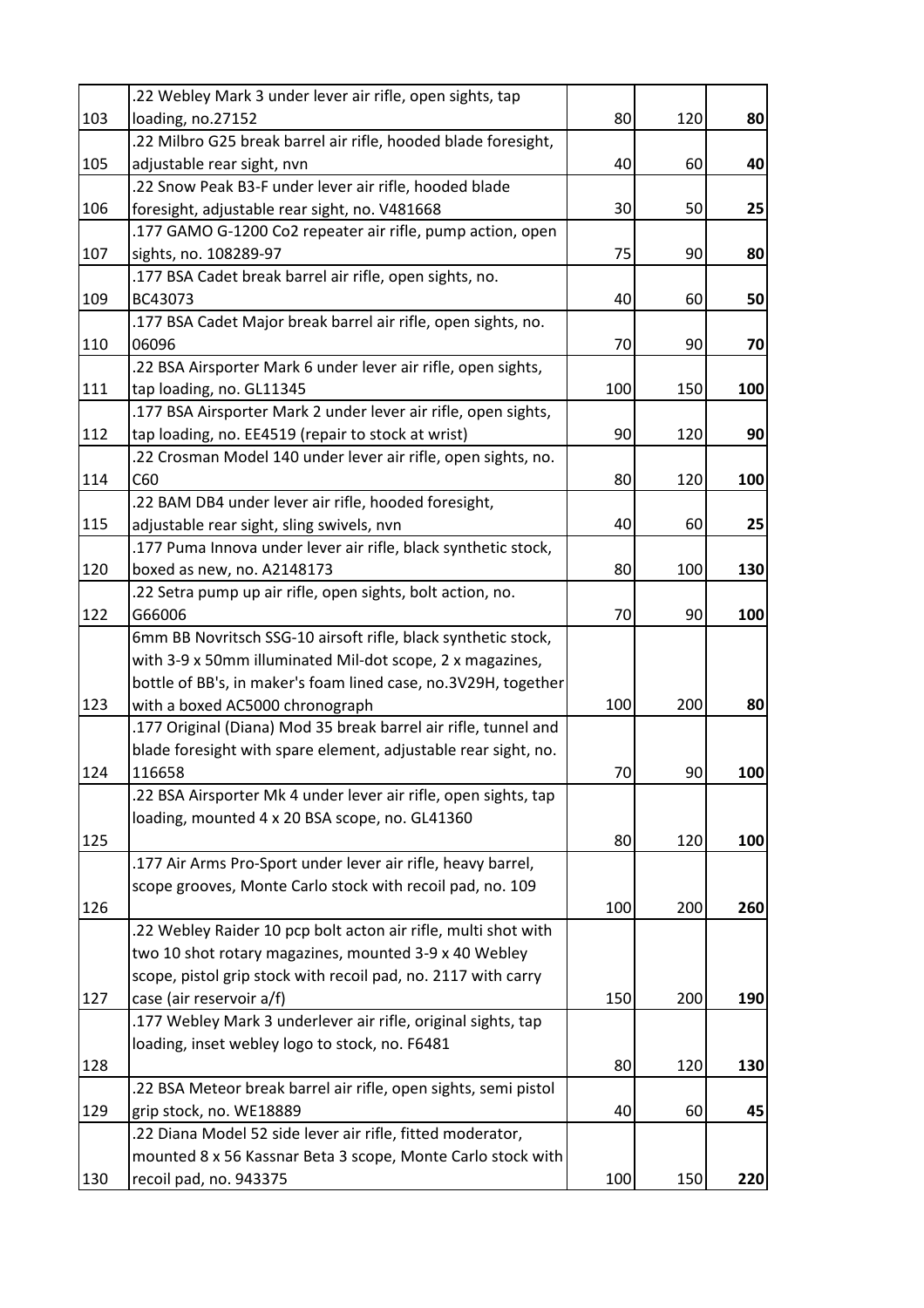|     | .22 Webley mark 3 underlever air rifle, open sights, tap            |     |     |     |
|-----|---------------------------------------------------------------------|-----|-----|-----|
|     | loading, beech stock with inset Webley logo, no. 25887              |     |     |     |
| 131 |                                                                     | 80  | 120 | 110 |
|     | .177 BSA Lincoln Jeffries 'H' underlever air rifle c.1906, tap      |     |     |     |
|     | loading with open sights, pistol grip stock (split at wrist), steel |     |     |     |
| 132 | butt plate, no. 2886                                                | 80  | 120 | 100 |
|     | .177 Diana Mod. 20 break action air rifle, original sights,         |     |     |     |
|     | nickel finish (with wear), wood stock date stamped 10-29            |     |     |     |
| 133 |                                                                     | 40  | 60  | 40  |
|     | .177 SB BSA Cadet break barrel air rifle (smooth bored), open       |     |     |     |
| 134 | sights, BSA impress to stock, no. B11183                            | 30  | 50  | 22  |
|     | .177 Markham 'The King' No.1 tin plate air rifle; .177 British      |     |     |     |
| 135 | copy of Haenel ModXV tin plate air rifle (2)                        | 30  | 50  | 30  |
|     | .22 BSA Meteor break barrel air rifle, hooded blade and ramp        |     |     |     |
|     | sights, boxed with 4x15 Bushnell and accessories, no.               |     |     |     |
| 136 | TH67008                                                             | 70  | 90  | 90  |
|     | .22 /.177 Beeman Sportsman RS3 Series break barrel air rifle,       |     |     |     |
|     | two barrels with fitted muzzle brakes, in carry case with 3-9 x     |     |     |     |
| 137 | 32 Beeman scope, no. 01201339                                       | 100 | 150 | 110 |
|     | .177 Original Mod.75 side lever target air rifle, tunnel front      |     |     |     |
|     | sight, adjustable aperture rear sight, adjustable trigger, pistol   |     |     |     |
|     | grip target stock with adjustable butt pad, no. 020044 in           |     |     |     |
| 139 | padded slip                                                         | 150 | 250 | 160 |
|     | .177 Walther LG30 PCP target air rifle, chrome barrel and           |     |     |     |
|     | frame, tunnel foresight, adjustable aperture rear sight,            |     |     |     |
|     | sidelever action, adjustable trigger, pistol grip with adjustable   |     |     |     |
|     | stock, no. 01530 in padded slip with adaptor                        |     |     |     |
| 140 |                                                                     | 300 | 400 | 460 |
|     | 4.5mm/.177 Hammerli AR50 PCP target air rifle tunnel                |     |     |     |
|     | foresight, adjustable trigger, adjustable Connect II stock, no.     |     |     |     |
|     |                                                                     |     |     |     |
| 141 | 04243, cased with Hammerli rear sight, adaptor, and<br>handbook     | 300 | 400 | 380 |
|     |                                                                     |     |     |     |
|     | .22 Webley Mark 3 underlever air rifle, open sights, tap            |     |     |     |
|     | loading, mounted 4 x 15 webley scope, inset Webley logo to          |     |     |     |
| 142 | stock, no. 49789                                                    | 50  | 70  | 100 |
|     | .22 Webley Falcon break barrel air rifle, open sights, for          |     |     |     |
| 143 | restoration                                                         | 20  | 30  | 35  |
|     | .22 Webley Service Mark II air rifle, blade and notch sights,       |     |     |     |
| 144 | folding aperture back sight, nvn                                    | 200 | 300 | 220 |
|     | 4.5mm Feinwerkbau 300S side lever target air rifle, tunnel          |     |     |     |
|     | front sight and adjustable back sight, pistol grip stock with       |     |     |     |
| 145 | adjustable butt pad, no. 192000                                     | 200 | 300 | 190 |
|     | .22 Jackal Hi Power side lever air rifle, tap loading, mounted 3-   |     |     |     |
|     | 9 x 40 scope, pistol grip, sling swivels, no. 08971                 |     |     |     |
| 146 |                                                                     | 50  | 70  | 130 |
|     | .177 Norica Quick under lever air rifle, open sights, no. 44-IC-    |     |     |     |
| 147 | 17812-04                                                            | 50  | 70  | 110 |
|     | .22 BSA Airsporter under lever air rifle, open sights, tap          |     |     |     |
| 148 | loading, pistol grip stock, no.                                     | 60  | 100 | 90  |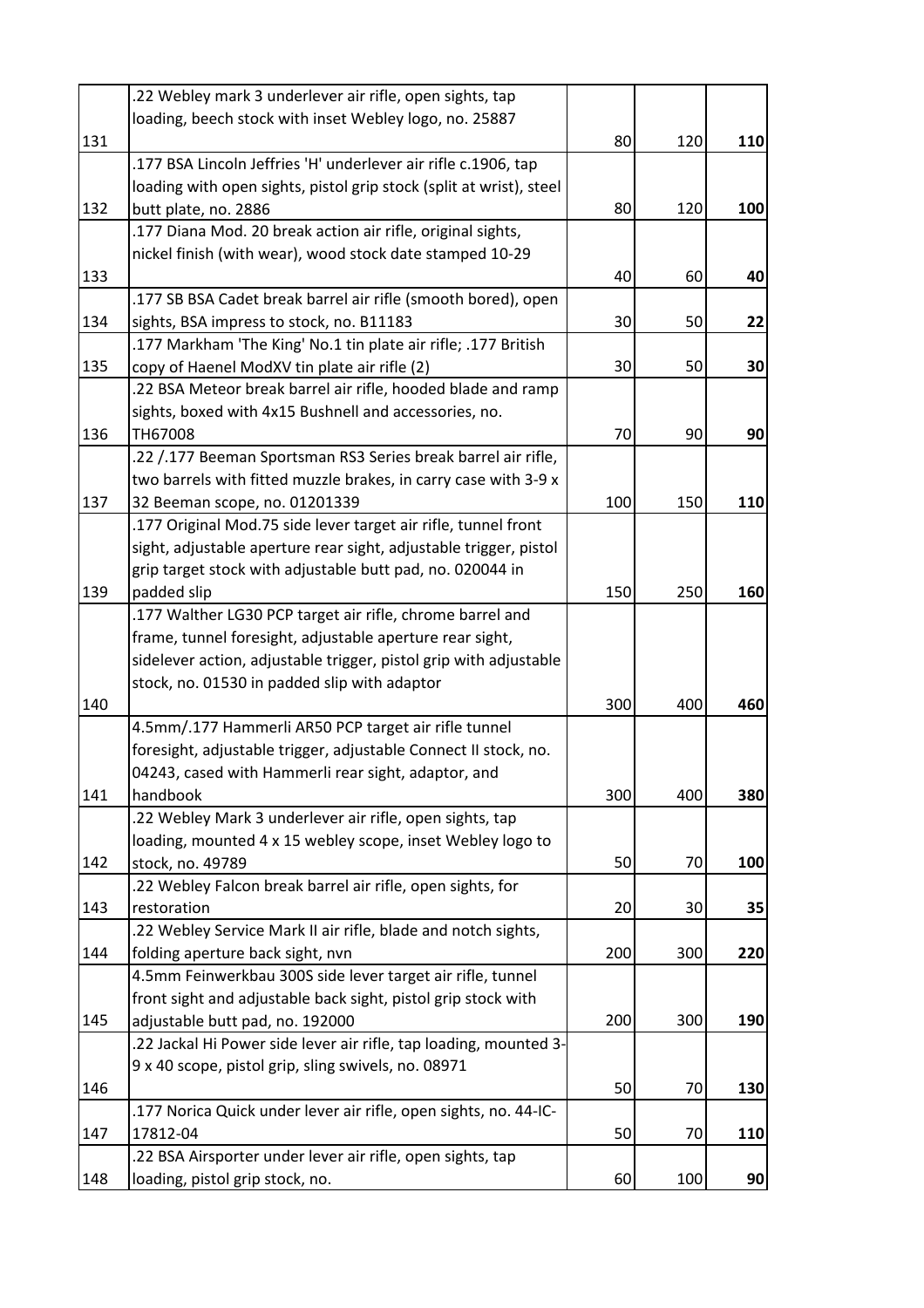|     | .177 BSA Supersport break barrel air rifle, open sights, semi   |     |     |     |
|-----|-----------------------------------------------------------------|-----|-----|-----|
| 149 | pistol grip stock with recoil pad, no. 23416                    | 60  | 100 | 120 |
|     | .177 Sharp Innova pump up air rifle, open sights, no. A366511   |     |     |     |
| 150 |                                                                 | 50  | 80  | 120 |
|     | .177 Gamo CF-20 break barrel air rifle, open sights, boxed, no. |     |     |     |
| 151 | 2160888                                                         | 40  | 60  | 60  |
|     | .177 ASI Gamo Apache Cadet break barrel air rifle, open         |     |     |     |
| 152 | sights, no. 709622                                              | 30  | 40  | 40  |
|     | .177 Crosman Raven break barrel air rifle - a/f for parts or    |     |     |     |
| 153 | repair                                                          | 10  | 20  | 12  |
|     | .22 SMK break barrel air rifle, tunnel and peg foresight        |     |     |     |
|     | adjustable rear sight, scope grooves, Monte Carlo stock         |     |     |     |
| 154 |                                                                 | 20  | 40  | 30  |
|     | .22 BSA Supersport break barrel air rifle, open sights, no.     |     |     |     |
| 155 | DS72245                                                         | 40  | 50  | 60  |
|     | .22 Original Model 50 underlever air rifle, tap loading, 4 x 32 |     |     |     |
|     | Nikko Stirling Silver Crown scope, Monte Carlo stock with       |     |     |     |
| 156 | recoil pad, no. 243052                                          | 100 | 150 | 150 |
|     | .22 BSA Airsporter under lever air rifle, open sights, beech    |     |     |     |
| 157 | stock with recoil pad, no. GL7295                               | 70  | 100 | 90  |
|     | .177 BSA Supersport break barrel air rifle, fitted moderator    |     |     |     |
|     | and open sights, 1.5-6 x 20 Nikko Stirling Diamond scope,       |     |     |     |
|     | Monte Carlo stock with recoil pad, no. AR08399                  |     |     |     |
| 158 |                                                                 | 40  | 60  | 130 |
|     | .22 BSA Airsporter underlever air rifle, original open sights,  |     |     |     |
|     | tap loading, half pistol grip stock with recoil pad and sling   |     |     |     |
| 159 | swivels, no. GJ1505                                             | 60  | 90  | 100 |
|     | 4.5mm Anschutz Super Air 2001 side-lever target air rifle,      |     |     |     |
|     | fitted Anschutz target sights, sliding breech loading, pistol   |     |     |     |
|     | grip target stock with adjustable comb and butt, no. 008407     |     |     |     |
| 160 |                                                                 | 400 | 500 | 380 |
|     | .177 Crosman Nitro Venom Dusk break barrel air rifle, black     |     |     |     |
|     | synthetic stock with scope rail, boxed, with 3-9 x 32 scope,    |     |     |     |
| 161 | no. N11X00101                                                   | 70  | 100 | 60  |
|     | .177 Crosman Tac77 Elite break barrel air rifle, moderated      |     |     |     |
|     | barrel, rubberised cut out thumbhole stock, with 3-9 x          |     |     |     |
| 162 | 32scope, no. 407DK2888                                          | 60  | 100 | 100 |
|     | .177 Benjamin Wildfire PCP repeater air rifle, open sights, box |     |     |     |
| 163 | magazine, in box, no. 917112337                                 | 40  | 60  | 40  |
|     | .22 Benjamin Trail NP break barrel air rifle, moderated barrel, |     |     |     |
|     | picatinny rail, black synthetic cut out thumbhole stock, boxed, |     |     |     |
|     | with 3-9 x 40 scope and instructions, no. N10X00035             |     |     |     |
| 164 |                                                                 | 80  | 120 | 80  |
|     | .22 Benjamin Trail Model 6 break barrel NP air rifle,           |     |     |     |
|     | moderated barrel, picatinny rail, wooden cut out thumbhole      |     |     |     |
|     | stock with recoil pad, boxed, with 3-9 x 40 scope, no.          |     |     |     |
| 165 | 315DA1512                                                       | 80  | 120 | 90  |
|     |                                                                 |     |     |     |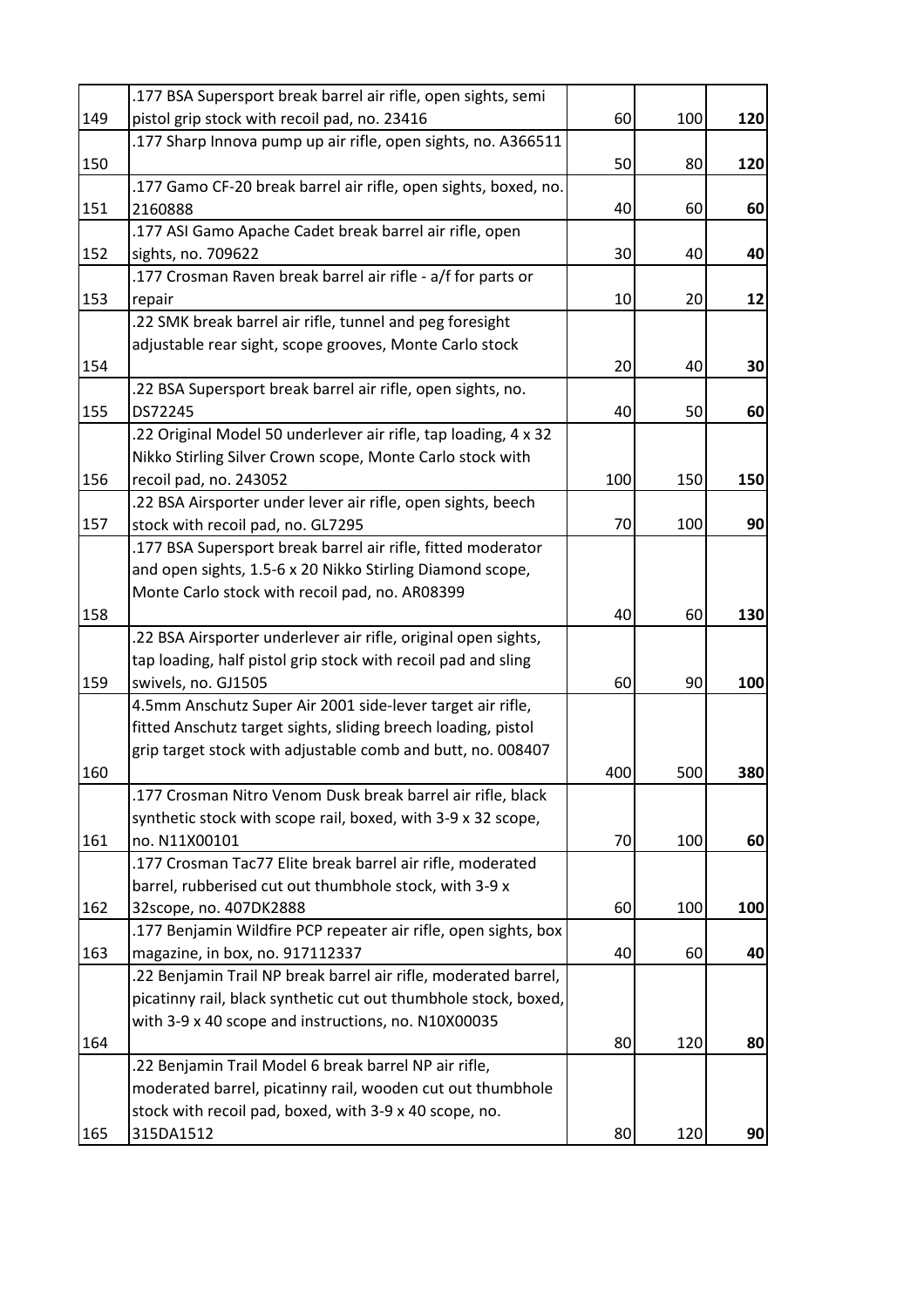|            | .22 Benjamin Marauder PCP air rifle, bolt action, 10-shot                                             |          |          |          |
|------------|-------------------------------------------------------------------------------------------------------|----------|----------|----------|
|            | rotary magazine, pistol grip stock with raised comb, boxed                                            |          |          |          |
|            | with 4016 x 56 scope and filling adaptor, no. 215121647 This                                          |          |          |          |
|            | gun appears to have had very little use.                                                              |          |          |          |
| 166        |                                                                                                       | 150      | 250      | 130      |
|            | .177 Benjamin Armada PCP air rifle, moderated barrel with                                             |          |          |          |
|            | pic rail, bolt action, 10-shot rotary magazine, black tactical                                        |          |          |          |
|            | stock, 4-16 x 56 scope, boxed with bipod, fill adaptor and                                            |          |          |          |
|            | instructions, no. D17120469 The gun appears to have had                                               |          |          |          |
| 167        | very little use.                                                                                      | 300      | 400      | 320      |
|            | .22 Crosman Phantom MkII break barrel air rifle, moderated                                            |          |          |          |
|            | barrel, black synthetic pistol grip stock, boxed with 3-9 x 32                                        |          |          |          |
| 168        | scope, no. D18X01309                                                                                  | 60       | 100      | 90       |
|            | .22 BSA Meteor break barrel air rifle, open sights, no. T20955                                        |          |          |          |
| 169        |                                                                                                       | 40       | 60       | 60       |
|            | .22 Webley Mark 3 under lever air rifle, blade foresight, tap                                         |          |          |          |
|            | loading, inset Webley trademark to stock, no. 35543                                                   |          |          |          |
| 170        |                                                                                                       | 100      | 150      | 80       |
|            | .22 BSA Super Ten pre charged bolt action air rifle, fitted                                           |          |          |          |
|            | moderator, rotary magazine, 3-9 x 50 Simmons scope, Monte                                             |          |          |          |
| 171        | Carlo stock, no. DP08823                                                                              | 200      | 300      | 200      |
|            | 4.5mm Original Model 75 side lever target air rifle, original                                         |          |          |          |
|            | target sights, pistol grip target stock with adjustable comb                                          |          |          |          |
| 172        | and butt pad, no. 025514                                                                              | 100      | 200      | 190      |
|            | .177 Webley Osprey sidelever air rifle, original sights, tap                                          |          |          |          |
|            | loading, mounted 2.5 x 20 scope on adjustable rail, semi                                              |          |          |          |
|            | pistol grip stock with Webley recoil pad, no. 17037                                                   |          |          |          |
| 173        |                                                                                                       | 80       | 120      | 90       |
|            | 5.5mm Jelly break barrel air rifle with open sights, no. 36565                                        |          |          |          |
| 174        |                                                                                                       | 30       | 50       | 22       |
|            | .177 Diana Model 27 break barrel air rifle (action a/f),                                              |          |          |          |
|            | retaining some original finish throughout, half pistol grip                                           |          |          |          |
| 175        | wood stock with steel butt plate, nvn                                                                 | 30       | 50       | 40       |
|            | .22 Haenel Mod 303 break barrel air rifle, open sights,                                               |          |          |          |
| 176        | camouflage stock, no. 563696                                                                          | 40       | 60       | 90       |
| 178        | .177 BSA Meteor break barrel air rifle, no. NG23000                                                   | 40       | 50       | 35       |
| 180<br>181 | 22 BSA Meteor Mk1 break barrel air rifle, no.50302                                                    | 35<br>30 | 45<br>40 | 35<br>25 |
|            | .177 Milbro Diana Mod 16 air rifle, nvn<br>.177 Crosman Mod 1077 Co2 repeater air rifle, open sights, |          |          |          |
| 182        |                                                                                                       | 30       | 40       | 40       |
|            | box magazine, nvn<br>.22 BSA Meteor break barrel air rifle with open sights (action                   |          |          |          |
| 183        | a/f), no. TF41144                                                                                     | 20       | 30       | 25       |
|            | .177 BSA Cadet (first model, c.1946-8) break barrel air rifle                                         |          |          |          |
|            | with open sights, faint BSA impress to stock, no. B75854                                              |          |          |          |
| 184        |                                                                                                       | 30       | 50       | 22       |
|            | .177 Air Arms S200 pre charged multi shot air rifle, fitted                                           |          |          |          |
|            | moderator, bolt action with rotary magazine, mounted 3-9 x                                            |          |          |          |
|            | 40 Hawke Vantage scope, pistol grip stock with recoil pad, no.                                        |          |          |          |
| 185        | A209552                                                                                               | 100      | 200      | 250      |
| 186        | 22 SMK 20M break barrel air rifle, open sights, nvn.                                                  | 40       | 60       | 50       |
|            |                                                                                                       |          |          |          |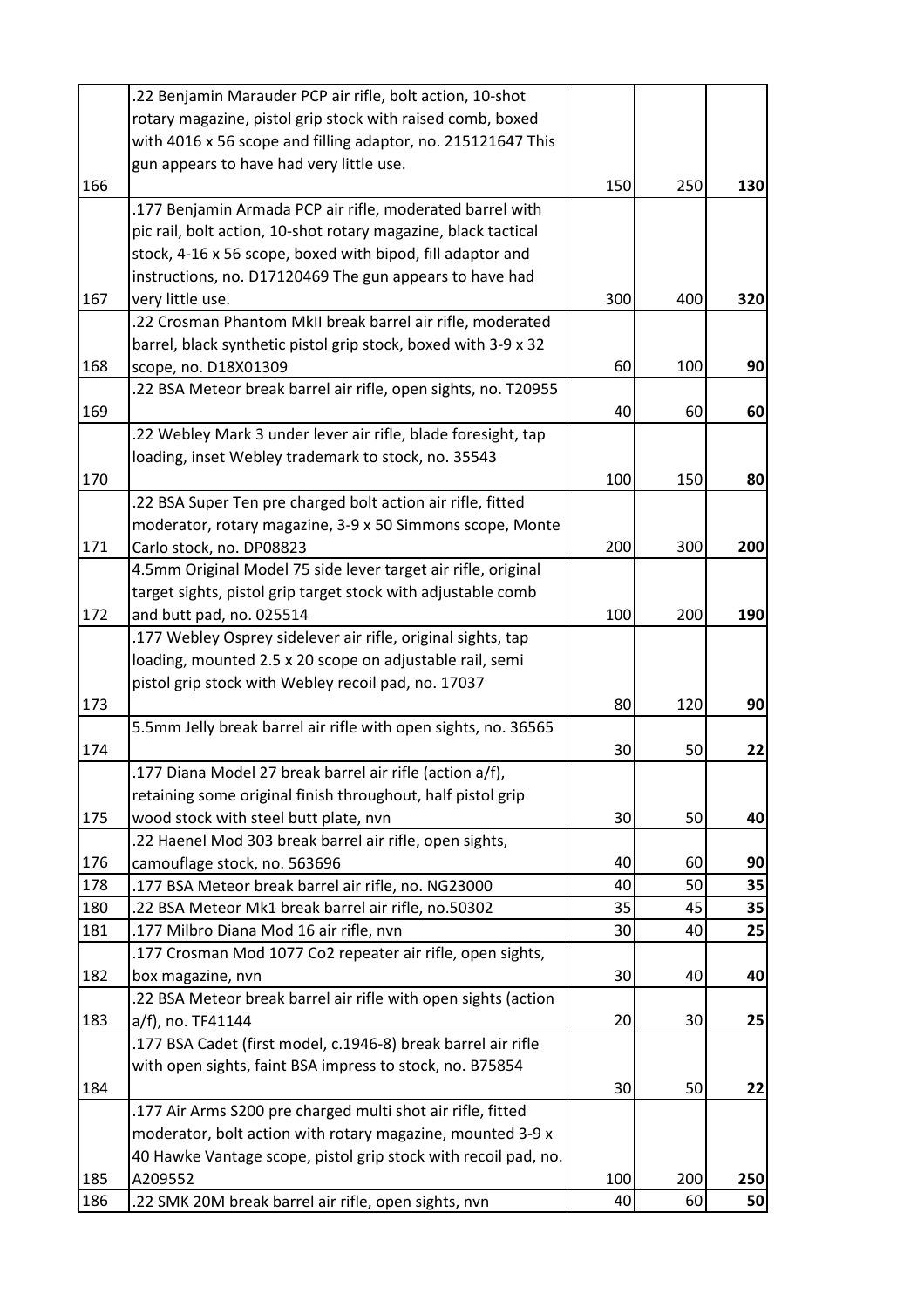|     | .22 SMK 19GR break barrel air rifle, moderated barrel, pistol     |     |     |     |
|-----|-------------------------------------------------------------------|-----|-----|-----|
| 187 | grip stock, nvn                                                   | 40  | 60  | 40  |
|     | .22 Milbro Series 70 Mod 79 break barrel air rifle, open sights,  |     |     |     |
| 188 | pistol grip stock with chequering, nvn                            | 40  | 60  | 40  |
|     | 22 Brema Mod 35 break barrel air rifle, open sights, mounted      |     |     |     |
|     | 4x20 scope, no. A06543 (missing trigger guard and end cap)        |     |     |     |
| 189 |                                                                   | 30  | 40  | 40  |
|     | .22 BSA Supersport break barrel air rifle - for spares or repair, |     |     |     |
| 190 | stock screws missing no. 15762                                    | 30  | 40  | 50  |
| 191 | Two tin plate air rifles: Diana Mod 16 and 'Hector'               | 20  | 30  | 30  |
|     | .22 Beeman Carnivore break barrel air rifle, moderated            |     |     |     |
|     | barrel, mounted 3-9 x 32 scope, synthetic camouflage semi         |     |     |     |
| 192 | pistol grip stock, no. 12060135                                   | 60  | 100 | 90  |
|     | 4.5mm Morini CM162MI pre-charged target air pistol, no.           |     |     |     |
|     | 02581, in markers fitted case with weights, spare cylinder and    |     |     |     |
| 196 | instructions                                                      | 150 | 250 | 360 |
|     | .177 Webley Tempest air pistol, open sights, in holster, nvn      |     |     |     |
| 197 |                                                                   | 50  | 70  | 80  |
|     | .177 Cometa 'Indian' top lever air pistol, open sights, boxed     |     |     |     |
| 198 | with accessories, no. 3376-08                                     | 40  | 60  | 70  |
|     | .177 Diana break barrel air pistol, open sights, repaired crack   |     |     |     |
| 199 | to grip, nvn                                                      | 50  | 70  | 22  |
| 200 | .22 Webley Premier air pistol, no. 1949                           | 80  | 100 | 80  |
| 201 | .22 Webley Tempest air pistol, boxed, nvn                         | 100 | 120 | 100 |
|     | .177 Original Model 10 target air pistol, cased with instruction  |     |     |     |
| 202 | and tooling, no. 05379                                            | 200 | 250 | 220 |
| 203 | .177 F.A.S Model 604 target air pistol, cased, no. 9733           | 80  | 120 | 120 |
|     | .177 (BB) Crosman C41 Co2 air pistol, boxed with instructions,    |     |     |     |
| 204 | no. 09G02793                                                      | 60  | 100 | 60  |
| 205 | .177 Webley Senior air pistol, in original box, no. 1090          | 100 | 150 | 170 |
| 207 | .177 Webley Junior air pistol, no. 776                            | 70  | 90  | 70  |
|     | .22 Crosman Medallist 1322 underlever air pistol, no.             |     |     |     |
| 208 | 390515217                                                         | 50  | 70  | 50  |
| 209 | Dolla pop-out air pistol, steel frame, nvn                        | 65  | 80  | 60  |
|     | .177 Diana Model 2 air pistol, no. 556; Harrington GAT air        |     |     |     |
| 210 | pistol, nvn (2)                                                   | 40  | 60  | 50  |
| 212 | .177 Webley Mark I air pistol, no. 640 in wooden case             | 80  | 120 | 110 |
|     | UHC BB pistol in wooden case, with approx. 4000 plastic BBs       |     |     |     |
| 213 |                                                                   | 20  | 30  | 35  |
|     | .177 Webley air pistol Mark 1 (pre-war), wood grips with          |     |     |     |
| 214 | inset Webley logo, no. 43092                                      | 70  | 100 | 100 |
|     | .22 Webley Senior air pistol (pre-war), chequered grips, no.      |     |     |     |
| 215 | S8615                                                             | 70  | 90  | 80  |
|     | .177 Limit tin plate & GAT die-cast push-barrel air pistols (2)   |     |     |     |
| 216 |                                                                   | 20  | 30  | 22  |
|     | 4.5mm Zastava GP-45 Co2 air pistol, open sights, boxed with       |     |     |     |
| 217 | accessories, no. 001114                                           | 50  | 70  | 60  |
|     | 4.5mm (BB) KL Hi-Capa Series airsoft pistol, boxed, nvn           |     |     |     |
| 218 |                                                                   | 50  | 80  | 35  |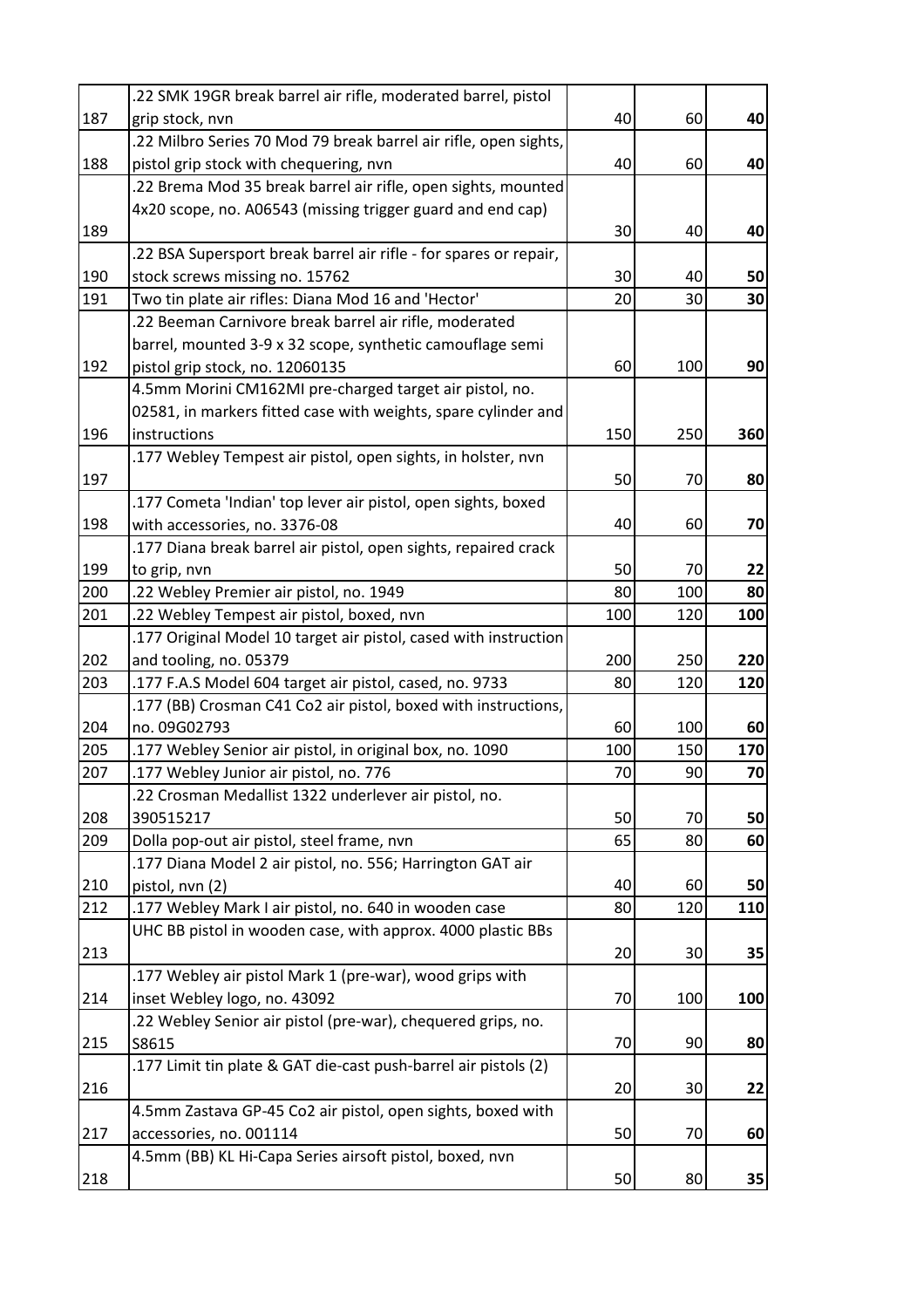|     | 4.5mm/.177 ANICS Beretta A-9000S Co2 air pistol, cased with        |     |     |     |
|-----|--------------------------------------------------------------------|-----|-----|-----|
| 219 | 3 magazines and filling probe, nvn                                 | 50  | 70  | 90  |
| 220 | .22 Webley Nemesis air pistol, nvn                                 | 50  | 80  | 100 |
|     | .177/4.5mm Sig Sauer X-Five Co2 air pistol, no. 12915039           |     |     |     |
| 221 | with quantity of .177 steel BBs                                    | 0   | 0   | 45  |
|     | .177 Feinwerkbau Model 65 sidelever air pistol, open sights,       |     |     |     |
| 222 | target grip, no. 98944 in hard case                                | 100 | 200 | 130 |
|     | .177 Feinwerkbau Mod.P34 PCP air pistol, adjustable target         |     |     |     |
|     | trigger and grip, in maker's case with spare cylinder and valve,   |     |     |     |
| 223 | no. 612019                                                         | 200 | 300 | 480 |
| 224 | .177 Webley Senior air pistol, open sights, no. 548                | 80  | 120 | 130 |
| 225 | .177 'The Gat' air pistol, boxed with darts                        | 30  | 40  | 60  |
|     | .177 Weihrauch HW44 pre charged air pistol, fitted silencer,       |     |     |     |
| 226 | rotary magazine, no. 700807                                        | 150 | 250 | 420 |
|     | .177 Diana P5 Magnum break barrel air pistol, moderated            |     |     |     |
|     | barrel with open sights, black grips, no. 03304483                 |     |     |     |
| 227 |                                                                    | 50  | 70  | 120 |
| 228 | .177 Gamo PR-45 air pistol, cased, no. 612985                      | 30  | 50  | 70  |
|     | .177 Webley Alecto Mk.V air pistol, Hawke red dot sight,           |     |     |     |
|     | Weihrauch moderator, in foam lined transport case                  |     |     |     |
| 229 |                                                                    | 60  | 90  | 110 |
|     | .177 Victory CPS Co2 multi shot air rifle, fitted silencer, rotary |     |     |     |
| 230 | magazine, detachable skeleton stock                                | 40  | 60  | 90  |
|     | .22 Webley Mark 1 air pistol, no. 48472; .177 Webley Mark 1        |     |     |     |
|     | air pistol, no. 17525; .22 Webley Senior air pistol, no. 583 (3)   |     |     |     |
| 231 |                                                                    | 100 | 150 | 80  |
|     | .177 Webley Hurricane air pistol, in original box with pellet tin  |     |     |     |
| 232 | and instructions                                                   | 80  | 100 | 130 |
|     | 5.5mm Weihrauch Sport HW45 air pistol, in original box with        |     |     |     |
| 234 | test target, no. 352064                                            | 100 | 150 | 170 |
|     | .177 (smooth) Webley Junior air pistol, chequered grips, no.       |     |     |     |
| 235 | 2646, in canvas holster                                            | 70  | 100 | 60  |
|     | An early Haenel 4.5mm Model 27 or 28 break action air              |     |     |     |
|     | pistol, original open sights, the body marked Haenel Air Pistol    |     |     |     |
|     | Brit. Pat. No.277265, two piece wood grips with inset Haenel       |     |     |     |
| 236 | disc, nvn                                                          | 300 | 400 | 270 |
|     | .177 Walther LP Model 53 target air pistol, no. 027279, with       |     |     |     |
|     | spare sights and cocking aid, in wooden transport box              |     |     |     |
| 237 |                                                                    | 200 | 300 | 200 |
|     | 177 Walther LP Model 3 break barrel target air pistol (seals       |     |     |     |
| 238 | a/f), no. 41484 in wooden transport box                            | 100 | 200 | 100 |
|     | .177 Hammerli Master Co2 target air pistol, no. 68894, boxed       |     |     |     |
|     | with tool roll, tin of match pellets and instructions              |     |     |     |
| 239 |                                                                    | 150 | 250 | 90  |
| 240 | .177 Gamo target air pistol, no. 268376                            | 50  | 80  | 45  |
| 241 | 4.5mm GAT air pistol                                               | 10  | 20  | 20  |
| 242 | .177 Crosman SSP250 Co2 air pistol, in blister pack                | 30  | 50  | 60  |
|     | .177 Colt (Umarex) Government 1911 A1 Co2 air pistol, cased        |     |     |     |
| 243 | with two rotary magazines and instructions                         | 50  | 70  | 70  |
| 244 | .177 Webley Typhoon air pistol, boxed                              | 40  | 60  | 80  |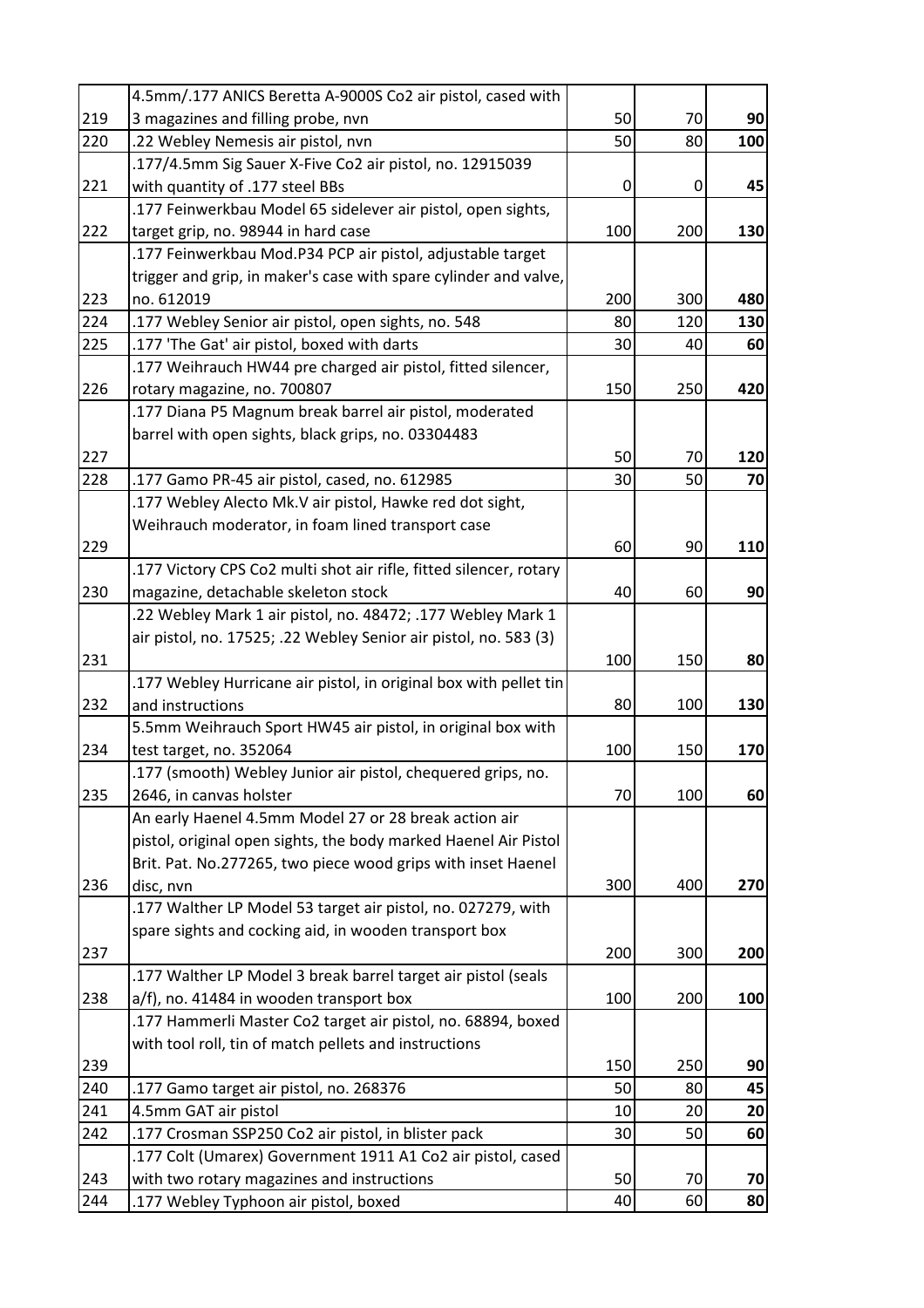|     | .177 Webley Typhoon air pistol, hooded blade foresight,        |      |      |       |
|-----|----------------------------------------------------------------|------|------|-------|
|     | adjustable rear sight, nvn (top lever catch a/f)               |      |      |       |
| 245 |                                                                | 40   | 60   | 45    |
| 246 | .22 Webley Premier air pistol, no.1010                         | 80   | 100  | 80    |
|     | .177 Hungarian break barrel air pistol with foresight, no.     |      |      |       |
| 247 | 09184                                                          | 30   | 40   | 20    |
| 248 | .22 Webley Tempest air pistol, nvn (a/f - cracked)             | 30   | 50   | 40    |
| 249 | .177 Chinese break barrel air pistol, open sights, nvn         | 40   | 60   | 22    |
|     | .177 Diana Mod 2 air pistol, in reproduction box with          |      |      |       |
| 250 | acccessories                                                   | 30   | 40   | 60    |
|     | (S58) .310 BSA Cadet Martini action rifle, full sotcked single |      |      |       |
|     | band barrel stamped Made By The Birmingham Small Arms          |      |      |       |
|     | Co. Ltd., blade and ramp sights, action stamped                |      |      |       |
|     | Commonwealth of Australia Vic 18603, breach etched             |      |      |       |
| 251 | Kangaroo, no. 45736                                            | 400  | 600  | 540   |
|     | (S58) .230 L Francottes Patent rifle, Martini action, 26% ins  |      |      |       |
|     | full stocked double banded barrel stamped Made By The          |      |      |       |
|     | Birmingham Small Arms Co. Ltd., blade and ramp sights,         |      |      |       |
|     | action stamped Victorian Government and broad arrowhead,       |      |      |       |
|     | the stock impressed the same, steel butt plate, no. 3595       |      |      |       |
| 252 |                                                                | 400  | 600  | 460   |
|     | (S58) 1% ins bore Punt Gun by C Maybury, 75% ins part          |      |      |       |
|     | stocked damascus barrel, Birmingham proof marks, Snider        |      |      |       |
|     | breech loading, with back action lock inscribed C Maybury 16   |      |      |       |
|     | St Mary's Square Birm'm, brass mounted articulated trigger,    |      |      |       |
|     | barrel mounted recoil sprung trunnion pin, S shaped should     |      |      |       |
| 253 | stock, 106 ins overall.                                        | 1800 | 2200 | 2,700 |
|     | (S58) 1,5/8 ins bore Punt Gun, with 971/2 ins part stocked two |      |      |       |
|     | stage damascus barrel inscribed Fullered London (barrel        |      |      |       |
|     | makers 1803 - 1835), engraved tang and chamber, with back      |      |      |       |
|     | action tube lock inscribed Burnett Southampton, plaited        |      |      |       |
|     | leather lanyard trigger, brass mounted forend, leather capped  |      |      |       |
|     | butt, 116% ins overall, with brass mounted wooden ramrod       |      |      |       |
|     | and brass covered steel worm                                   |      |      |       |
| 254 |                                                                | 2000 | 3000 | 5,200 |
|     | (S58) 4 bore back action sidelock non ejector by E C Green,    |      |      |       |
|     | 43% ins brown damascus barrel inscribed Edwinson C Green       |      |      |       |
|     | High St Cheltenham Winner of the 2 First Prizes Field Gun      |      |      |       |
|     | Trials, Birmingham Nitro Proof, border engraved lock           |      |      |       |
|     | inscribed E C Green, cocking indicator, Jones rotary under     |      |      |       |
|     | lever opening, 13% ins semi pistol grip stock with recoil pad, |      |      |       |
|     | 60% overall, 16lb 13ozs, no.3260                               |      |      |       |
| 255 |                                                                | 1200 | 1800 | 5,100 |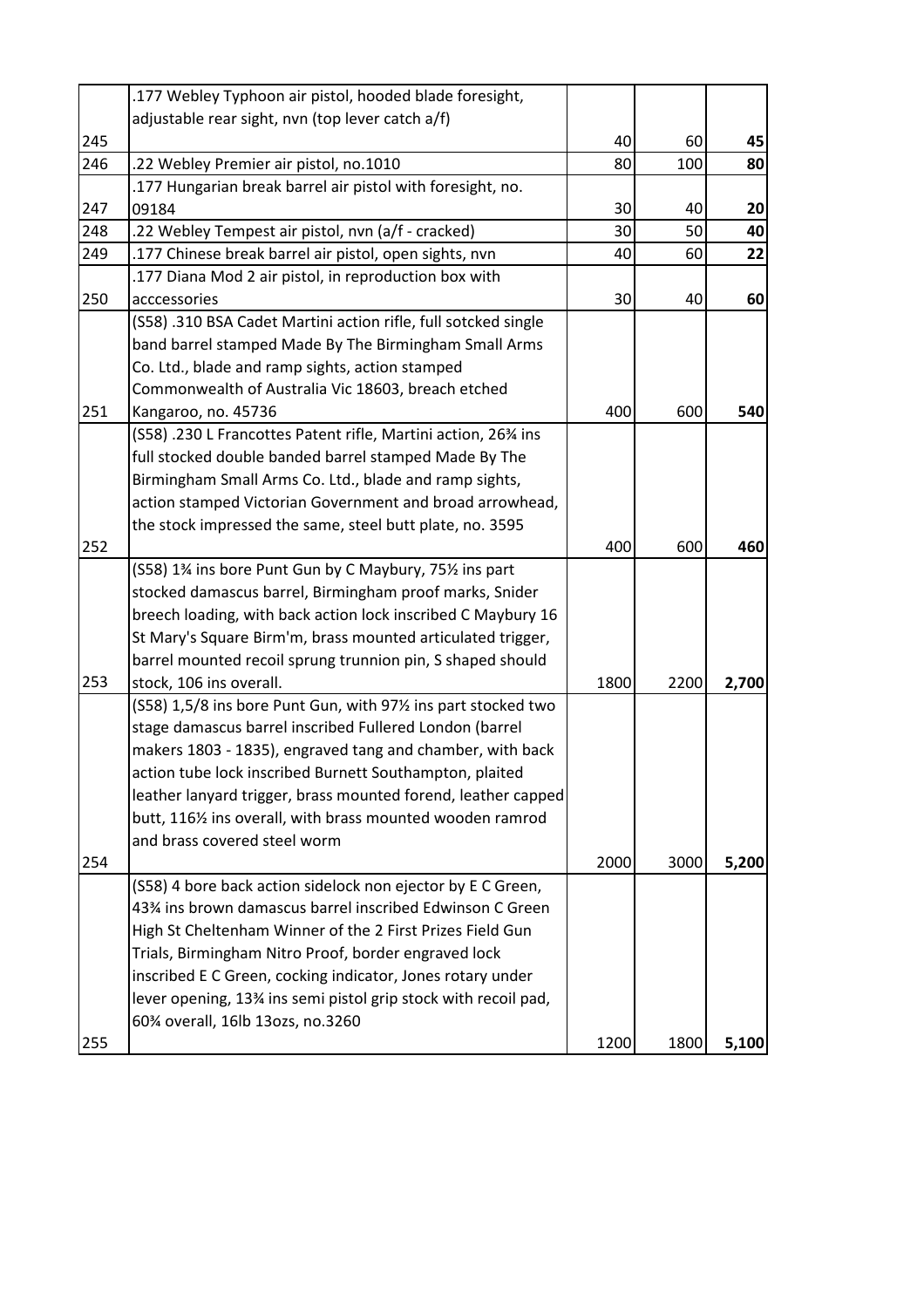|     | (S2) 6 bore hammer fowling piece by S J Coleman, 45% ins          |      |      |       |
|-----|-------------------------------------------------------------------|------|------|-------|
|     | round brown damascus barrel with baluster breech inscribed        |      |      |       |
|     | S J Coleman, Ipswich, London nitro proof, plain back action       |      |      |       |
|     | lock inscribed S J Coleman, Jones rotary under lever opening,     |      |      |       |
|     | chequered forend with horn tip and lever catch, 14 ins pistol     |      |      |       |
|     | grip stock with chequered wrist and recoil pad, 13lb 11/2 ozs,    |      |      |       |
|     | c.1883, nvn                                                       |      |      |       |
| 256 |                                                                   | 1800 | 2500 | 1,800 |
|     | (S58) 4 bore Percussion single fowling piece by Patrick, 44 ins   |      |      |       |
|     | round damascus half stocked barrel with baluster breech           |      |      |       |
|     | faintly inscribed Liverpool and inset with platinum lines,        |      |      |       |
|     | tapered wooden ramrod with brass mounts and worm, finely          |      |      |       |
|     | border and scroll engraved back action lock inscribed Patrick     |      |      |       |
|     | and hammer, engraved furniture with pineapple finial and          |      |      |       |
|     | grip safety, chequered forend with steel tip, well figured        |      |      |       |
|     | stock with chequered wrist and steel butt plate, 60 ins           |      |      |       |
|     | overall, 14lb 13oz.                                               |      |      |       |
| 257 |                                                                   | 2000 | 3000 | 1,900 |
|     | (S58) 16 bore Percussion (drum and nipple conversion from         |      |      |       |
|     | flintock) single fowling piece, 43 ins round half stocked barrel, |      |      |       |
|     | steel ramrod, steel lock stamped Tower, Crown GR, brass           |      |      |       |
|     | furniture with acorn finial, steel side plate and butt plate      |      |      |       |
|     |                                                                   |      |      |       |
| 258 |                                                                   | 150  | 250  | 100   |
|     | (S58) 10 bore Percussion double fowling piece by Blanch, 41%      |      |      |       |
|     | ins octagonal damascus barrels with broad concave rib             |      |      |       |
|     | inscribed Blanch London, brass mounted ramrod with steel          |      |      |       |
|     | worm, scroll foliate and border engraved bar action side locks    |      |      |       |
|     | inscribed Blanch, engraved hammers and tang, guarded              |      |      |       |
|     | fences, scroll and border engraved furniture with pineapple       |      |      |       |
|     | finial, 14% ins straight hand stock with chequered wrist, inset   |      |      |       |
|     | vacant silver lozenge, steel butt plate and sling eyes, 16lbs 6   |      |      |       |
|     | OZS                                                               |      |      |       |
| 259 |                                                                   | 2500 | 3500 | 2,800 |
|     | (S58) .577/.500 (NO. 2 Black Powder Express) Westley              |      |      |       |
|     | Richards 1871 Patent Falling Block Sporting Rifle, c.1871-75,     |      |      |       |
|     | with 28 ins round barrel, wide top flat with iron sights,         |      |      |       |
|     | inscribed Henry's Patent Rifling, Express For No.2 Case,          |      |      |       |
|     | mounted cleaning rod, scroll engraved action inscribed            |      |      |       |
|     | Westley Richards, Patent Express Rifle, 170 New Bond St           |      |      |       |
|     | London, side lever safety, chequered forend (small crack)         |      |      |       |
|     | with horn tip, figured stock with chequered wrist and steel       |      |      |       |
|     | butt plate, steel sling studs, no.339                             |      |      |       |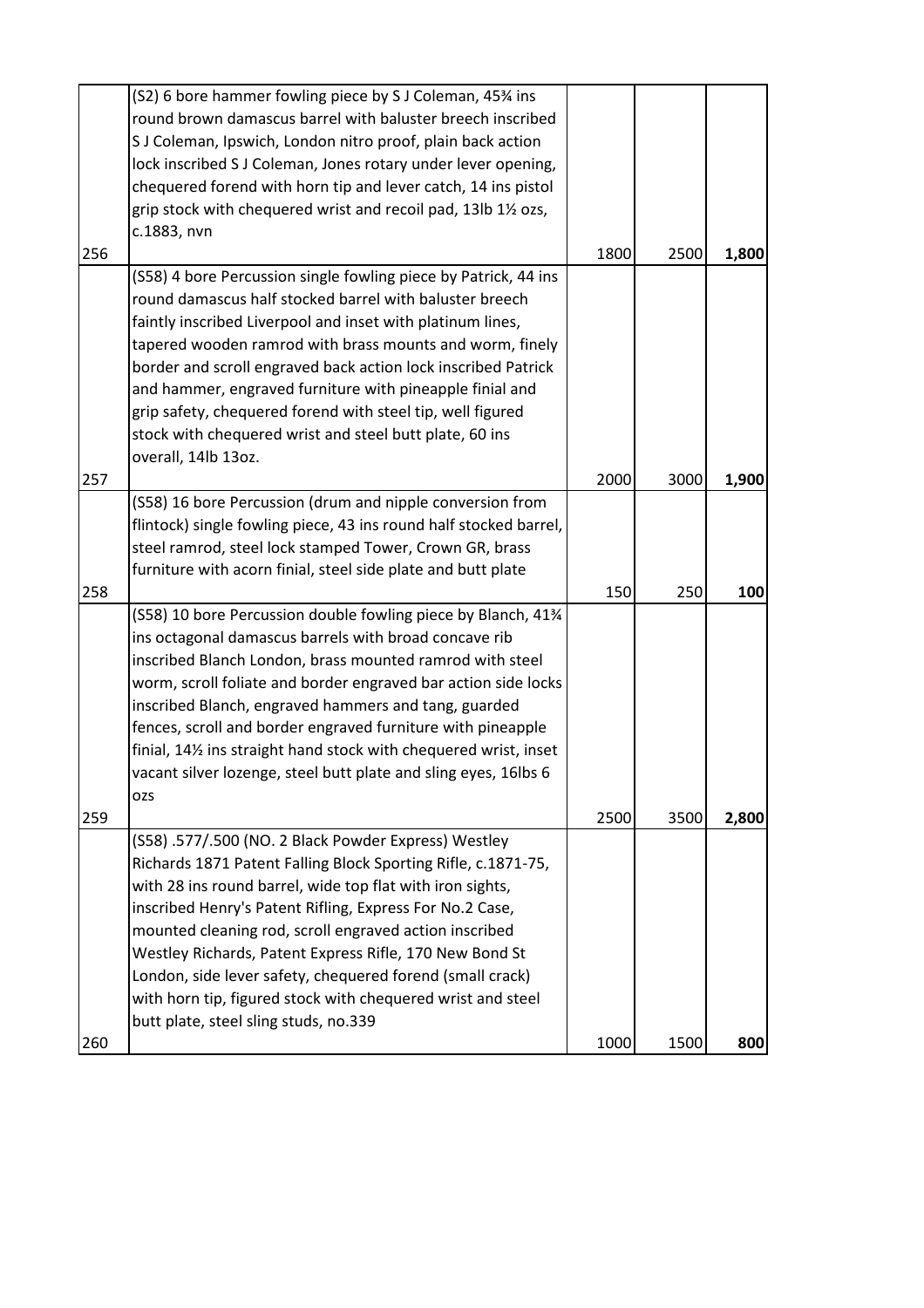|     | (S58) 12 bore Percussion single sporting gun by Jacot, 30 ins                                                     |     |     |     |
|-----|-------------------------------------------------------------------------------------------------------------------|-----|-----|-----|
|     | damascus two stage half stocked barrel inscribed London,                                                          |     |     |     |
|     | brass mounted ramrod with worm, scroll, border and game                                                           |     |     |     |
|     | scene engraved stepped bar action lock inscribed W Jacot,                                                         |     |     |     |
|     | engraved tang and furniture with globe finial, finely                                                             |     |     |     |
|     | chequered forend with horn tip, figured stock with finely                                                         |     |     |     |
|     | chequered wrist and inset silver oval, scroll and game                                                            |     |     |     |
|     | engraved circular patch pocket, engraved steel butt plate,                                                        |     |     |     |
|     | c.1847.                                                                                                           |     |     |     |
| 261 |                                                                                                                   | 200 | 300 | 420 |
|     | (S58) .360 No.5 or .380 hammer Rook Rifle, 251/2 ins octagonal                                                    |     |     |     |
|     | barrel with engine turned top flat, inscribed Wm Garden                                                           |     |     |     |
|     | 1221/2 Union St Aberdeen, .360 No.5 or .380, with pin fore                                                        |     |     |     |
|     | sight and folding leaf rear sight, with side lever opening,                                                       |     |     |     |
|     | chequered forend and wrist, 14% ins Prince of Wales stock                                                         |     |     |     |
|     | with steel butt caps, barrel and action stamped 44956.                                                            |     |     |     |
| 262 |                                                                                                                   | 400 | 600 | 620 |
|     | (S58) .300 hammer Rook Rifle, 25 ins octagonal barrel                                                             |     |     |     |
|     | (Birmingham proof marks), with fixed iron sights, bronzed and                                                     |     |     |     |
|     | blued action with side lever opening, chequered forend and                                                        |     |     |     |
|     | wrist, 14% ins straight hand stock with vacant silver oval,                                                       |     |     |     |
|     | barrel and action stamped 2229, trigger guard stamped                                                             |     |     |     |
| 263 | 22512.                                                                                                            | 400 | 500 | 520 |
|     |                                                                                                                   |     |     |     |
|     | (S58) .300 hammer Rook Rifle, 26 ins octagonal barrel<br>inscribed J D Dougall Glasgow, (Birmingham proof marks), |     |     |     |
|     |                                                                                                                   |     |     |     |
|     | with bead foresight, folding leaf rear sight, engine turned top                                                   |     |     |     |
|     | flat, border engraved action with side lever opening,                                                             |     |     |     |
|     | chequered forend and wrist, 14¼ ins Prince of Wales stock                                                         |     |     |     |
|     | with vacant silver oval, barrel stamped 3860.                                                                     |     |     |     |
| 264 |                                                                                                                   | 400 | 600 | 520 |
|     | (S58) .250 hammer Rook Rifle, 26 ins octagonal barrel                                                             |     |     |     |
|     | inscribed Holland & Holland 98 New Bond St London and also                                                        |     |     |     |
|     | Winners of The Field Rifle Trials, .250 Semi Smooth Bore,                                                         |     |     |     |
|     | (London proof marks), with bead foresight, folding leaf rear                                                      |     |     |     |
|     | sights, engine turned top flat, much colour to action with side                                                   |     |     |     |
|     | lever opening, chequered forend and wrist, 141% ins Prince of                                                     |     |     |     |
|     | Wales stock with steel cap and butt plate, barrel stamped                                                         |     |     |     |
|     | 5186, trigger tang stamped 18721.                                                                                 |     |     |     |
| 265 |                                                                                                                   | 500 | 700 | 500 |
|     | (S58) .297/250 hammer Rook Rifle, 26 ins octagonal barrel                                                         |     |     |     |
|     | with engine turned top flat, inscribed J Dickson & Son                                                            |     |     |     |
|     | Edinburgh .250, (Birmingham proof marks), with pin fore                                                           |     |     |     |
|     | sight and folding leaf rear sight, blued action with side lever                                                   |     |     |     |
|     | opening, chequered forend and wrist, 14% ins Prince of Wales                                                      |     |     |     |
|     | stock with steel butt caps, barrel and action stamped 67191,                                                      |     |     |     |
|     | trigger guard stamped 5217. This has a label stating that it is                                                   |     |     |     |
|     | cased, but no case has been presented.                                                                            |     |     |     |
| 266 |                                                                                                                   | 400 | 600 | 500 |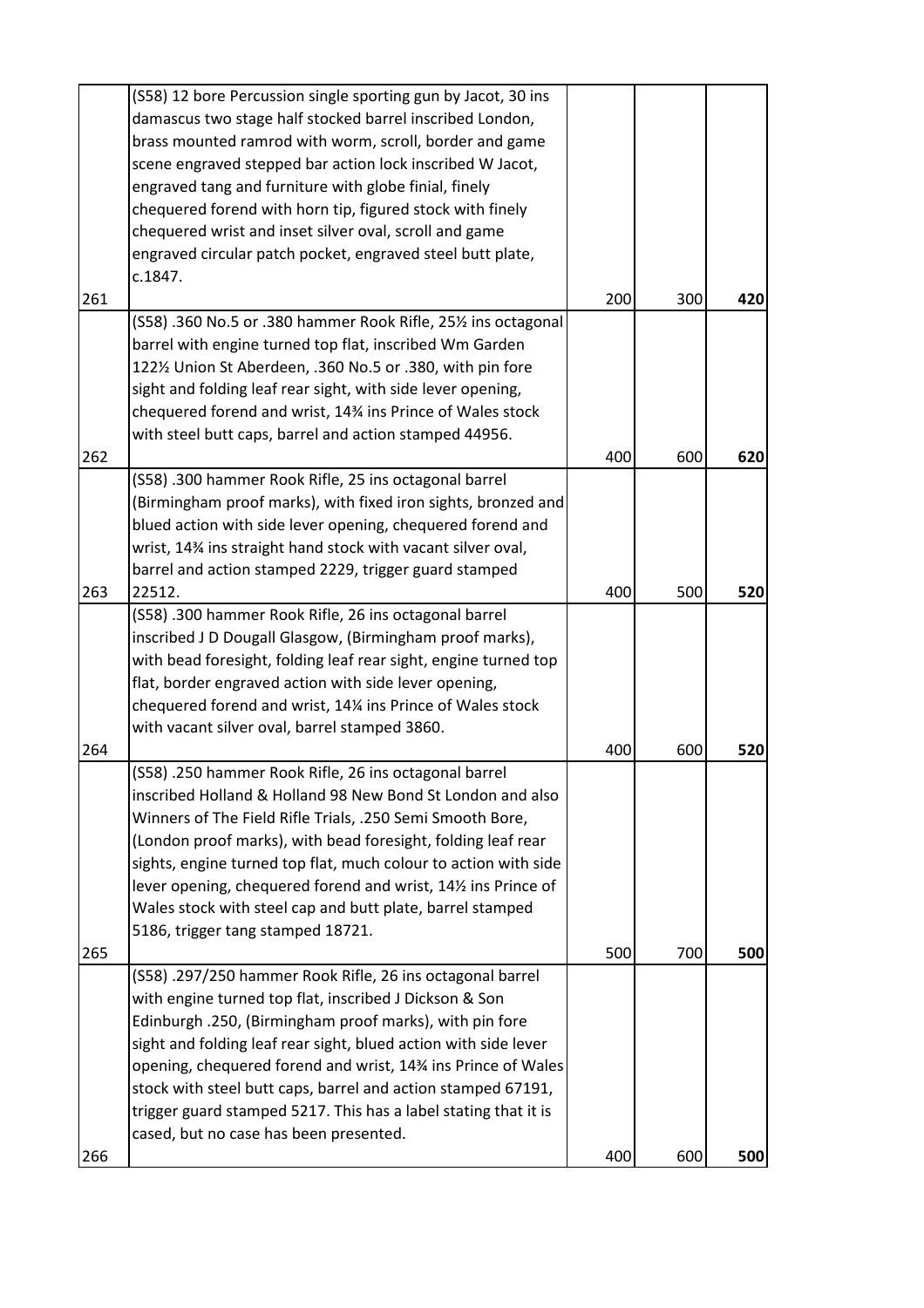|     | (S58) .300 hammer Rook Rifle, 26 ins round barrel inscribed I                            |     |     |     |
|-----|------------------------------------------------------------------------------------------|-----|-----|-----|
|     | Hollis & Sons London, (Birmingham proof marks) with bead                                 |     |     |     |
|     | foresight and folding leaf rear sights, engine turned top flat,                          |     |     |     |
|     | acanthus scroll engraved action with remains of colour, top                              |     |     |     |
|     | lever opening, chequered forend with horn tip and chequered                              |     |     |     |
|     | wrist, 14% ins well figured Prince of Wales stock with steel                             |     |     |     |
|     | wrist cap, barrel and action stamped 1076.                                               |     |     |     |
| 267 |                                                                                          | 500 | 700 | 740 |
|     | (S58) .300 hammer Rook Rifle, 25 ins round barrel inscribed                              |     |     |     |
|     | Westley Richards & Co, For .300 Cartridge, 1313,                                         |     |     |     |
|     | (Birmingham proof marks) with bead foresight and folding                                 |     |     |     |
|     | leaf rear sight, engine turned top flat, snap forward under                              |     |     |     |
|     | lever opening, chequered forend and wrist, 141% ins Prince of                            |     |     |     |
|     | Wales stock with steel cap and butt plate, barrel stamped                                |     |     |     |
| 268 | 10334.                                                                                   | 500 | 700 | 620 |
|     | (S58) .750 Percussion musket with 33 ins full stocked sighted                            |     |     |     |
|     | barrel, Turkish inscription, steel ramrod, steel lock with                               |     |     |     |
|     | crescent moon inscription, brass furniture and butt plate steel                          |     |     |     |
| 269 | sling swivels                                                                            | 150 | 250 | 210 |
|     | (S58) 11mm Chassepot, bolt action rifle of the French                                    |     |     |     |
|     | military, 32 ins full stocked barrel with bayonet lug and                                |     |     |     |
|     | cleaning rod, original blade and ramp sights, action stamped                             |     |     |     |
|     | Manufature Imperiale, MLE 1866, steel sling swivels and butt                             |     |     |     |
|     | plate, dated 1869, no.S3716                                                              |     |     |     |
| 270 |                                                                                          | 100 | 150 | 460 |
|     | (S58) 14 bore percussion single sporting gun, 26 <sup>1</sup> / <sub>2</sub> ins barrel, |     |     |     |
|     | half stocked with steel ramrod, steel lock, brass furniture,                             |     |     |     |
| 271 | patch pocket and butt plate                                                              | 50  | 80  | 140 |
|     | (S58) 8 bore Percussion single sporting gun for T. Coates, 331/2                         |     |     |     |
|     | ins brown damascus twist barrel (Birmingham proof, the                                   |     |     |     |
|     | underside stamped W. Richards 61 Old Hall St. Liverpool), the                            |     |     |     |
|     | breech top with starburst decoration and inscribed T. Coates                             |     |     |     |
|     | Carlisle, half stocked with wedge fastening, scroll engraved                             |     |     |     |
|     | steel lock and hammer with some colour, steel trigger guard                              |     |     |     |
|     | with pineapple finial, straight hand stock with long spur steel                          |     |     |     |
|     | butt plate                                                                               |     |     |     |
| 272 |                                                                                          | 400 | 600 | 580 |
|     | (S58) .297/.230 English Rook & Rabbit rifle, 27 ins octagonal                            |     |     |     |
|     | barrel with and engine turned top flat and blade and leaf                                |     |     |     |
|     | sights marked 50-100-150, bare steel semi hammer action                                  |     |     |     |
|     | with side lever opening, 141/2 ins Prince of Wales stock, nvn                            |     |     |     |
| 273 |                                                                                          | 400 | 600 | 350 |
|     | (S58) 25 bore (.577) Snider Patent 3 band rifle by Thomas                                |     |     |     |
|     | Turner, 36 ins fullstocked barrel (good bore) with blade and                             |     |     |     |
|     | tangent sights, steel cleaning rod, the steel lock inscribed                             |     |     |     |
|     | Thomas Turner Fisher Street Birmingham, the breech door                                  |     |     |     |
|     | stamped Snider Patent, straight stock with brass furniture                               |     |     |     |
|     | and butt plate, no. 2932                                                                 |     |     |     |
| 274 |                                                                                          | 500 | 800 | 500 |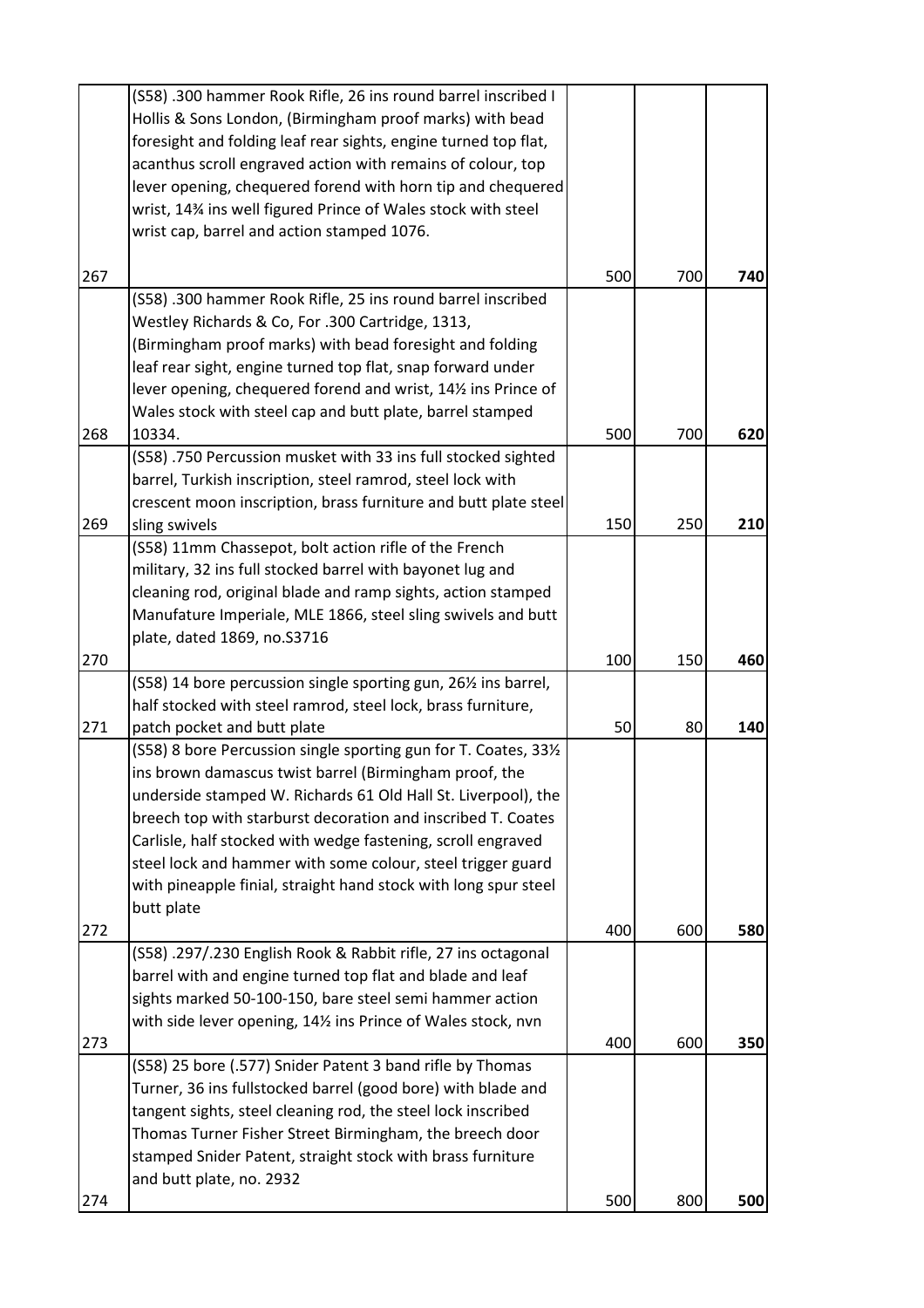|     | (S58) .577 Enfield M1871 Snider Patent service rifle, 36 ins    |      |      |       |
|-----|-----------------------------------------------------------------|------|------|-------|
|     | fullstocked three banded barrel, blade and tangent sights,      |      |      |       |
|     | steel cleaning rod, steel lock stamped Enfield with broad       |      |      |       |
|     | arrow, crown and V.R. cypher, brass furniture and butt plate,   |      |      |       |
|     | numerous ordnance stamps and markings throughout                |      |      |       |
| 275 |                                                                 | 400  | 600  | 320   |
|     | (S58) 32 bore Flintlock single sporting gun, 36 ins barrel with |      |      |       |
|     | steel ramrod, steel lock, brass furniture and butt plate        |      |      |       |
| 277 |                                                                 | 200  | 250  | 200   |
|     | (S58) .577 Enfield P1853 Percussion rifled musket, 381/2 ins    |      |      |       |
|     | barrel, fullstocked with three steel bands, steel cleaning rod, |      |      |       |
|     | the steel lock (hammer broken) faintly marked 1857, brass       |      |      |       |
|     | furniture and butt plate - for parts or restoration             |      |      |       |
| 278 |                                                                 | 100  | 200  | 290   |
|     | (S58) 10.4mm M1870/87 Italian Vetterli bolt action service      |      |      |       |
| 279 | rifle, no. KK2501 - for parts or restoration                    | 80   | 120  | 220   |
|     | (S58) 16 bore double percussion sporting gun by Samuel and      |      |      |       |
|     | Charles Smith (London), 271/2 ins damascus barrels, the         |      |      |       |
|     | concave top rib indistinctly inscribed with maker's name and    |      |      |       |
|     | address, the breech with inset platinum lined inscription       |      |      |       |
|     | Smith's Patent, platinum breech plugs, half stocked with        |      |      |       |
|     | German silver mounts and pineapple finials, brass mounted       |      |      |       |
|     | wood ramrod, scroll engraved locks signed SamL & C Smith        |      |      |       |
|     | Princes St London (actions crisp), straight hand stock with     |      |      |       |
|     | long spur steel butt plate, no. 5806                            |      |      |       |
| 280 |                                                                 | 300  | 500  | 280   |
|     | (S58) A cased pair of 22 bore percussion duelling pistols by    |      |      |       |
|     | Chance & Sons, each with a 10 ins octagonal damascus twist      |      |      |       |
|     | sighted barrel, horn tipped half stock and with a horn tipped   |      |      |       |
|     | ebony ramrod (1 missing steel worm), the tapered steel locks    |      |      |       |
|     | (both with crisp actions, at full and half cock) neatly         |      |      |       |
|     | converted from flintlock and retaining their sprung frizzens    |      |      |       |
|     | now adapted to retain a percussion cap, border engraved and     |      |      |       |
|     | inscribed Chance & Sons with a slide safety, set triggers with  |      |      |       |
|     | an engraved scroll trigger guard and pineapple finial,          |      |      |       |
|     | chequered bag shaped butt, each measuring 16 ins overall, in    |      |      |       |
|     | their fitted mahogany case with brass catches and inset ring    |      |      |       |
|     | handle, accoutrements comprising copper and brass three-        |      |      |       |
|     | way pistol flask, bullet mould, ebony handled nipple key,       |      |      |       |
|     | brass mounted rosewood cleaning rod and brush, percussion       |      |      |       |
|     | cap tin                                                         |      |      |       |
| 350 |                                                                 | 4000 | 6000 | 2,800 |
|     | (S58) 28 bore Percussion pocket pistol with 5 ins octagonal     |      |      |       |
|     | turn off barrel, faintly engraved boxlock action, scroll end    |      |      |       |
|     | trigger, finely chequered walnut bag shaped butt with inset     |      |      |       |
| 351 | silver lozenge                                                  | 100  | 150  | 110   |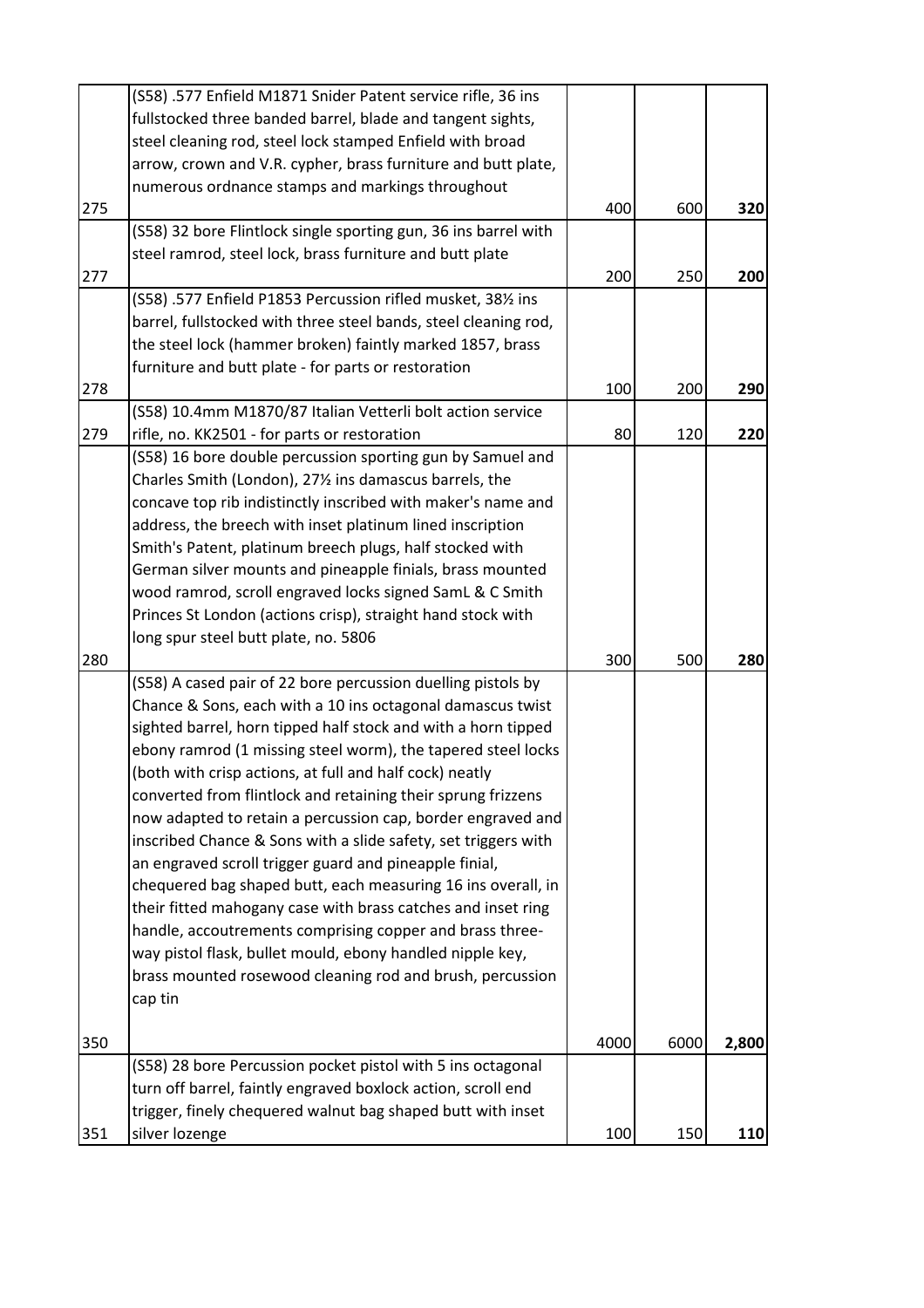|     | (S58) 32 bore Percussion pocket pistol with 4 ins octagonal                                                                                                                                                                                                                                                                                                                                                                                                                                                                                                                                                                                                                            |     |      |       |
|-----|----------------------------------------------------------------------------------------------------------------------------------------------------------------------------------------------------------------------------------------------------------------------------------------------------------------------------------------------------------------------------------------------------------------------------------------------------------------------------------------------------------------------------------------------------------------------------------------------------------------------------------------------------------------------------------------|-----|------|-------|
|     | barrel, captive ramrod, side hammer boxlock action,,                                                                                                                                                                                                                                                                                                                                                                                                                                                                                                                                                                                                                                   |     |      |       |
|     | hardwood bag shaped butt with inset vacant oval, 9 ins                                                                                                                                                                                                                                                                                                                                                                                                                                                                                                                                                                                                                                 |     |      |       |
| 352 | overall                                                                                                                                                                                                                                                                                                                                                                                                                                                                                                                                                                                                                                                                                | 80  | 120  | 150   |
|     | (S58) 9mm Belgian pinfire double action revolver, 4 ins                                                                                                                                                                                                                                                                                                                                                                                                                                                                                                                                                                                                                                |     |      |       |
|     | octagonal barrel, bead foresight, side mounted extractor,                                                                                                                                                                                                                                                                                                                                                                                                                                                                                                                                                                                                                              |     |      |       |
|     | plain indistinctly inscribed six shot cylinder, side gate loading,                                                                                                                                                                                                                                                                                                                                                                                                                                                                                                                                                                                                                     |     |      |       |
| 353 | wood grips, lanyard ring                                                                                                                                                                                                                                                                                                                                                                                                                                                                                                                                                                                                                                                               | 80  | 120  | 130   |
|     | (S58) 80 bore Continental pinfire hammer pistol, 41/2 ins                                                                                                                                                                                                                                                                                                                                                                                                                                                                                                                                                                                                                              |     |      |       |
|     | octagonal barrels, top mounted spring bayonet (a/f), boxlock                                                                                                                                                                                                                                                                                                                                                                                                                                                                                                                                                                                                                           |     |      |       |
|     | action, concealed triggers, fluted wooden grips, steel butt cap                                                                                                                                                                                                                                                                                                                                                                                                                                                                                                                                                                                                                        |     |      |       |
| 354 | with lanyard ring                                                                                                                                                                                                                                                                                                                                                                                                                                                                                                                                                                                                                                                                      | 150 | 250  | 150   |
|     | (S58) 54 bore Percussion pocket pistol with 21/2 ins octagonal                                                                                                                                                                                                                                                                                                                                                                                                                                                                                                                                                                                                                         |     |      |       |
|     | turn off barrel, engraved boxlock action, concealed trigger,                                                                                                                                                                                                                                                                                                                                                                                                                                                                                                                                                                                                                           |     |      |       |
|     | plated overall, walnut half round butt with carved oval butt                                                                                                                                                                                                                                                                                                                                                                                                                                                                                                                                                                                                                           |     |      |       |
| 355 | cap, 7 ins overall                                                                                                                                                                                                                                                                                                                                                                                                                                                                                                                                                                                                                                                                     | 100 | 150  | 120   |
|     | (S58) .32(rf) Single Action revolver by T.Bissell, 31/ <sub>2</sub> ins                                                                                                                                                                                                                                                                                                                                                                                                                                                                                                                                                                                                                |     |      |       |
|     | octagonal sighted barrel, closed frame with 6 shot cylinder                                                                                                                                                                                                                                                                                                                                                                                                                                                                                                                                                                                                                            |     |      |       |
|     | (action crisp), retaining most original nickel finish throughout                                                                                                                                                                                                                                                                                                                                                                                                                                                                                                                                                                                                                       |     |      |       |
|     | and with scroll engraved decoration to frame and back strap,                                                                                                                                                                                                                                                                                                                                                                                                                                                                                                                                                                                                                           |     |      |       |
|     | spur trigger, two piece chequered grips with engraved oval                                                                                                                                                                                                                                                                                                                                                                                                                                                                                                                                                                                                                             |     |      |       |
|     | butt cap, 8% ins overall, no. 410                                                                                                                                                                                                                                                                                                                                                                                                                                                                                                                                                                                                                                                      |     |      |       |
| 356 |                                                                                                                                                                                                                                                                                                                                                                                                                                                                                                                                                                                                                                                                                        | 400 | 600  | 360   |
|     | (S58) A cased pair of 40 bore Percussion travelling pistols, 4<br>ins octagonal barrels inscribed Southall London, with gold line<br>inlay, inset half round foresight, notch rear sight, captive steel<br>ramrod, floral scroll engraved boxlock actions and hammers,<br>slide safeties, flag and globe scroll engraved tangs, scroll<br>engraved furniture, finely chequered half round hardwood<br>butts with inset monogrammed silver ovals, 81/2 ins overall, in<br>an oak case with brass circle escutcheon, red baize fitted<br>interior with maker's trade label, complete with ebony<br>handled turnscrew, nipple key, cap dispenser, oil bottle, and<br>two-way powder flask |     |      |       |
| 357 |                                                                                                                                                                                                                                                                                                                                                                                                                                                                                                                                                                                                                                                                                        | 800 | 1200 | 900   |
|     | (S58) A cased pair of 40 bore Percussion double barrel<br>travelling pistols, 4% ins octagonal barrels inscribed H Snowie<br>Inverness, bead foresight on sunken rib, engraved muzzles,<br>captive steel ramrods, floral scroll engraved boxlock actions<br>and hammers, scroll engraved tangs and furniture with<br>double triggers, finely chequered hardwood butts with<br>engraved butt caps and patch pockets, inset silver lozenges, 9<br>ins overall, in a mahogany case with brass escutcheon, fitted<br>blue baize interior, with two-way pistol flask, nipple key, cap<br>dispenser and oil bottle                                                                           |     |      |       |
| 358 |                                                                                                                                                                                                                                                                                                                                                                                                                                                                                                                                                                                                                                                                                        | 800 | 1200 | 2,300 |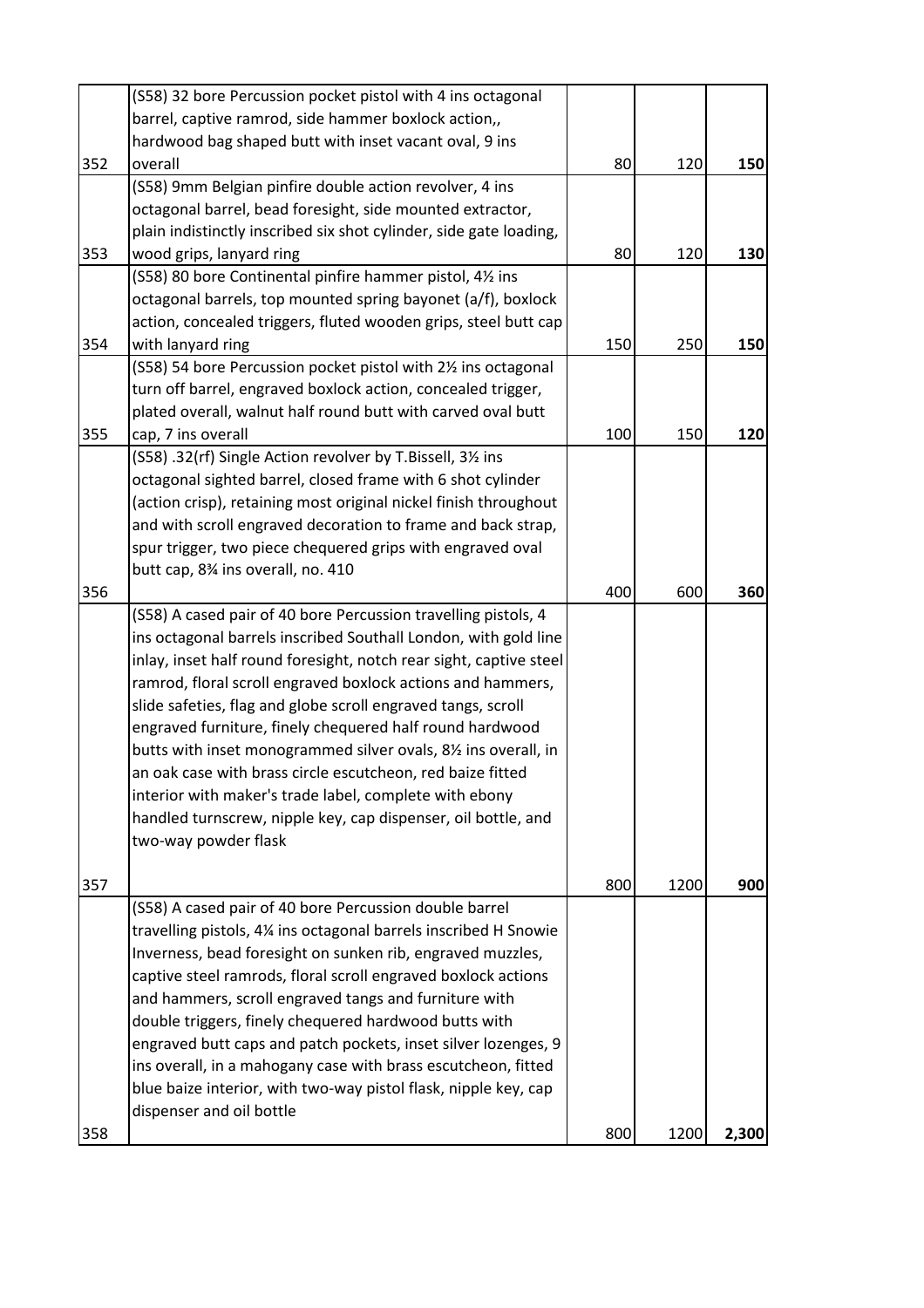| 364 | 9 ins overall                                                                                      | 350 | 450 | 840   |
|-----|----------------------------------------------------------------------------------------------------|-----|-----|-------|
|     | chequered walnut bag shaped butt with vacant silver lozenge,                                       |     |     |       |
|     | tang, furniture and tang mounted bayonet release, finely                                           |     |     |       |
|     | swivel ramrod, scroll engraved boxlock actions, hammers,                                           |     |     |       |
|     | engraved muzzles, top mounted spring bayonet (a/f), captive                                        |     |     |       |
|     | octagonal barrels, the rib inscribed Cogswell Strand London,                                       |     |     |       |
|     | (S58) 40 bore Double Percussion travelling pistol with 4 ins                                       |     |     |       |
| 363 |                                                                                                    | 300 | 400 | 250   |
|     | inscribed H Nock London, slide safety, concealed trigger,<br>walnut slab sided butt, 6 ins overall |     |     |       |
|     | action engraved with furled flags, foliage and drums,                                              |     |     |       |
|     | with engraved muzzle, Birmingham proof marks, boxlock                                              |     |     |       |
|     | (S58) 50 bore Flintlock pocket pistol, i,5/8 ins turn off barrel                                   |     |     |       |
| 362 |                                                                                                    | 250 | 350 | 360   |
|     | sliding furniture, slab sided bag shaped butt, 8 ins overall                                       |     |     |       |
|     | inscribed P Bond 45 Cornhill London, engraved tang and                                             |     |     |       |
|     | lever, border and Stand of Arms engraved boxlock action                                            |     |     |       |
|     | flintlock) 2% ins round turnoff barrel with hinged turn off                                        |     |     |       |
|     | (S58) 40 bore Percussion (drum and nipple conversion from                                          |     |     |       |
| 361 |                                                                                                    | 350 | 550 | 580   |
|     | percussion caps and balls, maker's trade label                                                     |     |     |       |
|     | brass pistol flask, turnscrew, nipple key, cleaning rod oil pot                                    |     |     |       |
|     | inset brass escutcheon, red baize fitted interior, copper and                                      |     |     |       |
|     | shaped butt with silver oval, 6 ins overall, in an oak case with                                   |     |     |       |
|     | safety and concealed trigger, finely chequered walnut bag                                          |     |     |       |
|     | boxlock action inscribed Hetherington Nottingham, with slide                                       |     |     |       |
|     | under turn over turnoff barrels, acanthus scroll engraved                                          |     |     |       |
| 360 | (S58) 100 bore Percussion pocket pistol, 1 <sup>3</sup> / <sub>4</sub> ins over and                | 450 | 650 | 1,100 |
|     |                                                                                                    |     |     |       |
|     | key, brush and percussion caps                                                                     |     |     |       |
|     | Hawksley copper and brass powder flask, turnscrew, nipple                                          |     |     |       |
|     | brass insert, maker's trade label, green baize fitted interior,                                    |     |     |       |
|     | silver oval, 9% ins overall, in a mahogany case with circular                                      |     |     |       |
|     | walnut butt with German silver butt band and insert, vacant                                        |     |     |       |
|     | furniture and tang, side mounted belt hook, finely chequered                                       |     |     |       |
|     | steel ramrod, scroll engraved boxlock action, hammer,                                              |     |     |       |
|     | round foresight, notch rear sight, engraved muzzle,, captive                                       |     |     |       |
|     | damascus barrel inscribed Cogswell Strand London, inset half                                       |     |     |       |
|     | (S58) A cased 40 bore Percussion belt pistol, 41/2 ins octagonal                                   |     |     |       |
| 359 |                                                                                                    | 500 | 800 | 1,200 |
|     |                                                                                                    |     |     |       |
|     | way powder flask, turn screw, cleaning rod and oil bottle                                          |     |     |       |
|     | with brass furniture, fitted blue baize lined interior with three-                                 |     |     |       |
|     | London, slide safety, walnut slab sided butt, in an oak case                                       |     |     |       |
|     | and Stand of Arms engraved, inscribed P Bond No 45 Cornhill                                        |     |     |       |
|     | loaded bayonet to lower barrel, brass boxlock action, border                                       |     |     |       |
|     | travelling pistol, 2% ins round turnoff barrels, 2 ins spring                                      |     |     |       |
|     | (S58) A cased 50 bore Flintlock tap action over and under                                          |     |     |       |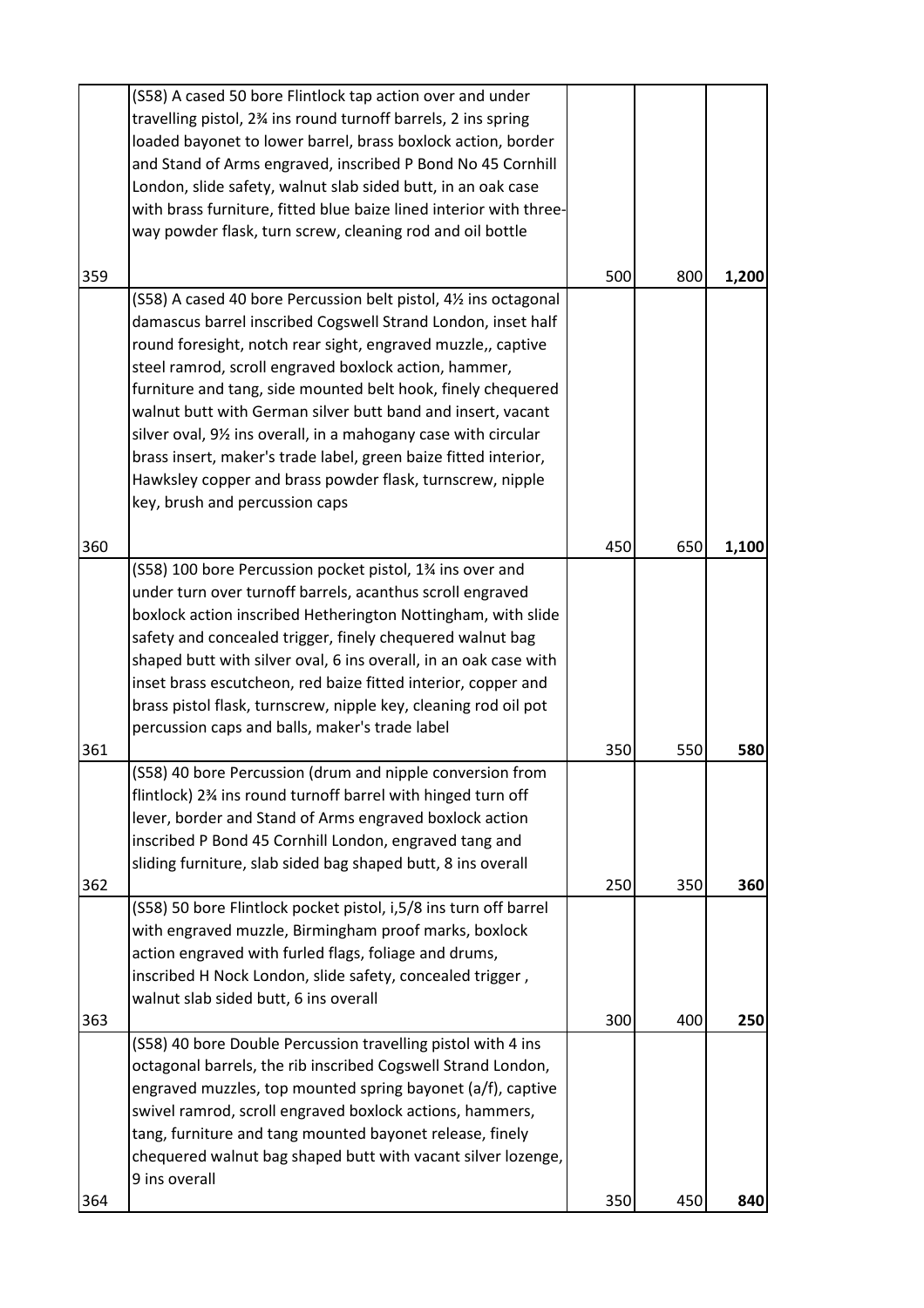|     | (S58) 50 bore Percussion belt or pocket pistol with 2,1/8 ins   |     |      |       |
|-----|-----------------------------------------------------------------|-----|------|-------|
|     | tun off barrel engraved with sunburst decoration, scroll        |     |      |       |
|     | engraved boxlock action inscribed D Egg, slide safety,          |     |      |       |
|     | concealed trigger, engraved hammer and belt hook,               |     |      |       |
|     | chequered butt with vacant silver lozenge and fluted butt       |     |      |       |
| 365 | cap, 61/ <sub>2</sub> ins overall                               | 200 | 300  | 420   |
|     | (S58) 54 bore Flintlock Queen Anne travelling pistol, 2¼ ins    |     |      |       |
|     | turn off cannon barrel, border engraved boxlock action          |     |      |       |
|     | inscribed with a scroll banner and T Richards London,           |     |      |       |
|     | engraved furniture, slab sided walnut butt inset with filigree  |     |      |       |
| 366 | silver, 7% ins overall                                          | 250 | 350  | 400   |
|     | (S58) Cased pair 50 bore pocket pistols with 11/2 ins turn off  |     |      |       |
|     | rifled barrels, engraved muzzles, border and fern engraved      |     |      |       |
|     | boxlock round actions inscribed Hollis London, Birmingham       |     |      |       |
|     | proof marks, slide safeties, concealed triggers, finely         |     |      |       |
|     | chequered half round butts with vacant silver lozenges and      |     |      |       |
|     | brass lion mask butt caps in mahogany case with brass circle,   |     |      |       |
|     | red baize fitted interior with three way powder flask, double   |     |      |       |
|     | ended turnscrews, barrel key, case key, etc.                    |     |      |       |
| 367 |                                                                 | 500 | 800  | 1,400 |
|     | (S58) Cased 80 bore Percussion Webley Wedge Frame Double        |     |      |       |
|     | Action Closed Frame Revolver, 4% ins octagonal barrel with      |     |      |       |
|     | engraved muzzle, half round foresight, notch rear sight,        |     |      |       |
|     | engraved side mounted loader, acanthus engraved five shot       |     |      |       |
|     | cylinder, acanthus scroll engraved frame inscribed Patent No    |     |      |       |
|     | F770, finely chequered hardwood grips with shell and scroll     |     |      |       |
|     | engraved butt cap, in mahogany case with brass circle, blue     |     |      |       |
|     | baize lined fitted interior, copper and brass pistol flask,     |     |      |       |
|     | cleaning rod, nipple key and pricker, oil bottle, caps and cap  |     |      |       |
|     | box                                                             |     |      |       |
| 368 |                                                                 | 800 | 1200 | 1,200 |
|     | (S58) Cased pair 32 bore Percussion overcoat pistols, 6 ins     |     |      |       |
|     | brown damascus octagonal barrels inscribed H Smith              |     |      |       |
|     | Haymarket London, platinum line inlay, bead foresight, V        |     |      |       |
|     | notch rear sight to engraved tang, captive ramrod, border,      |     |      |       |
|     | stand of arms and scroll engraved bar lock actions with slide   |     |      |       |
|     | safeties, scroll engraved hammer and D shaped furniture,        |     |      |       |
|     | vacant silver oval, finely chequered half round butt with       |     |      |       |
|     | German solver pocket caps in a mahogany case with brass         |     |      |       |
|     | roundel, green baize fitted interior, ebony handled turnscrew   |     |      |       |
|     | and nipple key, cleaning rod, oil bottle, two way powder flask, |     |      |       |
|     | caps and key,                                                   |     |      |       |
| 369 |                                                                 | 800 | 1200 | 2,200 |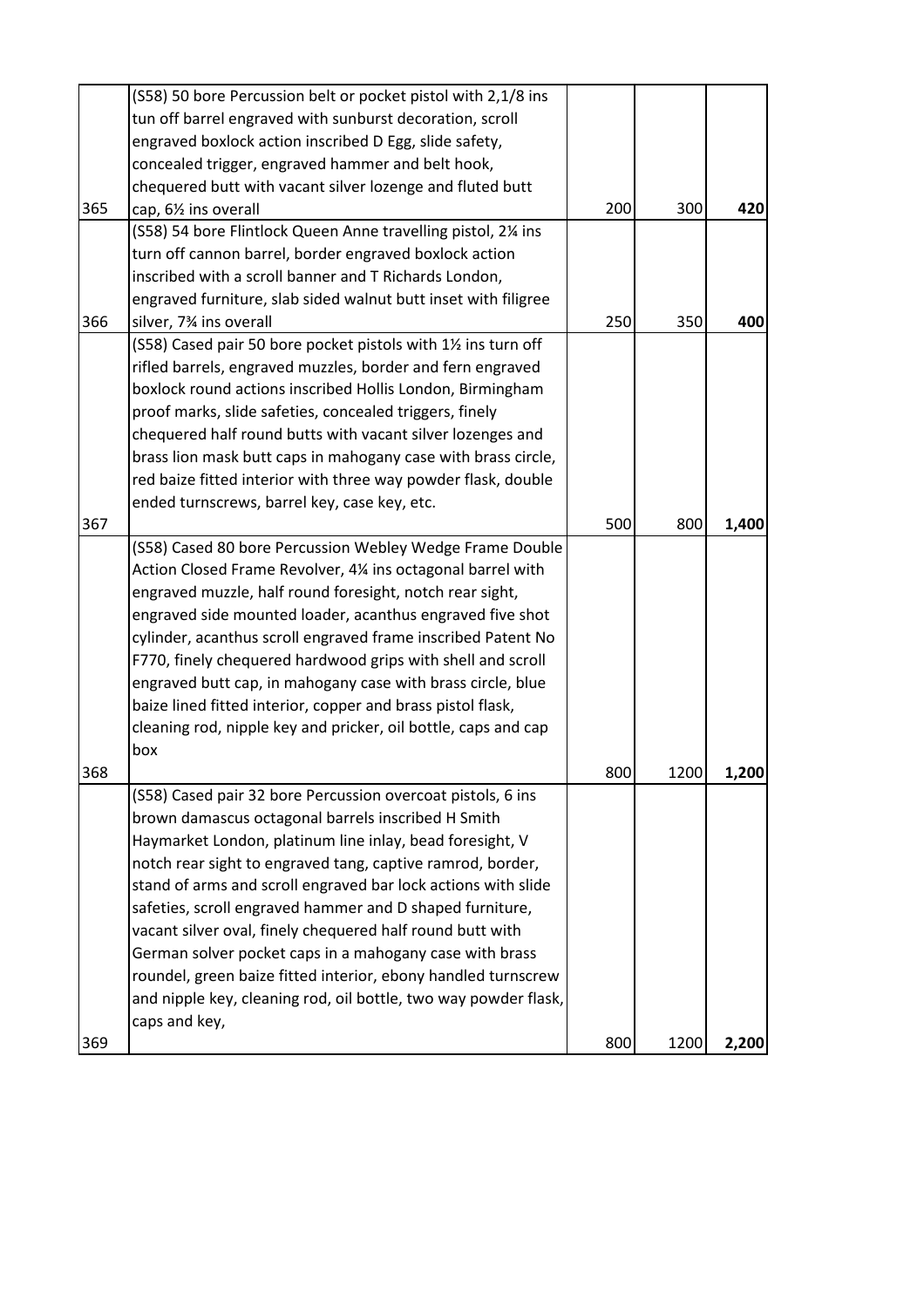| 373 |                                                                                                                              | 450 | 650  | 1,000 |
|-----|------------------------------------------------------------------------------------------------------------------------------|-----|------|-------|
|     | pricker, barrel key and case key, etc.                                                                                       |     |      |       |
|     | trade label, pistol powder flask, cap dispenser, nipple key and                                                              |     |      |       |
|     | with brass roundel, red baize lined fitted interior with makers                                                              |     |      |       |
|     | escutcheon, finely chequered bag shaped butts with German<br>silver lion mask butt caps, 5% ins overall in mahogany case     |     |      |       |
|     | London, slide safeties, concealed triggers, vacant silver shield                                                             |     |      |       |
|     | engraved brass round boxlock actions inscribed Westwood                                                                      |     |      |       |
|     | Westwood, 11/2 ins turn off barrels, scroll and border                                                                       |     |      |       |
|     | (S58) Cased pair of 120 bore Percussion muff pistols by Thos                                                                 |     |      |       |
| 372 |                                                                                                                              | 550 | 650  | 680   |
|     | cap boxes and key                                                                                                            |     |      |       |
|     | handled turnscrew and nipple key, cap dispenser, oil bottle,                                                                 |     |      |       |
|     | makers trade label, pistol powder flask, cleaning rod, ebony                                                                 |     |      |       |
|     | with brass roundel, green baize lined fitted interior with                                                                   |     |      |       |
|     | triggers, bag shaped walnut butts, 71/2 ins overall, in oak case                                                             |     |      |       |
|     | boxlock action and tang with notch rear sight, concealed                                                                     |     |      |       |
|     | foresight, Birmingham proof marks, scroll foliate engraved                                                                   |     |      |       |
|     | octagonal turn off barrels inscribed Sterling Burnley, bead                                                                  |     |      |       |
|     | (S58) Cased pair of 50 bore Percussion Pocket Pistols, 2% ins                                                                |     |      |       |
| 371 |                                                                                                                              | 450 | 650  | 760   |
|     | etc.                                                                                                                         |     |      |       |
|     | rosewood cap box, copper and brass pistol powder flask, key,                                                                 |     |      |       |
|     | turnscrew, cleaning rod, brass oil bottle an cap dispenser,                                                                  |     |      |       |
|     | roundel, blue baize lined fitted interior, with nipple key,                                                                  |     |      |       |
|     | round grips, 8 ins overall in mahogany case with brass                                                                       |     |      |       |
|     | marks, scroll and border engraved round boxlock action and<br>straps inscribed J R Coopers Patent, ring trigger, walnut half |     |      |       |
|     |                                                                                                                              |     |      |       |
|     | (S58) 80 bore Percussion Under Hammer Double Action<br>Pepperbox pistol, six fluted 3 ins barrels, Birmingham proof          |     |      |       |
| 370 |                                                                                                                              | 800 | 1200 | 5,100 |
|     | key, etc.                                                                                                                    |     |      |       |
|     | bottle, cleaning rod with worm, double ended turnscrews,                                                                     |     |      |       |
|     | baize lined fitted interior, with three way powder flask, oil                                                                |     |      |       |
|     | caps, 9 ins overall, in mahogany case with brass roundel, blue                                                               |     |      |       |
|     | numbered 1122. chequered half round butt with steel butt                                                                     |     |      |       |
|     | silver lozenge, border and scroll engraved furniture                                                                         |     |      |       |
|     | with roller frizzens and slide safeties, engraved tang, vacant                                                               |     |      |       |
|     | ramrods, stepped foliate and border engraved signed locks                                                                    |     |      |       |
|     | sight, gold touch holes, horn mounted tapered wood                                                                           |     |      |       |
|     | Tatham & Egg London, D shaped foresight and notch rear                                                                       |     |      |       |
|     | round brown full stocked barrels with sighting flat inscribed                                                                |     |      |       |
|     | (S58) Cased pair of 25 bore Flintlock overcoat pistols, 41/2 ins                                                             |     |      |       |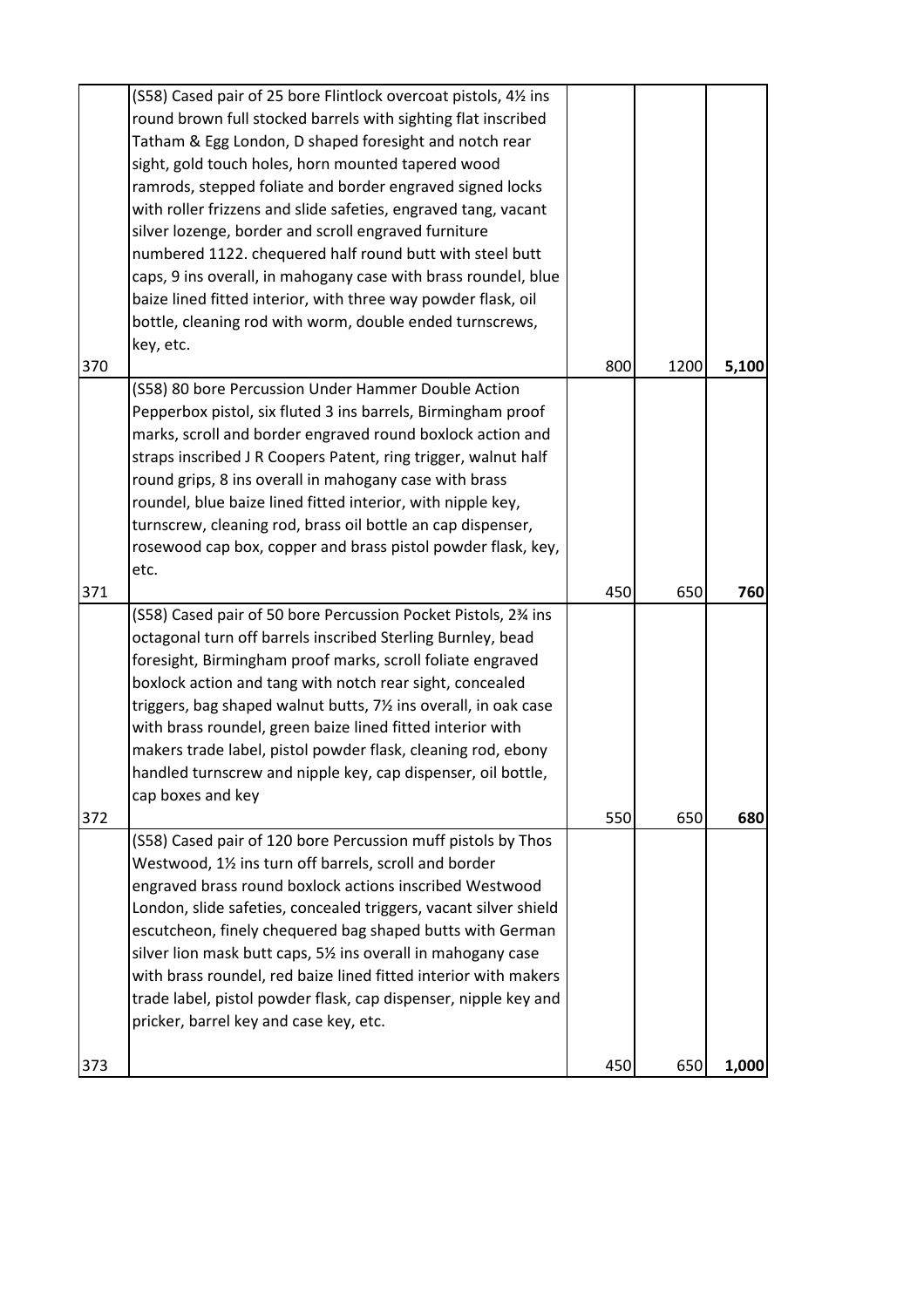|     | (S58) Cased 80 bore Percussion pocket pistol with 2 ins over     |     |     |     |
|-----|------------------------------------------------------------------|-----|-----|-----|
|     | and under turn over barresl engraved muzzles, acanthus           |     |     |     |
|     | scroll and border engraved round boxlock action inscribed        |     |     |     |
|     | Baker Thetford, with slide safety, concealed trigger, vacant     |     |     |     |
|     | silver oval, bag shaped walnut butt in oak case with brass       |     |     |     |
|     | roundel, red baize lined fitted interior, copper and brass       |     |     |     |
|     | pistol powder flask, cleaning rod, nipple key, oil bottle, cap   |     |     |     |
|     | box, case key, etc.                                              |     |     |     |
| 374 |                                                                  | 300 | 500 | 660 |
|     | (S58) .31 Colt M1849 Pocket percussion revolver c.1860,          |     |     |     |
|     | octagonal barrel with captive rammer, 5 shot cylinder            |     |     |     |
|     | engraved with stagecoach scene and stamped Colts patent,         |     |     |     |
|     | brass trigger guard, wood grips, no. 174296 (matching            |     |     |     |
| 375 | throughout)                                                      | 600 | 900 | 920 |
|     | (S58) 50 bore Percussion pocket pistol by Griffiths, 1% ins      |     |     |     |
|     | turn off barrel with engraved borders to muzzle and breech,      |     |     |     |
|     | London proof marks, scroll and border engraved nickel            |     |     |     |
|     | finished round boxlock action inscribed Griffiths London,        |     |     |     |
|     | border engraved hammer with some colour, slide safety,           |     |     |     |
|     | concealed trigger, finely chequered half round walnut butt       |     |     |     |
|     | with engraved nickel finished butt cap and vacant silver oval    |     |     |     |
|     |                                                                  |     |     |     |
| 376 |                                                                  | 400 | 500 | 400 |
|     | (S58) .28 (rf) Single shot pistol by Merwin & Bray, 31/2 ins     |     |     |     |
|     | octagonal barrel with brass half round foresight, stamped        |     |     |     |
|     | Merwin & Bray New York, inset hammer, swing barrel               |     |     |     |
|     | opening, brass frame, spur trigger, walnut grips, nvn            |     |     |     |
| 377 |                                                                  | 350 | 450 | 360 |
|     | (S58) .32 (rf) Remington New Model Pocket Revolver, 31/2 ins     |     |     |     |
|     | octagonal barrel stamped with the manufacturers details, half    |     |     |     |
|     | round foresight with sighting groove to the top strap,           |     |     |     |
|     | articulated under barrel loader, plain nickel plated closed      |     |     |     |
|     | frame, Factory Cartridge Conversion five shot cylinder           |     |     |     |
|     | numbered 4012 with detachable back plate, spur trigger,          |     |     |     |
|     | smooth walnut grips, no.24472                                    |     |     |     |
| 378 |                                                                  | 400 | 500 | 400 |
|     | (S58) .31 Percussion revolver by Manhattan Firearms, 5 ins       |     |     |     |
|     | octagonal barrel with blade sight, the top flat stamped          |     |     |     |
|     | Manhattan Fire Arms Mfg Co. New York, captive rammer,            |     |     |     |
|     | engraved cylinder depicting battle scenes and stamped            |     |     |     |
|     | PATENTED DEC 27.1859, brass trigger guard and back strap,        |     |     |     |
|     | two-piece wood grips, no. 5825                                   |     |     |     |
| 383 |                                                                  | 500 | 600 | 660 |
|     | (S58) Schermuly Line Throwing Pistol, based on a Webley &        |     |     |     |
|     | Scott flare pistol, brass frame and barrel with steel extension, |     |     |     |
|     | mahogany grips and extra Bakelite ribbed handle, London          |     |     |     |
|     | proof marks, stamped Schermuly's Pat No.503324/S6,               |     |     |     |
| 384 | no.5969                                                          | 200 | 250 | 170 |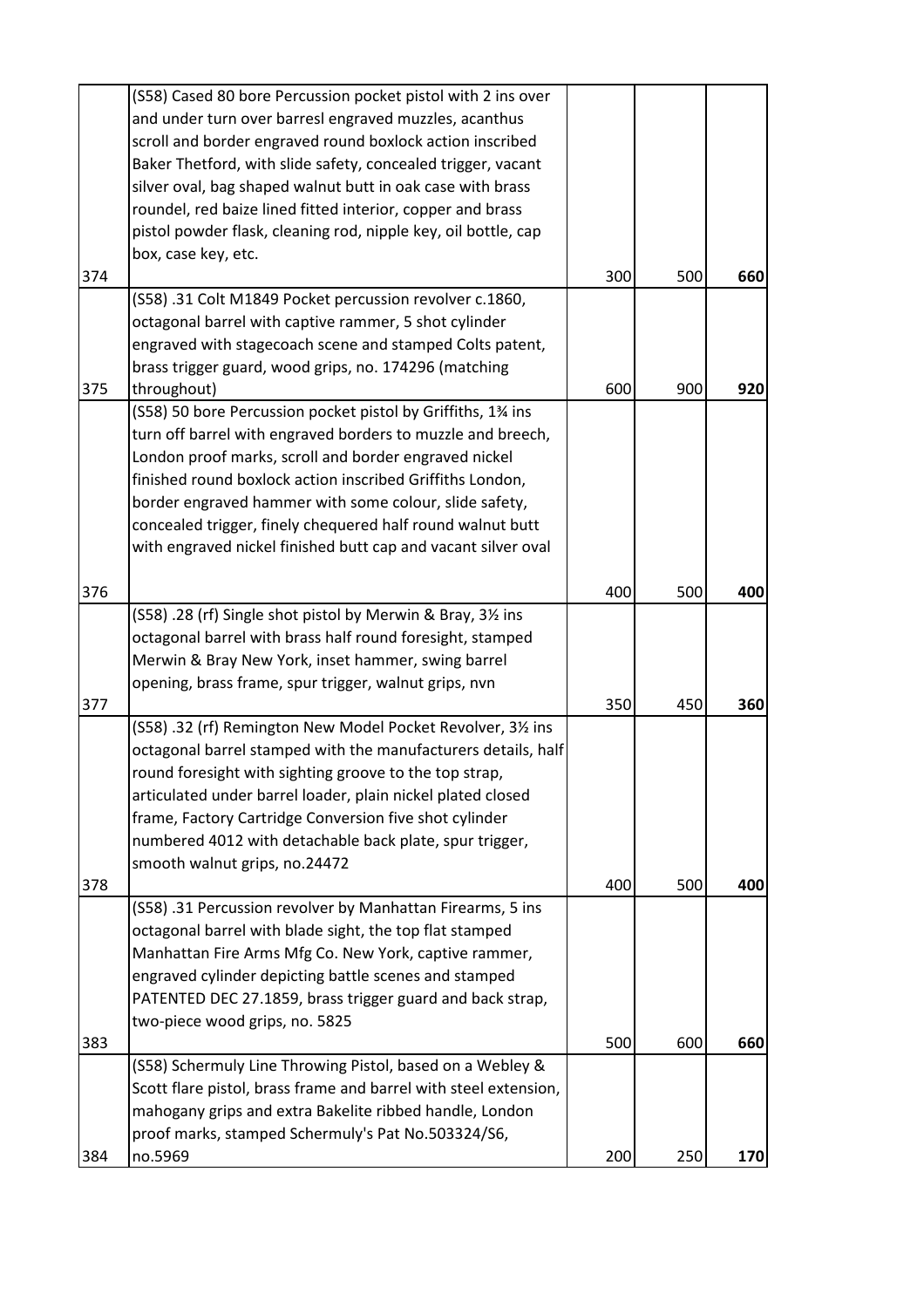|     | (S58) 9mm Belgian pinfire revolver, 41/2 ins octagonal barrel,             |     |     |     |
|-----|----------------------------------------------------------------------------|-----|-----|-----|
|     | decorated 6 shot cylinder (action a/f), side gate loading with             |     |     |     |
|     | captive extractor, chequered two-piece grips with lanyard                  |     |     |     |
| 385 | ring, 10 ins overall                                                       | 80  | 120 | 130 |
|     | (S58) 7mm Belgian pinfire double action revolver, 21/2 ins                 |     |     |     |
|     | barrel with triangular rib, 6 shot cylinder inscribed New                  |     |     |     |
|     | England Pattern Pinfire 7mm 20 September 1876 (action a/f),                |     |     |     |
|     | side gate loading, folding trigger, retaining some nickel finish           |     |     |     |
|     | throughout, two piece ebony grips with backstrap and                       |     |     |     |
|     | cartridge extractor, 61/2 ins overall                                      |     |     |     |
| 386 |                                                                            | 60  | 100 | 90  |
|     | (S1) .223 Remington Model 700 bolt action rifle, 25 ins fluted             |     |     |     |
|     | stainless steel barrel threaded for moderator, receiver                    |     |     |     |
|     | mounted Weaver scope rail, Timney trigger, internal                        |     |     |     |
|     | magazine, laminated thumbhole stock with cheek piece and                   |     |     |     |
|     | recoil pad, sling swivels, no. RR90796H                                    |     |     |     |
| 401 |                                                                            | 200 | 250 | 340 |
|     | (S1) .243 Howa 1500 bolt action rifle, 25 ins stainless steel              |     |     |     |
|     | barrel screw cut for moderator, stainless steel receiver with              |     |     |     |
|     | internal magazine and hinged floor plate, laminated                        |     |     |     |
|     | thumbhole stock with cheek piece, recoil pad and sling swivel              |     |     |     |
| 402 | studs, no. B175169                                                         | 200 | 250 | 200 |
|     | (S1) .22 Heckler & Koch Model 270 semi automatic rifle, 19                 |     |     |     |
|     | ins screw cut barrel (fitted Parker Hale moderator), 5 shot                |     |     |     |
|     | magazine, mounted 6 x 42 BSA scope, no. 2806                               |     |     |     |
| 403 |                                                                            | 40  | 60  | 30  |
|     | (S1) .22 Stevens 'Marksman' single shot underlever rifle, 20               |     |     |     |
|     | ins barrel with open sights, semi hammer action with sling                 |     |     |     |
| 404 | swivel, straight hand stock, no. L75                                       | 30  | 50  | 40  |
|     | (S1) .22 Anschutz Model 1415-1416 bolt action rifle, 221/ <sub>2</sub> ins |     |     |     |
|     | threaded barrel (Parker Hale moderator available), 10 shot                 |     |     |     |
|     | magazine, mounted 4 x 40 Nikko Stirling Gold Crown scope,                  |     |     |     |
|     | semi pistol grip stock with cheek piece, leather sling, no.                |     |     |     |
| 406 | 1322238                                                                    | 60  | 90  | 60  |
|     | (S1) .22 Voere semi automatic rifle, 17% ins threaded barrel               |     |     |     |
| 407 | (capped), 10 shot magazine, no. 250632                                     | 20  | 30  | 10  |
|     | (S1) .22 BSA Superten pcp air rifle, bolt action, 231/2 ins                |     |     |     |
|     | moderated barrel, mounted 3-9 x 40 Apollo scope, rotary                    |     |     |     |
|     | magazine, Monte Carlo stock, in carry case, no. DP02968                    |     |     |     |
| 409 |                                                                            | 200 | 300 | 200 |
|     | (S1) .243 (Win) Parker Hale bolt action rifle, 241/2 ins barrel            |     |     |     |
|     | with raised blade and leaf sights, receiver with dovetail scope            |     |     |     |
|     | blocks, internal magazine, Monte Carlo stock with recoil pad,              |     |     |     |
| 410 | sling swivels, no. S-06648                                                 | 70  | 100 | 50  |
|     | (S1) 9mm Flobert Continental garden rifle, 241/2 ins octagonal             |     |     |     |
|     | barrel, open sights, Warnant-type breech, double set triggers,             |     |     |     |
|     | scroll trigger guard, hooked crescent butt plate, sling swivels,           |     |     |     |
|     | nvn; with 38 x 9mm custom-made rounds                                      |     |     |     |
| 412 |                                                                            | 40  | 60  | 90  |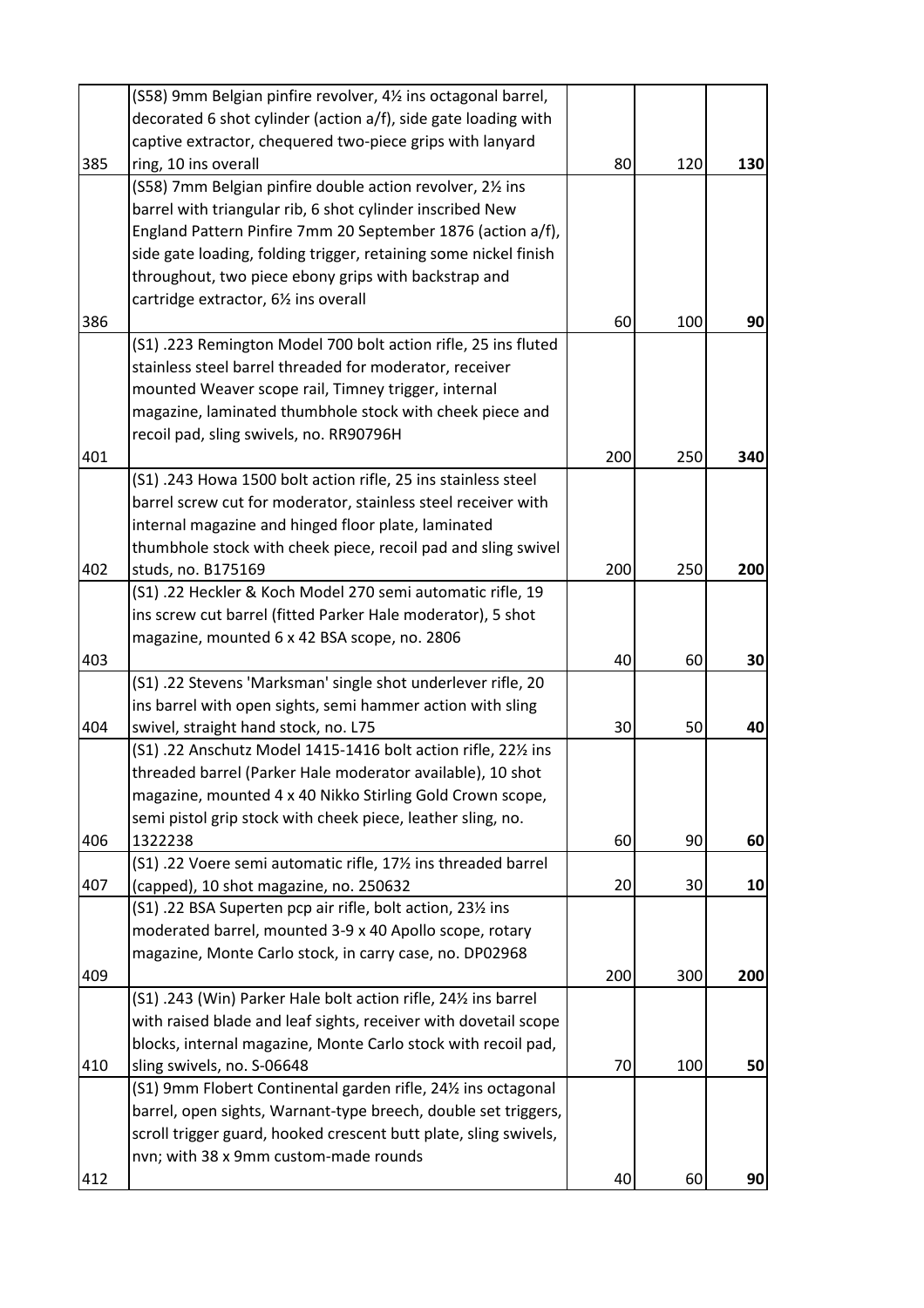|     | (S1) .22 BSA pump action rifle, 21% mins barrel, open sights,    |      |      |       |
|-----|------------------------------------------------------------------|------|------|-------|
|     | tube magazine, receiver stamped BSA Trademark, straight          |      |      |       |
| 413 | hand stock, no. 2722                                             | 50   | 80   | 55    |
|     | (S1) .44-40 (win) Rossi lever action rifle, 20 ins steel barrel, |      |      |       |
|     | open sights, tube magazine, steel receiver, straight hand        |      |      |       |
|     | stock, no. SN002046 with quantity of primed .44-40 brass         |      |      |       |
| 414 | cases and Lee die                                                | 200  | 300  | 200   |
|     | (S1) .22 CZ 452-2E bolt action rifle, 25 ins screw cut barrel    |      |      |       |
|     | (capped), hooded blade and ramp sights, 5 shot magazine,         |      |      |       |
| 416 | half pistol grip stock, no. 601359                               | 40   | 60   | 50    |
|     | (S1) .40-65 (wcf) Winchester Model 1886, lever action, tube      |      |      |       |
|     | magazine, 26 ins octagonal barrel stamped Manufactured by        |      |      |       |
|     | the Winchester Repeating Arms Co., New Haven, Conn.,             |      |      |       |
|     | U.S.A., with adjustable iron sights, steel-capped forestock,     |      |      |       |
|     | steel crescent shaped butt plate, c.1892, no.68881               |      |      |       |
| 417 |                                                                  | 1200 | 1800 | 1,700 |
|     | (S1) .22(Wmr) Remington Model 597 Magnum semi                    |      |      |       |
|     | automatic rifle, 191/2 ins bull barrel screw cut for moderator   |      |      |       |
|     | (moderator available), 5 shot magazine, receiver mounted         |      |      |       |
|     | scope rail, laminate half pistol grip stock with sling swivel    |      |      |       |
|     | studs, no. 2980774M, with 155 x rifle cartridges by Federal      |      |      |       |
| 418 | and Remington                                                    | 80   | 120  | 90    |
|     | (S1) .22 Remington Model 597 semi automatic rifle, 191/2 ins     |      |      |       |
|     | barrel with fitted moderator, 5 shot magazine, receiver cut      |      |      |       |
|     | with scope grooves, black composite stock with sling swivel      |      |      |       |
| 419 | studs, no. 2726684                                               | 50   | 60   | 20    |
|     | (S1) .22(Hornet) CZ 527 Prestige bolt action rifle, 22 ins screw |      |      |       |
|     | cut barrel with fitted moderator, box magazine, receiver cut     |      |      |       |
|     | with dovetail scope grooves, figured haldf pistol grip stock     |      |      |       |
|     | with recoil pad and sling swivels, no. 91998                     |      |      |       |
| 420 |                                                                  | 80   | 120  | 150   |
|     | (S1) .204(Ruger) CZ 527 Vatrmint bolt action rifle, 26 ins       |      |      |       |
|     | screw cut barrel (capped), box magazine, receiver cut with       |      |      |       |
|     | dovetail scope gerooves, straight grain half pistol grip stock   |      |      |       |
|     | with recoil pad and sling swivel studs, no. A040321              |      |      |       |
| 421 |                                                                  | 100  | 200  | 140   |
|     | (S1) .243 Tikka M595 bolt action sporting rifle (L/H), 211/2 ins |      |      |       |
|     | screw cut barrel (capped, with moderator available), 3 shot      |      |      |       |
|     | box magazine, receiver mounted with two-piece Weaver rails,      |      |      |       |
|     | Monte Carlo stock with left-hand palm swell, recoil pad and      |      |      |       |
|     | sling swivels, no. 997718                                        |      |      |       |
| 422 |                                                                  | 200  | 250  | 240   |
|     | (S1) 7x57mm Mauser Titan bolt action rifle (L/H), 241/2 ins      |      |      |       |
|     | barrel, 5 shot box magazine, receiver mounted scope blocks,      |      |      |       |
|     | semi pistol grip stock with cheek piece, recoil pad and sling    |      |      |       |
| 423 | swivels, no. 100341                                              | 150  | 250  | 140   |
|     |                                                                  |      |      |       |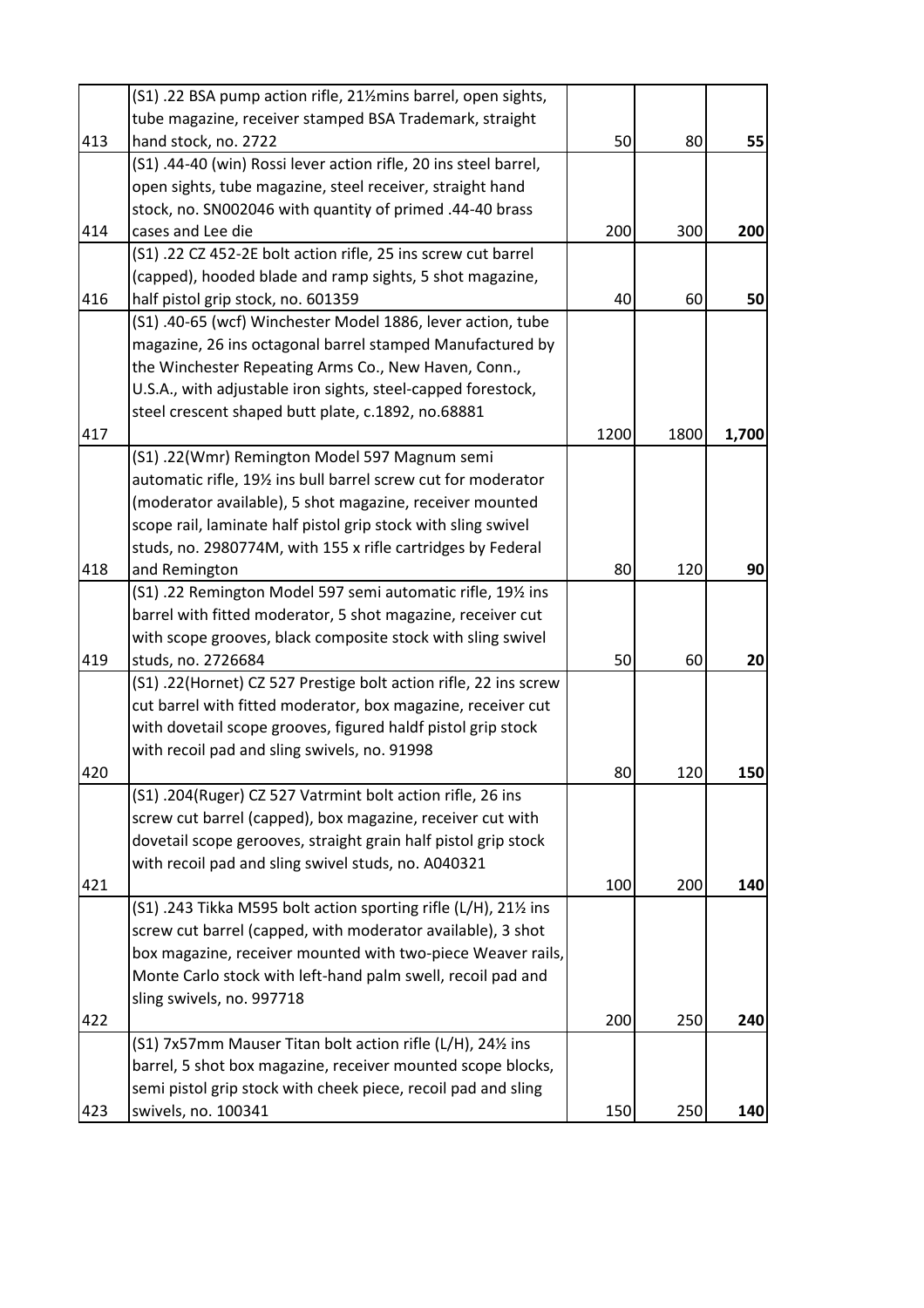|     | (S1) .17(Hmr) Anschutz Model 1517 bolt action rifle (L/H),      |     |     |     |
|-----|-----------------------------------------------------------------|-----|-----|-----|
|     | 22% ins screw cut barrel with fitted moderator, 5 shot          |     |     |     |
|     | magazine, semi pistol grip stock with chequered panels and      |     |     |     |
|     | sling swivels, no. 3047395, with 174 x rifle cartridges         |     |     |     |
| 424 |                                                                 | 60  | 90  | 120 |
|     | (S1) .22 CZ 452-2E American bolt action rifle (L/H), 201/2 ins  |     |     |     |
|     | barrel, screw cut and with fitted moderator, 5 shot magazine,   |     |     |     |
|     | half pistol grip stock, sling swivels, no. A103298              |     |     |     |
| 425 |                                                                 | 30  | 50  | 80  |
|     | (S1) .17(Hmr) Marlin Model 17VS bolt action rifle, 21 ins       |     |     |     |
|     | screw cut stainless steel barrel (SAK moderator available), 7   |     |     |     |
|     | shot box magazine, stainless steel receiver cut with scope      |     |     |     |
|     | grooves, laminate half pistol grip stock with recoil pad,       |     |     |     |
| 427 | leather sling, no. 97672552                                     | 80  | 120 | 140 |
|     | (S1) 9mm Flobert Bernadelli Mod.CF9 semi automatic garden       |     |     |     |
|     | gun, 23 ins barrel, 5 shot magazine, green canvas sling, no.    |     |     |     |
|     | 17428, with 135 x 9mm Flobert cartridges by Fiocchi             |     |     |     |
| 428 |                                                                 | 50  | 70  | 80  |
|     | (S1) .308(Win) Tikka T3 bolt action rifle, 201/2 ins screw cut  |     |     |     |
|     | barrel (Wildcat Predator 8 over-barrel moderator available), 3  |     |     |     |
|     | shot magazine, mounted 2.5-10 x 56 Weaver Classic Extreme       |     |     |     |
|     | scope, black synthetic stock with recoil pad and sling swivels, |     |     |     |
| 429 | no. D43718                                                      | 250 | 350 | 240 |
|     | (S2) .22 CZ BRNO bolt action rifle, 18 ins screw cut barrel     |     |     |     |
|     | (Parker Hale moderator available), 5 shot magazine, mounted     |     |     |     |
|     | 3-9 x 50 Tasco World Class scope, semi pistol grip stock, no.   |     |     |     |
| 430 | 468479                                                          | 50  | 80  | 50  |
|     | (S1) .243(Win) Mauser M12 bolt action rifle, 20 ins fluted      |     |     |     |
|     | barrel threaded for moderator (Wildcat Evolution over-barrel    |     |     |     |
|     | moderator available), 5 shot box magazine, receiver mounted     |     |     |     |
|     | scope rail, black composite half pistol grip stock with Mauser  |     |     |     |
|     | synthetic cling, no. MC013294                                   |     |     |     |
| 433 |                                                                 | 300 | 400 | 500 |
|     | (S1) .22 GSG-5 semi automatic rifle, screw cut barrel, two      |     |     |     |
|     | multi shot banana magazines, additional Weaver rails, black     |     |     |     |
| 434 | pistol grip stock, no. B024103                                  | 150 | 250 | 200 |
|     | (S1) .22 CZ BRNO Model 2 bolt action rifle, 241/2 ins barrel, 5 |     |     |     |
|     | shot magazine, mounted 4 x 32 Rhino scope, semi pistol grip     |     |     |     |
| 435 | stock with sling swivels, no. 228471                            | 30  | 50  | 35  |
|     | (S1) .243(Win) CZ BRNO 537 bolt action rifle, 161/2 ins barrel  |     |     |     |
|     | (sights removed), box magazine, half pistol grip stock with     |     |     |     |
| 436 | cheek piece and recoil pad, no. 08418                           | 70  | 100 | 50  |
|     | (S1) .22(Hornet) BRNO ARMS Fox-Mod.2 bolt action rifle, 241/2   |     |     |     |
|     | ins barrel, 5 shot magazine, double set triggers, Monte Carlo   |     |     |     |
|     | stock (butt cap missing), no. 28535                             |     |     |     |
| 437 |                                                                 | 40  | 60  | 70  |
|     | (S1) .222(Rem) BRNO ARMS Fox-Mod.2 bolt action rifle, 22        |     |     |     |
|     | ins screw cut barrel, 5 shot magazine, double set triggers,     |     |     |     |
|     | Monte Carlo stock with cheek piece, webbing sling, no. 39675    |     |     |     |
| 438 |                                                                 | 50  | 70  | 70  |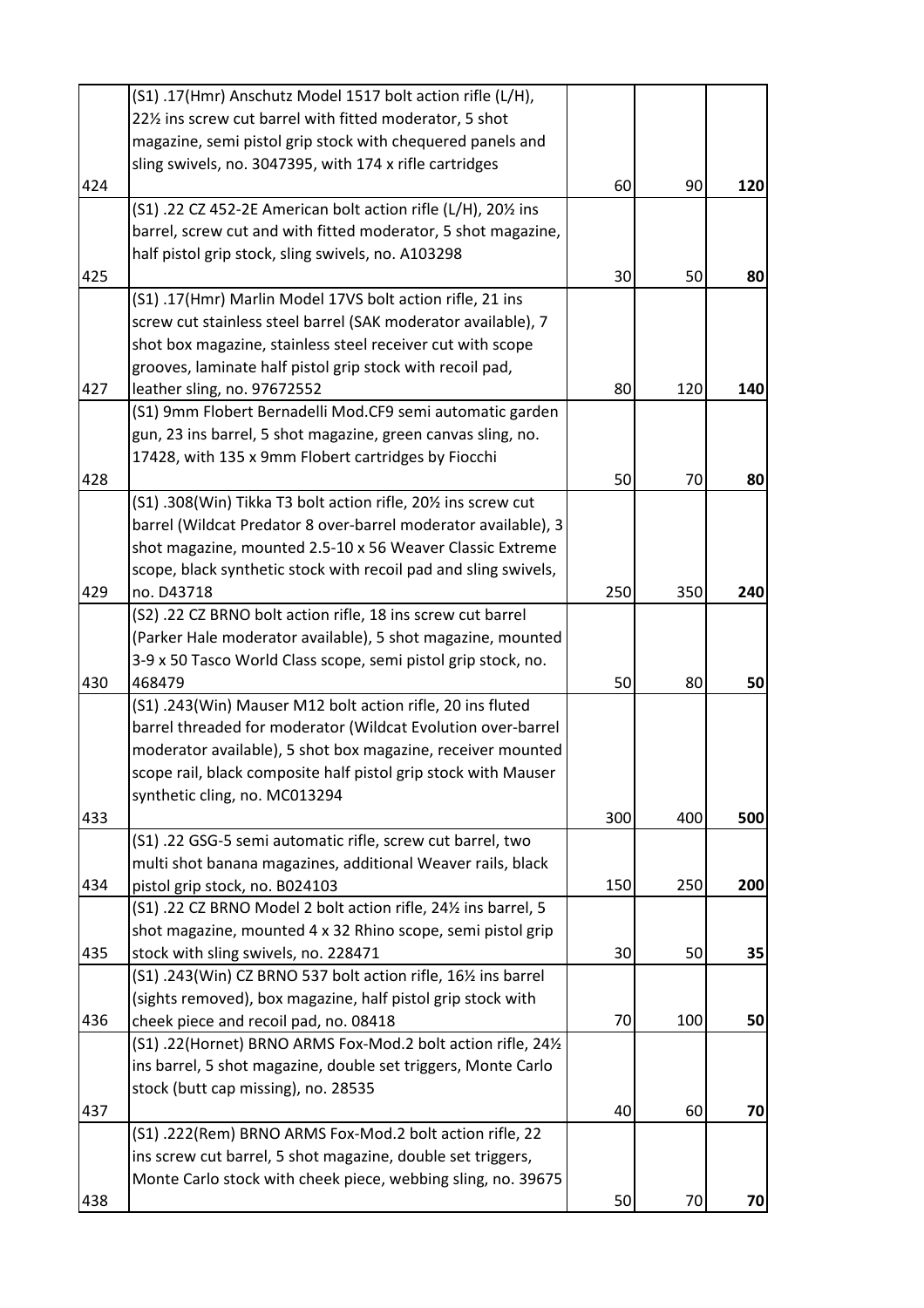|     | (S1) .22 CZ Model 99 Precision bolt action rifle, 221/2 ins screw |     |     |     |
|-----|-------------------------------------------------------------------|-----|-----|-----|
|     | cut barrel, 8 shot magazine, half pistol grip stock, no. 002528   |     |     |     |
| 439 |                                                                   | 30  | 50  | 20  |
|     | (S1) .22 CZ 452 American bolt action rifle, 16 ins screw cut      |     |     |     |
|     | barrel (moderator available), 5 shot magazine, mounted 3-12       |     |     |     |
|     | x 56IR Nikko Stirling scope, Boyds custom laminate                |     |     |     |
|     | thumbhole stock with recoil pad, no. A372933                      |     |     |     |
| 440 |                                                                   | 150 | 250 | 200 |
|     | (S1) .243(Win) Ruger M77 Mark II bolt action rifle, 23 ins        |     |     |     |
|     | screw cut barrel, internal magazine with hinged floor plate,      |     |     |     |
|     | semi pistol grip stock with recoil pad and sling swivel studs,    |     |     |     |
| 441 | no. 782-61080                                                     | 100 | 200 | 90  |
|     | (S1) .22 BRNO Mod1 bolt action rifle, 23 ins barrel threaded      |     |     |     |
|     | for moderator, 5 shot magazine, mounted 3-9 x 40 BSA              |     |     |     |
|     | scope, half pistol grip stock with sling swivels, no. 69116       |     |     |     |
| 442 |                                                                   | 40  | 50  | 45  |
|     | (S1) .22 Ruger 77/22 All-Weather bolt action rifle, 20 ins        |     |     |     |
|     | screw cut stainless steel barrel, receiver fitted Weaver rails,   |     |     |     |
|     |                                                                   |     |     |     |
|     | 10 shot rotary magazine, black composite stock with Ruger         |     |     |     |
|     | logo and sling carriers, no. 701-46325                            |     |     |     |
| 443 |                                                                   | 100 | 150 | 130 |
|     | (S1) .22-250(Rem) Browning X-Bolt rifle, 201/2 ins screw cut      |     |     |     |
|     | fluted stainless steel barrel, 3 shot magazine, mounted           |     |     |     |
|     | weaver scope rail, black synthetic stock with recoil pad and      |     |     |     |
| 444 | sling swivels studs, no. 52122ZZ354                               | 150 | 250 | 100 |
|     | (S1) .17(Hmr) Savage 93R17 bolt action rifle, 21 ins screw cut    |     |     |     |
|     | barrel (Aim Sport moderator available), 5 shot magazine,          |     |     |     |
|     | fitted bipod, black synthetic stock, no. 1402599                  |     |     |     |
| 445 |                                                                   | 80  | 120 | 50  |
|     | (S1) .577 Parker Hale Enfield black powder percussion rifle,      |     |     |     |
|     | 32% ins fullstocked and steel banded round barrel with blade      |     |     |     |
|     | and ramp sights, steel ramrod, steel lock with good colour        |     |     |     |
|     | and stamped 1858 Enfield, brass furniture and butt plate, no.     |     |     |     |
| 446 | 3607                                                              | 200 | 300 | 190 |
|     | (S1) .22 BSA Supersport-Five bolt action rifle, 22 ins screw cut  |     |     |     |
|     | barrel with Parker Hale moderator, open sights, mounted           |     |     |     |
|     | 4x32 scope, 5 shot magazine, pistol grip stock, no. T3664SB       |     |     |     |
| 448 |                                                                   | 30  | 50  | 28  |
|     | (S1) .22 Erma M1 carbine semi automatic, 18 ins barrel with       |     |     |     |
|     | open sights, 10 shot magazine, steel butt plate, no. 104639       |     |     |     |
| 449 |                                                                   | 100 | 200 | 80  |
|     | (S1) .22 Webley Patriot break barrel air rifle, original open     |     |     |     |
|     | adjustable sights, semi pistol grip stock with recoil pad,        |     |     |     |
| 450 | mounted 6 x 40 Bushnell scope, no. 843037                         | 40  | 60  | 40  |
|     | (S1) .22 CZ BRNO mod 2 bolt action rifle, 24 in barrel, screw     |     |     |     |
|     | cut with moderator available, 5 shot magazine, blade and          |     |     |     |
|     | ramp sights, half pistol grip stock with sling swivels, no.       |     |     |     |
| 452 | 199491                                                            | 40  | 60  | 50  |
|     |                                                                   |     |     |     |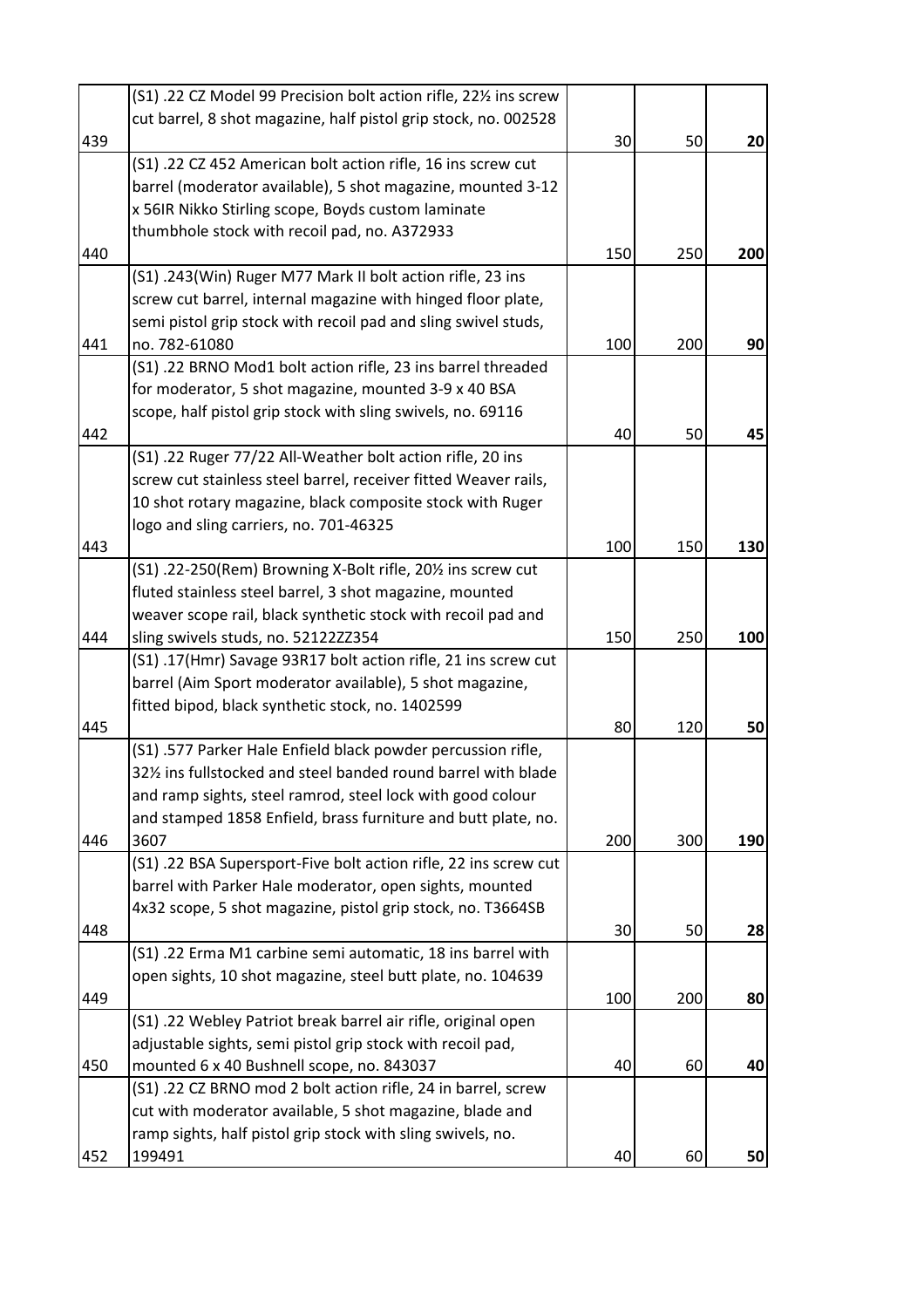|     | (S1) .22 Remington Fieldmaster Model 572 pump action rifle,       |     |     |     |
|-----|-------------------------------------------------------------------|-----|-----|-----|
|     | 24 ins barrel with Parker Hale moderator, blade and v-notch       |     |     |     |
|     | sights, tube magazine, 6 x 40 scope, half pistol grip stock with  |     |     |     |
| 453 | gloss finish, no. 1916024                                         | 40  | 60  | 40  |
|     | (S1) .22 Marlin, lever take down action, 24 ins round barrel,     |     |     |     |
|     | original iron sights, tube magazine, polished receiver            |     |     |     |
|     | inscribed Marlin Safe, wrist mounted folding aperture sight,      |     |     |     |
| 454 | no.215508                                                         | 300 | 400 | 460 |
|     | (S1) .243 (win) Browning A-Bolt, bolt action rifle, 22 ins barrel |     |     |     |
|     | threaded for moderator, hinged box magazine, black                |     |     |     |
|     | synthetic stock, swivel studs, no.04036ZX351                      |     |     |     |
| 456 |                                                                   | 80  | 120 | 100 |
|     | (S1) .243(Win) Tikka T3 bolt action rifle, stainless steel barrel |     |     |     |
|     | with fitted over barrel moderator, picatinny scope rail, black    |     |     |     |
|     | synthetic stock, swivel studs, no.051718                          |     |     |     |
| 457 |                                                                   | 100 | 150 | 210 |
|     | (S1) .243 (win) Browning A-Bolt, bolt action rifle, 22 ins barrel |     |     |     |
|     |                                                                   |     |     |     |
|     | threaded for moderator, (no magazine), scope blocks, black        |     |     |     |
|     | synthetic stock, swivel studs, no.02429ZX351                      |     |     |     |
| 458 |                                                                   | 80  | 120 | 100 |
|     | (S1) .243 Steyr Mannlicher Scout, bolt action rifle, (No          |     |     |     |
|     | magazine), 20 ins fluted barrel threaded for moderator (over      |     |     |     |
|     | barrel moderator and cover available), pop up fore and            |     |     |     |
|     | aperture rear sights, built in picatinny scope rail, black        |     |     |     |
|     | synthetic stock with hand stop, sling swivels, no.SC1060449       |     |     |     |
| 459 |                                                                   | 60  | 80  | 130 |
|     | (S1) 6.5 x 55 SE Sauer 101, bolt action, box magazine, 21 ins     |     |     |     |
|     | barrel threaded for moderator, fitted scope blocks, black         |     |     |     |
| 460 | synthetic stock, swivel studs, no.A004941                         | 100 | 150 | 160 |
|     | (S1) .17(Hmr) CZ 452 American bolt action rifle, 201/2 ins barrel |     |     |     |
|     | with fitted moderator, 5 shot magazine, half pistol grip stock    |     |     |     |
| 462 | with recoil pad, no. A158178                                      | 50  | 70  | 60  |
|     | (S1) .270(Win) Parker Hale Safari bolt action rifle, 23 ins screw |     |     |     |
|     | cut barrel, internal magazine with hinged floor plate, receiver   |     |     |     |
|     | mounted 1 ins quick release scope rings, Prince of Wales          |     |     |     |
|     | stock with cheek piece and recoil pad, no. Z-28086                |     |     |     |
| 463 |                                                                   | 50  | 100 | 130 |
|     | (S1) .243(Win) CZ BRNO ZK-601 bolt action rifle, 24 ins barrel,   |     |     |     |
|     | internal magazine, mounted 6 x 56 Nikko Stirling Gold Crown       |     |     |     |
|     | scope, Monte Carlo stock with recoil pad, leather sling, no.      |     |     |     |
| 464 | 48276                                                             | 80  | 120 | 90  |
|     | (S1) .264 Sako L61R bolt action rifle, 25 ins screw cut barrel    |     |     |     |
|     | (Wildcat Predator 8 over-barrel moderator available), internal    |     |     |     |
|     | magazine, Monte Carlo stock, leather sling, no. 35814             |     |     |     |
| 465 |                                                                   | 200 | 300 | 210 |
|     | (S1) The barrel action and bolt of an 8mm(?) Mauser rifle, the    |     |     |     |
|     | barrel at 24 ins, with raised engine turned rib and signed        |     |     |     |
|     |                                                                   |     |     |     |
|     | Albrecht Kind Berlin, no. 25733 & 6547 RFD Sale only              |     |     |     |
| 466 |                                                                   | 50  | 100 | 50  |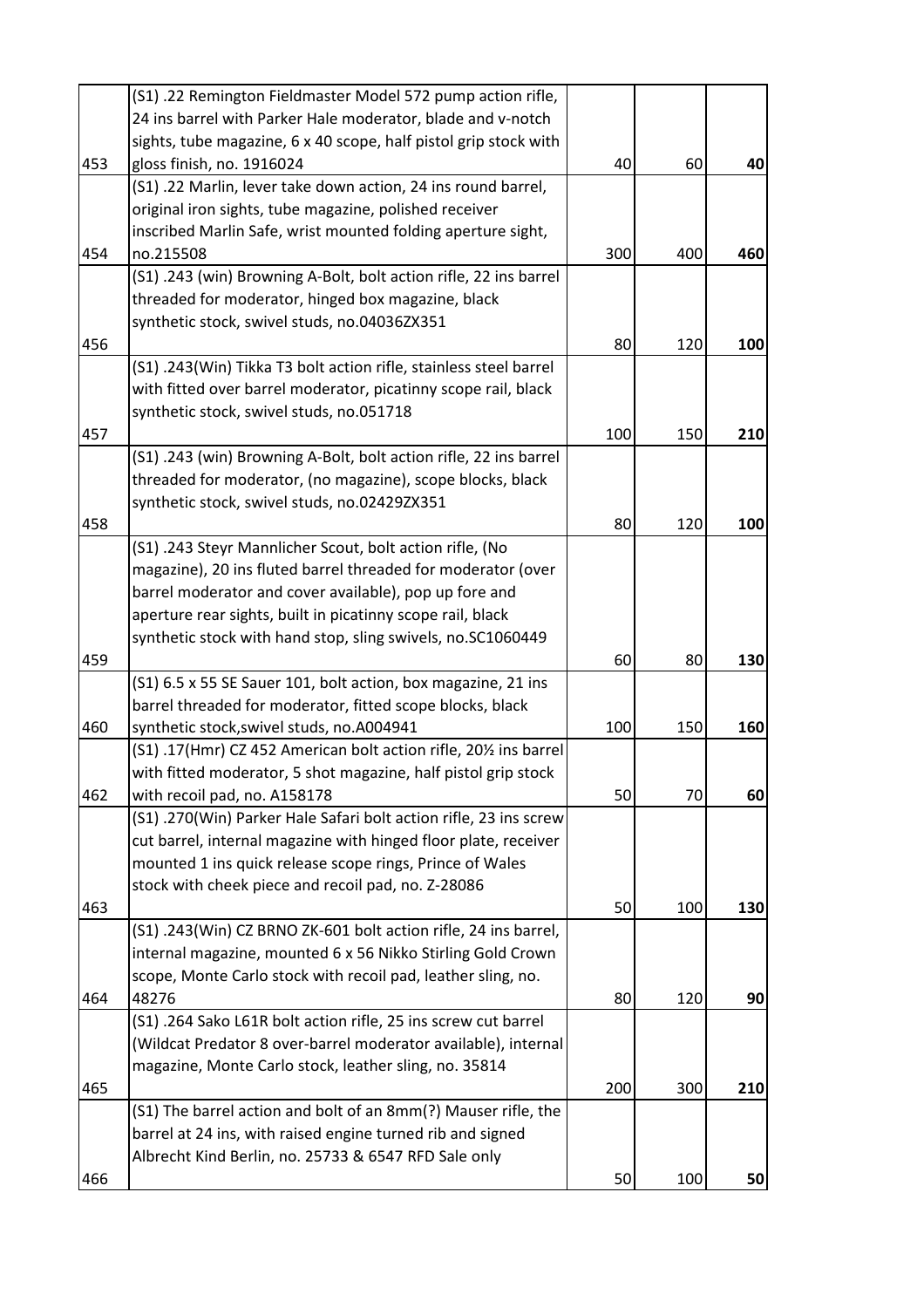|     | (S1) .22 Anschutz 1415-1416 bolt action rifle, 221% ins screw       |     |     |     |
|-----|---------------------------------------------------------------------|-----|-----|-----|
|     | cut barrel (capped), 5 shot magazine, pistol grip stock with        |     |     |     |
|     | adjustable butt pad, sling swivels, no. 1355208                     |     |     |     |
| 467 |                                                                     | 40  | 70  | 60  |
|     | (S1) .17(Hmr) CZ 452 American bolt action rifle, 22 ins barrel      |     |     |     |
|     | fitted with SAK moderator, 5 shot magazine, 3.5-10 x 40             |     |     |     |
|     | Simmons Whitetail scope, half pistol grip stock with sling          |     |     |     |
| 468 | swivel studs, no. A087827                                           | 80  | 120 | 70  |
|     | (S1) .243 Sabatti Mercury bolt action rifle, 23 ins screw cut       |     |     |     |
|     | barrel, internal magazine with hinged floor plate, 3-9 x 40         |     |     |     |
|     | Tasco Titan scope, Monte Carlo stock with recoil pad, leather       |     |     |     |
| 469 | sling, no. R42741                                                   | 100 | 150 | 80  |
|     | (S1) .22 CZ 452-2E bolt action rifle, 17 ins barrel fitted with     |     |     |     |
|     | Parker hale moderator, 8 shot magazine, 3-12 x 50 Weaver            |     |     |     |
|     | scope, semi pistol grip stock with recoil pad, RWS leather          |     |     |     |
| 470 | sling, no. A425974                                                  | 80  | 120 | 60  |
|     | (S1) .243 CZ 550 bolt action rifle, 24 ins screw cut barrel, 5      |     |     |     |
|     | shot box magazine, 3-9 x 40 Edgar Bros. scope, Monte Carlo          |     |     |     |
| 472 | stock with recoil pad, no. B7252                                    | 70  | 100 | 80  |
|     | (S1) .22 Ruger 10/22 semi automatic carbine, 19 ins stainless       |     |     |     |
|     | steel barrel with fitted moderator, 10 shot rotary magazine, 3-     |     |     |     |
|     | 9 x 40 Leupold VX-II scope, black composite stock with Ruger        |     |     |     |
| 473 | logo, no. 246-03767                                                 | 100 | 150 | 90  |
|     | (S1) .17(Hmr) CZ 452 American bolt action rifle, 17 ins barrel      |     |     |     |
|     | with fitted moderator, 5 shot magazine, mounted 4-16 x 50IR         |     |     |     |
|     | Pao scope, half pistol grip stock with recoil pad and webbing       |     |     |     |
| 474 | sling, no. A716155                                                  | 80  | 120 | 60  |
|     | (S1) .22 Remington Model 572 Fieldmaster pump action rifle,         |     |     |     |
|     | 24 ins barrel with original sights, tube magazine, black            |     |     |     |
|     | receiver with mounted 3-9 x 40 Apolo Gold Star scope, half          |     |     |     |
| 475 | pistol grip stock, no. 1761155                                      | 40  | 60  | 50  |
|     | (S1) .22 BSA Model 12 martini action target rifle, 281/2 ins        |     |     |     |
|     | barrel, tunnel front sight, adjustable aperture folding rear        |     |     |     |
|     | peep sight, receiver with good original finish, straight stock,     |     |     |     |
| 476 | webbing sling, no. 35467                                            | 100 | 150 | 130 |
|     | (S1) .22 Barnett Ten-X target rifle, 281/2 ins 'lightweight' target |     |     |     |
|     | barrel, tunnel front sight and adjustable back sight,               |     |     |     |
|     | underlever bolt action, pistol grip stock, webbing sling, no.       |     |     |     |
| 477 | 248                                                                 | 100 | 200 | 170 |
|     | (S1) .22 Anschutz match 54 bolt action target rifle, 27 ins         |     |     |     |
|     | heavy barrel, Anschutz match sights, fully adjustable pistol        |     |     |     |
| 478 | grip thumbhole stock, no. 179405X                                   | 100 | 200 | 160 |
|     | (S1) .22 Winchester Model 52 bolt action 5 shot target rifle,       |     |     |     |
|     | 28 ins heavy barrel, tunnel front sight and Wittek MFG Co.          |     |     |     |
|     | adjustable rear sight, additional dovetail scope blocks,            |     |     |     |
|     | original Winchester magazine, pistol grip stock with sling          |     |     |     |
| 479 | swivels, no. 55630B                                                 | 100 | 200 | 260 |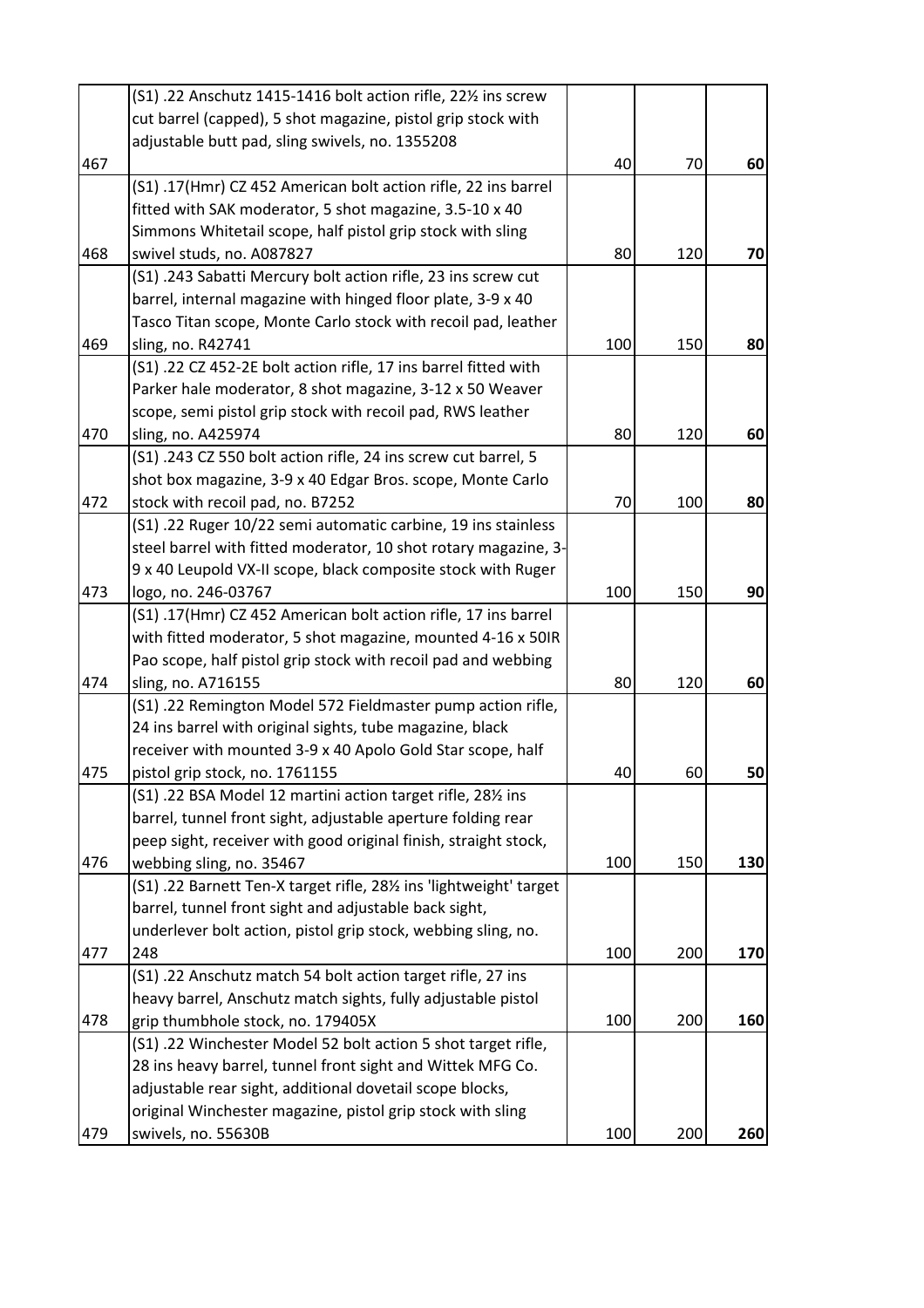|     | (S1) .22 Enfield 1894 martini action rifle (WW. Greener           |     |     |     |
|-----|-------------------------------------------------------------------|-----|-----|-----|
|     | conversion from .303 for N.R.A.), 27% ins barrel with tunnel      |     |     |     |
|     | and ramp sights, additional folding rear peep sight by            |     |     |     |
|     | Cogswell & Harrison, straight hand stock, no. N3451               |     |     |     |
| 480 |                                                                   | 100 | 150 | 70  |
|     | (S1) .303 (converted) Steyr M1893 bolt action long range          |     |     |     |
|     | (back position) target rifle, custom modified stock with Alex     |     |     |     |
|     | Martin hooded front sight and folding tangent rear sight, no.     |     |     |     |
| 481 | 3974                                                              | 100 | 200 | 180 |
|     | (S1) 7.62mm Swing SIN 71 M5 bolt action target rifle, 30 ins      |     |     |     |
|     | stainless steel barrel by Border Barrels, adjustable match        |     |     |     |
|     | sights, pistol grip target stock with adjustable comb and butt,   |     |     |     |
| 482 | no. 1405                                                          | 150 | 250 | 380 |
|     | (S1) .22 Anschutz Model 54 Super Match bolt action target         |     |     |     |
|     | rifle, 28 ins heavy barrel with tunnel front sight and            |     |     |     |
|     | adjustable aperture rear sight and with dovetail scope            |     |     |     |
|     | mounts, thumbhole pistol grip stock - adjustable and with         |     |     |     |
|     | accessories, no. 17230, in foam lined aluminium flight case       |     |     |     |
| 485 |                                                                   | 150 | 250 | 170 |
|     | (S1) .22 Anschutz Model 1411/13 Match 54 bolt action target       |     |     |     |
|     | rifle, 27% ins heavy barrel with dovetail sight mounts, pistol    |     |     |     |
| 486 | grip target stock, no. 49634                                      | 70  | 100 | 100 |
|     | (S1) .22-250 Remington 700 bolt action rifle, 27 ins barrel       |     |     |     |
|     | screw cut for moderator, black receiver with weaver mounts        |     |     |     |
|     | (not fitted), internal magazine with hinged floor plate,          |     |     |     |
|     | composite stock with recoil pad and sling swivel studs, no.       |     |     |     |
|     | G6375039. The gun appears to be unused                            |     |     |     |
| 487 |                                                                   | 150 | 250 | 230 |
|     | (S1) .243(Win) Remington 700 bolt action rifle, 27 ins barrel     |     |     |     |
|     | screw cut for moderator, black receiver with weaver mounts        |     |     |     |
|     | (not fitted), internal magazine with hinged floor plate,          |     |     |     |
|     | composite stock with recoil pad and sling swivel studs, no.       |     |     |     |
|     | E6433264. The gun appears to be unused                            |     |     |     |
| 488 |                                                                   | 150 | 250 | 290 |
|     | (S1) .222 Zastava bolt action sporting rifle, 20% ins barrel with |     |     |     |
|     | hooded blade and leaf sights, receiver fitted with Zrak mini      |     |     |     |
|     | scope mount, internal magazine with hinged floor plate,           |     |     |     |
|     | Monte Carlo stock with sling swivel studs, no. 25394              |     |     |     |
| 489 |                                                                   | 70  | 100 | 110 |
|     | (S1) .577 Parker Hale Enfield M1858 percussion musket, 32         |     |     |     |
|     | ins round barrel, three-quarter stocked with two steel bands      |     |     |     |
|     | (ramrod missing), blade and tangent sights, steel lock with       |     |     |     |
|     | good colour, brass furniture and butt plate, no. 5063             |     |     |     |
| 490 |                                                                   | 200 | 250 | 130 |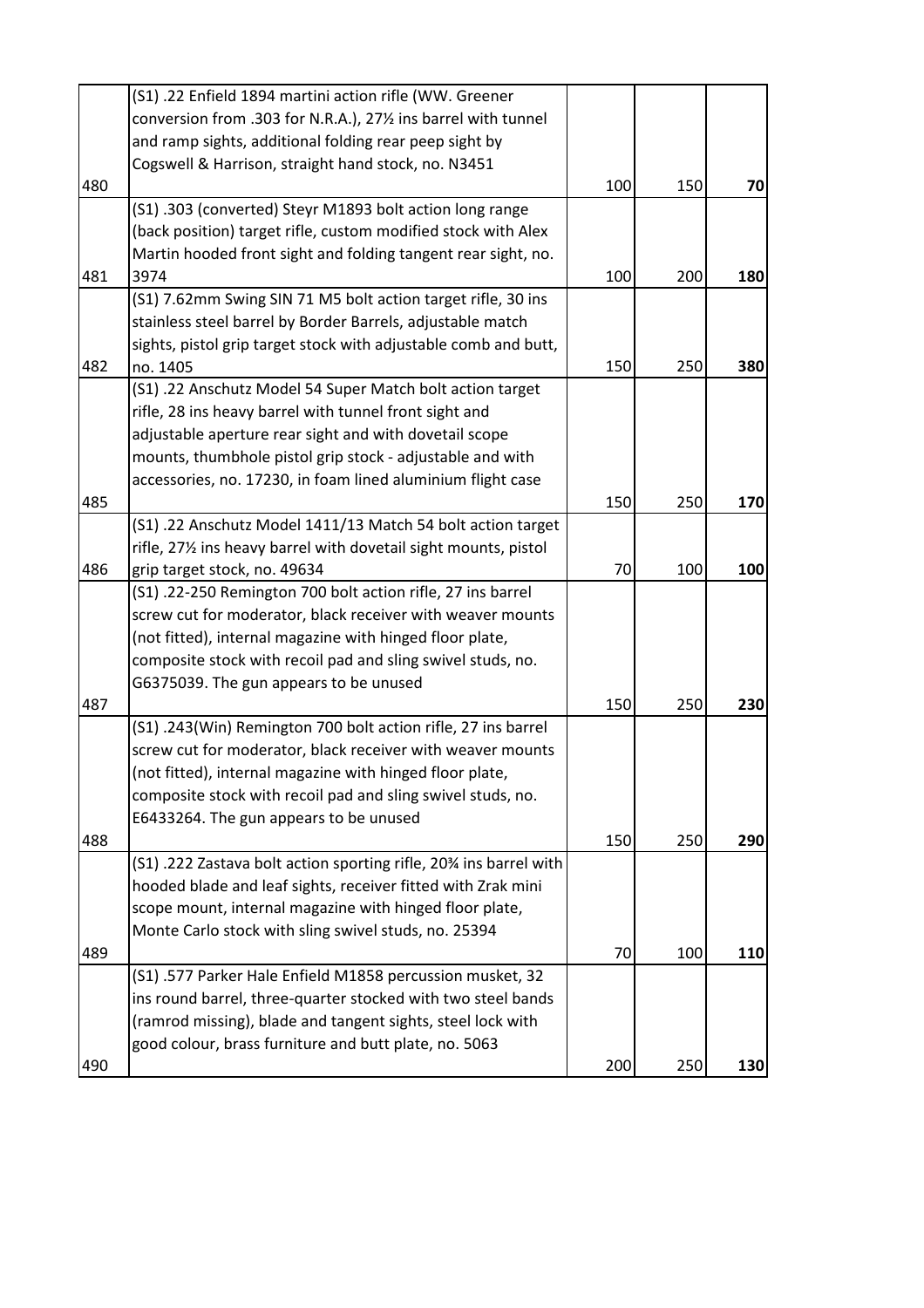|     | (S1) Of historic interest: A .220 Vintage BSA bolt action single |     |     |     |
|-----|------------------------------------------------------------------|-----|-----|-----|
|     | shot rifle, 23% ins barrel with original blade front sight and   |     |     |     |
|     | adjustable v-notch rear sight, half pistol grip stock with good  |     |     |     |
|     | patina bearing the U.V.F. (Ulster Volunteer Force) stamp 'For    |     |     |     |
|     | God And Ulster' on the right side, and stamped Braddell Estb     |     |     |     |
|     | 1911 Belfast on the left side, period webbing sling, no. 20636   |     |     |     |
| 491 |                                                                  | 50  | 80  | 210 |
|     | (S1) .22 Webley (GSG) Xocet bolt action rifle, 19 ins screw cut  |     |     |     |
|     | barrel with carbon fibre outer (capped), 8 shot magazine,        |     |     |     |
|     | receiver mounted scope rail, black synthetic pistol grip stock   |     |     |     |
|     | with recoil pad, no. A773416, with spare magazine and            |     |     |     |
| 492 | instructions                                                     | 50  | 80  | 35  |
|     | (S1) .243(Win) Parker Hale bolt action sporting rifle, 21 ins    |     |     |     |
|     | screw cut barrel, Mauser action with receiver mounted            |     |     |     |
|     | weaver scope rail, internal magazine, laminate Monte Carlo       |     |     |     |
|     | stock with sling swivel studs, no. 053                           |     |     |     |
| 493 |                                                                  | 70  | 100 | 70  |
|     | (S1) .22 Webley & Scott 1022 semi automatic rifle, 181/2 ins     |     |     |     |
|     | screw cut barrel (capped), Butler Creek hi-cap rotary            |     |     |     |
|     | magazine, wood stock wit steel butt plate, no. A1581284,         |     |     |     |
| 494 | boxed as new                                                     | 50  | 80  | 40  |
|     | (S1) .22 Daystate Air Ranger pre-charged air rifle, fitted       |     |     |     |
|     | moderator, thumbhole pistol grip stock with recoil pad, no.      |     |     |     |
| 495 | 0518                                                             | 150 | 250 | 180 |
|     | (S1) .22 BSA Martini International MkIII target rifle, 261/2 ins |     |     |     |
|     | heavy barrel, Parker Hale target sights with three additional    |     |     |     |
|     | dovetail sight/scope mounts, pistol grip stock, no. UF1406       |     |     |     |
| 496 |                                                                  | 100 | 150 | 190 |
|     | (S1) .22 Anschutz Match 1403 bolt action rifle, 25 ins barrel    |     |     |     |
|     | with tunnel front sight, pistol grip target stock, no. 1274886   |     |     |     |
| 497 |                                                                  | 50  | 80  | 35  |
|     | (S1) .22 Walther Model 1 semi automatic/bolt action rifle, 24    |     |     |     |
|     | ins barrel with raised blade and ramp sights, 8 shot magazine,   |     |     |     |
|     | half pistol grip stock with chequered hand and Walther butt      |     |     |     |
| 498 | plate, sling swivels, no. 37863                                  | 50  | 100 | 150 |
|     | (S1) .22 Walther Model 1 semi automatic/bolt action rifle, 24    |     |     |     |
|     | ins barrel (sights removed), dovetail 4 point quick detach       |     |     |     |
|     | scope mounts, 8 shot magazine, half pistol grip stock with       |     |     |     |
| 499 | sling swivels, no. 38022                                         | 40  | 60  | 30  |
|     | (S1) .22(Wmr) CZ 452-2E ZKM American bolt action rifle, 21       |     |     |     |
|     | ins barrel with fitted over-barrel moderator, 5 shot magazine,   |     |     |     |
|     | mounted 3-9 x 50IR Hawke Eclipse scope, figured half pistol      |     |     |     |
|     | grip stock with gloss finish, fitted bipod, no. A374687          |     |     |     |
| 500 |                                                                  | 100 | 150 | 100 |
|     | (S1) .222(Rem) Weihrauch HW60 J bolt action rifle, 23 ins        |     |     |     |
|     | barrel with blade and leaf sights, 4 shot box magazine,          |     |     |     |
|     | Weaver CK4 scope, Monte Carlo stock with cheek piece and         |     |     |     |
| 501 | recoil pad, webbing sling, no. 26069                             | 100 | 150 | 130 |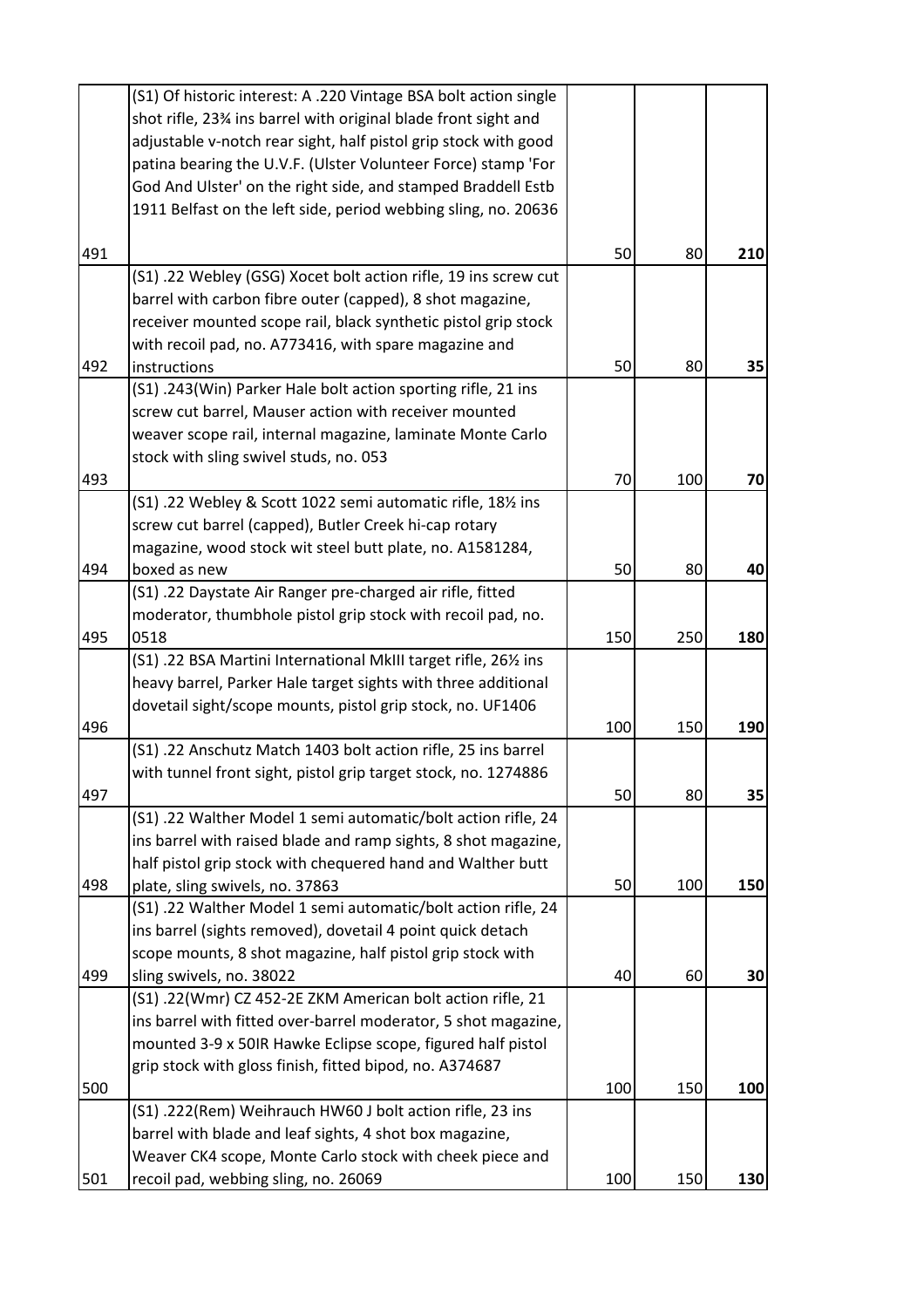|     | (S1) .22 CZ 452 bolt action rifle, 20 ins screw cut barrel fitted |     |     |     |
|-----|-------------------------------------------------------------------|-----|-----|-----|
|     | with SAK moderator, 5 shot magazine, black synthetic pistol       |     |     |     |
|     | grip stock with cheek piece, webbing sling, no. A138857. The      |     |     |     |
|     | gun appears to have had little use                                |     |     |     |
| 502 |                                                                   | 50  | 80  | 100 |
|     | (S1) .22(short) Winchester Model 90 pump action take-down         |     |     |     |
|     | rifle, 24 ins octagonal barrel, tube magazine, tunnel front       |     |     |     |
|     | sight and folding rear peep sight, bare steel receiver, straight  |     |     |     |
|     | stock with crescent butt plate, no. 848286                        |     |     |     |
| 503 |                                                                   | 50  | 100 | 420 |
|     | (S1) .22 Westley Richards martini action rifle, 231/2 ins barrel  |     |     |     |
|     | threaded for moderator (capped), cut down dovatail scope          |     |     |     |
|     | mounts, the receiver stamped Westley Richards & Co. London        |     |     |     |
|     | beneath trademark triangle, highly figured stock, no. 9057        |     |     |     |
| 504 |                                                                   | 70  | 100 | 90  |
|     | (S1) .22 Ruger 10/22 semi automatic carbine, 18 ins threaded      |     |     |     |
|     | barrel with Parker Hale moderator fitted, open sights, 10 shot    |     |     |     |
|     | rotary magazine, half pistol grip stock, sling swivels, no. 241-  |     |     |     |
| 505 | 61902                                                             | 40  | 60  | 40  |
|     | (S1) .22(Wmr) Krieghoff conversion insert (converts 12 bore       |     |     |     |
| 506 | barrel), 17 ins, no. 162272                                       | 30  | 50  | 40  |
|     | (S1) .17 Remington 700 bolt action rifle, 25 ins screw cut        |     |     |     |
|     | barrel, internal magazine with hinged floor plate, gloss          |     |     |     |
|     | finished Monte Carlo stock, sling swivel studs, no. G6345976      |     |     |     |
| 507 |                                                                   | 100 | 200 | 140 |
|     | (S1) .22-250 Sako M591 bolt action rifle, 23 ins screw cut        |     |     |     |
|     | barrel with Hausken Hunter moderator fitted, receiver with        |     |     |     |
|     | file cut dovetail scope flats, internal magazine with hinged      |     |     |     |
|     | floor plate, Monte Carlo stock with recoil pad, no. 830443        |     |     |     |
| 508 |                                                                   | 200 | 300 | 100 |
|     | (S1) .22 Ruger 10/22 semi automatic carbine, 191/2 ins screw      |     |     |     |
|     | cut barrel, blade and leaf sights with receiver mounted           |     |     |     |
|     | weaver scope rail. 10 shot rotary magazine, half pistol grip      |     |     |     |
| 510 | stock with recoil pad, no. 233-55612                              | 50  | 70  | 30  |
|     | (S1) .22 Anschutz Model 525 semi automatic rifle, 23 ins          |     |     |     |
|     | screw cut barrel (moderator available), open sights, 8 shot       |     |     |     |
|     | magazine, semi pistol grip stock with L&H Saddlery leather        |     |     |     |
| 513 | sling, no. 150029                                                 | 20  | 40  | 20  |
|     | (S1) .22 Krico bolt action rifle, 191/2 ins barrel with hooded    |     |     |     |
|     | blade and v-notch sights, 5 shot magazine, mounted 3-9 x 50       |     |     |     |
|     | Bushnell scope, full Monte Carlo stutzen stock, sling swivels,    |     |     |     |
| 514 | no. 370744                                                        | 80  | 120 | 90  |
|     | (S1) .17 Hornet CZ 527 American bolt action rifle, 21 ins barrel  |     |     |     |
|     | with flash suppressor, 5 shot magazine, receiver mounted          |     |     |     |
|     | weaver scope rail, half pistol grip stock with recoil pad and     |     |     |     |
|     | sling swivel studs, no. C389995 - boxed as new with               |     |     |     |
| 515 | instructions                                                      | 200 | 300 | 250 |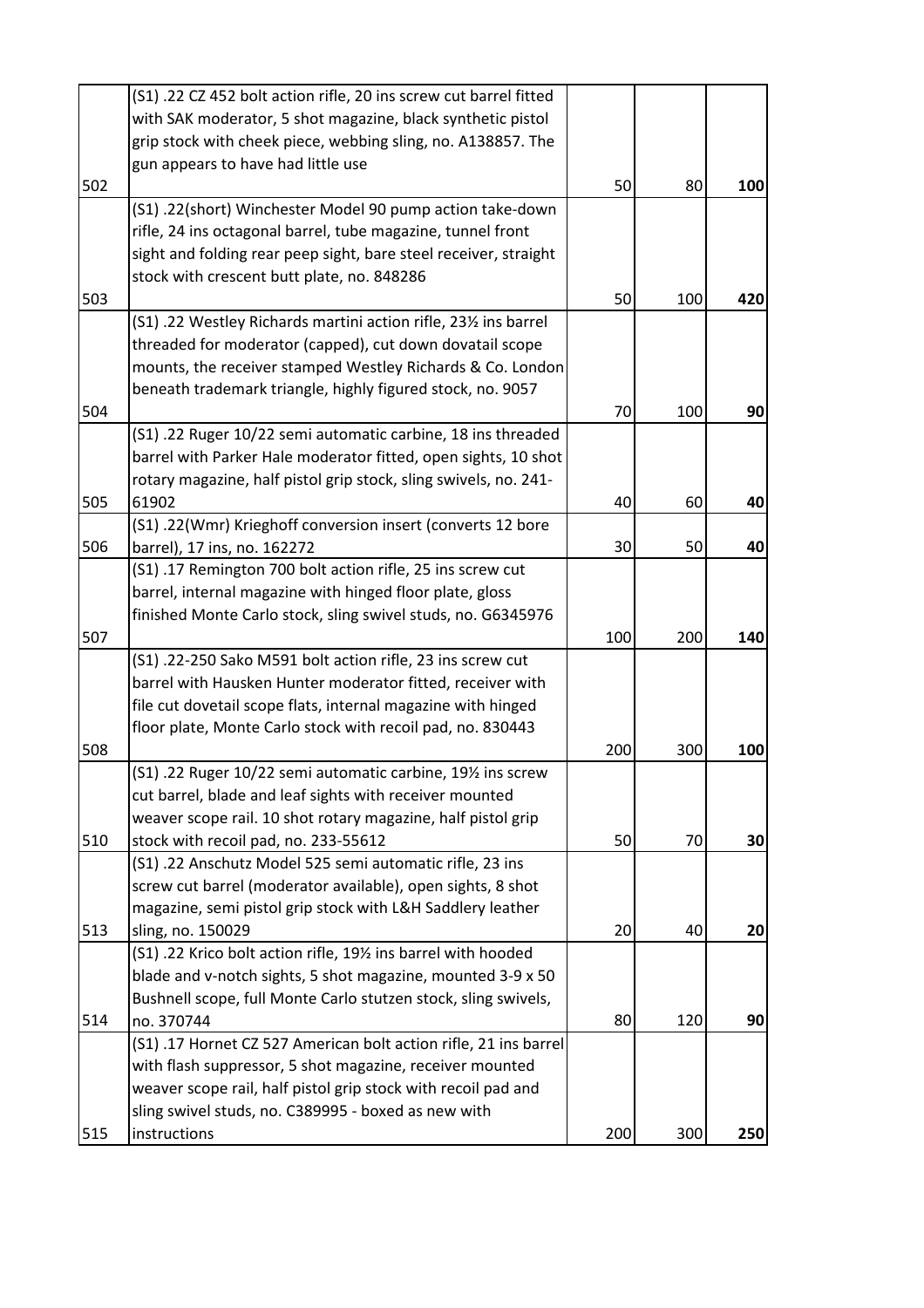|     | (S1) .243(Win) CZ 557 bolt action rifle (no magazine), 21 ins    |     |     |     |
|-----|------------------------------------------------------------------|-----|-----|-----|
|     | barrel screw cut for moderator (capped), receiver cut with       |     |     |     |
|     | scope mount grooves, half pistol grip stock with chequered       |     |     |     |
|     | panels, sling swivels, no. C133525 - boxed as new with           |     |     |     |
| 516 | instructions                                                     | 400 | 500 | 260 |
|     | (S1) .308 Sako 85S bolt action rifle, 21 ins stainless steel     |     |     |     |
|     | barrel screw cut for moderator, 5 shot magazine, mounted 3-      |     |     |     |
|     | 12 x 56 Nickel Supra Gerhardt scope, black synthetic semi        |     |     |     |
|     | pistol grip stock with recoil pad, fitted Harris bipod and Quake |     |     |     |
| 517 | webbing sling, no. 327032                                        | 300 | 400 | 340 |
|     | (S1) 6.5mm (CM) Ruger American bolt action rifle, 23 ins         |     |     |     |
|     | barrel screw cut for moderator, 10 shot box magazine,            |     |     |     |
|     | receiver mounted weaver scope rail, MDT Oryx custom pistol       |     |     |     |
|     | grip stock (original Ruger composite stock and 3 shot            |     |     |     |
|     | magazine present), no. 699-71289                                 |     |     |     |
| 518 |                                                                  | 400 | 600 | 400 |
|     | (S1) .222(Rem) CZ 527, bolt action, five shot magazine, 231/2    |     |     |     |
|     | ins barrel threaded for moderator (T8 over barrel moderator      |     |     |     |
|     | available), Monte Carlo stock, camo webbing sling, 2.5-10 x      |     |     |     |
| 519 | 42 Tasco scope, no.93975                                         | 140 | 180 | 140 |
|     | (S1) .22 CZ 452-2E ZKM bolt action rifle, 201/2 ins heavy barrel |     |     |     |
|     | with fitted moderator, 5 shot magazine, mounted 3-9 x 50         |     |     |     |
|     | AGS scope, semi pistol grip stock with sling swivel studs, no.   |     |     |     |
| 520 | 740162                                                           | 100 | 150 | 100 |
|     | (S1) .22 Tyrol Mod 5522 bolt action/semi automatic rifle, 23     |     |     |     |
|     | ins sighted barrel, 10 shot magazine, pistol grip stock with     |     |     |     |
|     | sling swivels (butt pad missing), no. 80458                      |     |     |     |
| 523 |                                                                  | 10  | 20  | 20  |
|     | (S1) .338(Win Mag) Howa Model 1500 bolt action rifle, 24 ins     |     |     |     |
|     | screw cut barrel fitted with AimSport moderator, receiver        |     |     |     |
|     | fitted with Weaver scope mounts, both barrel and receiver        |     |     |     |
|     | with Cerakote type finish, internal magazine with hinged floor   |     |     |     |
|     | plate, synthetic pistol grip stock with Kryptec Camo print,      |     |     |     |
|     | rubber recoil pad and sling swivels, no. B297963                 |     |     |     |
| 526 |                                                                  | 300 | 400 | 300 |
|     | (S1) .308 (Win) Savage Model 110 bolt action rifle, 22 ins       |     |     |     |
|     | barrel, internal magazine, mounted 4 x 40 WA Optima scope,       |     |     |     |
|     | semi pistol grip stock with recoil pad, no. F106758              |     |     |     |
| 529 |                                                                  | 100 | 200 | 100 |
|     | (S1) .243 (Win) Sauer Model 80 bolt action rifle, 22 ins barrel  |     |     |     |
|     | threaded for moderator (capped), polished receiver marker        |     |     |     |
|     | Sauer 80 with original 3 shot magazine, fitted 25mm scope        |     |     |     |
|     | rings, Monte Carlo stock with cheek piece and recoil pad,        |     |     |     |
|     | bipod and synthetic camo sling, no. E6737                        |     |     |     |
| 532 |                                                                  | 150 | 250 | 360 |
|     | (S1) .22 Ruger 10/22, semi automatic, ten shot rotary            |     |     |     |
|     | magazine, 20 ins heavy barrel, scope rail, laminated stock,      |     |     |     |
| 534 | sling swivels, no.251-75623                                      | 100 | 150 | 90  |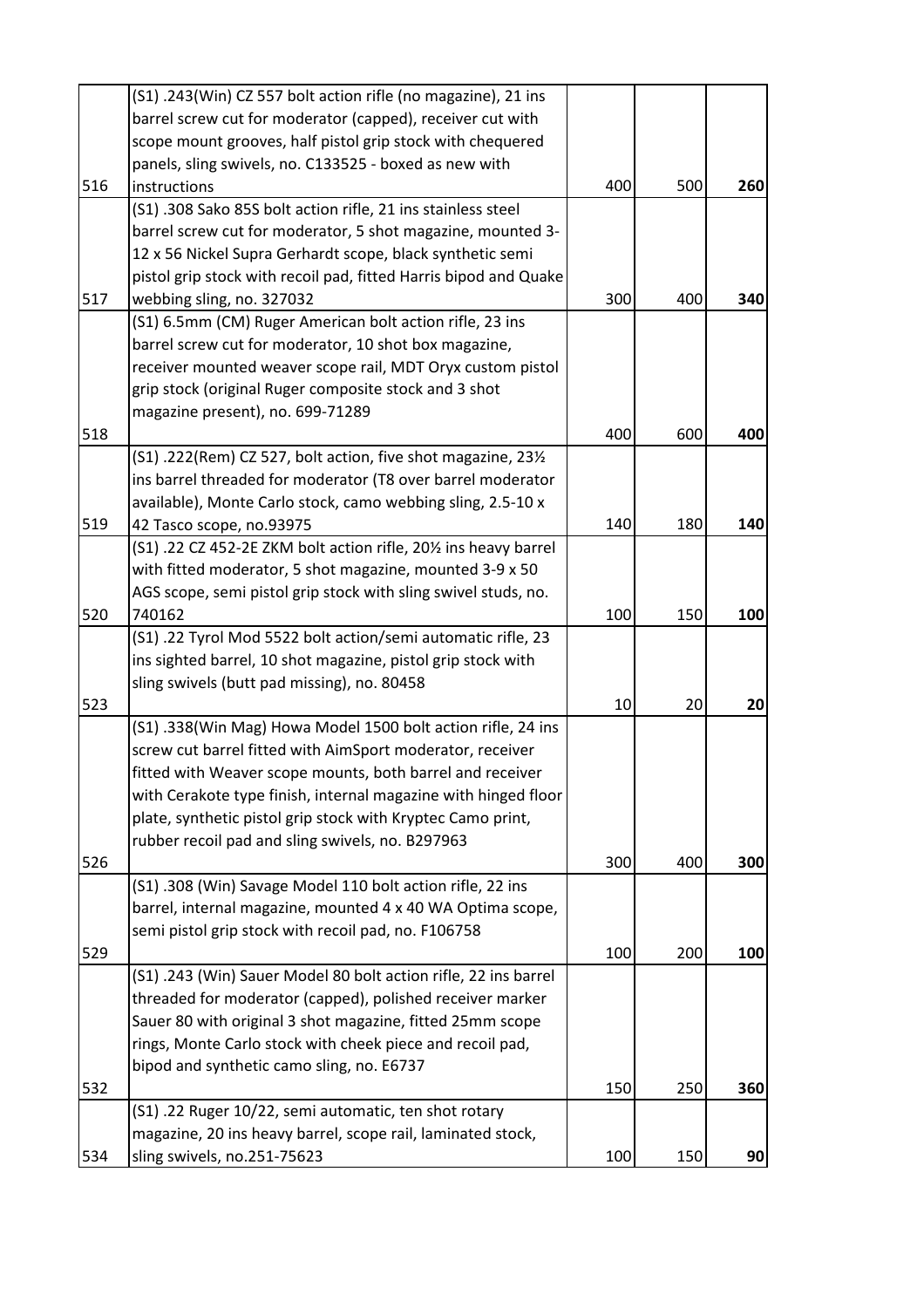|     | (S1) .222 Remington 700 bolt action rifle, 22 ins barrel screw  |     |     |     |
|-----|-----------------------------------------------------------------|-----|-----|-----|
|     | cut for moderator, internal magazine, mounted 6.5-20 x 50       |     |     |     |
|     | Simmons Whitetail scope, Monte Carlo stock with gloss finish,   |     |     |     |
| 537 | no. G6430999                                                    | 200 | 300 | 160 |
|     | (S1) .22 CZ BRNO Model 2 bolt action rifle, 24 ins barrel with  |     |     |     |
|     | hooded blade and ramp sights, 5 & 10 shot magazines, 3-9 x      |     |     |     |
|     | 56 Walther scope, half pistol grip stock, leather sling, no.    |     |     |     |
| 538 | 20043                                                           | 40  | 60  | 30  |
|     | (S1) .243(Win) Howa 1500 bolt action rifle, 23 ins screw cut    |     |     |     |
|     | barrel (capped), 4 shot AI box magazine, receiver mounter       |     |     |     |
|     | weaver scope rail with 25mm rings, black synthetic pistol grip  |     |     |     |
|     | stock with recoil pad, sling swivels, no. B473985               |     |     |     |
| 539 |                                                                 | 150 | 250 | 100 |
|     | (S1) .22 Anschutz Modell Match 54 bolt action target rifle, 27  |     |     |     |
|     | ins heavy target barrel, Anschutz target sights with additional |     |     |     |
|     | dovetail sight/scope blocks, adjustable position bipod, pistol  |     |     |     |
|     | grip target stock with adjustable butt, no. 60644, in foam      |     |     |     |
|     | lined hard plastic transport case                               |     |     |     |
| 540 |                                                                 | 100 | 150 | 170 |
|     | (S1) .22 W.W. Greener martini action single shot rifle, 22 ins  |     |     |     |
|     | heavy barrel threaded for moderator, fitted dovetail scope      |     |     |     |
|     | mounts, receiver with good finish and faintly stamped with      |     |     |     |
|     | maker's name, well figured pistol grip stock with cheek piece,  |     |     |     |
|     | sling swivels, no. 011931                                       |     |     |     |
| 541 |                                                                 | 100 | 150 | 80  |
|     | (S1) .22 Anschutz Super-Match Mod.1913 bolt action target       |     |     |     |
|     | rifle, 27 ins heavy barrel, Anschutz target sights, pistol grip |     |     |     |
|     | target stock with adjustable comb and butt plate, cased, no.    |     |     |     |
| 542 | 243126                                                          | 100 | 200 | 150 |
|     | (S1) 7.62x51mm Swing SIN 71 M4 bolt action target rifle, 28     |     |     |     |
|     | ins heavy barrel, Swenson Precision target sights, pistol grip  |     |     |     |
|     | target stock with adjustable comb, cased, no. 981               |     |     |     |
| 543 |                                                                 | 150 | 250 | 250 |
|     | (S1) .22 Walther KK200 bolt action target rifle, 29 ins heavy   |     |     |     |
|     | barrel, Walther target sights, pistol grip adjustable target    |     |     |     |
|     | stock, in maker's case with accessories, no. 011396             |     |     |     |
| 544 |                                                                 | 150 | 250 | 420 |
|     | (S1) .22 BSA Super 10 bolt action pre charged air rifle,        |     |     |     |
|     | moderated barrel, multi shot rotary magazine, adjustable        |     |     |     |
|     | trigger, ergonomic stock with cheek piece and recoil pad,       |     |     |     |
|     | sling studs, mounted 2.5-10 x 42 Hawke scope, no. DP09399       |     |     |     |
| 546 |                                                                 | 80  | 100 | 90  |
|     | (S1) .635 Flintlock Dragoon pistol, 111/2 ins stainless steel   |     |     |     |
|     | barrel (London black powder proof), fullstocked with brass      |     |     |     |
|     | mounted wood ramrod, steel lock marked Edge 1757 with GR        |     |     |     |
|     | and crown cypher, brass furniture with long spur butt cap,      |     |     |     |
| 565 | nvn, 191/2 ins overall                                          | 100 | 200 | 110 |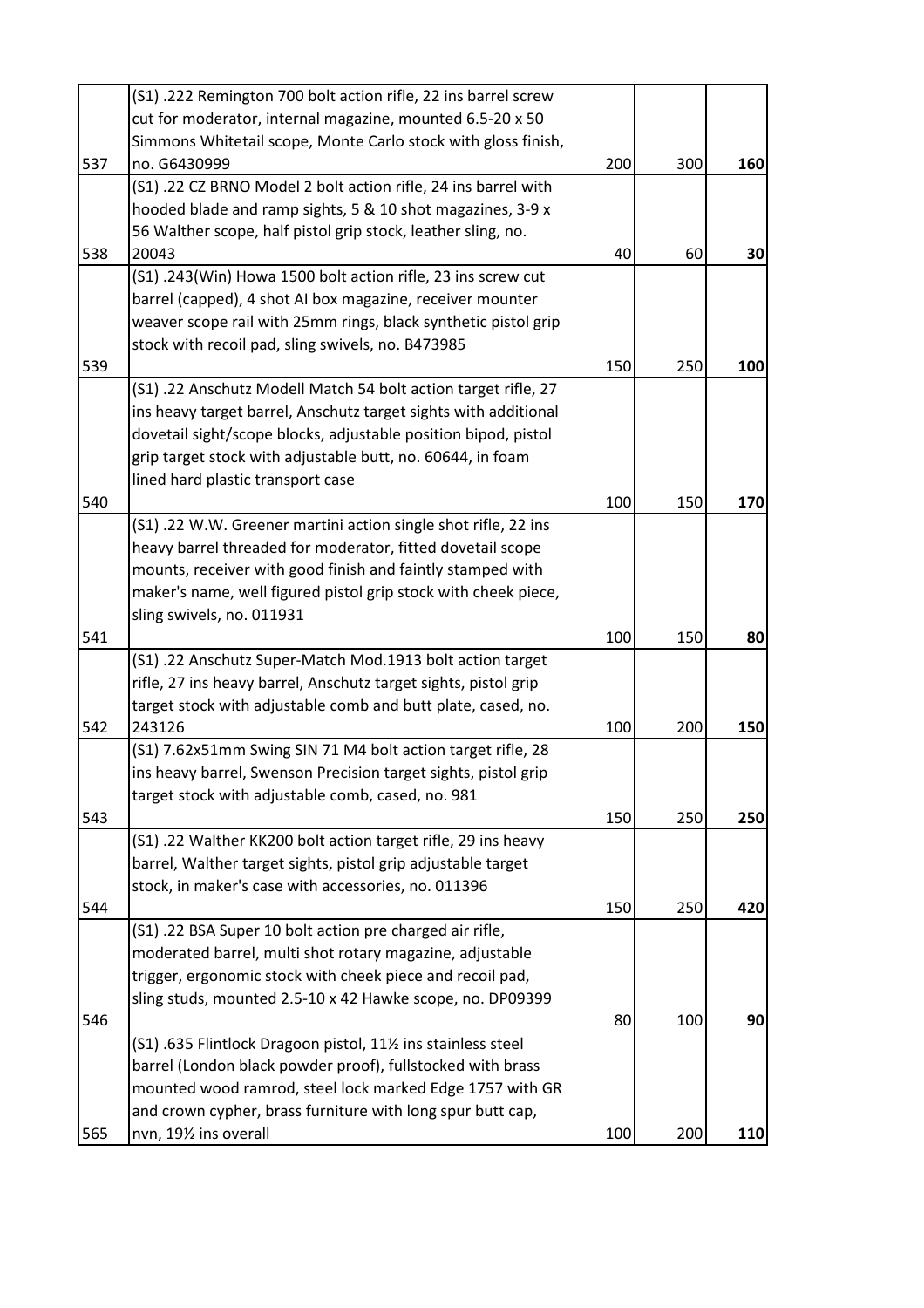|     | (S1) .36 Uberti Colt pocket revolver, 51/2 ins sighted octagonal  |     |     |     |
|-----|-------------------------------------------------------------------|-----|-----|-----|
|     | barrel, engraved 5 shot cylinder, steel frame with colour,        |     |     |     |
|     | brass trigger guard and back strap, wood grips, no. 136783        |     |     |     |
| 566 | with instruction manual                                           | 70  | 100 | 50  |
|     | (S1) .44 Uberti Colt Army percussion black powder revolver, 8     |     |     |     |
|     | ins barrel with blued finish, captive rammer, engraved 6 shot     |     |     |     |
|     | cylinder, brass trigger guard, wood grips, no. A64454             |     |     |     |
| 567 |                                                                   | 80  | 120 | 60  |
|     | (S1) .44 Pietta 1858 Remington percussion black powder            |     |     |     |
|     | revolver, 8 ins octagonal barrel with open sights, captive        |     |     |     |
|     | rammer, black 6 shot cylinder, brass trigger guard, wood          |     |     |     |
| 568 | grips, no. 065654                                                 | 50  | 80  | 30  |
|     | (S1) .36 Navy Arms Co. (Italian) black powder revolver, 61/4 ins  |     |     |     |
|     | octagonal sighted barrel, captive rammer, 6 shot cylinder,        |     |     |     |
|     | steel frame, brass trigger guard, wood grips, no. 7168            |     |     |     |
| 569 |                                                                   | 70  | 100 | 22  |
|     | (S1) .45 Ardessa 'W. Parker' black powder percussion target       |     |     |     |
|     | pistol, 10 ins octagonal stainless steel barrel with open sights, |     |     |     |
|     | steel lock, double set triggers, laminate stock, no. 14-13-       |     |     |     |
| 570 | 056841-97                                                         | 50  | 80  | 35  |
|     | (S1) Webley - Schermuly 11/2 ins signal pistol, no. H24206        |     |     |     |
| 571 |                                                                   | 80  | 120 | 80  |
|     |                                                                   |     |     |     |
|     | (S1) 1 ins flare pistol by Webley & Scott, flared brass barrel    |     |     |     |
|     | and frame, wood grips with lanyard ring, no. 61250                |     |     |     |
| 574 |                                                                   | 100 | 150 | 110 |
|     | (S1) .45 Armi Sport 'Rochatte' black powder percussion target     |     |     |     |
|     | pistol, 10 ins sighted barrel, steel lock with good colour, set   |     |     |     |
| 576 | trigger, chequered grip, no. R215                                 | 70  | 100 | 60  |
|     | (S1) .45 Italian percussion target pistol, 9 ins half stocked     |     |     |     |
|     | stainless steel barrel (black powder proof), the lock stamped     |     |     |     |
|     | Rochatte and with set trigger, chequered grip, no. 0772           |     |     |     |
| 577 |                                                                   | 70  | 100 | 50  |
|     | (S1) 1 ins flare pistol, with swamped alloy barrel and frame,     |     |     |     |
| 578 | wood grips with lanyard ring, no. BE27503                         | 40  | 60  | 30  |
|     | (S1) WW1 1 ins flare pistol by Wolseley dated 1917, brass         |     |     |     |
|     | barrel and frame with wood grips and lanyard ring, no. 11469      |     |     |     |
| 579 |                                                                   | 100 | 150 | 110 |
|     | (S5/S2) .410 Walking stick shotgun by J. Wilson, 241/2 ins        |     |     |     |
|     | barrel, London nitro proof, 21/2 ins chamber, leather covered     |     |     |     |
|     | body with brass collar and button trigger, horn handle, length    |     |     |     |
| 581 | overall 331/2 ins, no. 110                                        | 200 | 300 | 380 |
|     | (S5/S2) .410 Belgian walking stock shotgun, brown painted         |     |     |     |
|     | outer, concealed trigger, horn crook handle, no. 730              |     |     |     |
| 585 |                                                                   | 100 | 200 | 50  |
|     | (S5/S1) .410 single shot pistol by Cogswell & Harrison, 10 ins    |     |     |     |
|     | fullstocked part octagonal nitro proof barrel, good finish        |     |     |     |
|     | throughout, side lever opening, chequered hand-saw grip, no.      |     |     |     |
| 587 | 17942                                                             | 100 | 200 | 50  |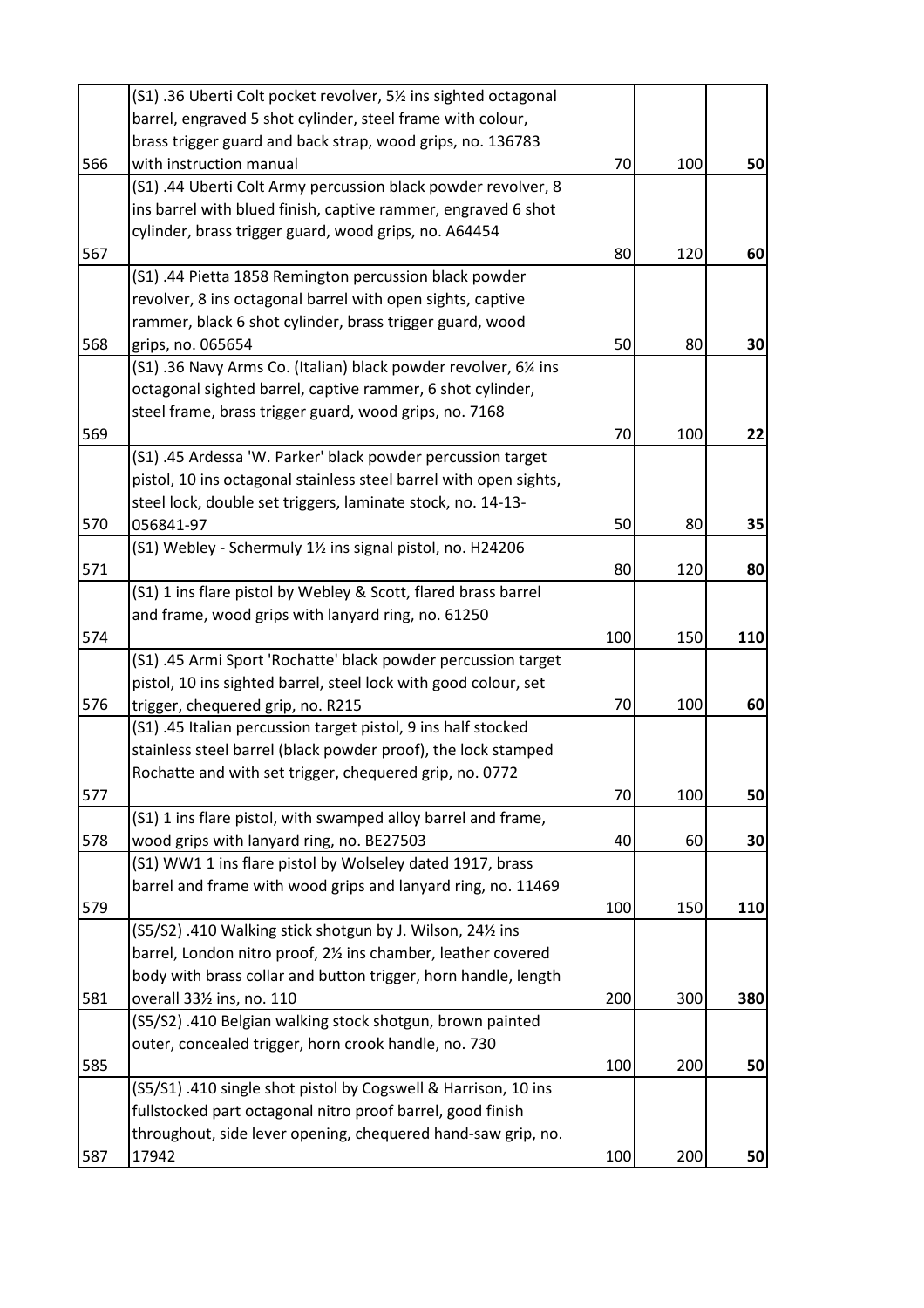|     | (S5) .38 Smith & Wesson 6 shot United States Navy Civilian                                                             |     |      |     |
|-----|------------------------------------------------------------------------------------------------------------------------|-----|------|-----|
|     | Police Corp. issue double action revolver, 4 ins sighted barrel,                                                       |     |      |     |
|     | fluted cylinder, retaining good original finish throughout,                                                            |     |      |     |
|     | chequered wood grips, the back strap stamped U.S.N.C.P.C.,                                                             |     |      |     |
| 588 | no. 757069                                                                                                             | 200 | 400  | 400 |
|     | (S5) 9mm Luger P.08 semi automatic pistol, dated 1941 (byf                                                             |     |      |     |
|     | contract), 4 ins sighted barrel, Waffen stamps, 8 shot                                                                 |     |      |     |
|     | magazine, chequered wood grips, most original blued finish                                                             |     |      |     |
| 589 | retained throughout, no. 108                                                                                           | 800 | 1000 | 860 |
|     | (S5) .32(Acp) Colt M1903 semi automatic pistol, good original                                                          |     |      |     |
| 590 | finish throughout, 8 shot magazine, no. 98783                                                                          | 400 | 600  | 440 |
|     | (S5) .44 Smith & Wesson New Model No.3 .44 Russian S & W                                                               |     |      |     |
|     | Special, single action revolver, 6 ins barrel with solid rib                                                           |     |      |     |
|     | stamped Smith & Wesson Springfield Mass USA, half moon                                                                 |     |      |     |
|     | foresight, rear sight is mounted on the rear latch, fluted six                                                         |     |      |     |
|     | shot cylinder, top break opening, nickel plated overall, hard                                                          |     |      |     |
|     | black rubber grips (some cracks), no.4631                                                                              |     |      |     |
| 591 |                                                                                                                        | 600 | 1000 | 500 |
|     | (S5) 11mm MAS MLE 1873, six shot double action closed                                                                  |     |      |     |
|     | frame revolver, 41/2 ins two stage barrel, fluted cylinder, side                                                       |     |      |     |
|     | mounted extractor, side gate loading, chequered hardwood                                                               |     |      |     |
|     | grips, steel butt cap with lanyard ring, no.F29204                                                                     |     |      |     |
| 592 |                                                                                                                        | 100 | 200  | 220 |
|     | (S5/S1) .410 hammer Belgian double pistol, 91/2 ins barrels,                                                           |     |      |     |
|     | under stud opening, finger scroll furniture, finely chequered                                                          |     |      |     |
|     | half round hardwood butt, 15 ins overall, nvn                                                                          |     |      |     |
| 593 |                                                                                                                        | 100 | 200  | 130 |
|     | (S5) 11mm MAS MLE 1873, six shot double action closed                                                                  |     |      |     |
|     | frame revolver, 4% ins two stage barrel inscribed S.1911; Mle                                                          |     |      |     |
|     | 1873; F43619; plain cylinder with serial number and proof                                                              |     |      |     |
|     | marks; Mre d'Armes, St. Etienne to frame, side mounted                                                                 |     |      |     |
|     | extractor, side gate loading, chequered hardwood grips, steel                                                          |     |      |     |
|     | butt cap with lanyard ring, no.F43619                                                                                  |     |      |     |
| 594 |                                                                                                                        | 100 | 200  | 200 |
|     | (S5) WWII 9mm Walther P38 semi automatic pistol, with two                                                              |     |      |     |
| 595 | magazines, boxed, no. 6046                                                                                             | 400 | 600  | 580 |
|     | (S5) .41 Colt M1877 double action revolver, 5% ins round<br>barrel with blade sight, fluted 6 shot cylinder, side gate |     |      |     |
|     | loading with captive extractor, nickel finish throughout, two                                                          |     |      |     |
|     |                                                                                                                        |     |      |     |
| 596 | piece wood grips with inset Colt logo, nvn                                                                             | 200 | 300  | 250 |
|     | (S5) .45 (Acp) Smith & Wesson, model 'Mk2 hand ejector'                                                                |     |      |     |
|     | double action revolver, converted from .455, with 61/2 ins                                                             |     |      |     |
|     | sighted barrel, fluted swing-out cylinder for use with clips,                                                          |     |      |     |
|     | matt finished frame and chequered walnut grips with later                                                              |     |      |     |
| 597 | 'Pachmayr' grip-filler, no. 7159                                                                                       | 200 | 300  | 250 |
|     | (S5) .450/.455 Webley MkVI commercial 6 shot double action                                                             |     |      |     |
|     | revolver, sighted barrel, fluted cylinder, chequered grips with                                                        |     |      |     |
| 598 | lanyard ring, no. 092                                                                                                  | 200 | 300  | 480 |
|     |                                                                                                                        |     |      |     |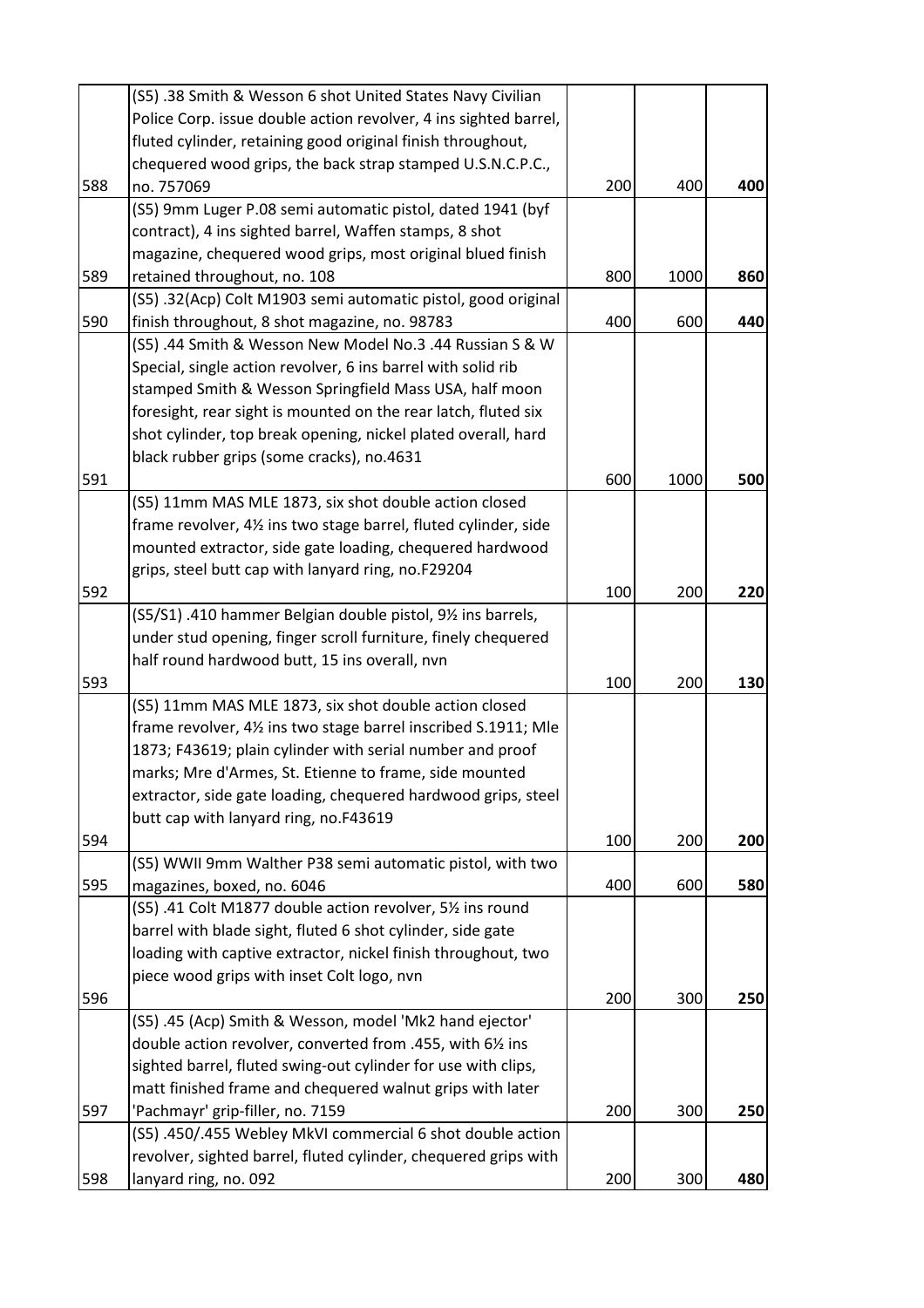|     | (S5) .45 (Acp) Hispano-Argentina (HAFDASA) 'Ballester-           |     |     |     |
|-----|------------------------------------------------------------------|-----|-----|-----|
| 599 | Molina' 1911 semi automatic pistol, no. 110500                   | 100 | 200 | 100 |
|     | (S5) 9mm(Para) Beretta Model 92 Combat semi automatic            |     |     |     |
|     | pistol, no. G70563Z, in original fitted transport case with      |     |     |     |
| 600 | instructions and three magazines                                 | 200 | 300 | 460 |
|     | (S1) 276 x .22 rifle cartridges incl. 100 x Canadian Industries  |     |     |     |
|     | Ltd. In original packet, in vintage ammunition tin; together     |     |     |     |
|     | with .22 Parker Hale moderator                                   |     |     |     |
| 601 |                                                                  | 30  | 40  | 18  |
|     | (S1) 500 x .22 RWS High-Velocity HP 40gr rifle cartridges        |     |     |     |
| 602 |                                                                  | 30  | 40  | 50  |
|     | (S1) 500 x .22 RWS High-Velocity HP 40gr rifle cartridges        |     |     |     |
| 603 |                                                                  | 30  | 40  | 50  |
|     | (S1) 500 x .22 RWS High-Velocity HP 40gr rifle cartridges        |     |     |     |
| 604 |                                                                  | 30  | 40  | 50  |
|     | (S1) .22(Mag) RWS Magnum SP Field Line 40gr rifle cartridges     |     |     |     |
| 605 |                                                                  | 30  | 50  | 80  |
|     | (S1) 120 x .22(Hornet) RWS 46gr soft point rifle cartridges      |     |     |     |
| 606 |                                                                  | 40  | 50  | 45  |
|     | (S1) 140 x .223(Rem) Sako Gamehead 55gr soft point rifle         |     |     |     |
| 607 | cartridges                                                       | 40  | 60  | 100 |
|     |                                                                  |     |     |     |
|     | (S1) 140 x .223(Rem) Sako Gamehead 55gr soft point rifle         |     |     |     |
| 608 | cartridges                                                       | 40  | 60  | 100 |
| 609 | (S1) 140 x .223(Rem) Norma V-Max 50gr rifle cartridges           | 40  | 60  | 120 |
|     | (S1) 140 x .222(Rem) Norma Professional Hunter 50gr rifle        |     |     |     |
| 610 | cartridges                                                       | 40  | 60  | 130 |
|     | (S1) 100 x .22-250 rifle cartridges comprising: 60 x Winchester  |     |     |     |
|     | 50gr Ballistic Silvertip; 40 x Remington 55gr Express            |     |     |     |
| 611 |                                                                  | 30  | 50  | 60  |
|     | (S1) 1000 x .22 Remington Subsonic hollow point rifle            |     |     |     |
| 612 | cartridges                                                       | 40  | 60  | 65  |
| 613 | (S1) 1000 x .22 Fiocchi High Velocity rifle cartridges           | 40  | 60  | 60  |
|     | (S1) 1000 x Fiocchi rifle cartridges comprising: 500 x Subsonic; |     |     |     |
| 614 | 500 x High Velocity                                              | 40  | 50  | 65  |
| 615 | (S1) 1000 x Fiocchi Standard Velocity rifle cartridges           | 40  | 50  | 55  |
| 616 | (S1) 1000 x Fiocchi Standard Velocity rifle cartridges           | 40  | 50  | 55  |
|     | (S1) 80 x .243(Win) RWS 100gr Ultimate Performance soft          |     |     |     |
| 617 | point rifle cartridges                                           | 30  | 50  | 50  |
|     | (S1) 80 x .243(Win) RWS 100gr Ultimate Performance soft          |     |     |     |
| 618 | point rifle cartridges                                           | 30  | 50  | 70  |
|     | (S1) 80 x 6.5x55mm Norma Oryx 156gr soft point rifle             |     |     |     |
| 619 | cartridges                                                       | 30  | 50  | 65  |
|     | (S2) 12 bore to .410 chamber adapter by Webley & Scott, 3        |     |     |     |
| 620 | ins chamber                                                      | 30  | 50  | 50  |
|     | (S2) 50 x 12 bore Rio 20 Super Game 32 cartridges, 58 x 12       |     |     |     |
|     | bore Kent Velocity cartridges, 34 x .410 Lyalvale cartridges,    |     |     |     |
| 621 | leather cartridge belt and blue canvas bag                       | 30  | 40  | 35  |
|     | (S2) Approx. 200 x 12 bore mixed cartridges to include Hull      |     |     |     |
|     | Comp X 7.5 shot 28gr, Gamebore Black Powder 6 shot 28gr,         |     |     |     |
| 622 |                                                                  | 30  | 50  | 35  |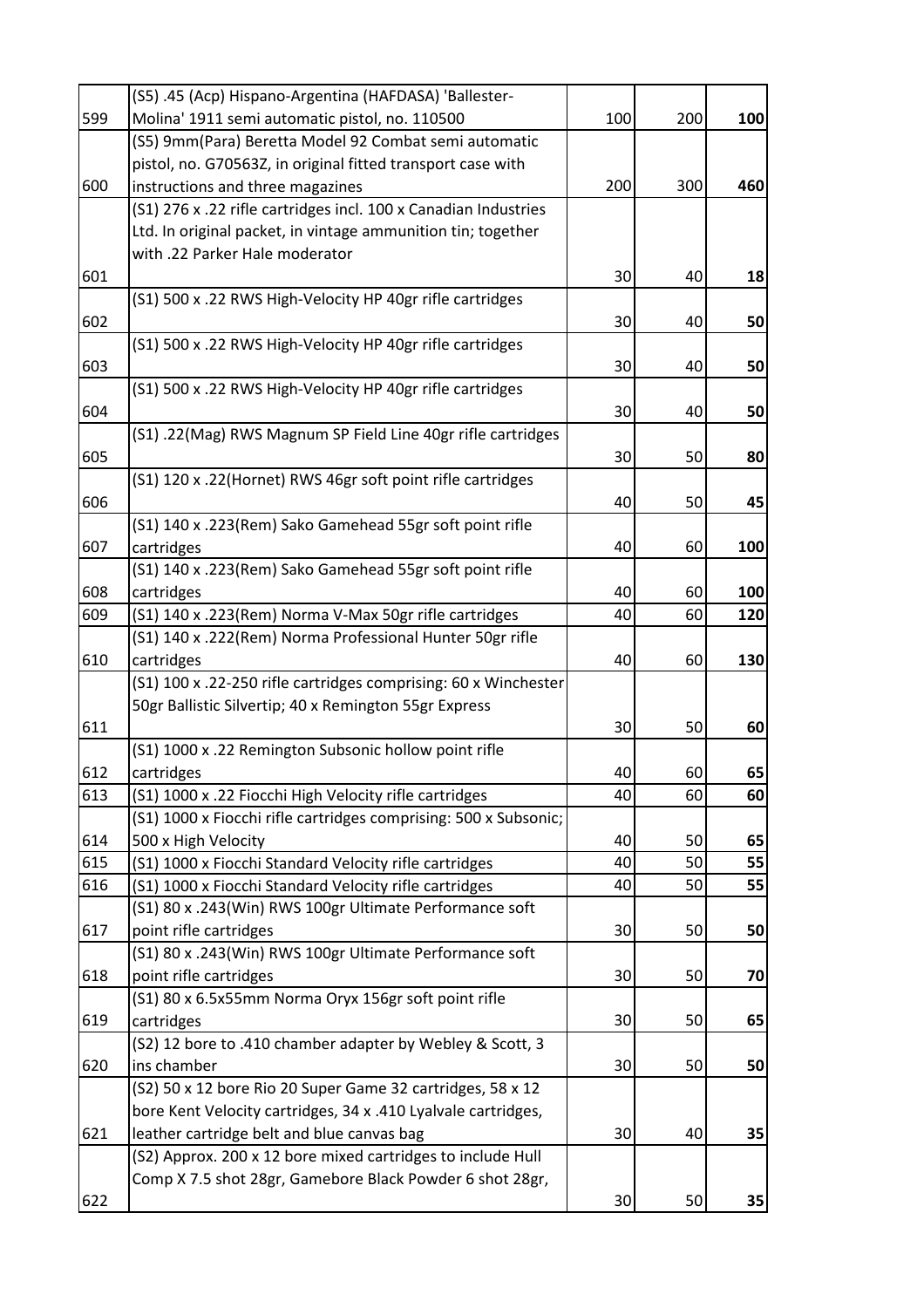|     | (S2) 250 x 12 bore Hull Comp X 7.5 shot 28gr cartridges in box                                                                             |     |     |     |
|-----|--------------------------------------------------------------------------------------------------------------------------------------------|-----|-----|-----|
| 623 |                                                                                                                                            | 30  | 50  | 50  |
|     | (S2) 500 x 12 bore Eley Hawk VIP Sporting 28g No.71% shot                                                                                  |     |     |     |
| 624 | cartridges                                                                                                                                 | 60  | 90  | 90  |
|     | (S2) 250 x 12 bore Lyalvale Express High Velocity 24g fibre                                                                                |     |     |     |
| 625 | wad cartridges                                                                                                                             | 40  | 50  | 70  |
|     | (S2) 500 x 12 bore Lyalvale Express Supreme Game 32g No.6                                                                                  |     |     |     |
| 626 | shot fibre wad cartridges                                                                                                                  | 60  | 90  | 120 |
|     | (S2) 500 x 12 bore Lyalvale Express Supreme Game 32g No.5                                                                                  |     |     |     |
| 627 | shot fibre wad cartridges                                                                                                                  | 60  | 90  | 140 |
|     | (S2) 500 x 28 bore Lyalvale Express 25g No.6 shot fibre wad                                                                                |     |     |     |
| 628 | cartridges                                                                                                                                 | 80  | 100 | 120 |
|     | (S2) 500 x 20 bore Lyalvale Supreme Twenty 28g No.8 shot                                                                                   |     |     |     |
| 629 | fibre wad cartridges                                                                                                                       | 90  | 120 | 110 |
|     | (S2) 500 x 20 bore Lyalvale Supreme Twenty 28g No.71% shot                                                                                 |     |     |     |
| 630 | plastic wad cartridges                                                                                                                     | 80  | 100 | 110 |
|     | (S2) Approx. 200 x 12 bore mixed cartridges in ammunition                                                                                  |     |     |     |
| 631 | box, inc. Fiocchi and Gamebore                                                                                                             | 30  | 50  | 45  |
|     | (S2) 175 x 12 bore Imperial Game cartridges by Hull, 28gr, no.                                                                             |     |     |     |
| 632 | 6 shot                                                                                                                                     | 0   | O   | 40  |
|     | (S2) 12 bore boxlock non ejector by AYA, 26 ins chopper lump                                                                               |     |     |     |
|     | barrels, ic & ic, 70mm chambers, border engraved action with                                                                               |     |     |     |
|     | full colour, disc strikers, 141/2 ins straight hand stock, no.                                                                             |     |     |     |
| 652 | 462509                                                                                                                                     | 40  | 60  | 35  |
|     | (S2) 20 bore Armas boxlock non ejector, 26 ins barrels, cyl &                                                                              |     |     |     |
|     | ic, hob cut rib with bead sight, 70mm chambers, action with                                                                                |     |     |     |
|     | some good colour and disc strikers, 14,7/8 ins straight stock                                                                              |     |     |     |
| 653 | with recoil pad, no. 27040                                                                                                                 | 80  | 120 | 60  |
|     | (S2) 12 bore CZ BRNO sidelock ejector, 28 ins barrels, ic & 1/2,                                                                           |     |     |     |
|     | machine cut rib with bead sight, 2% ins chambers, polished                                                                                 |     |     |     |
|     | black action with concealed third bite, 14% ins prince of                                                                                  |     |     |     |
|     | Wales stock with carved cheek piece and recoil pad, no.<br>50395                                                                           |     |     |     |
| 654 |                                                                                                                                            | 70  | 100 | 35  |
|     | (S2) 12 bore AYA boxlock non ejector, 26 ins chopper lump                                                                                  |     |     |     |
|     | barrels, % & %, border engraved action with full colour and<br>disc strikers, 141/ <sub>2</sub> ins well finished straight hand stock, no. |     |     |     |
| 655 | 531265                                                                                                                                     | 40  | 60  | 30  |
|     | (S2) 20 bore Stevens Fox Model B single-trigger boxlock non                                                                                |     |     |     |
|     | ejector, 28 ins barrels, % & %, raised ventilated rib, 2% ins                                                                              |     |     |     |
|     | chambers, treble grip action banner stamped Fox, beaver tail                                                                               |     |     |     |
|     | forend, 131/2 ins half pistol grip stock, no. ISAD                                                                                         |     |     |     |
| 656 |                                                                                                                                            | 50  | 80  | 30  |
|     | (S2) 12 bore Pietta Navy Arms Co. percussion double sporting                                                                               |     |     |     |
|     | gun, 28 ins barrels (black powder only), brass mounted wood                                                                                |     |     |     |
|     | ramrod with worm, engraved hammers and locks with good                                                                                     |     |     |     |
|     | colour, 14 ins straight hand stock with steel butt plate, no.                                                                              |     |     |     |
| 657 | N5334                                                                                                                                      | 100 | 200 | 80  |
|     |                                                                                                                                            |     |     |     |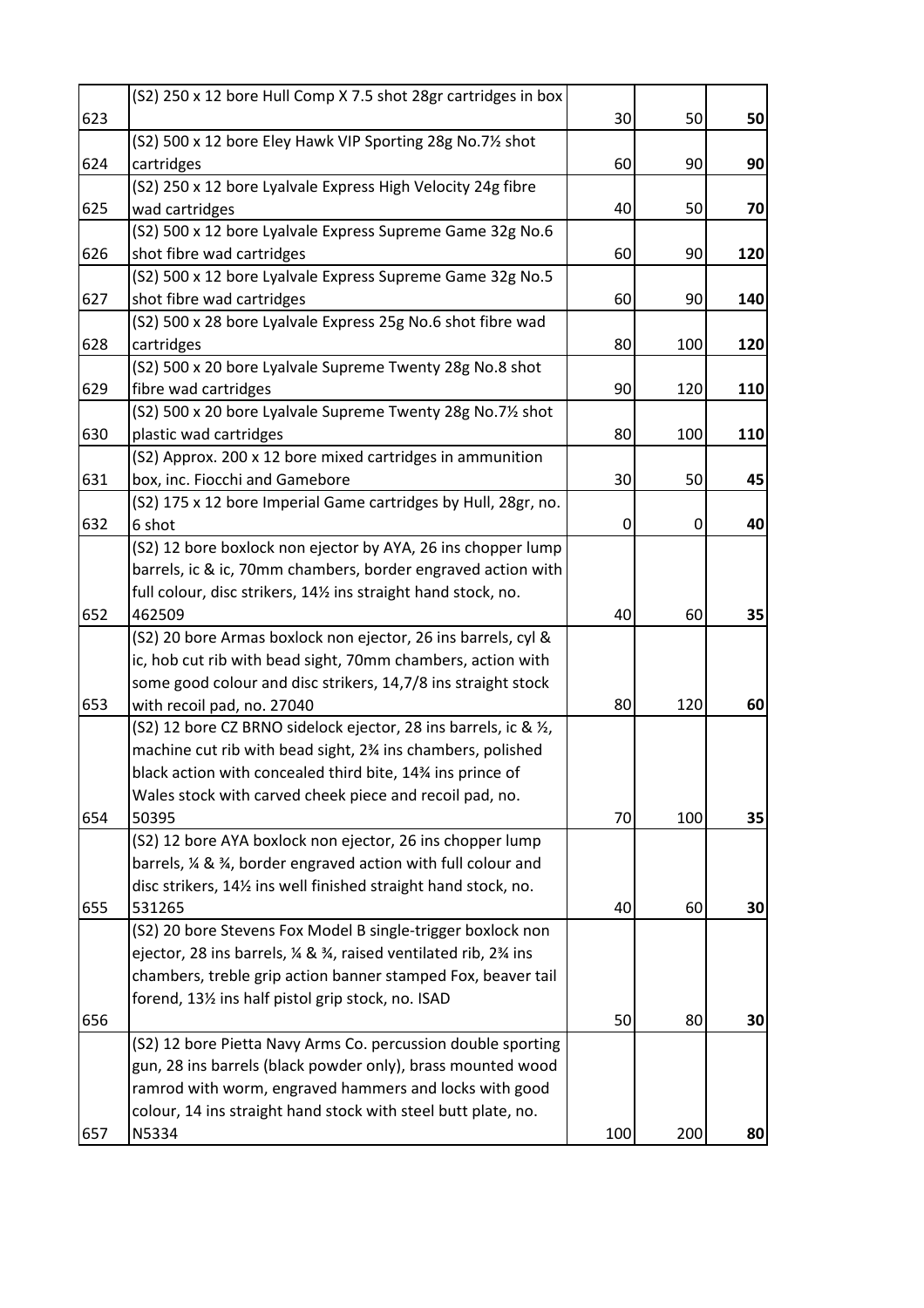|     | (S2) An unusual 12 bore Italian semi hammer non ejector, 28       |     |      |     |
|-----|-------------------------------------------------------------------|-----|------|-----|
|     | ins barrels, 1/2 & full, engine turned top rib, polished action   |     |      |     |
|     | with gold coloured hammers, underlever and triggers, 141/2        |     |      |     |
|     | ins half pistol grip stock, no. 9525                              |     |      |     |
| 658 |                                                                   | 50  | 80   | 60  |
|     | (S2) 16 bore boxlock ejector by J. P. Sauer & Sohn, 28 ins        |     |      |     |
|     | barrels, engine turned concave top rib with bead sight, 70mm      |     |      |     |
|     | chambers, scallop backed action with cross bolt, clipped          |     |      |     |
|     | fences and cocking indicators, 141% ins Prince of Wales stock     |     |      |     |
| 660 | with cheek piece, no. 40720                                       | 100 | 200  | 200 |
|     | (S2) 12 bore AYA No.1 sidelock ejector, 26 ins chopper lump       |     |      |     |
|     | barrels, % & %, concave rib inscribed maker's name, 70mm          |     |      |     |
|     | chambers, disc set strikers, highly engraved scroll and foliate   |     |      |     |
|     | sidelocks with cocking indicators, hand detachable locks, well    |     |      |     |
|     | figured 14% ins straight hand stock, no. 518636, in Brady         |     |      |     |
|     | fitted case with cleaning rod and accessories                     |     |      |     |
| 661 |                                                                   | 800 | 1200 | 900 |
|     | (S2) 12 bore double hammer gun by W.W.Greener (circa 1875-        |     |      |     |
|     | 1887), 30 ins barrels (recent re-proof), cyl & cyl, concave rib   |     |      |     |
|     | inscribed W.W.Greener 68 Haymarket London, 65mm                   |     |      |     |
|     | chambers, rebounding hammers, percussion fences, border           |     |      |     |
|     | engraved locks with maker's name, ebony tipped forend,            |     |      |     |
|     | Jones Patent rotary under lever opening, 131/2 ins straight       |     |      |     |
|     | hand stock, no. 27564, in case                                    |     |      |     |
| 662 |                                                                   | 400 | 500  | 480 |
|     | (S2) 28 bore boxlock non ejector by Cole & Son, 28 ins barrels    |     |      |     |
|     | (recent reproof), the concave top rib with bead sight and         |     |      |     |
|     | inscribed Cole & Son 21 Pembrooke Road Portsmouth, 21/2 ins       |     |      |     |
|     | chambers, border engraved action inscribed with maker's           |     |      |     |
|     | name, 131% ins figured straight hand stock with extension,        |     |      |     |
|     | vacant oval, no. 47178                                            |     |      |     |
| 663 |                                                                   | 100 | 200  | 250 |
|     | (S2) 12 bore boxlock ejector by Charles Osborne, 28 ins           |     |      |     |
|     | barrels, % & %, the concave top rib inscribed Chas. Osborne &     |     |      |     |
|     | Co. London, 65mm chambers, fine banner and scroll                 |     |      |     |
|     | engraved treble grip action signed by maker and retaining         |     |      |     |
|     | trace colour, 15% ins well figured straight hand stock (2 ins     |     |      |     |
|     | extension) with vacant silver oval, no. 79521                     |     |      |     |
| 664 |                                                                   | 300 | 400  | 180 |
|     | (S2) 12 bore boxlock ejector by Thomas Bland & Sons, 30 ins       |     |      |     |
|     | barrels, 1/2 & 1/2, the top rib inscribed Thomas Bland & Sons 4 & |     |      |     |
|     | 5 King William Street West Strand London WC2, 21/2 ins            |     |      |     |
|     | chambers, plain border engraved action with maker's name          |     |      |     |
|     | and near full colour, 14% ins straight hand stock, no. 18062      |     |      |     |
| 665 |                                                                   | 100 | 150  | 140 |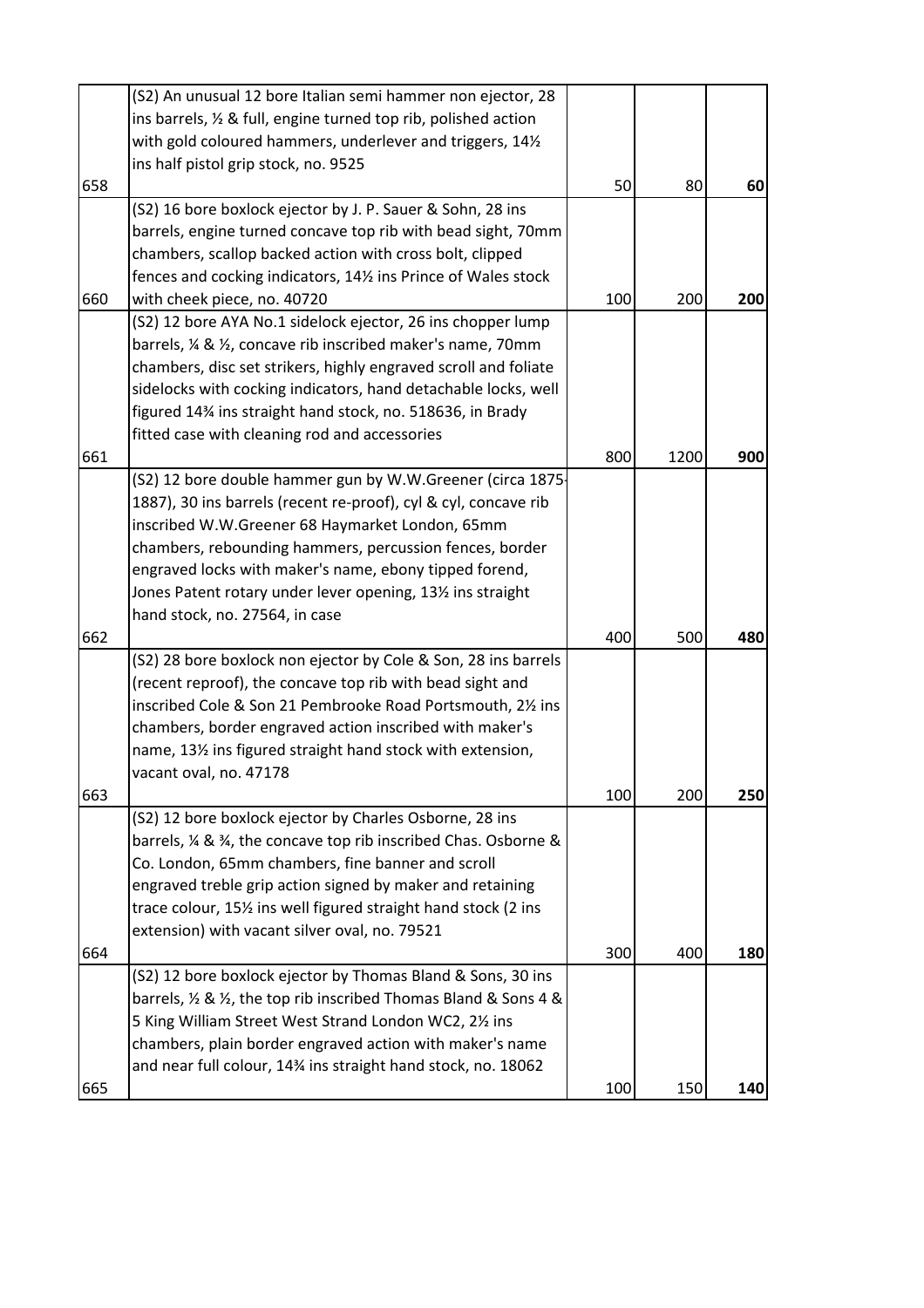|     | (S2) A duo of 12 bore boxlock ejector shotguns by Cogswell &                  |      |      |       |
|-----|-------------------------------------------------------------------------------|------|------|-------|
|     | Harrison, each with 26 ins barrels, bored approx. cyl & 1/2                   |      |      |       |
|     | choke, inscribed Cogswell & Harrison Ltd. 168 Piccadilly                      |      |      |       |
|     | London and with 'Regency' in gold letters, bold acanthus                      |      |      |       |
|     | scroll and banner engraved scallop backed actions signed by                   |      |      |       |
|     | maker, gold coloured triggers, well figured 14% ins straight                  |      |      |       |
|     | hand stocks, no's. 80175 & 80228. The vendor states that the                  |      |      |       |
|     | guns were given as a gift one, each to he and his brother by                  |      |      |       |
|     | their father who worked for Cogswell & Harrison at the time                   |      |      |       |
|     |                                                                               | 400  |      |       |
| 666 |                                                                               |      | 600  | 1,800 |
|     | (S2) 12 bore Parker Hale 600 boxlock ejector, 27 <sup>3</sup> /4 ins barrels, |      |      |       |
|     | ic & $\frac{1}{2}$ , 70mm chambers, engraved and polished treble grip         |      |      |       |
|     | action with disc strikers, 141/2 ins straight hand stock, no.                 |      |      |       |
| 667 | 156374, original box                                                          | 70   | 100  | 20    |
|     | (S2) 12 bore boxlock ejector by Parker Hale, 27% ins chopper                  |      |      |       |
|     | lump barrels, ¼ & ¾, 70mm chambers, engraved and polished                     |      |      |       |
|     | action with concealed third bite, 14% ins straight hand stock,                |      |      |       |
| 668 | no. 158401                                                                    | 50   | 80   | 50    |
|     | (S2) 12 bore single-trigger sidelock ejector by Boss & Co., 25                |      |      |       |
|     | ins chopper lump barrels, inscribed Boss & Co. 13/14 Cork                     |      |      |       |
|     | Street London W.1., ¼ & ¼, file cut tapered Churchill rib with                |      |      |       |
|     | bead sight, 2% ins chambers, fine bouquet and scroll                          |      |      |       |
|     | engraved sidelocks signed Boss & Co. and with gold line                       |      |      |       |
|     | cocking indicators, the underside inscribed Boss's patent No.                 |      |      |       |
|     | 22894, engraved rolled-edge trigger guard, well figured 141/2                 |      |      |       |
|     | ins half pistol grip stock with vacant gold oval, recoil pad, no.             |      |      |       |
|     | 9384, in a lightweight leather motor case with maker's trade                  |      |      |       |
|     | label. A copy of the original order receipt is present, detailing             |      |      |       |
|     | the gun as supplied in San Francisco, December 1966                           |      |      |       |
| 669 |                                                                               | 4000 | 6000 | 7,900 |
|     | (S2) 12 bore Gorosabel Blackpoint De Luxe single-trigger                      |      |      |       |
|     | sidelock ejector, 25 ins chopper lump barrels, 1/4 & 1/2, Churchill           |      |      |       |
|     | rib, 70mm chambers, scroll and bouquet engraved hand-                         |      |      |       |
|     | detachable locks, disc strikers, 141/2 ins straight hand stock                |      |      |       |
|     |                                                                               |      |      |       |
| 670 | with vacant oval, no. PG112135                                                | 150  | 250  | 50    |
|     | (S2) 12 bore boxlock ejector by T.C. Martin, 28 ins sleeved                   |      |      |       |
|     | barrels, ic & ½, engine turned rib with maker's name, 2½ ins                  |      |      |       |
|     | chambers, bouquet and scroll engraved treble grip action,                     |      |      |       |
|     | 13% ins straight hand stock, cased with cleaning tools, no.                   |      |      |       |
| 672 | 19345                                                                         | 50   | 80   | 30    |
|     | (S2) 12 bore Pedersoli double percussion black powder                         |      |      |       |
|     | shotgun, 28 ins barrels, wood ramrod, steel furniture with                    |      |      |       |
|     |                                                                               |      |      |       |
|     | engraved locks and hammers, straight stock with steel butt                    |      |      |       |
| 673 | plate, no. 5645                                                               | 70   | 100  | 80    |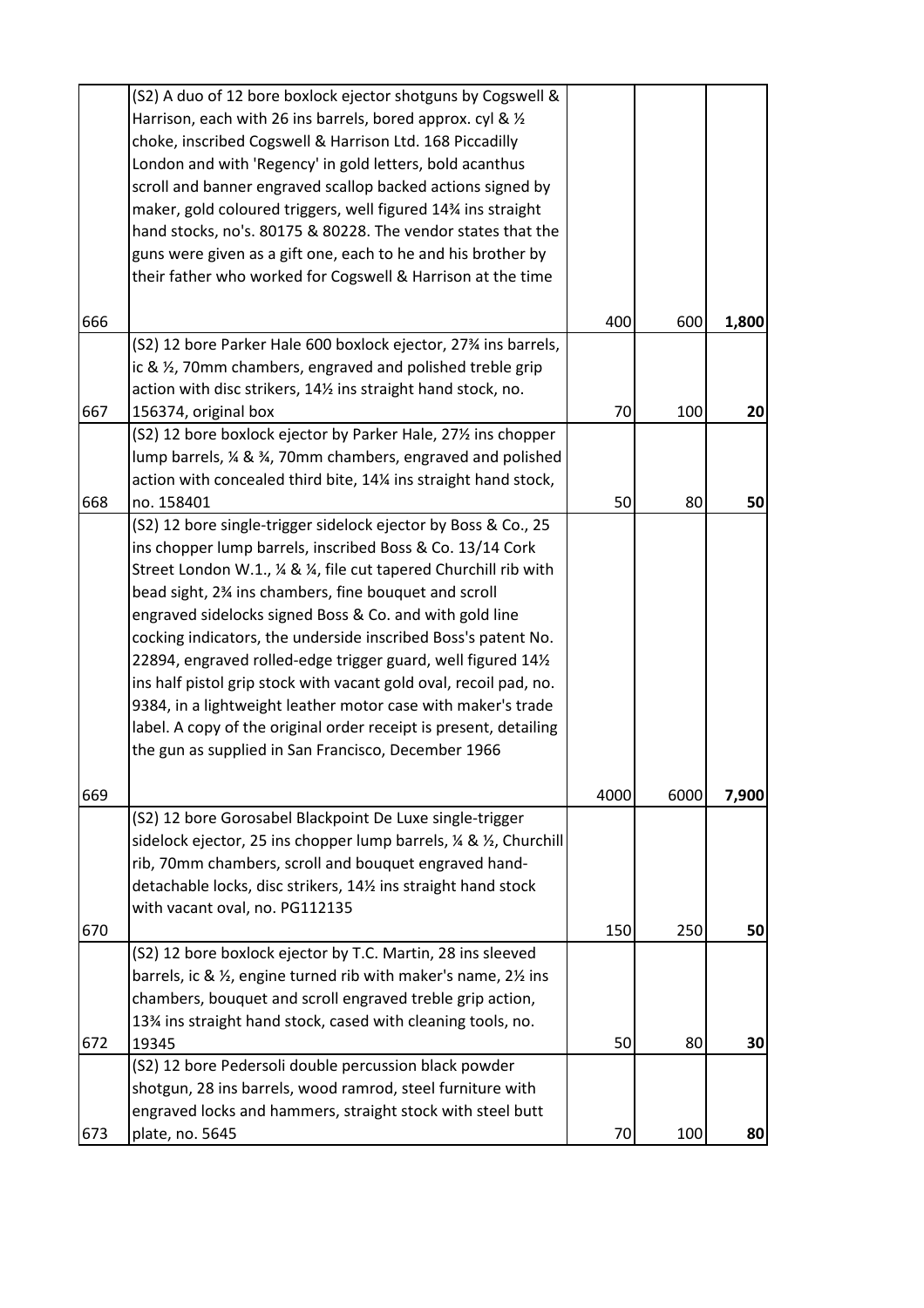|     | (S2) 12 bore boxlock non ejector by W. W. Greener (Grade F                                       |     |     |     |
|-----|--------------------------------------------------------------------------------------------------|-----|-----|-----|
|     | 20), 28 ins sleeved barrels, ic & full, concave top rib inscribed                                |     |     |     |
|     | with maker's name and address, 2% ins chambers, banner                                           |     |     |     |
|     | engraved action with maker's name, cross bolt and patent                                         |     |     |     |
|     | side safety, 15% ins extended straight hand stock, no. 56814                                     |     |     |     |
| 676 |                                                                                                  | 50  | 80  | 45  |
|     | (S2) .410 Sabel boxlock non ejector, 26 ins barrels, 76mm                                        |     |     |     |
| 677 | chambers, black action, 12 ins stock, no. 72079                                                  | 70  | 100 | 100 |
|     | (S2) 12 bore back action sidelock non ejector by G. E. Bond,                                     |     |     |     |
|     | 28 ins sleeved barrels, cyl & ic, 21/2 ins chambers, scroll                                      |     |     |     |
|     | engraved body and locks with gold line cocking indicators, 14                                    |     |     |     |
|     | ins straight hand stock with vacant silver oval, no. 1870                                        |     |     |     |
| 678 |                                                                                                  | 100 | 200 | 70  |
|     | (S2) 12 bore Murcott's Patent sidelock non ejector c.1875-87,                                    |     |     |     |
|     | 28 ins sleeved barrels, $\frac{1}{4}$ & $\frac{1}{2}$ , 2 $\frac{1}{2}$ ins chambers, the action |     |     |     |
|     | and locks profusely engraved with scroll and border                                              |     |     |     |
|     | decoration, push-forward underlever opening, the back strap                                      |     |     |     |
|     | safety with Locked indicated in gold letters, 14 ins half pistol                                 |     |     |     |
|     | grip stock with horn butt cap, no. 29734                                                         |     |     |     |
| 679 |                                                                                                  | 100 | 200 | 230 |
|     | (S2) 12 bore boxlock ejector by Sabel, 30 ins barrels, ¼ & ½,                                    |     |     |     |
|     | concave rib, 3 ins chambers, game scene engraved action, 14                                      |     |     |     |
|     | ins Prince of Wales stock, no. PG112316                                                          |     |     |     |
| 680 |                                                                                                  | 30  | 50  | 60  |
|     | (S2) 28 bore double hammer gun by Gallyon & Sons, 28 ins                                         |     |     |     |
|     | nitro proof barrels (sleeved) with 70mm chambers, scroll and                                     |     |     |     |
|     | banner engraved round body and back action locks,                                                |     |     |     |
|     | rebounding hammers, top lever opening, 16 ins well figured                                       |     |     |     |
|     | straight hand stock (14 ins + extension), no. 10073                                              |     |     |     |
| 681 |                                                                                                  | 500 | 700 | 620 |
|     | (S2) 12 bore Webley & Scott boxlock ejector, 26 ins barrels                                      |     |     |     |
|     | inscribed Webley & Scott Birmingham, 1/4 & full, 23/4 ins                                        |     |     |     |
|     | chambers, scroll and border engraved action with maker's                                         |     |     |     |
|     | name and showing good original colour, 15% ins straight hand                                     |     |     |     |
|     | stock with vacant oval and recoil pad, no. 132835                                                |     |     |     |
| 683 |                                                                                                  | 300 | 400 | 200 |
|     | (S2) 12 bore boxlock non ejector by T. Horsley, 30 ins nitro                                     |     |     |     |
|     | proof barrels, ic & 3⁄4, concave rib (loose), 21/2 ins chambers,                                 |     |     |     |
|     | scroll engraved action signed T. Horsley & Sons and retaining                                    |     |     |     |
|     | some original colour, 14 ins straight hand stock, no. 3977                                       |     |     |     |
| 684 |                                                                                                  | 30  | 40  | 70  |
|     | (S2) 16 bore German boxlock non ejector, 29% ins barrels,                                        |     |     |     |
|     | sighted concave engine turned rib, bare steel treble grip                                        |     |     |     |
|     | action with some colour, crossbolt locking, 14 ins half pistol                                   |     |     |     |
|     | grip stock with cheek piece, sling swivels, no. 10057                                            |     |     |     |
| 685 |                                                                                                  | 50  | 80  | 25  |
|     | (S2) 12 bore AYA boxlock non ejector, 28 ins chopper lump                                        |     |     |     |
|     | barrels, ic & full, 70mm chambers, engraved action with some                                     |     |     |     |
|     | colour, 14% ins straight hand stock, no. 132221                                                  |     |     |     |
| 686 |                                                                                                  | 30  | 50  | 45  |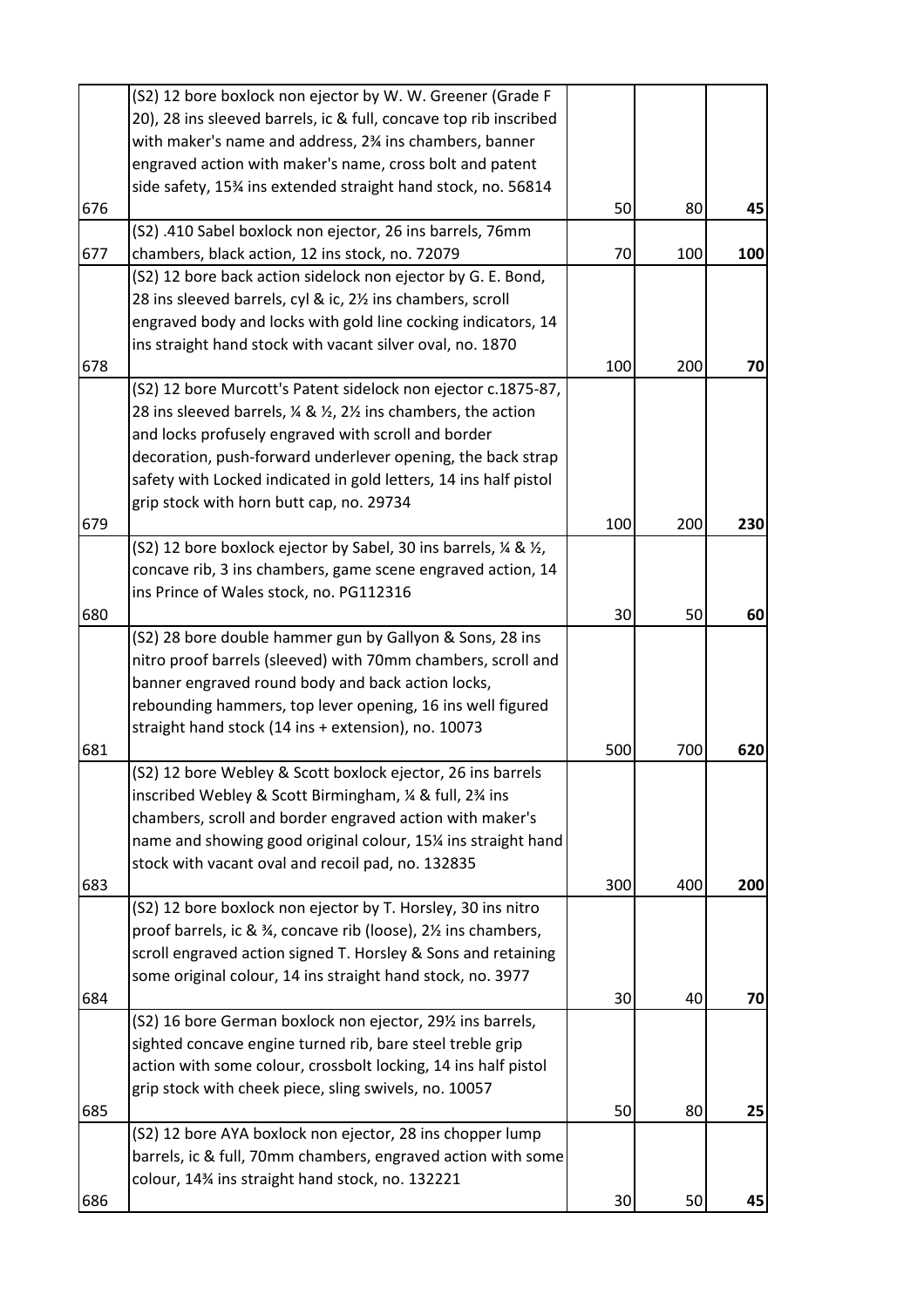|     | (S2) 12 bore BSA boxlock ejector 'W' prefix WWII RAF training   |      |      |       |
|-----|-----------------------------------------------------------------|------|------|-------|
|     | shotgun, 28 ins barrels, ic & ¼, concave rib with bead sight,   |      |      |       |
|     | 21/2 ins chambers, bare steel action with crossbolt, 151/4 ins  |      |      |       |
|     | (extended) half pistol grip stock, no. W849                     |      |      |       |
| 687 |                                                                 | 100  | 200  | 300   |
|     | (S2) 10 bore Zabala LP71 boxlock non ejector, 32 ins barrels,   |      |      |       |
|     | raised hob cut rib with bead sights, 89mm chambers,             |      |      |       |
|     | engraved black action with disc strikers, 14% ins semi pistol   |      |      |       |
|     | grip stock with recoil pad, no. 286540                          |      |      |       |
| 688 |                                                                 | 150  | 250  | 100   |
|     | (S2) 32 bore Pieper double hammer gun, 29 ins barrels           |      |      |       |
|     | (recent nitro reproof), 65mm chambers, raised file cut          |      |      |       |
|     | concave rib with bead sight, steel locks with naive engraving,  |      |      |       |
|     | rebounding hammers, top lever opening, 13% ins half pistol      |      |      |       |
|     | grip stock (with leather cover extension to 14% ins), no.       |      |      |       |
| 689 | 96188                                                           | 150  | 250  | 150   |
|     | (S2) .410 Belgian double hammer gun, 291/2 ins barrels, 65mm    |      |      |       |
|     | chambers, folding sidelever action, 14% ins straight stock with |      |      |       |
| 690 | steel butt plate, no. 2330                                      | 50   | 70   | 45    |
|     | (S2) 1½ ins Percussion bank gun, 37½ ins two stage barrel       |      |      |       |
|     | (black powder proof for 26drm black powder, 8oz shot), half     |      |      |       |
|     | stocked with steel lock, half pistol grip stock with steel butt |      |      |       |
| 691 | plate, 56% ins overall, nvn                                     | 100  | 200  | 110   |
|     | (S2) 12 bore sidelock ejector by Charles Boswell, 30 ins brown  |      |      |       |
|     | damascus barrels, ¼ & ¾, recent reproof with 65mm               |      |      |       |
|     | chambers, concave top rib inscribed Charles Boswell Maker       |      |      |       |
|     | 126 Strand London W.C., scroll and border engraved treble       |      |      |       |
|     | grip action with maker's name and cocking indicators,           |      |      |       |
|     | arcaded fences, 13% ins figured straight hand stock with        |      |      |       |
| 692 | vacant oval, no. 13348                                          | 400  | 600  | 400   |
|     | (S2) 12 bore Webley & Scott single-trigger boxlock ejector, 26  |      |      |       |
|     | ins barrels stamped Webley & Scott Birmingham, % & full, 2%     |      |      |       |
|     | ins chambers, engraved action with maker's name and near        |      |      |       |
|     | full colour, 14% ins half pistol grip stock, no. 135266         |      |      |       |
| 693 |                                                                 | 350  | 450  | 280   |
|     | (S2) 12 bore double hammer gun by Boss & Co., 28 ins nitro      |      |      |       |
|     | proof discreetly sleeved barrels (by J. Roberts & Son, London   |      |      |       |
|     | c.1986), ¼ & ¼, the broad concave top rib inscribed 1 Boss &    |      |      |       |
|     | Co. 75 St. James's Street London and with bead fore sight, 21/2 |      |      |       |
|     | ins chambers, scroll and border engraved round body with        |      |      |       |
|     | Jones patent rotary underlever, acanthus scroll engraved        |      |      |       |
|     | back action locks signed Boss & Co., engraved rebounding        |      |      |       |
|     | hammers over carved percussion fences, 14% ins well figured     |      |      |       |
|     | straight hand stock (repaired at wrist) with steel butt plate,  |      |      |       |
|     |                                                                 |      |      |       |
|     | no. 2435 The gun was originally completed in July 1866 with     |      |      |       |
|     | 30 ins barrels for Lord G. Manners. A copy of the original      |      |      |       |
|     | ledger is provided.                                             | 1000 |      |       |
| 694 |                                                                 |      | 1500 | 1,000 |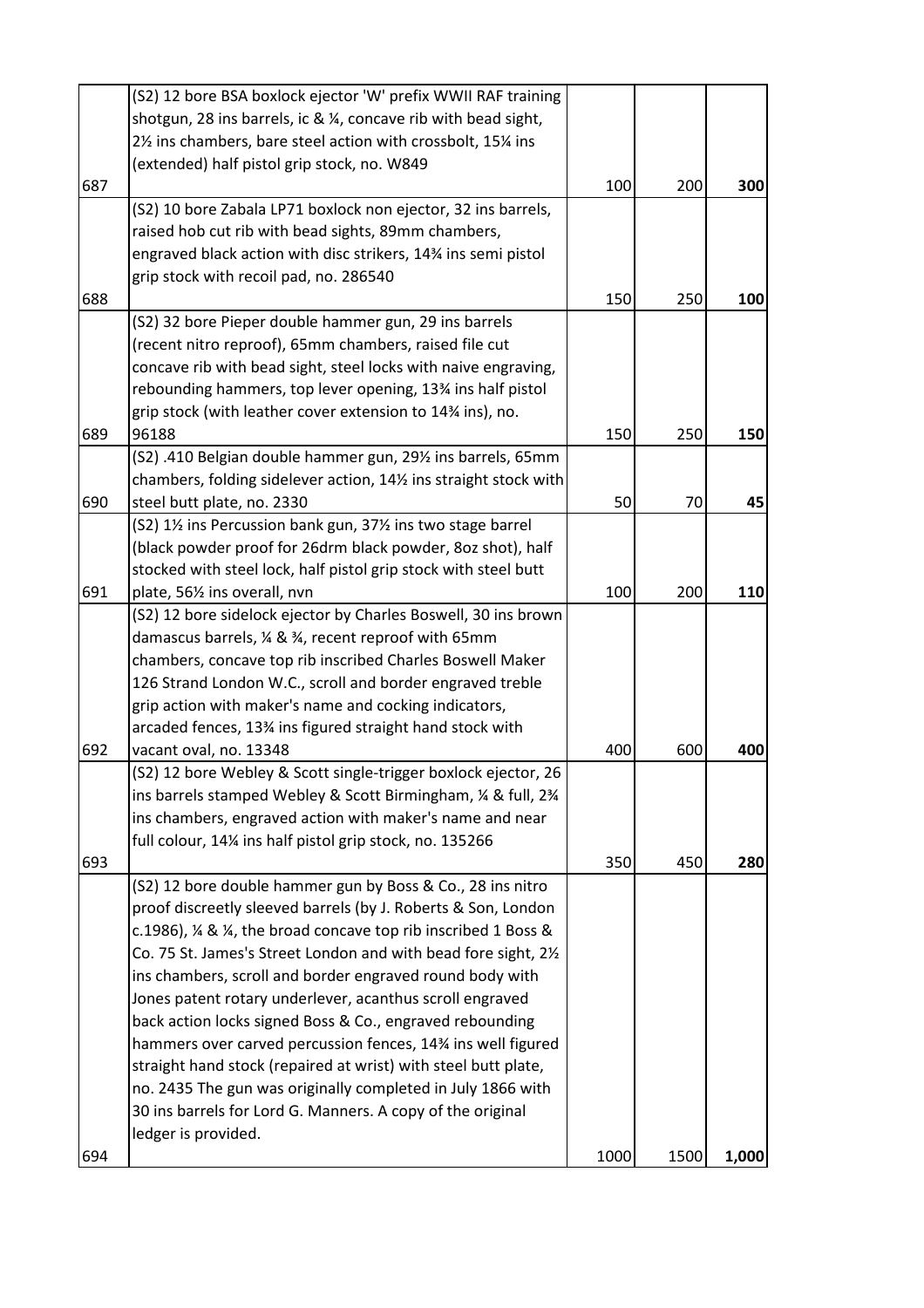|     | (S2) 16 bore Belgian double hammer gun by E. Pieper, 29 ins                      |     |     |     |
|-----|----------------------------------------------------------------------------------|-----|-----|-----|
|     | barrels with engine turned top rib, bead and folding leaf                        |     |     |     |
|     | sights, the locks with naive engraving and some colour,                          |     |     |     |
|     | rebounding hammers, top lever opening with cross bolt, 14                        |     |     |     |
|     | ins semi pistol grip stock with cheek piece, sling swivels, no.                  |     |     |     |
| 695 | 66714                                                                            | 100 | 200 | 120 |
|     | (S2) 20 bore boxlock non ejector by Laurona, 271/2 ins barrels,                  |     |     |     |
|     | % & full, raised file cut rib, 70mm chambers, engraved                           |     |     |     |
|     | baluster treble grip action with some colour, disc strikers, 14                  |     |     |     |
|     | ins straight hand stock, no.72120                                                |     |     |     |
| 698 |                                                                                  | 80  | 120 | 80  |
|     | (S2) 12 bore BSA boxlock non ejector, 28 ins barrels, 1/4 & full,                |     |     |     |
|     | concave rib, 2% ins chambers, plain steel action stamped BSA                     |     |     |     |
|     | and trademark, 14 ins straight hand stock, no. 1425                              |     |     |     |
| 699 |                                                                                  | 20  | 40  | 20  |
|     | (S2) .410 Belgian boxlock non ejector, 28 ins barrels (nitro                     |     |     |     |
|     | reproof), engine turned top rib with bead sight, 21/2 ins                        |     |     |     |
|     | chambers, plain black action with crossbolt, 141/2 ins straight                  |     |     |     |
| 702 | hand stock, no. 2242                                                             | 200 | 250 | 170 |
|     | (S2) .410 Spanish boxlock non ejector, 26 ins barrels, raised                    |     |     |     |
|     | sighted rib, 3 ins chambers, engraved action with full colour,                   |     |     |     |
|     | 131/2 ins straight hand stock, no. 175926                                        |     |     |     |
| 703 |                                                                                  | 100 | 150 | 160 |
|     | (S2) 12 bore Gunmark Kestrel boxlock ejector, 271/2 ins                          |     |     |     |
|     | barrels, ic & ½, concave rib, 70mm chambers, game scene                          |     |     |     |
|     | engraved action, 141/2 ins straight hand stock, no. 353132                       |     |     |     |
| 705 |                                                                                  | 30  | 50  | 25  |
|     | (S2) 12 bore sidelock ejector by W.C. Carswell, 27 ins chopper                   |     |     |     |
|     | lump barrels, $\frac{1}{2}$ & $\frac{1}{2}$ , the concave top rib inscribed W.C. |     |     |     |
|     | CARSWELL LTD. 4A CHAPEL ST LIVERPOOL, 21/2 ins chambers,                         |     |     |     |
|     | fine scroll bouquet and border engraved action with                              |     |     |     |
|     | concealed third bite bearing maker's name, broad leaf                            |     |     |     |
|     | engraved fences, 14% ins figured straight hand stock with                        |     |     |     |
|     | vacant silver oval, nvn                                                          |     |     |     |
| 708 |                                                                                  | 500 | 700 | 340 |
|     | (S2) 12 bore boxlock ejector by W.R. Leeson, 28 ins barrels, 1/4                 |     |     |     |
|     | & ic, concave top rib inscribed maker's name and address,                        |     |     |     |
|     | 21/2 ins chambers, acanthus scroll and border engraved action                    |     |     |     |
|     | with maker's name, 14% ins highly figured semi pistol grip                       |     |     |     |
|     | stock with recoil pad, no. 1859                                                  |     |     |     |
| 709 |                                                                                  | 150 | 250 | 100 |
|     | (S2) 12 bore AYA boxlock ejector, 26 ins chopper lump                            |     |     |     |
|     | barrels, % & %, 70mm chambers, engraved action with some                         |     |     |     |
| 710 | colour, 14% ins straight hand stock, no. 546655                                  | 50  | 70  | 60  |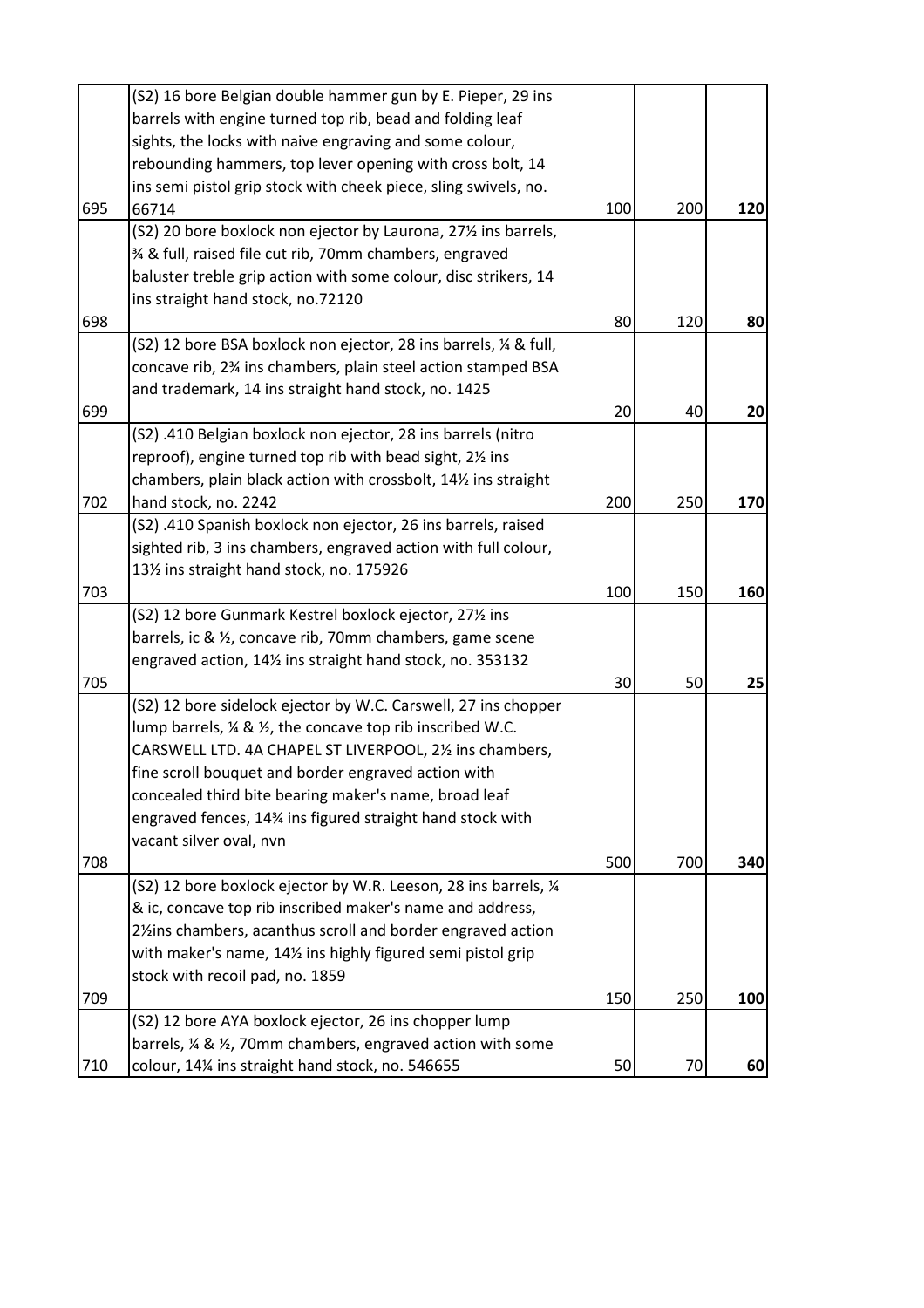|     | (S2) 12 bore boxlock ejector by P. Webley & Son, 28 ins          |     |     |     |
|-----|------------------------------------------------------------------|-----|-----|-----|
|     | sleeved barrels, % & full, the top rib inscribed P. Webley &     |     |     |     |
|     | Sons 78 Shaftesbury Avenue London and with dolls head            |     |     |     |
|     | extension, 2% ins chambers, fine border and scroll engraved      |     |     |     |
|     | action with maker's name, the top lever marked Webley            |     |     |     |
|     | Patent, 141/2 ins half pistol grip stock with horn butt cap, nvn |     |     |     |
| 711 |                                                                  | 100 | 200 | 60  |
|     | (S2) 16 bore Continental boxlock non ejector by Anton Pegam      |     |     |     |
|     | (Austria), 27% ins barrels, tapered engine turned rib with       |     |     |     |
|     | brass bead sight, deep acanthus scroll and game scene            |     |     |     |
|     | engraved scoop-backed action with cross bolt, clipped fences     |     |     |     |
|     | with cocking indicator studs, 13% ins figured Prince of Wales    |     |     |     |
|     | stock with cheek piece, no. 235337                               |     |     |     |
| 712 |                                                                  | 80  | 120 | 100 |
|     | (S2) 28 bore English double hammer gun, 28 ins nitro proof       |     |     |     |
|     | barrels, concave top rib, 2% ins chambers, border and scroll     |     |     |     |
|     | engraved round body, engraved back action locks with             |     |     |     |
|     | rebounding hammers, top lever opening, 14% ins straight          |     |     |     |
|     | grain half pistol grip stock with vacant silver oval, no. 60983  |     |     |     |
| 713 |                                                                  | 400 | 600 | 380 |
|     | (S2) 12 bore Webley & Scott boxlock ejector, 28 ins barrels, 1/2 |     |     |     |
|     | & 3⁄4, tapered concave rib with bead sight, 23⁄4 ins chambers,   |     |     |     |
|     | scroll and border engraved action with trace colour and          |     |     |     |
|     | signed Webley & Scott, 141/2 ins straight hand stock with        |     |     |     |
| 715 | vacant oval, no. 130901                                          | 200 | 300 | 150 |
|     | (S2) 12 bore Winchester Super Grade M/23 XTR single-trigger      |     |     |     |
|     | boxlock ejector, 28 ins barrels, ic & 1/2, raised file cut       |     |     |     |
|     | ventilated rib with bead sight marked Super Grade, 3 ins         |     |     |     |
|     | magnum chambers, engraved polished action, beaver tail           |     |     |     |
|     | forend, 14% ins half pistol grip stock with rubber recoil pad,   |     |     |     |
| 716 | no. PWK006306                                                    | 300 | 400 | 380 |
|     | (S2) 12 bore Italian Armi San Marco boxlock non ejector, 271/2   |     |     |     |
|     | ins barrels, full & full, game rib with bead sight, 21/2 ins     |     |     |     |
|     | chambers, border engraved scallop backed action with             |     |     |     |
|     | crossbolt and retaining some colour, 141% ins figured straight   |     |     |     |
| 717 | hand stock, no. 8644                                             | 30  | 50  | 20  |
|     | (S2) 12 bore sidelock ejector by Harrison & Hussey, 26 ins       |     |     |     |
|     | chopper lump barrels inscribed Harrison & Hussey 7 Bury          |     |     |     |
|     | street St. James's London England, 1/4 & 1/2, tapered concave    |     |     |     |
|     | top rib with bead sight, 21/2 ins chambers, bouquet scroll and   |     |     |     |
|     | banner engraved action retaining some original colour, gold      |     |     |     |
|     | line cocking indicators, well figured straight hand stock, 15¼   |     |     |     |
|     | ins with (2% ins) extension, vacant gold oval, no. 3067          |     |     |     |
| 718 |                                                                  | 600 | 800 | 720 |
|     | (S2) 12 bore sidelock ejector Black Sabel De Luxe, 27 ins        |     |     |     |
|     | chopper lump barrels, ic & ¼, concave tapered top rib, 70mm      |     |     |     |
|     | chambers, polished scroll and border engraved action with        |     |     |     |
|     | cocking indicators and disc strikers, hand detachable locks, 14  |     |     |     |
|     | ins straight hand stock with vacant oval, no. PG74370            |     |     |     |
| 719 |                                                                  | 100 | 200 | 50  |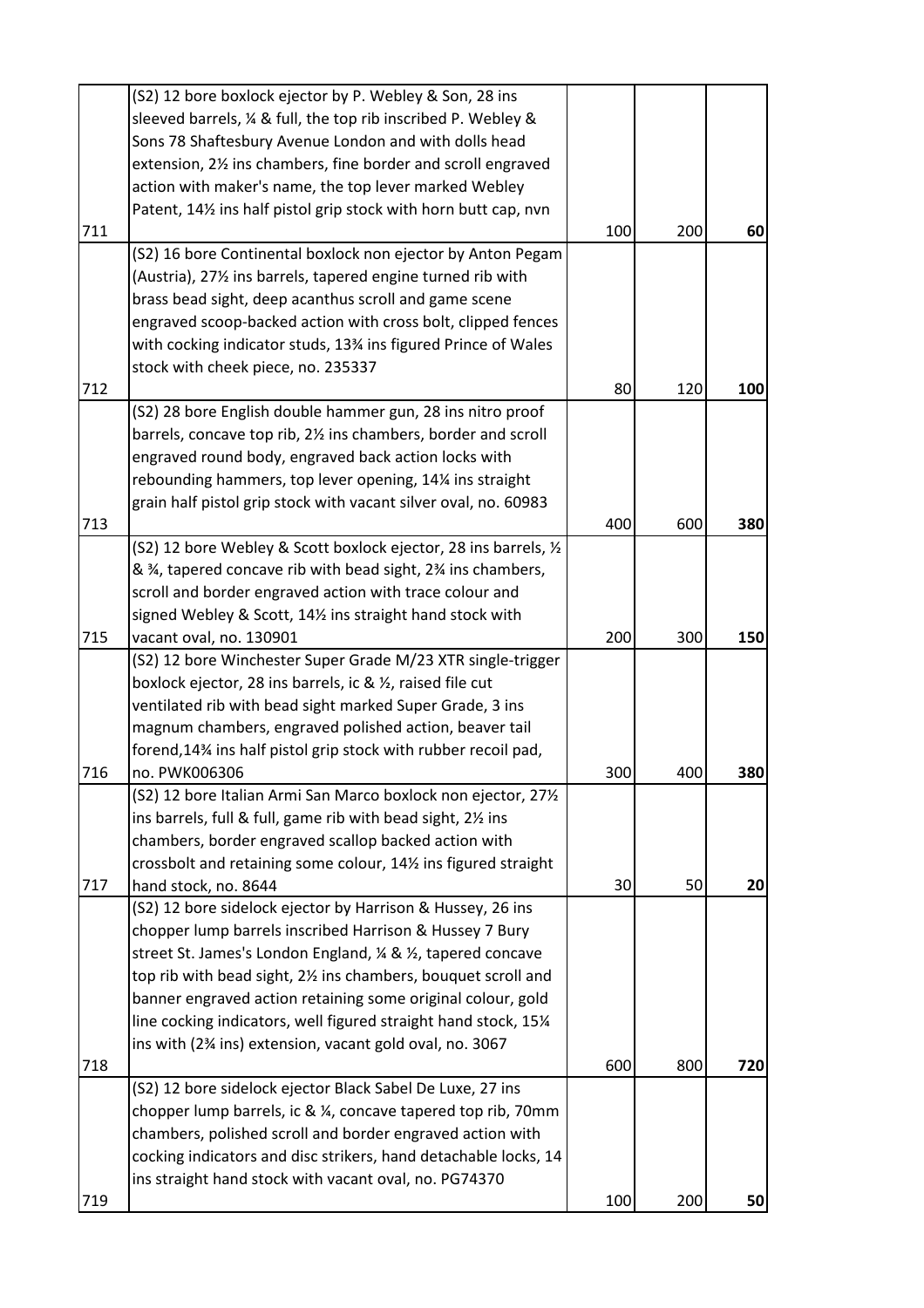|     | Leather and wooden gun case, fitted interior for 30 ins                                  |     |     |                 |
|-----|------------------------------------------------------------------------------------------|-----|-----|-----------------|
| 723 | barrels, with cleaning rod and accessories                                               | 50  | 70  | 30              |
|     | Leather bound green canvas gun case, baize lined interior for                            |     |     |                 |
|     | 30 ins barrels, with cleaning rod, and Cogswell & Harrison                               |     |     |                 |
| 725 | trade label                                                                              | 70  | 90  | 70              |
|     | A good oak and leather gun case, blue baize lined fitted                                 |     |     |                 |
|     | interior for 29 ins barrels, with Hawksley oil bottle, and                               |     |     |                 |
| 726 | Cogswell & Harrison trade label                                                          | 300 | 400 | 300             |
|     | Leather gun case, red baize lined fitted interior for 28 ins                             |     |     |                 |
| 727 | barrels, with Wm Richards trade label                                                    | 80  | 120 | 50              |
|     | Leather bound canvas gun case, blue baize lined fitted                                   |     |     |                 |
|     | interior for 30 ins barrels, with Army & Navy trade label                                |     |     |                 |
| 728 |                                                                                          | 50  | 80  | 60              |
|     | Oak and leather gun case with brass corners and roundel,                                 |     |     |                 |
|     | blue baize lined fitted interior for 30 ins barrels                                      |     |     |                 |
| 730 |                                                                                          | 200 | 300 | 200             |
|     | Tan leather and wooden gun case, leather interior fitted for                             |     |     |                 |
|     | 31 ins barrels, with key, with Grant & Sons reproduction trade                           |     |     |                 |
| 731 | label                                                                                    | 40  | 60  | 60              |
|     | Gunmark brown vinyl case, fitted interior for 30 ins barrels,                            |     |     |                 |
| 732 | with key                                                                                 | 40  | 60  | 50              |
|     | Hamilton Rifle slipstand in Jack Pyke English Oak Camouflage,                            |     |     |                 |
| 741 | new                                                                                      | 30  | 50  | 35              |
| 742 | Hamilton deluxe rifle slip stand in sandstone, new                                       | 30  | 50  | 35              |
| 743 | Two vintage gun transport cases                                                          | 20  | 30  | 10              |
|     | A leather double gun case with reinforced corners, claret                                |     |     |                 |
|     | baize line fitted interior for two shotguns each with 30 ins                             |     |     |                 |
| 744 | barrels, Thomas Bland & Sons trade label                                                 | 100 | 200 | 180             |
|     | A good canvas and leather gun case with claret baize lined                               |     |     |                 |
|     | fitted interior for 281/2 ins barrels, George Gibbs trade label                          |     |     |                 |
| 746 |                                                                                          | 40  | 60  | 70              |
|     | A lightweight canvas gun case with green baize part fitted                               |     |     |                 |
|     | interior for 30 ins barrels, Westley Richards & Co. trade label                          |     |     |                 |
|     |                                                                                          |     |     |                 |
| 747 |                                                                                          | 50  | 70  | 45              |
|     | Brady canvas and leather gun case with green baize lined                                 |     |     |                 |
| 748 | fitted interior for 26% ins barrels                                                      | 40  | 60  | 50              |
|     | Canvas and leather gun case with brass corners, part fitted                              |     |     |                 |
|     | interior for 31 ins barrels, Lloyd & Son trade label                                     |     |     |                 |
| 749 |                                                                                          | 40  | 60  | 25              |
|     | A lightweight leather gun case with claret baize lined fitted                            |     |     |                 |
|     | interior for 31 ins barrels, Westley Richards & Co. trade label                          |     |     |                 |
| 750 |                                                                                          | 50  | 80  | 120             |
|     | (S2) .410 AYA Cosmos semi hammer, 28¼ ins sighted barrel,                                |     |     |                 |
|     | 76mm chamber, 141/ <sub>2</sub> ins stock with recoil pad, no. 350705                    |     |     |                 |
| 751 |                                                                                          | 30  | 40  | 30              |
|     | (S2) 12 bore Greener GP, 29% ins barrel with bead sight, %                               |     |     |                 |
|     | choke, 21/ <sub>2</sub> ins chamber, 141/ <sub>2</sub> ins straight hand stock, no. 3150 |     |     |                 |
| 753 |                                                                                          | 50  | 80  | 50              |
|     | (S2) .410 Webley & Scott bolt action, 25% ins barrel, 15 ins                             |     |     |                 |
| 754 | stock, no. 49046                                                                         | 20  | 30  | 20 <sub>l</sub> |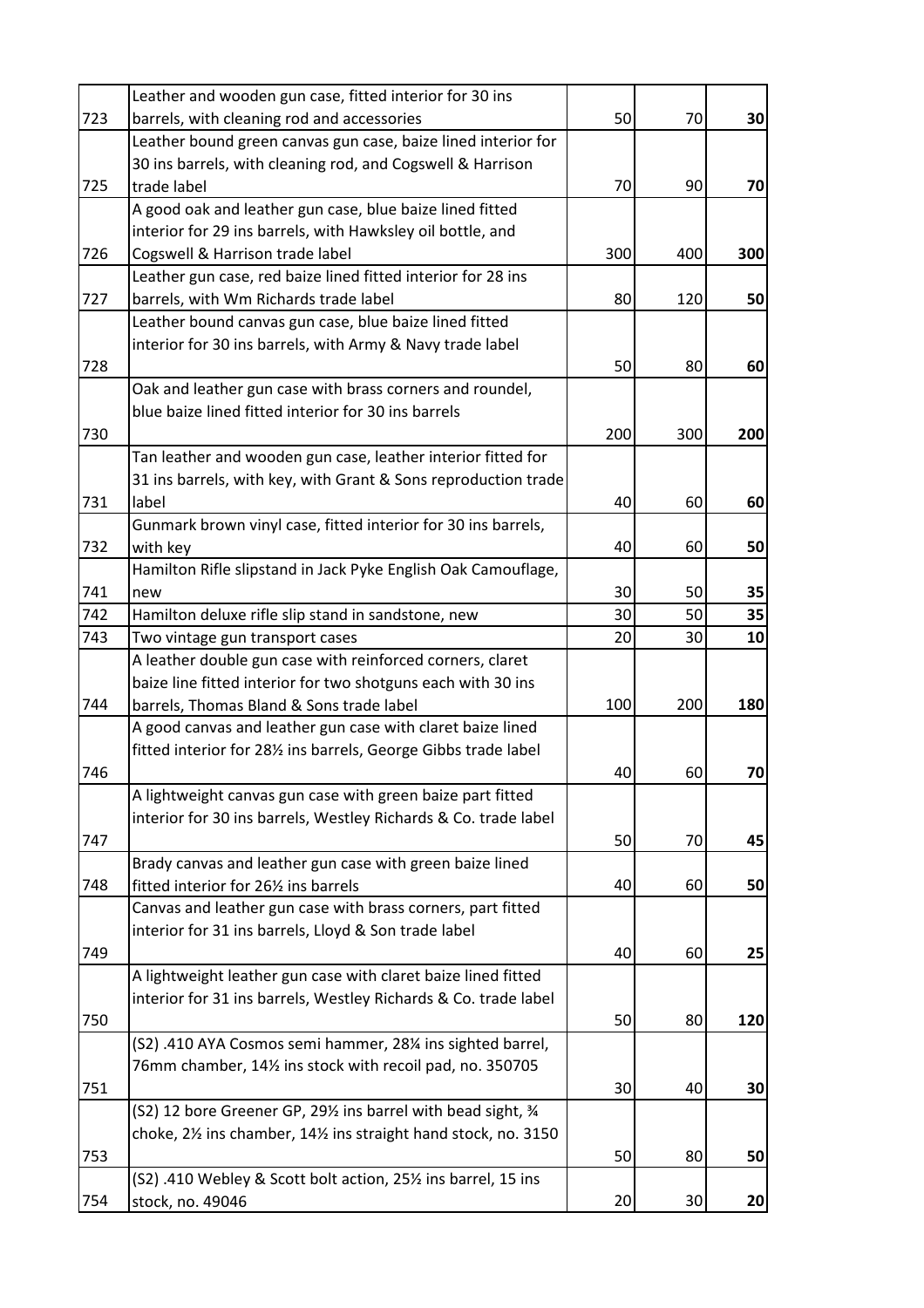|     | (S2) 9mm Anschutz bolt action, 24 ins barrel with open sights,               |     |     |     |
|-----|------------------------------------------------------------------------------|-----|-----|-----|
|     | half pistol grip stock with sling swivels, no. 553061                        |     |     |     |
| 756 |                                                                              | 20  | 30  | 20  |
|     | (S2) 12 bore Greener GP, 25% ins barrel, % choke, bead sight,                |     |     |     |
|     | 2% ins chamber, 14% ins straight hand stock, no. 55418                       |     |     |     |
| 757 |                                                                              | 60  | 90  | 50  |
|     | (S2) .410 (.303 conversion) English martini action, 251/2 ins                |     |     |     |
|     | barrel, 2% ins chamber, 14% ins straight stock with steel butt               |     |     |     |
| 758 | plate, no. 25                                                                | 40  | 60  | 110 |
|     | (S2) .410 Webley & Scott bolt action, 25% ins barrel, 2% ins                 |     |     |     |
|     | chamber, half pistol grip stock (butt cap a/f), no. 36305                    |     |     |     |
| 759 |                                                                              | 20  | 30  | 25  |
|     | (S2) .410 Webley & Scott bolt action, 25% ins barrel, 2% ins                 |     |     |     |
|     | chamber, 14% ins semi pistol grip stock, no. 28504                           |     |     |     |
| 761 |                                                                              | 30  | 40  | 30  |
|     | (S2) .410 Italian single, 281/ <sub>2</sub> ins fully moderated barrel, 76mm |     |     |     |
|     | chamber, folding black action, 14 ins semi pistol grip stock,                |     |     |     |
| 762 | no. 0155006                                                                  | 50  | 80  | 120 |
|     | (S2) 12 bore Greener GP, 31% ins barrel with bead sight, 34                  |     |     |     |
|     | choke, martini action, 141/2 ins straight hand stock, no. 63275              |     |     |     |
| 763 |                                                                              | 80  | 120 | 70  |
|     | (S2) .410 semi hammer, English, 26% ins part-octagonal barrel                |     |     |     |
|     | (former .290 Rook & Rabbit rifle), engraved sidelever action,                |     |     |     |
|     | horn tipped forend, 14% ins Prince of Wales stock, no. 7827                  |     |     |     |
| 764 |                                                                              | 80  | 120 | 45  |
|     | (S2) .22(Smooth) Enfield 1875 martini action (former military                |     |     |     |
|     | training rifle - converted for the N.R.A by W. W. Greener),                  |     |     |     |
|     | 29% ins fullstocked steel banded barrel (cleaning rod missing),              |     |     |     |
|     | raised blade front sight with additional BSA rear peep sight                 |     |     |     |
|     | (mid sight partially removed), straight stock with steel butt                |     |     |     |
|     | plate, no. 4669                                                              |     |     |     |
| 765 |                                                                              | 100 | 200 | 220 |
|     | (S2) No.3 bore (9mm) Webley & Scott bolt action, 25 ins                      |     |     |     |
| 766 | barrel with bead sight, 131/2 ins stock, no. 7892                            | 20  | 30  | 30  |
|     | (S2) .22(Shot) Victor bolt action, 24 ins sighted barrel, 131/2 ins          |     |     |     |
| 767 | stock with brass butt plate, nvn                                             | 20  | 30  | 30  |
|     | (S2) .410 Baikal single, 261/2 ins barrel, 76mm chamber, half                |     |     |     |
| 768 | pistol grip stock, no. A16929                                                | 20  | 30  | 25  |
|     | (S2) An early .410 Webley & Scott bolt action, 25% ins barrel,               |     |     |     |
|     | 21/ <sub>2</sub> ins chamber, 14 ins semi pistol grip stock, no. 9136        |     |     |     |
| 769 |                                                                              | 30  | 40  | 18  |
|     | (S2) .410 English single barrel, 25% ins barrel, 2% ins chamber,             |     |     |     |
|     | folding action with some colour, 141/2 ins straight stock with               |     |     |     |
| 770 | chequering to wrist, no. 282                                                 | 30  | 50  | 50  |
|     | (S2) 12 bore Gunsport Hushpower single, 29 ins fully                         |     |     |     |
|     | moderated barrel, black folding action, 14 ins stock, no.                    |     |     |     |
| 771 | AO4886                                                                       | 50  | 70  | 110 |
|     | (S2) .410 Webley & Scott bolt action, 25% ins barrel with bead               |     |     |     |
|     | sight, 21/ <sub>2</sub> ins chamber, 14 ins stock, no. 25581                 |     |     |     |
| 772 |                                                                              | 30  | 40  | 20  |
|     |                                                                              |     |     |     |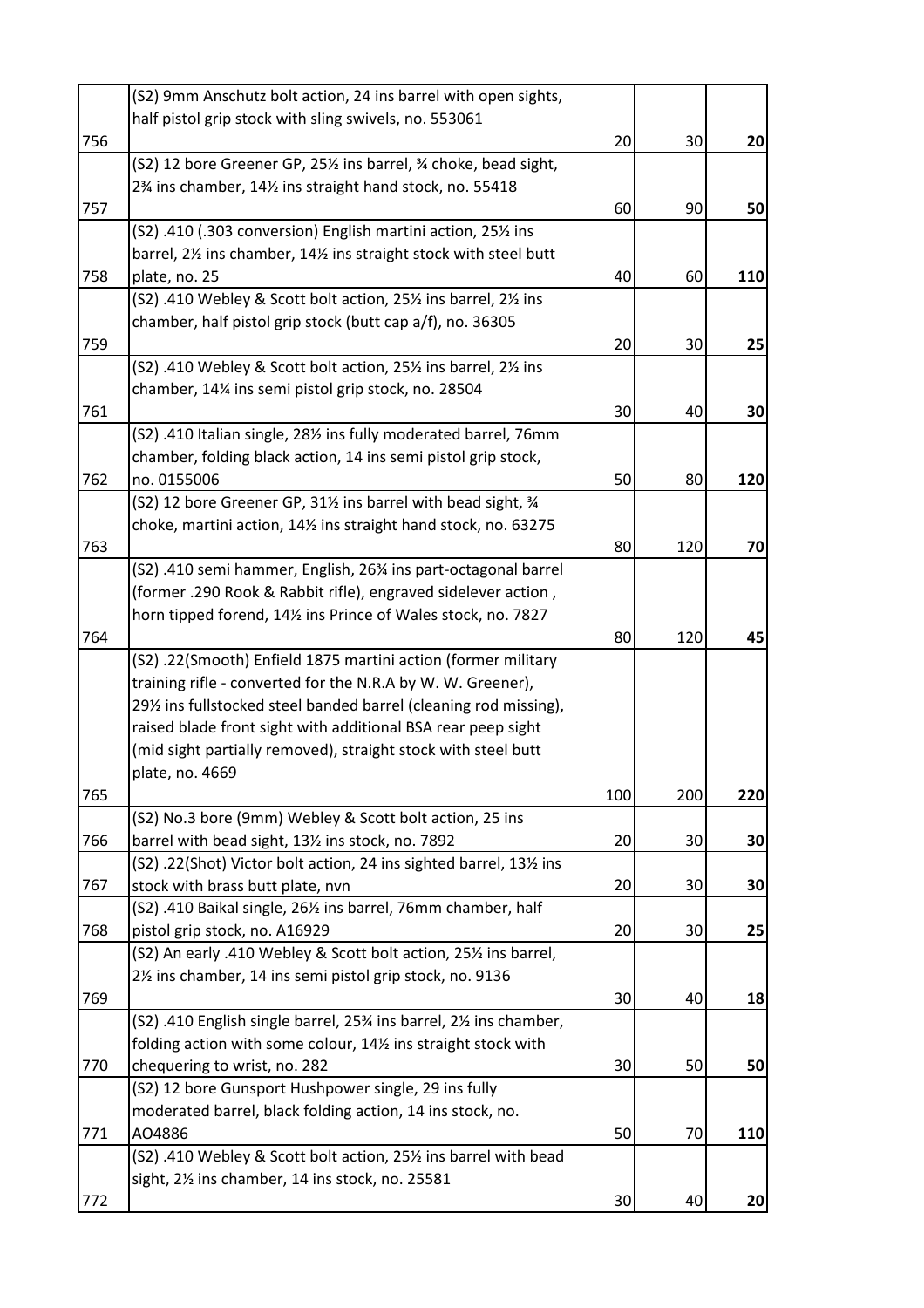|     | (S2) 12 bore Greener GP, 291/ <sub>2</sub> ins barrel, 3/4 choke with bead             |     |     |     |
|-----|----------------------------------------------------------------------------------------|-----|-----|-----|
| 773 | sight, 21/ <sub>2</sub> ins chamber, 141/ <sub>2</sub> ins stock, no. 13936            | 60  | 90  | 60  |
|     | (S2) .410 hammerless single barrel by Hughes & Sons, 27% ins                           |     |     |     |
|     | barrel, engine turned top flat signed Robert Hughes & Sons                             |     |     |     |
|     | Birmingham, 2 <sup>1</sup> / <sub>2</sub> ins chamber, engine turned border and infill |     |     |     |
|     | engraved action, top lever opening, horn tipped forend, 121/2                          |     |     |     |
|     | ins figured Prince of Wales stock, nvn                                                 |     |     |     |
| 774 |                                                                                        | 70  | 100 | 70  |
|     | (S2) .410 Cooey model 84 semi hammer, 26 ins sighted                                   |     |     |     |
|     | barrel, 3 ins chamber, 14¼ ins half pistol grip stock, leather                         |     |     |     |
| 776 | sling, no. 113023                                                                      | 30  | 40  | 20  |
|     | (S2) .410 Astra Vanguard semi hammer ejector, 271/2 ins                                |     |     |     |
|     | sighted barrel, action with good colour, ambidextrous top                              |     |     |     |
|     | lever opening, 141/2 ins stock, no. 40523                                              |     |     |     |
| 777 |                                                                                        | 40  | 50  | 40  |
|     | (S2) .410 Norica, bolt action, three shot, 24 ins barrel, 131/2 ins                    |     |     |     |
| 778 | semi pistol grip stock, no.144553                                                      | 50  | 80  | 50  |
|     | (S1) .410 (7mm conversion) Mauser Model 1907 bolt action,                              |     |     |     |
|     | 24% ins barrel with bead and ramp sights, 2% ins chamber,                              |     |     |     |
|     | multi shot internal magazine, sporterised stock (previous                              |     |     |     |
|     | wrist repair) with steel butt plate, no. 2479/39370                                    |     |     |     |
| 779 |                                                                                        | 40  | 60  | 25  |
|     | (S2) 12 bore Winchester Ranger Model 120 pump action, 3                                |     |     |     |
|     | shot (RM89), 28 ins multi choke barrel (cyl), ventilated rib, 3                        |     |     |     |
|     | ins magnum chamber, plain black receiver, 14 ins pistol grip                           |     |     |     |
|     | stock with recoil pad, no. L1332025                                                    |     |     |     |
| 801 |                                                                                        | 100 | 200 | 100 |
|     | (S2) 20 bore Tomahawk 1200 semi automatic, 3 shot, 25 ins                              |     |     |     |
|     | multi choke barrel (1 choke), steel shot proof, ventilated rib,                        |     |     |     |
|     | 76mm chamber, black receiver, 14 ins pistol grip stock with                            |     |     |     |
| 802 | recoil pad, no. 03                                                                     | 100 | 150 | 150 |
|     | (S2) .410 Mossberg pump action (3 shot), 24 ins barrel,                                |     |     |     |
|     | ventilated rib, 76mm chamber, black receiver, 14 ins semi                              |     |     |     |
| 803 | pistol grip stock with recoil pad, no. T281681                                         | 200 | 250 | 260 |
|     | (S2) 12 bore Browning Field Model pump action, 3 shot, 28                              |     |     |     |
|     | ins 1/2 choke barrel, raised file cut rib with bead sight, 76mm                        |     |     |     |
|     | chamber, plain action with good blued finish, semi pistol grip                         |     |     |     |
|     | stock, 14% ins with recoil pad, sling swivels, no. 16189RP152                          |     |     |     |
| 804 |                                                                                        | 150 | 200 | 320 |
|     | (S2) 12 bore Remington 1100 semi automatic (L/H), 3 shot, 28                           |     |     |     |
|     | ins barrel, 1/4 choke, ventilated rib with bead sight, 23/4 ins                        |     |     |     |
|     | chambers, receiver stamped with scroll decoration and with                             |     |     |     |
|     | blued finish, 14 ins semi pistol grip stock, no. N851870V                              |     |     |     |
| 805 |                                                                                        | 60  | 100 | 50  |
|     | (S2) 12 bore Winchester Super-X 3 semi automatic, 3 shot, 28                           |     |     |     |
|     | ins steel shot proof multi choke barrel (ic choke fitted), raised                      |     |     |     |
|     | ventilated rib, 89mm chamber, Mossy Oak camo print                                     |     |     |     |
|     | throughout, 14% ins half pistol grip stock with recoil pad, no.                        |     |     |     |
| 806 | 11HZY01329                                                                             | 150 | 200 | 200 |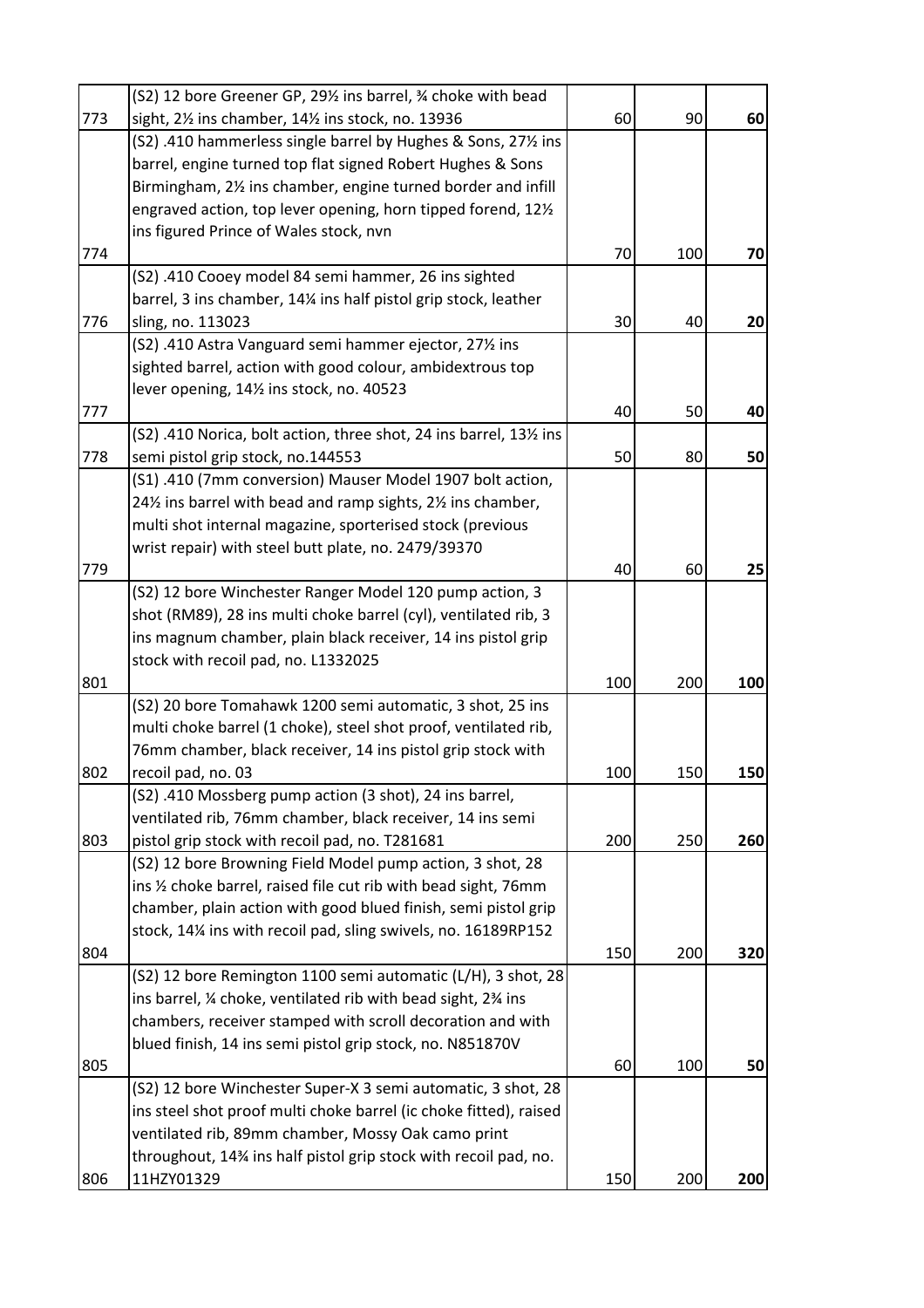|     | (S2) 12 bore Hatsan Escort magnum semi automatic, 3 shot,             |     |     |     |
|-----|-----------------------------------------------------------------------|-----|-----|-----|
|     | 28 ins steel shot proof multi choke barrel (5 chokes with key),       |     |     |     |
|     | ventilated rib, 76mm chamber, Mossy Oak 'Break Up' cammo              |     |     |     |
|     | print throughout, 141/2 ins half pistol grip stock with recoil pad    |     |     |     |
|     | (and spare spacers), no. 164848                                       |     |     |     |
| 807 |                                                                       | 100 | 200 | 90  |
|     | (S2) 12 bore Hatsan Escort Magnum semi automatic, 3 shot,             |     |     |     |
|     | 28 ins steel shot proof multi choke barrel (7 chokes), raised         |     |     |     |
|     | ventilated rib, 76mm chamber, Mossy Oak camo print                    |     |     |     |
|     | throughout, 14% ins half pistol grip stock with recoil pad (with      |     |     |     |
| 808 | extensions), no. 199738                                               | 100 | 200 | 90  |
|     | (S2) 12 Franchi semi automatic, 3 shot, 32 ins full choke             |     |     |     |
|     | barrel, ventilated rib, 76mm chamber, black receiver, 141/2 ins       |     |     |     |
|     | half pistol grip stock with recoil pad, no. 157496                    |     |     |     |
| 809 |                                                                       | 70  | 100 | 80  |
|     | (S2) 12 bore Winchester Super-X Model 1 semi automatic, 3             |     |     |     |
|     | shot, 241/ <sub>2</sub> ins barrel with fixed stainless muzzle break, |     |     |     |
|     | ventilated rib, 2% ins chamber, black receiver, 14% ins well          |     |     |     |
|     | figured half pistol grip stock with Winchester butt cap, no.          |     |     |     |
| 810 | M47567                                                                | 100 | 200 | 70  |
|     | (S2) 20 bore Hatsan Escort Magnum, 3 shot, 26 ins multi               |     |     |     |
|     | choke barrel (cyl external choke fitted), steel shot proof,           |     |     |     |
|     | black receiver, pink & black camo print throughout, 13 ins            |     |     |     |
|     | half pistol grip stock with recoil pad, no. 629247                    |     |     |     |
| 811 |                                                                       | 100 | 150 | 100 |
|     | (S2) 12 bore Franchi 'Eldorado Special' semi automatic, 3             |     |     |     |
|     | shot, 27 ins 1/2 choke barrel, sighted and ventilated rib, 2% ins     |     |     |     |
|     | chamber, relief engraved receiver, 14 ins figured stock, no.          |     |     |     |
| 812 | D22661                                                                | 70  | 100 | 60  |
|     | (S2) 12 bore Midland Gun Co. semi automatic, 3 shot, 28 ins           |     |     |     |
|     | multi choke steel shot proof barrel (5 chokes with fitting key),      |     |     |     |
|     | 76mm chamber, black receiver, 141/2 ins pistol grip stock with        |     |     |     |
| 817 | recoil pad, no. 12141                                                 | 70  | 100 | 50  |
|     | (S2) 12 bore Hatsan Escort Luxano semi automatic, 3 shot, 28          |     |     |     |
|     | ins multi choke barrel (1/4 choke fitted), steel shot proof,          |     |     |     |
|     | 76mm chamber, black and gold wash receiver decorated with             |     |     |     |
|     | scrolls, 14 ins figured pistol grip stock with inset recoil pad,      |     |     |     |
| 818 | no. 186857                                                            | 100 | 150 | 80  |
|     | (S2) 12 bore Remington 11-87 Premier Skeet semi automatic,            |     |     |     |
|     | 3 shot, 25% ins multichoke barrel (% choke fitted), engine            |     |     |     |
|     | turned rib with bead sights, 2% ins chamber, black receiver,          |     |     |     |
|     | 14 ins figured half pistol grip stock, no. PC059639                   |     |     |     |
| 819 |                                                                       | 100 | 150 | 100 |
|     | (S2) 12 bore Browning Twelvette semi automatic, 2 shot, 271/2         |     |     |     |
|     | ins barrel, full choke, 70mm chamber, engraved contrasting            |     |     |     |
|     | alloy receiver, 141/2 ins semi pistol grip stock with recoil pad,     |     |     |     |
| 820 | no. A19879                                                            | 80  | 120 | 60  |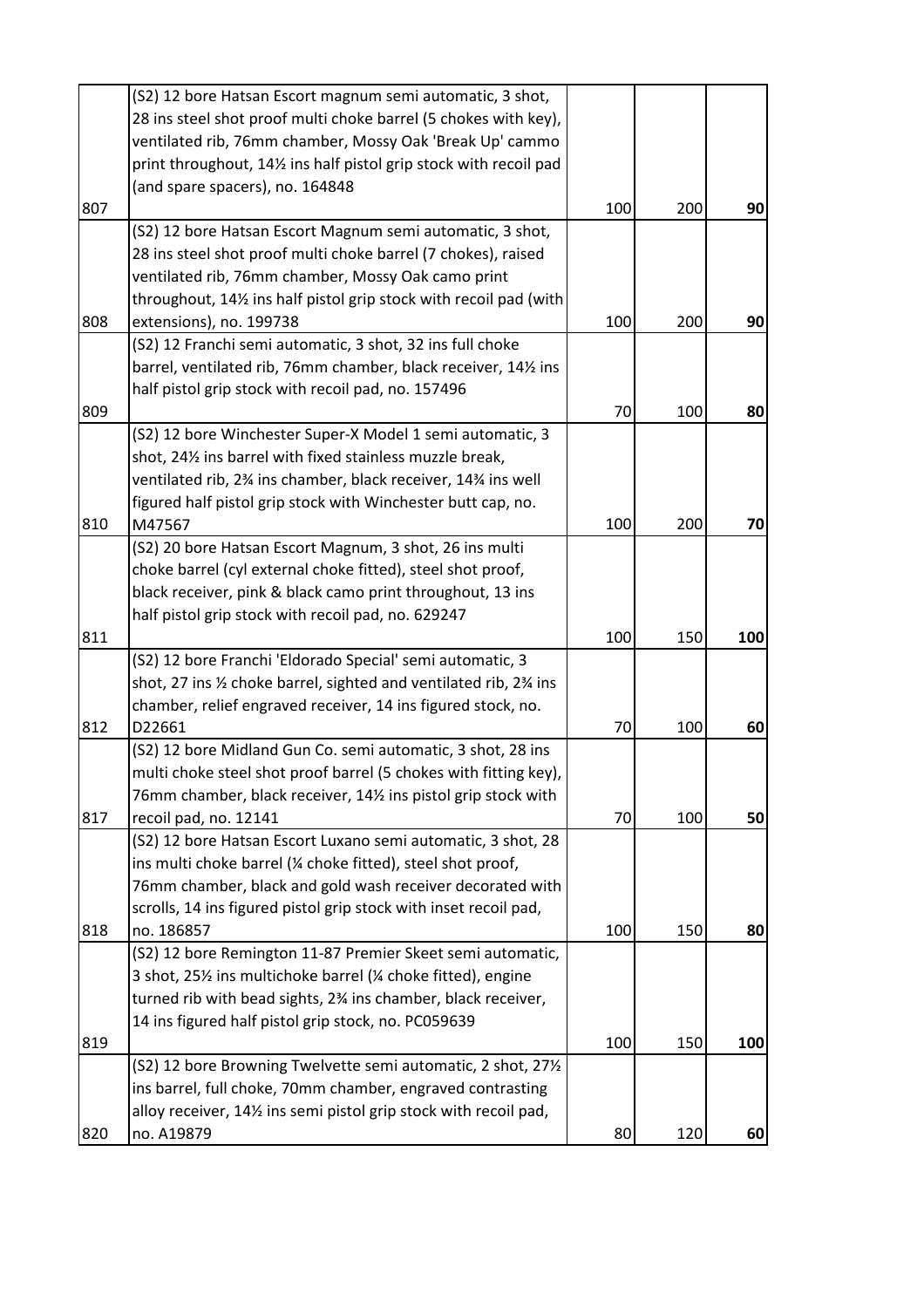|     | (S2) 12 bore Hatsan Escort Magnum, 27% ins multi choke            |     |     |     |
|-----|-------------------------------------------------------------------|-----|-----|-----|
|     | barrel (% choke fitted), steel shot proof, 76mm chamber, 14%      |     |     |     |
|     | ins stock with recoil pad, Mossy oak camo print throughout,       |     |     |     |
| 821 | no. 120624                                                        | 100 | 150 | 70  |
|     | (S2) 12 bore Remington 1100 semi automatic, 3 shot, 27% ins       |     |     |     |
|     | barrel, 1/2 choke, ventilated rib, 23/4 ins chamber, black        |     |     |     |
|     | receiver, 14 ins figured stock with gloss finish, no. N116217V    |     |     |     |
| 822 |                                                                   | 80  | 120 | 60  |
|     | (S1) 12 bore Nikko M-1000, semi automatic, four shot, 271/2       |     |     |     |
|     | ins multi choke barrel (extended ic & M chokes) ventilated        |     |     |     |
|     | rib, 2% ins chamber, black receiver, 14 ins pistol grip stock,    |     |     |     |
| 824 | no. J-25703 (FAC)                                                 | 50  | 80  | 25  |
|     | (S1) 12 bore Franchi Hunter semi automatic, multi shot, 28        |     |     |     |
|     | ins barrel, 1/2 choke, 70mm chamber, receiver engraved with       |     |     |     |
|     | Waterfowl, 14 ins half pistol grip stock, no. D78925 (FAC)        |     |     |     |
| 826 |                                                                   | 40  | 60  | 10  |
|     | (S2) 12 bore Beretta Model A301 semi automatic, 3 shot, 28        |     |     |     |
|     | ins barrel with Polychoke, ventilated rib, 14¼ ins semi pistol    |     |     |     |
| 830 | grip stock, no. G25153E                                           | 100 | 150 | 60  |
|     | (S2) 12 bore Squires Bingham Model 30 pump action, 3 shot         |     |     |     |
|     | (RM 90), 28 ins barrel, cyl choke, 2% ins chamber, black          |     |     |     |
|     | receiver, 14 ins semi pistol grip stock, no. A356142              |     |     |     |
| 831 |                                                                   | 70  | 100 | 35  |
|     | (S2) 12 bore Armsan A612 semi automatic, 3 shot, 28 ins           |     |     |     |
|     | multi choke barrel, steel shot proof with 3 ins chamber,          |     |     |     |
|     | ventilated rib, matt black action, 141/2 ins stock with recoil    |     |     |     |
|     | pad, custom motorsport themed print throughout, no.               |     |     |     |
| 832 | 15A60680                                                          | 80  | 120 | 100 |
|     | (S2) 12 bore Webley & Scott 912 over and under, ejector, 30       |     |     |     |
|     | ins ventilated multi choke barrels, steel shot proof, 76mm        |     |     |     |
|     | chambers, black action signed Webley & Scott, single              |     |     |     |
|     | selective trigger, 14% ins half pistol grip stock with custom     |     |     |     |
|     | Wolf themed wrap, no. TR14KA12535                                 |     |     |     |
| 900 |                                                                   | 100 | 200 | 130 |
|     | (S2) 12 bore Lanber Sporting-Lux over and under, ejector, 30      |     |     |     |
|     | ins multi choke barrels (Teague skeet chokes fitted), steel       |     |     |     |
|     | shot proof with 76mm chambers, broad file cut ventilated rib,     |     |     |     |
|     | etch-engraved action with single trigger, barrel selection, 141/2 |     |     |     |
|     | ins pistol grip stock with recoil pad, no. 13-03-00856-09-12-     |     |     |     |
| 902 | 76                                                                | 200 | 250 | 210 |
|     | (S2) 12 bore CZ BRNO Model ZH301/2 over and under two             |     |     |     |
|     | barrel set, 1st set: 27% ins, % & ic, ventilated rib, 2% ins      |     |     |     |
|     | chambers; 2nd set: 26 ins skeet barrels, ventilated rib, 2% ins   |     |     |     |
|     | chambers, relief engraved action with sliding cross bolt          |     |     |     |
|     | locking, 14% ins half pistol grip stock, no. 324266 (3-201392;    |     |     |     |
| 904 | 3-111012)                                                         | 100 | 150 | 100 |
|     | (S2) 12 bore Baikal over and under, ejector, 27% ins barrels, %   |     |     |     |
|     | & ic, file cut ventilated rib, 70mm chambers, 151/2 ins semi      |     |     |     |
| 906 | pistol grip stock, no. 20333                                      | 30  | 50  | 30  |
|     |                                                                   |     |     |     |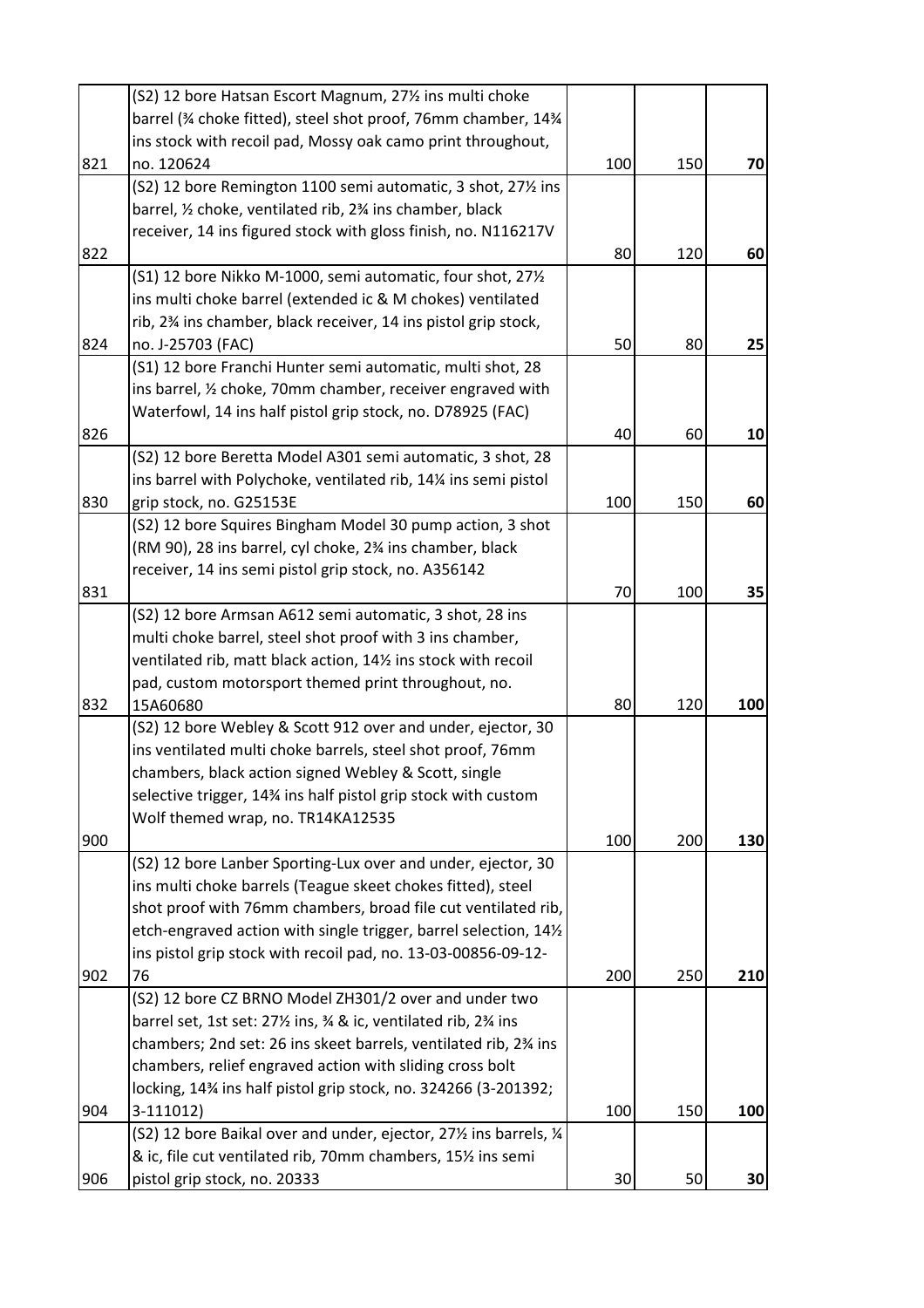|     | (S2) 12 bore Rizzini over and under, ejector, 28 ins ventilated                          |     |     |     |
|-----|------------------------------------------------------------------------------------------|-----|-----|-----|
|     | barrels, $\frac{3}{4}$ & $\frac{1}{2}$ , broad file cut ventilated rib with bead sights, |     |     |     |
|     | 70mm chambers, etch scroll engraved sideplated action,                                   |     |     |     |
|     | single trigger, 14 ins half pistol grip stock with right palm                            |     |     |     |
|     | swell and recoil pad, no. 34308                                                          |     |     |     |
| 911 |                                                                                          | 60  | 90  | 50  |
|     | (S2) 12 bore Lanber over and under, ejector, 291/2 ins multi                             |     |     |     |
|     | choke barrels (5 chokes), ventilated file cut rib, 70mm                                  |     |     |     |
|     | chambers, scroll and bouquet engraved action, single                                     |     |     |     |
|     | selective trigger, 14 ins half pistol grip stock with recoil pad,                        |     |     |     |
| 912 | no. 363715                                                                               | 70  | 100 | 100 |
|     | (S2) .410 Italian over and under, 28 ins barrels with ventilated                         |     |     |     |
|     | rib, 76mm chamber, 14 ins half pistol grip stock, no. 528113                             |     |     |     |
| 913 |                                                                                          | 60  | 100 | 80  |
|     | (S2) 12 bore Lanber over and under, ejector, 271/2 ins multi                             |     |     |     |
|     | choke barrels (5 chokes with fitting key), broad ventilated rib,                         |     |     |     |
|     | 70mm chambers, bouquet and scroll engraved polished                                      |     |     |     |
|     | action, single selective trigger, 14¼ ins half pistol grip stock                         |     |     |     |
| 914 | with recoil pad, no. 363289                                                              | 70  | 100 | 110 |
|     | (S2) 12 bore Beretta S687 over and under, ejector, 28 ins                                |     |     |     |
|     | ventilated multi choke barrels (1/4 & cyl fitted), broad                                 |     |     |     |
|     | ventilated hob cut rib with front sight, 70mm chambers,                                  |     |     |     |
|     | engraved polished action depicting Duck and Pheasant in                                  |     |     |     |
|     | flight, single selective trigger, 141/2 ins figured half pistol grip                     |     |     |     |
|     | stock with recoil pad, no. E81213B                                                       |     |     |     |
| 916 |                                                                                          | 600 | 800 | 600 |
|     | (S2) 20 bore Winchester Pigeon grade XTR 'Featherweight'                                 |     |     |     |
|     | over and under, ejector, 25% ins ventilated barrels, % & ic,                             |     |     |     |
|     | ventilated rib with bead sights, 3 ins chambers, engraved                                |     |     |     |
|     | polished action with single selective trigger, 131/2 ins straight                        |     |     |     |
|     | hand stock with foam cheek piece and recoil pad, no.                                     |     |     |     |
| 917 | PK270861                                                                                 | 400 | 600 | 440 |
|     | (S2) 12 bore Miroku over and under, ejector, 28 ins barrels, 1/2                         |     |     |     |
|     | & ic, file cut ventilated rib, 2% ins chambers, border and                               |     |     |     |
|     | foliate engraved action, disc set strikers, single selective                             |     |     |     |
|     | trigger, 14 ins semi pistol grip stock, in maker's box, no.                              |     |     |     |
| 923 | 388423                                                                                   | 250 | 350 | 340 |
|     | (S2) 12 bore Nikko Shadow Trap over and under, ejector,                                  |     |     |     |
|     | 290190 ins barrels, 3⁄4 & 1/2, 1/2 ins broad stacked rib, 23/4 ins                       |     |     |     |
|     | chambers, border and scroll engraved matt finished action,                               |     |     |     |
|     | 14% ins Prince of Wales stock with gloss finish and recoil pad,                          |     |     |     |
| 924 | no. S799913                                                                              | 250 | 350 | 300 |
|     | (S2) 12 bore Browning Citori over and under, ejector, 30 ins                             |     |     |     |
|     | barrels (top barrel full choke, lower barrel multi choke, 1/2                            |     |     |     |
|     | choke fitted), broad file cut ventilated rib with white bead                             |     |     |     |
|     | sights, 2% ins chambers, polished action with acanthus scrolls,                          |     |     |     |
|     | single selective trigger, 14% ins pistol grip stock with recoil                          |     |     |     |
| 925 | pad, no. 24805PV                                                                         | 350 | 450 | 320 |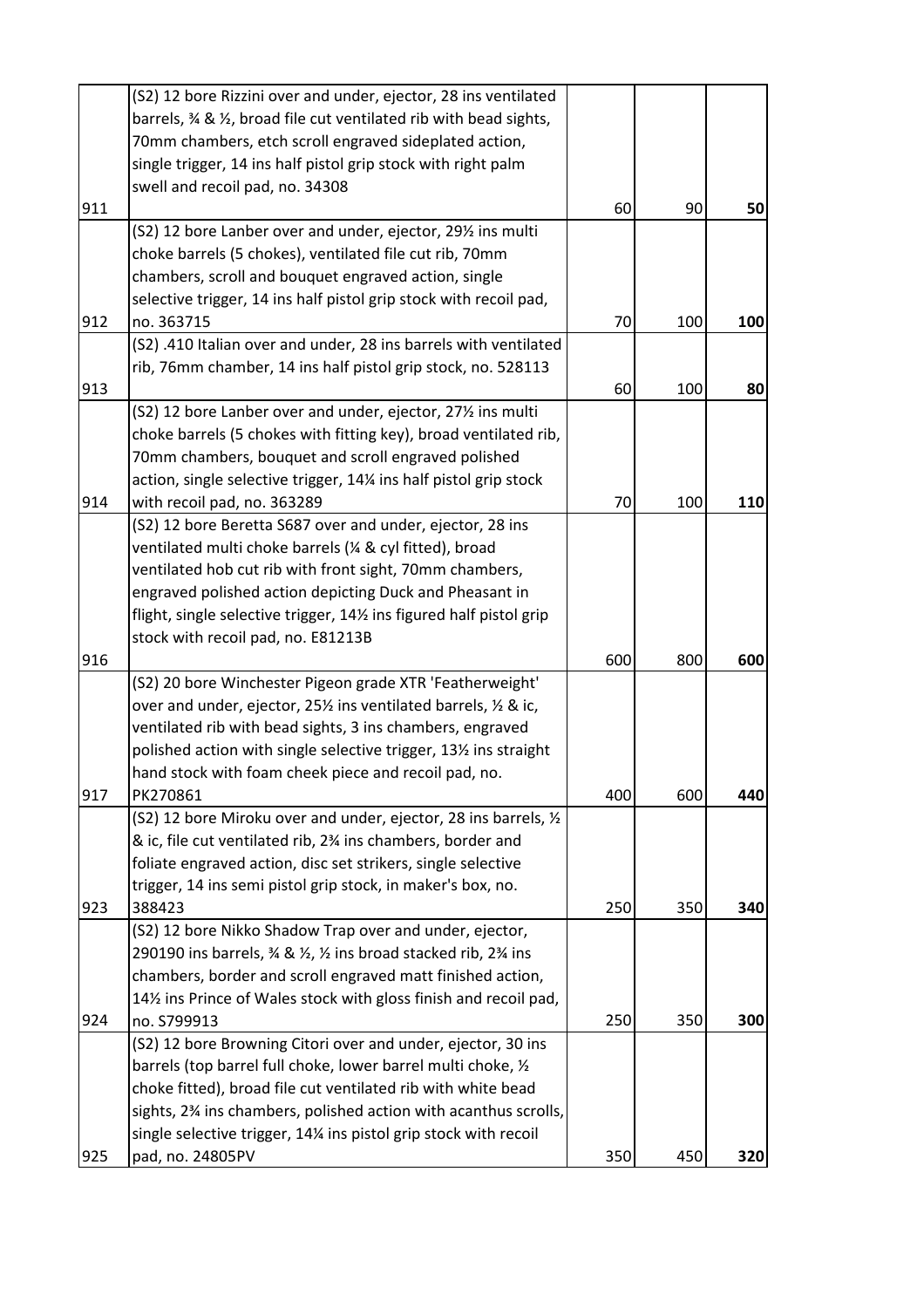|     | (S2) 12 bore Beretta S686 Special over and under, ejector, 28                |      |      |       |
|-----|------------------------------------------------------------------------------|------|------|-------|
|     | ins barrels, ic & ic, narrow file cut rib with bead sight, scroll            |      |      |       |
|     | and foliate engraved polished action signed P. Beretta, single               |      |      |       |
|     | selective trigger, 14% ins half pistol grip stock with Beretta               |      |      |       |
| 927 | butt cap, no. D12114B                                                        | 400  | 600  | 340   |
|     | (S2) 12 bore Browning B25 Game custom over and under,                        |      |      |       |
|     | ejector, 27% ins barrels, $\frac{1}{2}$ & %, tapered file cut ventilated rib |      |      |       |
|     | with bead sight, 2% ins chambers, side plated action engraved                |      |      |       |
|     | with deep acanthus scrolls and depicting Pheasant,                           |      |      |       |
|     | Woodcock and Partridge, single selective trigger with                        |      |      |       |
|     | engraved trigger guard, 15% ins highly figured Roach belly                   |      |      |       |
|     | stock with leather covered recoil pad, no. 4462S72                           |      |      |       |
| 928 |                                                                              | 3500 | 4500 | 3,500 |
|     | (S2) 12 bore Browning (FN) B25 Evolution 2 over and under,                   |      |      |       |
|     | 30 ins barrels, 34 & 1/2, broad file cut sighted and ventilated rib,         |      |      |       |
|     | 2% ins chambers, polished black action with gold line inlay                  |      |      |       |
|     | and marked Evolution 2, the underside with Olympic rings in                  |      |      |       |
|     | gold above Browning, manual ejector lock-out, adjustable                     |      |      |       |
|     | single selective trigger, highly figured stock and forend, half              |      |      |       |
|     | pistol grip with recoil pad, no. 325NMO1672, in maker's fitted               |      |      |       |
|     | leather case with two piece brass mounted cleaning rod,                      |      |      |       |
|     | leather brush pouch, plated oil bottle and a pair of snap caps               |      |      |       |
| 929 |                                                                              | 1000 | 1500 | 1,300 |
|     | (S2) 12 bore Rizzini V3 Sporting over and under, ejector, 30                 |      |      |       |
|     | ins multi choke barrels (5 external chokes with key), steel                  |      |      |       |
|     |                                                                              |      |      |       |
|     |                                                                              |      |      |       |
|     | shot proof with 76mm chambers, file cut ventilated rib with                  |      |      |       |
|     | red line sight, matt black action with Rizzini and V3 logos,                 |      |      |       |
|     | selective single trigger, 14% ins pistol grip stock with gloss               |      |      |       |
|     | finish and recoil pad, no. 99505, in maker's foam lined                      |      |      |       |
| 930 | transport case with user instructions and soft covers - as new               | 900  | 1200 | 720   |
|     | (S2) 12 bore Silma M-80 over and under, ejector, 30 ins multi                |      |      |       |
|     | choke barrels (5 chokes with key), steel shot proof, broad file              |      |      |       |
|     | cut rib, 70mm chambers, etch engraved polished action,                       |      |      |       |
|     | single trigger with barrel selector, 14% ins half pistol grip                |      |      |       |
|     | stock with recoil pad, no. 150894, boxed as new with                         |      |      |       |
| 931 | instructions                                                                 | 200  | 300  | 190   |
|     | (S2) 12 bore Franchi Sporting SL over and under, ejector, 30                 |      |      |       |
|     | ins ventilated multi choke barrels (5 chokes with key), broad                |      |      |       |
|     | file cut ventilated rib, 70mm chambers, border engraved                      |      |      |       |
|     | polished action, single trigger with barrel selector, 141/2 ins              |      |      |       |
|     | pistol grip stock with recoil pad, no. 6003930, in maker's                   |      |      |       |
|     | fitted hard plastic case with instructions                                   |      |      |       |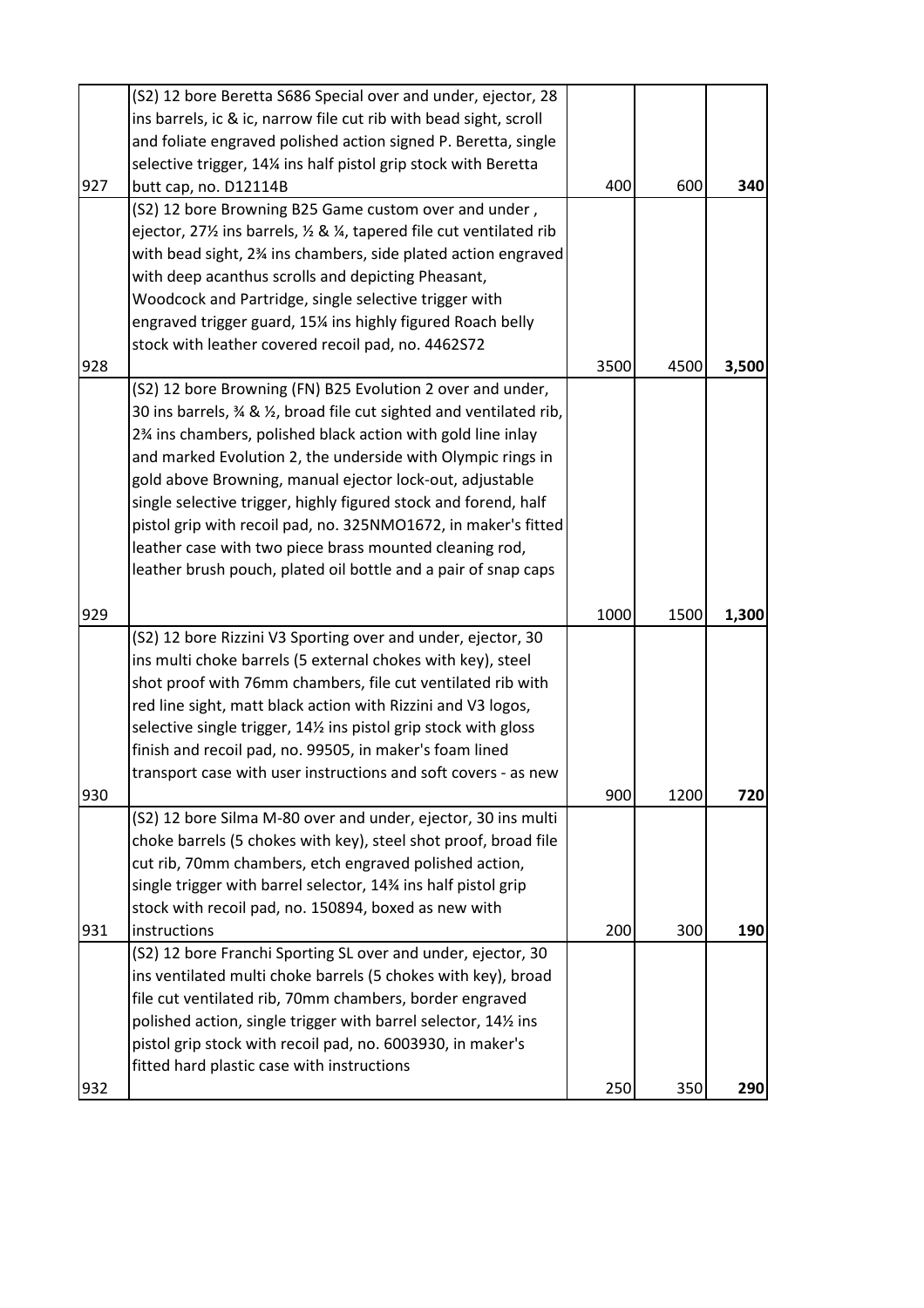|     | (S2) 12 bore Cogswell & Harrison Windsor over and under,                                              |      |      |       |
|-----|-------------------------------------------------------------------------------------------------------|------|------|-------|
|     | ejector, 30 ins steel shot proof multi choke barrels (5 external                                      |      |      |       |
|     | chokes), file cut ventilated rib, 76mm chambers, scroll and                                           |      |      |       |
|     | bouquet engraved action signed Windsor, single selective                                              |      |      |       |
|     | trigger, 141/ <sub>2</sub> ins pistol grip stock with recoil pad, no. 285865,                         |      |      |       |
|     | as new in maker's fitted case with soft covers and instructions                                       |      |      |       |
| 933 |                                                                                                       | 400  | 600  | 340   |
|     | (S2) 12 bore Rizzini over and under, ejector, 30 ins ventilated                                       |      |      |       |
|     | barrels, % & %, broad ventilated rib, 70mm chambers, border                                           |      |      |       |
|     | engraved black action, single selective trigger in gold, 14 ins                                       |      |      |       |
|     | half pistol grip stock with recoil pad, no. 26193                                                     |      |      |       |
| 935 |                                                                                                       | 100  | 150  | 60    |
|     | (S2) 12 bore Winchester Pigeon Grade XTR over and under,                                              |      |      |       |
|     | ejector, 27 ins skeet choke barrels, file cut ventilated rib with                                     |      |      |       |
|     | white bead sights, 2% ins chambers, acanthus scroll and                                               |      |      |       |
|     | border engraved action with satin finish, single selective                                            |      |      |       |
|     | trigger, 14% ins half pistol grip stock with recoil pad, no.                                          |      |      |       |
| 936 | PK427981                                                                                              | 200  | 250  | 230   |
|     | (S2) 12 bore Browning B1 over and under, ejector, 271/2 ins                                           |      |      |       |
|     | barrels, $\frac{1}{2}$ & $\frac{1}{4}$ , broad file cut ventilated rib, 2 $\frac{1}{4}$ ins chambers, |      |      |       |
|     | polished scroll engraved action with single selective trigger in                                      |      |      |       |
|     | gold, 14% ins well figured half pistol grip stock with Browning                                       |      |      |       |
| 938 | butt cap, no. 55368S75                                                                                | 900  | 1200 | 900   |
|     | (S2) 12 bore Bettinsoli Skeet over and under, ejector, 27 ins                                         |      |      |       |
|     | ventilated barrels, ventilated rib, 70mm chambers, scoop                                              |      |      |       |
|     | backed alloy action with satin finish, 15 ins half pistol grip                                        |      |      |       |
|     | stock with r/h palm swell and inset recoil pad, no. 35419                                             |      |      |       |
| 940 |                                                                                                       | 70   | 100  | 50    |
|     | (S2) 12 bore Browning B1 over and under, $27\frac{1}{2}$ ins barrels, $\frac{1}{2}$                   |      |      |       |
|     | & ¼, tapered file cut ventilated rib with brass bead sight, 2¾                                        |      |      |       |
|     | ins chambers, scroll engraved polished action with single                                             |      |      |       |
|     | selective trigger, 14% ins roach-belly stock with FN butt cap,                                        |      |      |       |
|     | no. 863RNO5244 in maker's fitted vinyl gun case                                                       |      |      |       |
| 941 |                                                                                                       | 500  | 700  | 620   |
|     | (S2) Winchester 101 Three Barrel Skeet Set over and under                                             |      |      |       |
|     | ejector shotgun, 20 bore, 28 bore & .410 barrels each 28 ins                                          |      |      |       |
|     | with a file cut ventilated rib and brass bead sights, the 20 and                                      |      |      |       |
|     | 28 bore barrels have 2% ins chambers, the .410 has 2% ins                                             |      |      |       |
|     | chambers and each with their own forend, engraved action                                              |      |      |       |
|     | with single selective trigger, 13% ins Prince of Wales stock                                          |      |      |       |
|     | (butt cap missing), no. K235133, in maker's fitted vinyl case                                         |      |      |       |
| 942 |                                                                                                       | 800  | 1200 | 800   |
|     | (S2) 16 bore Chapui-Armes Super-Orion over and under,                                                 |      |      |       |
|     | ejector, 30 ins steel shot proof barrels, 34 & 34 choke, tapered                                      |      |      |       |
|     | file cut solid rib, 70mm chambers, fine acanthus scroll and                                           |      |      |       |
|     | game scene round body action, single trigger, well figured                                            |      |      |       |
|     | Prince of Wales stock, 15 ins with wood butt cap, no. 62465                                           |      |      |       |
|     | in maker's fitted transport case                                                                      |      |      |       |
| 943 |                                                                                                       | 1500 | 1800 | 1,400 |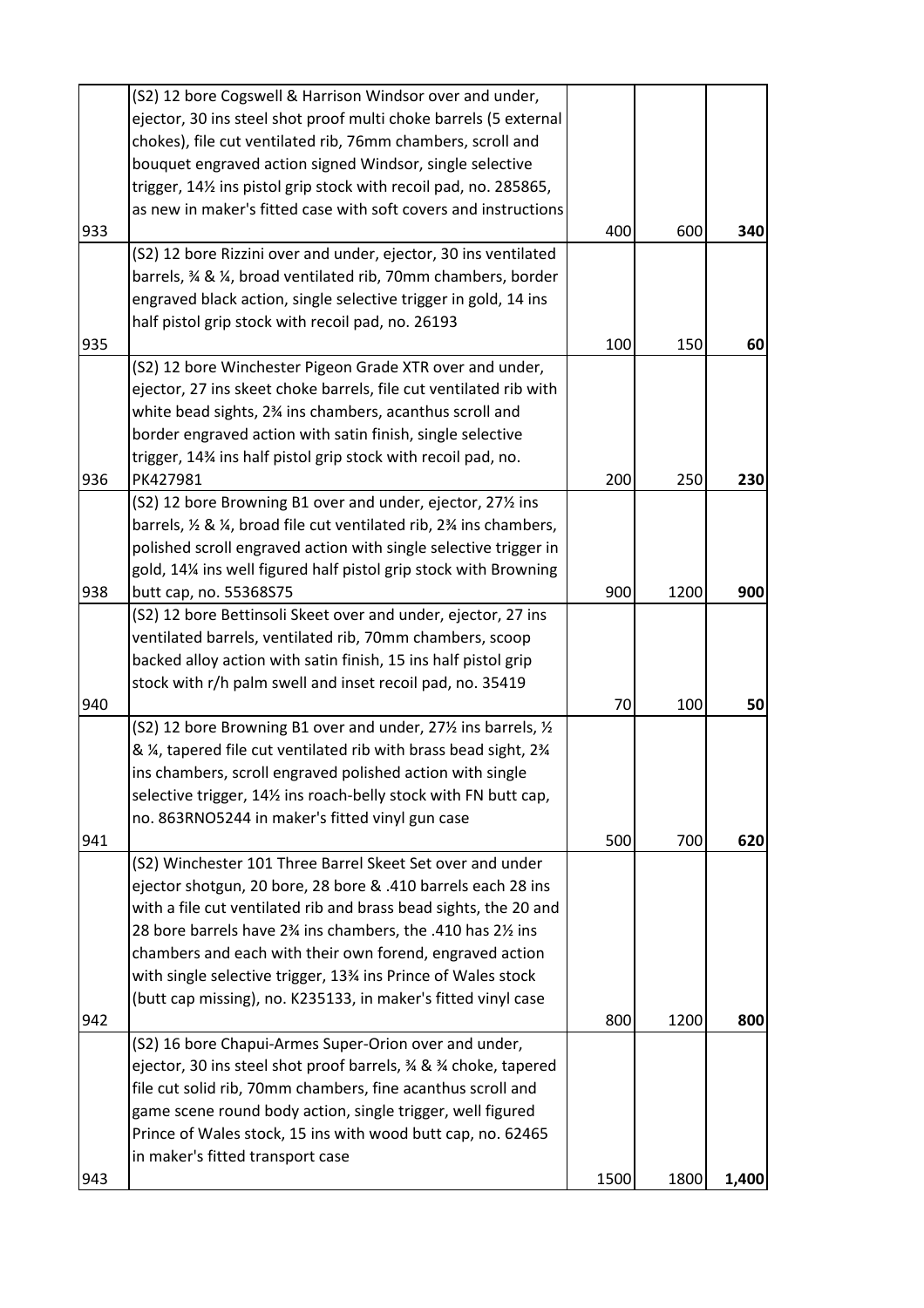|     | (S2) 12 bore Miroku Model 6000GF III, 3/4 & 1/2, ventilated rib,                                   |     |     |     |
|-----|----------------------------------------------------------------------------------------------------|-----|-----|-----|
|     | 2% ins chambers, Acanthus scroll and border engraved action,                                       |     |     |     |
|     | single selective trigger, chequered tulip shaped forend,                                           |     |     |     |
|     | 14,3/8 ins semi pistol grip stock, no.88412PY                                                      |     |     |     |
| 944 |                                                                                                    | 120 | 180 | 160 |
|     | (S2) 12 bore Winchester 101 XTR 'Water Fowl' over and                                              |     |     |     |
|     | under, ejector, 301/2 ins ventilated barrels, cyl & cyl, cross-cut                                 |     |     |     |
|     | ventilated rib with bead sights, 3 ins chambers, acanthus                                          |     |     |     |
|     | scroll engraved polished action depicting Duck and Geese in                                        |     |     |     |
|     | flight, single selective trigger, 14 ins Prince of Wales stock                                     |     |     |     |
|     | with recoil pad, no. K532628E                                                                      |     |     |     |
| 947 |                                                                                                    | 200 | 250 | 160 |
|     | (S2) 12 bore Lanber over and under, ejector, 29% ins                                               |     |     |     |
|     | ventilated multi choke barrels (3/4 & 1/4 chokes fitted), file cut                                 |     |     |     |
|     | raised rib, 70mm chambers, engraved action with single                                             |     |     |     |
|     | selective trigger, 14% ins half pistol grip stock with recoil pad,                                 |     |     |     |
| 948 | no. 285554                                                                                         | 80  | 120 | 50  |
|     | (S2) 12 bore Miroku 3800 Grade II over and under, ejector, 30                                      |     |     |     |
|     | ins barrels, $\frac{1}{2}$ & $\frac{1}{4}$ , broad rib, 2 $\frac{1}{4}$ ins chambers, engraved and |     |     |     |
|     | polished action with single selective trigger, 14 ins half pistol                                  |     |     |     |
|     | grip stock with recoil pad, no. 33236PYTG2                                                         |     |     |     |
| 949 |                                                                                                    | 150 | 250 | 220 |
|     | (S2) 12 bore Rizzini over and under, ejector, 28 ins ventilated                                    |     |     |     |
|     | barrels, % & 1/2, 1/2 ins file cut rib, 70mm chambers, engraved                                    |     |     |     |
|     | sideplated action with SST, 14% ins stock with recoil pad, no.                                     |     |     |     |
| 950 | 49761                                                                                              | 70  | 100 | 60  |
|     | (S2) 12 bore Rizzini over and under, ejector, 28 ins ventilated                                    |     |     |     |
|     | barrels with broad file cut rib, full & 1/2, 70mm chambers, side                                   |     |     |     |
|     | plated action with SST, 14 ins half pistol grip stock with recoil                                  |     |     |     |
| 953 | pad, no. 30899                                                                                     | 60  | 90  | 40  |
|     | (S2) 12 bore Lanber Expulsor over and under, ejector, 28 ins                                       |     |     |     |
|     | multi choke barrels (5 chokes with key), file cut raised                                           |     |     |     |
|     | ventilated rib with red line sight, 76mm chambers, engraved                                        |     |     |     |
|     | polished action with satin finish and signed Lanber, single                                        |     |     |     |
|     | selective trigger, 14% ins semi pistol grip stock with recoil                                      |     |     |     |
| 960 | pad, no. 130306231                                                                                 | 200 | 250 | 260 |
|     | (S2) 20 bore Bettinsoli Omega over and under, ejector, 271/2                                       |     |     |     |
|     | ins ventilated multi choke barrels (5 chokes with fitting key),                                    |     |     |     |
|     | steel shot proof, file cut ventilated rib with red line sight,                                     |     |     |     |
|     | 76mm chambers, polished action depicting game birds, single                                        |     |     |     |
|     | selective trigger with engraved rolled-edge trigger guard, 141/2                                   |     |     |     |
|     | ins half pistol grip straight grain stock with rubber recoil pad,                                  |     |     |     |
|     | no. 258643, in foam lined transport case with instructions                                         |     |     |     |
|     |                                                                                                    |     |     |     |
| 961 |                                                                                                    | 300 | 400 | 420 |
|     | (S2) 12 bore Browning over and under, ejector, 26 ins barrels,                                     |     |     |     |
|     | 3⁄4 & 1⁄4, narrow file cut ventilated rib with bead sight, 2 <sup>3</sup> /4 ins                   |     |     |     |
|     | chambers, engraved polished action with single selective                                           |     |     |     |
|     | trigger, 14% ins half pistol grip stock, no. 40166MM                                               |     |     |     |
| 962 |                                                                                                    | 200 | 300 | 230 |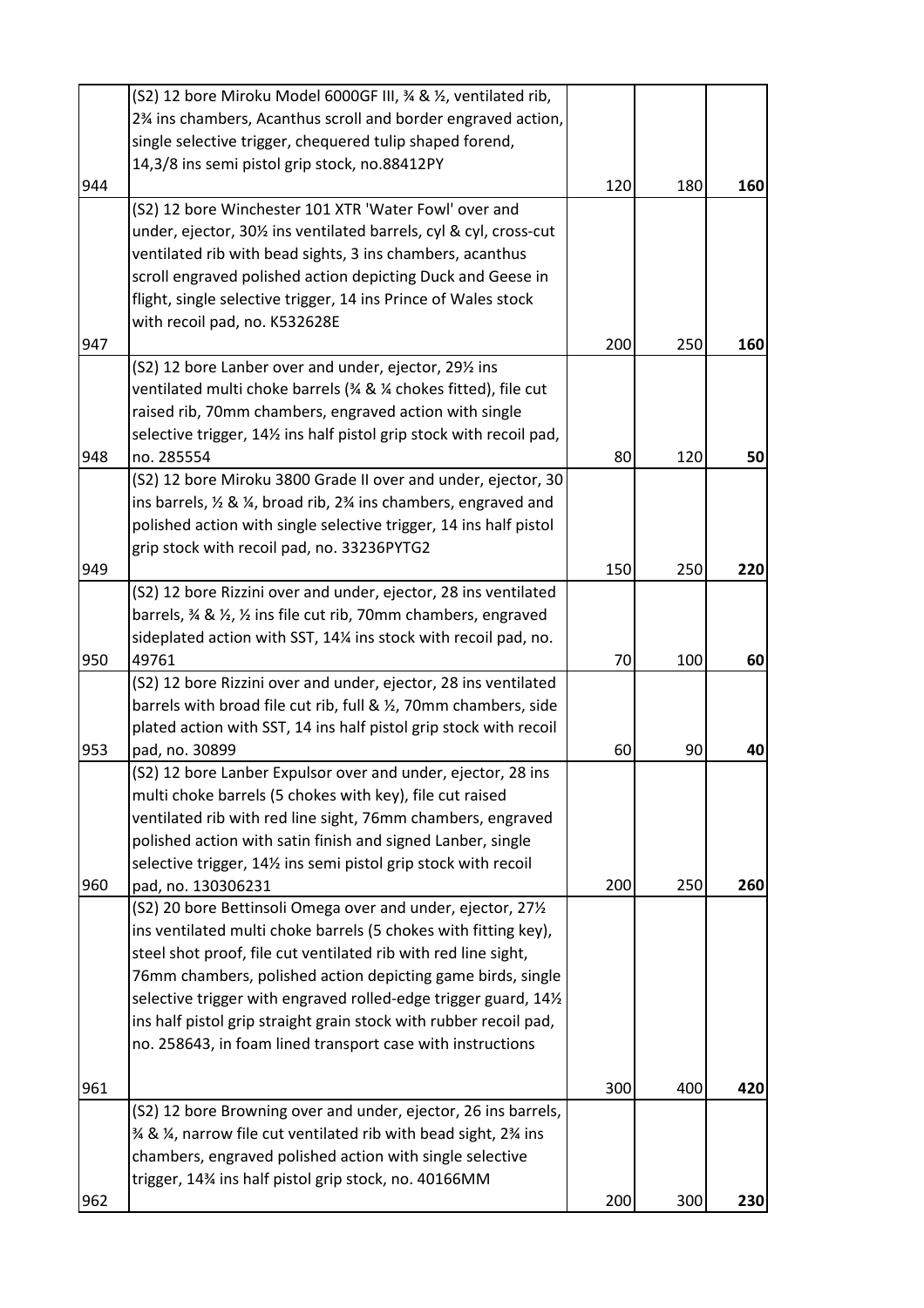|     | (S2) 12 bore Miroku over and under, ejector, 28 ins barrels,                             |     |      |     |
|-----|------------------------------------------------------------------------------------------|-----|------|-----|
|     | full & ¼, ventilated rib, 2¾ ins chambers, black action, SST,                            |     |      |     |
|     | 141/ <sub>2</sub> ins half pistol grip stock, no. 718618                                 |     |      |     |
| 963 |                                                                                          | 100 | 200  | 130 |
|     | (S2) 12 bore AYA MD2 over and under, ejector, 30 ins barrels,                            |     |      |     |
|     | 3⁄4 & 1⁄4, file cut ventilated rib, 70mm chambers, plain black                           |     |      |     |
|     | action, selective single trigger, 15 ins well figured pistol grip                        |     |      |     |
|     | stock with rubber butt pad, cased, no. 161-98. The gun                                   |     |      |     |
|     | appears to have had very little use.                                                     |     |      |     |
| 965 |                                                                                          | 800 | 1000 | 680 |
|     | (S2) 12 bore AYA MD2 over and under, ejector, 28 ins                                     |     |      |     |
|     | ventilated barrels, 1/2 & 1/4, file cut rib, 70mm chambers, plain                        |     |      |     |
|     | black action, selective single trigger, 15 ins pistol grip stock,                        |     |      |     |
|     | boxed, no. 159-98 n.b - forend wood missing                                              |     |      |     |
| 966 |                                                                                          | 400 | 500  | 300 |
|     | (S2) 12 bore Lincoln over and under, ejector, 29% ins                                    |     |      |     |
|     | ventilated barrels, full & 1/2, with an additional set of 25% ins                        |     |      |     |
|     | barrels, % & %, both with a broad file cut ventilated rib and                            |     |      |     |
|     | 70mm chambers, relief-etched engraved action, SST, 14% ins                               |     |      |     |
|     | half pistol grip stock, no. 21794                                                        |     |      |     |
| 967 |                                                                                          | 100 | 150  | 50  |
|     | (S2) 12 bore Beretta S56E over and under, ejector, 28 ins                                |     |      |     |
|     | barrels, full & 1/2, hob cut ventilated rib with bead sight, 70mm                        |     |      |     |
|     | chambers, banner and scroll engraved black action, SST, 14                               |     |      |     |
|     |                                                                                          |     |      |     |
|     | ins straight hand stock with gloss finish, no. P70127                                    |     |      |     |
| 970 |                                                                                          | 200 | 300  | 200 |
|     | (S2) 12 bore Browning (FN) over and under, ejector, 28 ins                               |     |      |     |
|     | barrels, $\frac{1}{2}$ & $\frac{1}{4}$ , file cut ventilated rib with bead sight, 2% ins |     |      |     |
|     | chambers, polished P. Lallemand engraved action depicting                                |     |      |     |
|     | Duck and Partridge in flight, single selective trigger, well                             |     |      |     |
|     | figured half pistol grip stock, 15 ins with ebonite extension,                           |     |      |     |
| 972 | no. 251PR24171                                                                           | 500 | 700  | 440 |
|     | (S2) 12 bore Beretta S686 Special over and under, ejector, 28                            |     |      |     |
|     | ins multi choke barrels (1/4 & ic fitted), slimline file cut rib with                    |     |      |     |
|     | bead sight, 70mm chambers, polished action with bouquet                                  |     |      |     |
|     | and scroll engraving, single selective trigger with auto safety,                         |     |      |     |
|     | 14% ins half pistol grip stock, no. E03521B                                              |     |      |     |
| 973 |                                                                                          | 400 | 600  | 420 |
|     | (S2) 12 bore Winchester 101 XTR over and under, ejector (top                             |     |      |     |
|     | ejector spring a/f), 28 ins ventilated multi choke barrels (ic &                         |     |      |     |
|     | mod external chokes fitted), ventilated hob cut rib with bead                            |     |      |     |
|     | sight, 3 ins magnum chambers, engraved action signed                                     |     |      |     |
|     | Winchester, SST, 141/2 ins half pistol grip stock with recoil pad,                       |     |      |     |
|     | no. K441777                                                                              |     |      |     |
| 977 |                                                                                          | 70  | 100  | 50  |
|     | (S2) 20 bore Rizzini over and under, ejector, 26 ins barrels, ic                         |     |      |     |
|     | & ic, ventilated file cut rib, 76mm chambers, relief scroll                              |     |      |     |
|     | engraved action with game scenes, single trigger with barrel                             |     |      |     |
|     | selector, 141/2 ins semi pistol grip stock, no. 10308                                    |     |      |     |
| 978 |                                                                                          | 200 | 250  | 200 |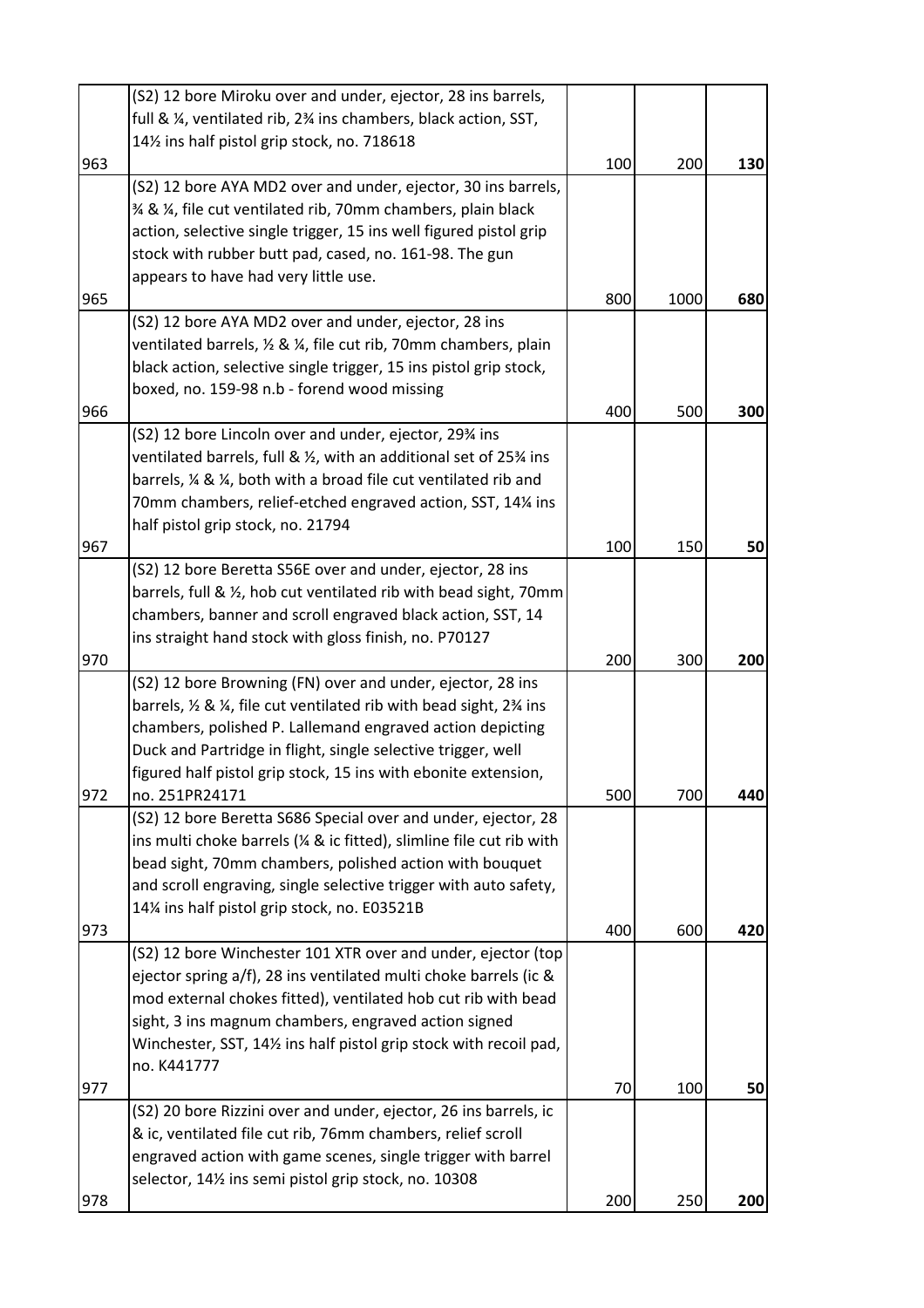|     | (S2) 28 bore Browning Citori over and under, ejector, 28 ins                                                          |     |     |     |
|-----|-----------------------------------------------------------------------------------------------------------------------|-----|-----|-----|
|     | multi choke barrels (full & % chokes fitted), ventilated rib with                                                     |     |     |     |
|     | bead sight, 2% ins chambers, acanthus scroll and game bird                                                            |     |     |     |
|     | engraved action, single selective trigger, 14% ins half pistol                                                        |     |     |     |
|     | grip stock with Browning butt cap, no. 34618MR131                                                                     |     |     |     |
| 979 |                                                                                                                       | 300 | 500 | 380 |
|     | (S2) 12 bore Rizzini over and under, ejector, 28 ins ventilated                                                       |     |     |     |
|     | barrels, full & 1/2, broad file cut sighted rib, 70mm chambers,                                                       |     |     |     |
|     | engraved and polished side-plated action, SST, 13% ins semi                                                           |     |     |     |
|     | pistol grip stock with r/h palm swell, no. 53916                                                                      |     |     |     |
| 980 |                                                                                                                       | 70  | 100 | 50  |
|     | (S2) 12 bore Lanber Expulsor Magnum over and under,                                                                   |     |     |     |
|     | ejector, 30 ins multi choke barrels (1/2 & 1/4 fitted), ventilated                                                    |     |     |     |
|     | rib, 76mm chambers, engraved action with SST, 141% ins semi                                                           |     |     |     |
|     | pistol grip stock with recoil pad, no. 130307673                                                                      |     |     |     |
| 981 |                                                                                                                       | 70  | 100 | 100 |
|     | (S2) 12 bore Nikko Shadow over and under, ejector, 271/2 ins                                                          |     |     |     |
|     | skeet barrels, 1/2 ins ventilated rib, 2 <sup>3</sup> /4 ins chambers, engraved                                       |     |     |     |
|     | polished action, single selective trigger, 141/2 ins gloss finished                                                   |     |     |     |
|     | Prince of Wales stock with recoil pad, no. S799586                                                                    |     |     |     |
| 983 |                                                                                                                       | 100 | 200 | 50  |
|     | (S2) 12 bore Parker Hale, over and under, ejector, 27 ins                                                             |     |     |     |
|     | barrels, % & %, ventilated rib, 2% ins chambers, polished scroll                                                      |     |     |     |
|     | and border engraved action, single selective trigger, 14% ins                                                         |     |     |     |
|     | semi pistol grip stock, no.K462920                                                                                    |     |     |     |
| 988 |                                                                                                                       | 100 | 200 | 60  |
|     | (S2) 12 bore Mauser Mod73/E over and under, ejector, 273⁄4                                                            |     |     |     |
|     | ins barrels, full & ½, file cut ventilated rib, engraved action                                                       |     |     |     |
|     | with matt silver finish, cross bolt locking, single trigger, 141/2                                                    |     |     |     |
|     | ins half pistol grip straight grain stock with recoil pad, no.                                                        |     |     |     |
| 989 | 039462                                                                                                                | 60  | 90  | 45  |
|     | (S2) 12 bore Medallist Trap over and under, ejector, 30 ins                                                           |     |     |     |
|     | barrels, % & 1/2, file cut ventilated rib with bead sights, 70mm                                                      |     |     |     |
|     | chambers, relief acanthus scroll engraved action, SST, 14% ins                                                        |     |     |     |
|     | straight grain half pistol grip stock with recoil pad, no. 135331                                                     |     |     |     |
| 994 |                                                                                                                       | 100 | 200 | 60  |
|     | (S2) 20 bore Italian over and under, 28 ins barrels, % & cyl,                                                         |     |     |     |
|     | ventilated rib, 76mm chambers, single trigger, 14 ins half                                                            | 50  | 80  |     |
| 996 | pistol grip stock, no. 519953<br>(S2) 12 bore Miroku 3800 over and under, ejector, 28 ins                             |     |     | 60  |
|     |                                                                                                                       |     |     |     |
|     | barrels (recent steel shot proof), ic & ic, engine turned                                                             |     |     |     |
|     | ventilated rib with white bead sights, 70mm chambers,<br>engraved black action with original finish, single selective |     |     |     |
|     | trigger, 141/2 ins figured half pistol grip stock with recoil pad,                                                    |     |     |     |
|     |                                                                                                                       |     |     |     |
| 998 | no. 2231035                                                                                                           | 250 | 350 | 300 |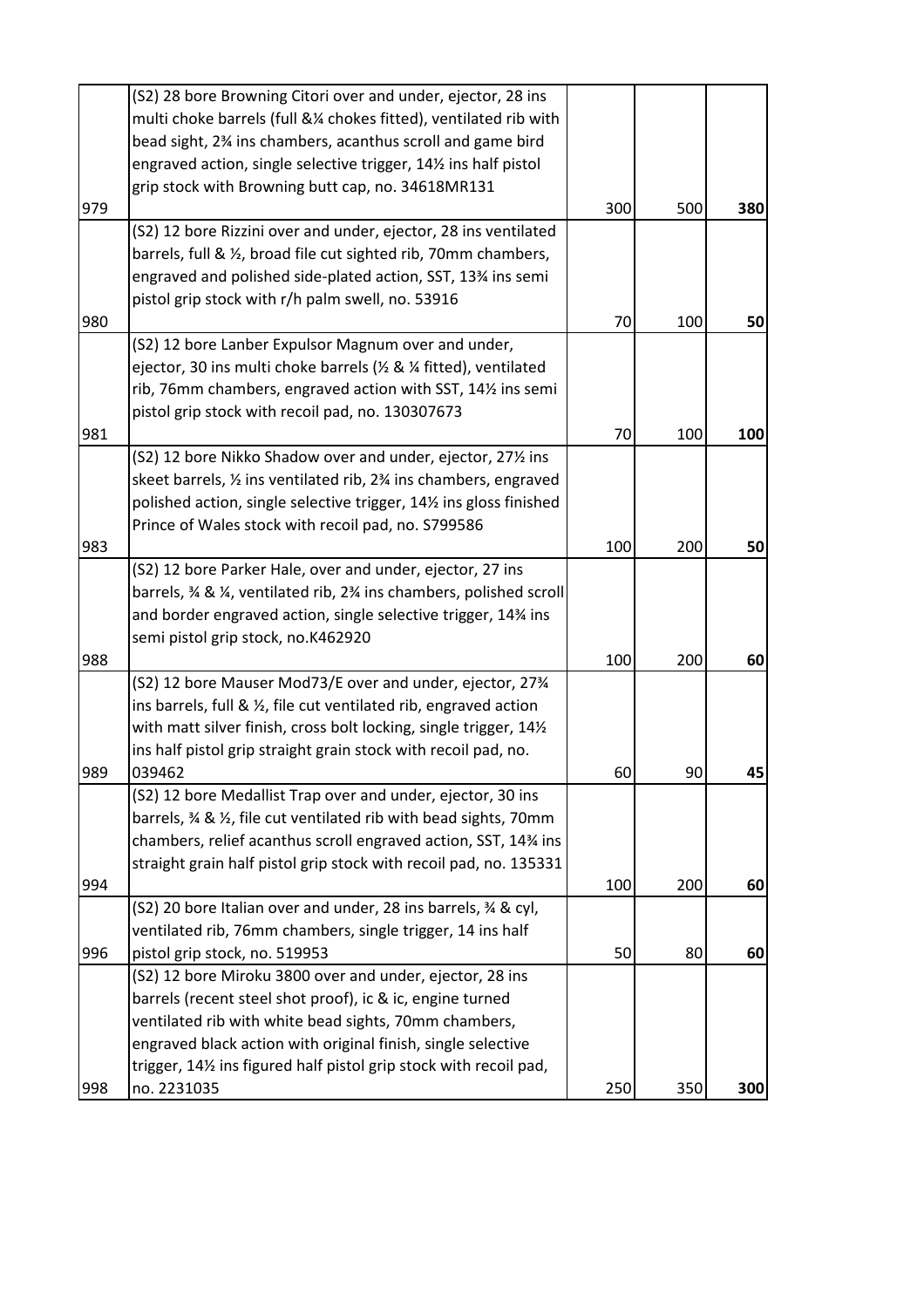|      | (S2) 12 bore Beretta S687 EELL Diamond Pigeon over and                        |      |      |       |
|------|-------------------------------------------------------------------------------|------|------|-------|
|      | under, ejector, 25 ins barrels, ¼ & ic, file cut ventilated rib               |      |      |       |
|      | with bead sight, 76mm chambers, and additional set of 28 ins                  |      |      |       |
|      | barrels, 1/2 & 1/4, also with a file cut ventilated rib and 76mm              |      |      |       |
|      | chambers, border and scroll engraved action signed P.                         |      |      |       |
|      | Beretta, the engraved side plates depicting Woodcock and                      |      |      |       |
|      | Duck in flight over water, single trigger with barrel selection,              |      |      |       |
|      | highly figured 141/ <sub>2</sub> ins stock, half pistol grip with vacant oval |      |      |       |
|      | and wood butt cap, no. M09949B                                                |      |      |       |
| 999  |                                                                               | 2000 | 3000 | 2,100 |
|      | (S2) 12 bore Perazzi MX8 over and under, ejector, 30 ins                      |      |      |       |
|      | barrels, % & %, tapered file cut ventilated rib with bead sight,              |      |      |       |
|      | 70mm chambers, black action with single trigger and                           |      |      |       |
|      | retaining most original finish, 15 ins half pistol grip straight              |      |      |       |
|      | grain stock with adjustable comb and Kick-Eez recoil pad, no.                 |      |      |       |
|      | 99842, in maker's fitted transport case with spare firing pins                |      |      |       |
| 1000 | and springs                                                                   | 2500 | 3500 | 2,500 |

## **The Newnham Street Sale [Timed Onlin-only Auction]**

| Lot  | <b>Description</b>                                                 | Low est | <b>High est</b> | <b>Result</b> |
|------|--------------------------------------------------------------------|---------|-----------------|---------------|
|      | 9MM Sterling MK III Sub Machine Gun with 34 rds magazine,          |         |                 |               |
| 1001 | no. KR3772 - Deactivated with EU certificate                       | 250     | 350             | 460           |
|      | WWI .455 Webley Mark VI service revolver, no. 161532               |         |                 |               |
|      | (Deactivated with EU certificate), with leather holster by L.B.    |         |                 |               |
| 1002 | Crout Ltd, dated 1915                                              | 250     | 350             | 352           |
|      | .38-55 Winchester M1894 'Chief Crazy Horse'                        |         |                 |               |
|      | commemorative lever action rifle, 23% ins round barrel with        |         |                 |               |
|      | tube magazine, engraved action Sioux tribe scenes with full        |         |                 |               |
|      | colour, well figured wood with brass stud decoration and           |         |                 |               |
|      | satin finish, no. CCH110 - Deactivated with EU certificate         |         |                 |               |
| 1003 |                                                                    | 250     | 450             | 262           |
|      | .32(Wcf) Winchester Model 1892 lever action carbine, 191/2         |         |                 |               |
|      | ins round barrel, tube magazine, straight stock with steel         |         |                 |               |
|      | crescent butt plate, no. 548791 - Deactivated with EU              |         |                 |               |
| 1005 | certificate                                                        | 250     | 350             | 404           |
|      | Flintlock Blunderbuss with 131/2 ins fullstocked barrel, steel     |         |                 |               |
|      | ramrod, steel lock stamped Manton, brass furniture and butt        |         |                 |               |
|      | plate - Deactivated with EU certificate                            |         |                 |               |
| 1014 |                                                                    | 150     | 250             | 126           |
|      | .320 Daisy martini action carbine, 22% ins octagonal barrel        |         |                 |               |
|      | with engine turned top flat, blade and leaf sights, scroll and     |         |                 |               |
|      | border engraved action and back strap retaining some               |         |                 |               |
|      | original finish, semi pistol grip stock with steel butt plate, no. |         |                 |               |
|      | 2745 - Deactivated with EU certificate                             |         |                 |               |
| 1015 |                                                                    | 150     | 250             | 16            |
|      | 5.5mm AC Brocock 6 shot single action revolver, no. R4883 -        |         |                 |               |
| 1016 | Deactivated with EU certificate                                    | 100     | 200             | 42            |
|      | .22 AC Uberti Colt 6 shot single action revolver, no. AC2996 -     |         |                 |               |
| 1017 | Deactivated with EU certificate                                    | 100     | 150             | 122           |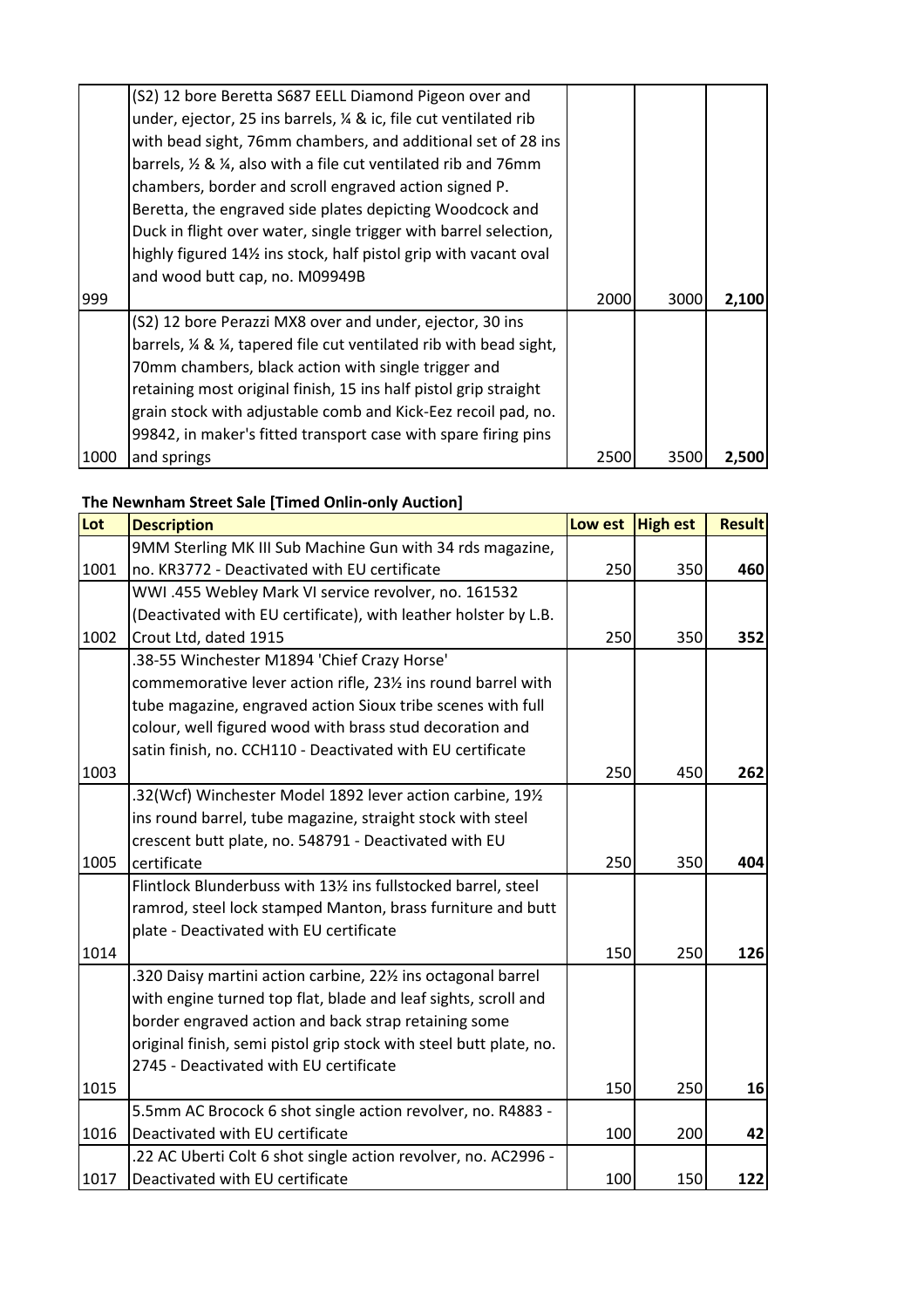|      | .22rf Quackenbush, bolt action swing breech rifle, 18 ins          |     |     |     |
|------|--------------------------------------------------------------------|-----|-----|-----|
|      | barrel, iron open sights, 131/2 ins stock with crescent steel butt |     |     |     |
|      | plate - Deactivated with EU certificate                            |     |     |     |
| 1019 |                                                                    | 100 | 200 | 50  |
| 1020 | Six various sheath knives                                          | 30  | 40  | 22  |
|      | Bowie knife with sheath, 6 ins blade, brass cross guard, brass     |     |     |     |
| 1021 | studded slab grips                                                 | 20  | 40  | 32  |
| 1022 | Collins & Co. Legitmus machete no. 1250, dated 1940                | 20  | 30  | 26  |
|      | Martini Henry Yataghan sword bayonet, 22% ins single edged         |     |     |     |
|      | and fullered blade, metal studded chequered grips                  |     |     |     |
| 1023 |                                                                    | 30  | 50  | 42  |
|      | Ten various pocket knives with horn and wooden handles,            |     |     |     |
| 1024 | modern & vintage                                                   | 30  | 40  | 12  |
|      | Ten various military issue and other vintage pocket knives         |     |     |     |
| 1025 |                                                                    | 30  | 40  | 24  |
| 1026 | Ten various single-blade pocket knives                             | 20  | 30  | 34  |
|      | Ten various military issue and other vintage pocket knives         |     |     |     |
| 1027 |                                                                    | 30  | 40  | 26  |
|      | Bowie knife by J. Nowill & Sons, 61/2 ins blade, bound leather     |     |     |     |
|      | grips in leather sheath, and another Bowie knife, 51/2 ins blade   |     |     |     |
| 1028 | with horn handle (2)                                               | 30  | 40  | 20  |
|      | German Scout knife, 4% ins single edged blade stamped              |     |     |     |
|      | Monarch and Solingen, chequered grips with inset fleur-de-         |     |     |     |
| 1029 | lys, black painted metal sheath                                    | 30  | 50  | 26  |
|      | 4.5mm G10 repeating air pistol, Daisy lever action BB air rifle,   |     |     |     |
|      | Black Widow catapult, two tubs of BBs and three various            |     |     |     |
| 1030 | knives                                                             | 40  | 50  | 62  |
|      | 4.5mm Colt (Umarex) SAA.45 Co2 air pistol (gunmetal finish),       |     |     |     |
| 1031 | boxed with instructions                                            | 40  | 60  | 48  |
|      | 4.5mm Colt (Umarex) SAA.45 Co2 air pistol (blued finish),          |     |     |     |
| 1032 | boxed with instructions                                            | 40  | 60  | 48  |
|      | 4.5mm Smith & Wesson (Umarex) Model 586 (6 ins) Co2 air            |     |     |     |
|      | pistol, in foam lined carry case with instructions                 |     |     |     |
| 1033 |                                                                    | 50  | 70  | 72  |
|      | .177 Heckler & Koch (Umarex) MP5K-PDW Co2 air gun, boxed           |     |     |     |
| 1034 | with instructions                                                  | 50  | 80  | 88  |
|      | .22 Weihrauch HW 45 Black Star air pistol, boxed as new with       |     |     |     |
| 1035 | instructions                                                       | 80  | 120 | 170 |
|      | 4.5mm Gamo GP-20 Combat Co2 air pistol, boxed with                 |     |     |     |
| 1036 | instructions                                                       | 20  | 40  | 30  |
|      | 4.5mm Gamo PT-85 Blowback semi automatic Co2 air pistol,           |     |     |     |
| 1037 | boxed with instructions                                            | 40  | 60  | 24  |
|      | 4.5mm Gamo PT-85 Tactical Blowback long barrel semi                |     |     |     |
|      | automatic Co2 air pistol, boxed with scope, torch, red-dot         |     |     |     |
| 1038 | sight and instructions                                             | 50  | 80  | 52  |
| 1039 | Three replica Colt revolvers by Denix, each boxed                  | 40  | 60  | 30  |
|      | Two replica .45 Colt Single Action Army revolvers by Kolser,       |     |     |     |
| 1040 | each boxed                                                         | 30  | 50  | 38  |
|      | Replica Smith & Wesson New Model revolver by Denix, boxed          |     |     |     |
| 1041 |                                                                    | 30  | 50  | 10  |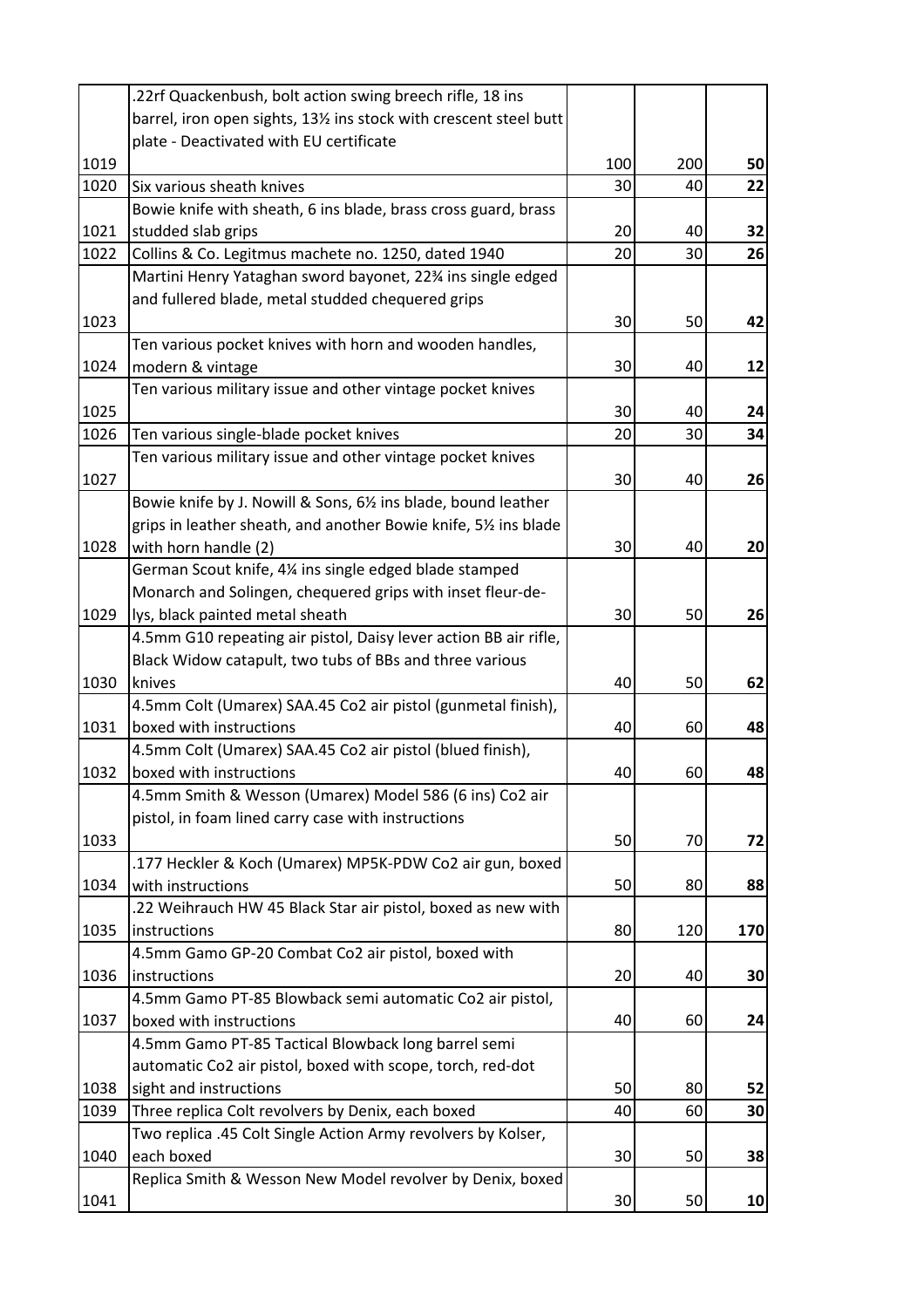|      | Replica Colt Dragoon percussion revolver by Denix, boxed         |    |     |     |
|------|------------------------------------------------------------------|----|-----|-----|
| 1042 |                                                                  | 30 | 50  | 10  |
| 1043 | Two replica revolvers by Denix & Kolser, each boxed              | 30 | 50  | 4   |
|      | 9mm Bruni ME Ranger 1873 Colt Single Action Army blank           |    |     |     |
| 1044 | firing revolver, boxed                                           | 30 | 50  | 32  |
|      | 8mm Bruni 96 semi automatic blank firing pistol, and another     |    |     |     |
| 1045 | [unknown] Colt type blank firing revolver (2)                    | 30 | 50  | 106 |
| 1046 | Three replica revolvers                                          | 30 | 40  | 14  |
| 1047 | Replica Enfield three-band musket by Denix, boxed                | 30 | 50  | 42  |
|      | Two Replica Winchester M1866 Saddle Ring Carbines, grey &        |    |     |     |
| 1048 | bronze finish, by Denix                                          | 40 | 60  | 34  |
|      | Replica M1892 'John Wayne' Winchester lever action carbine       |    |     |     |
| 1049 | by Denix, boxed                                                  | 40 | 60  | 42  |
| 1050 | Replica Saddle Ring Carbine and Rolling Block rifle (2)          | 30 | 40  | 20  |
| 1051 | Replica revolver-rifle and flintlock musket (2)                  | 20 | 40  | 14  |
| 1052 | Replica German Flintlock-Axe pistol by Denix, boxed              | 20 | 30  | 10  |
|      | 5.5mm SMK break barrel air rifle, open sights with camo          |    |     |     |
| 1053 | painted stock                                                    | 30 | 40  | 36  |
| 1054 | 4.5mm Gamo 361-S break barrel air rifle                          | 20 | 40  | 18  |
|      | 5.5mm Original Model 50E underlever air rifle, open sights,      |    |     |     |
|      | tap loading, half pistol grip stock n.b. surface corrosion       |    |     |     |
| 1055 |                                                                  | 30 | 40  | 74  |
|      | 5.5mm Kral AI 155-S break barrel air rifle, open sights with 3-  |    |     |     |
|      | 9 x 40 PAO mil-dot scope, black synthetic stock with recoil      |    |     |     |
|      | pad, no. H36391, in padded gun slip with quantity of pellets     |    |     |     |
| 1056 | and lock                                                         | 40 | 60  | 68  |
|      | .177 SMK Syntarg break barrel air rifle, 4 x 20 scope, synthetic |    |     |     |
| 1057 | skeleton stock                                                   | 30 | 50  | 32  |
|      | .22 Crosman 2250B Co2 bolt action air rifle with Crosman 4 x     |    |     |     |
| 1058 | 15 scope, skeleton stock                                         | 30 | 50  | 82  |
|      | 4.5mm Swiss Arms underlever air rifle, open sights, boxed        |    |     |     |
| 1059 |                                                                  | 30 | 40  | 36  |
| 1060 | Ratbag & Remington canvas air gun slips (2)                      | 10 | 20  | 16  |
|      | Two 8mm blank firing revolvers by Pietta: 1851 Colt and 1858     |    |     |     |
|      | Remington New Model Army, in and oak presentation box            |    |     |     |
| 1098 | with quantity of blanks                                          | 50 | 100 | 132 |
|      | 6mm Webley Sports Starting Pistol with 6 shot bar magazine       |    |     |     |
| 1099 |                                                                  | 20 | 30  | 28  |
|      | .25/8mmK Gun Toys Brigadier Mod.95 starter pistol, nvn           |    |     |     |
| 1100 |                                                                  | 40 | 60  | 22  |
| 1101 | (S1) .243(Win) Wildcat Predator 8 moderator                      | 40 | 60  | 114 |
|      | (S1) .308 Wildcat Predator 8 moderator (RFD Sale Only)           |    |     |     |
| 1102 |                                                                  | 30 | 50  | 72  |
|      | (S1) .22 CZ452-2E bolt action rifle, 15 ins screw cut barrel     |    |     |     |
|      | (moderator available), receiver cut with scope grooves (sights   |    |     |     |
|      | removed), 5 shot magazine, half pistol grip stock with sling,    |    |     |     |
| 1103 | no. 830008                                                       | 30 | 40  | 22  |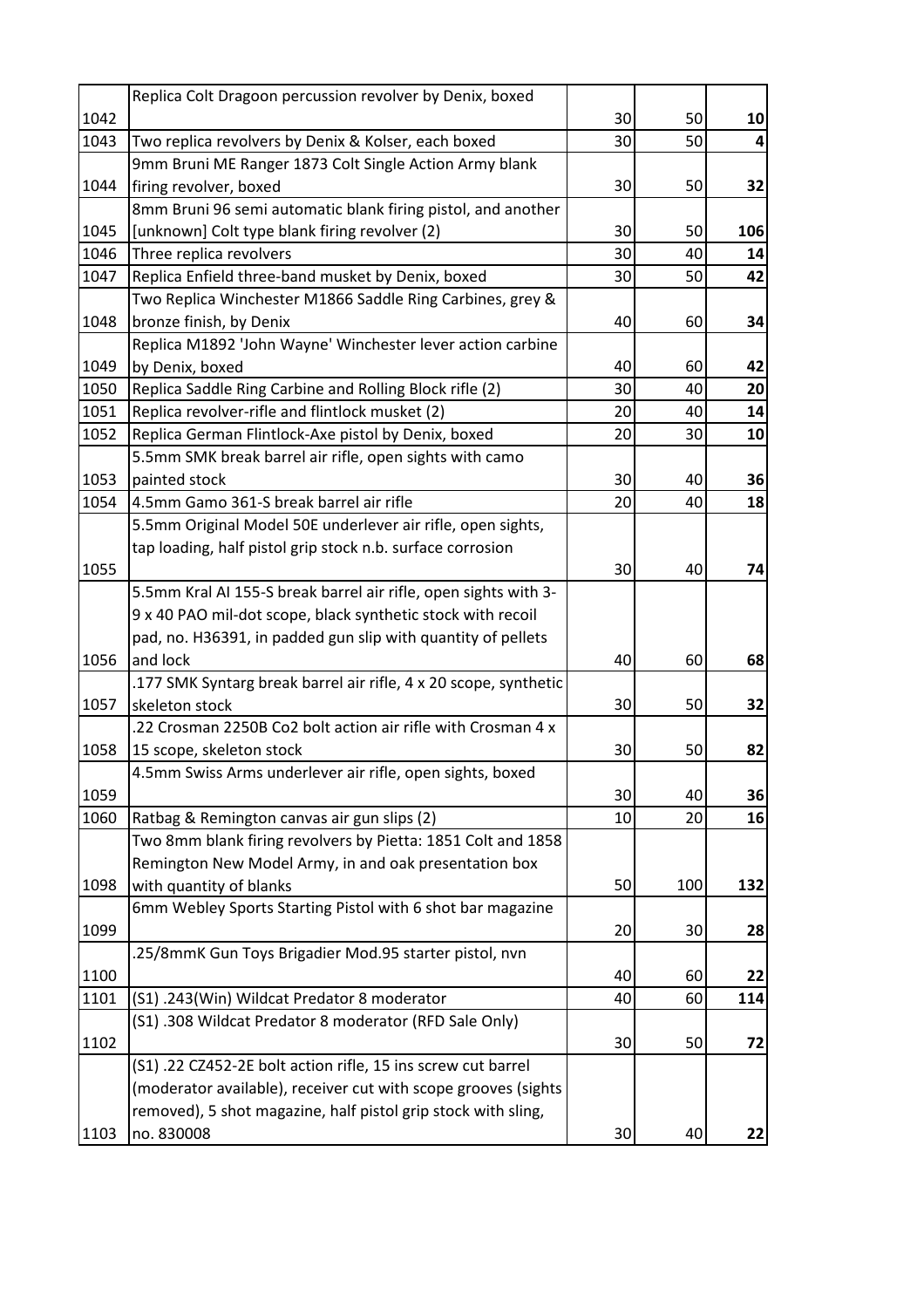|      | (S1) .22-250 Remington Model 700 bolt action rifle, 25 ins        |     |     |     |
|------|-------------------------------------------------------------------|-----|-----|-----|
|      | barrel (sights removed), internal magazine, black synthetic       |     |     |     |
|      | stock with cheek piece and recoil pad, sling swivel studs, no.    |     |     |     |
| 1104 | E6892429                                                          | 60  | 100 | 82  |
|      | (S1) .22 Ruger 10/22 semi automatic carbine, 19 ins barrel        |     |     |     |
|      | threaded for moderator (moderator available), BX-25               |     |     |     |
| 1105 | magazine, black synthetic stock, no. 232-45771                    | 30  | 50  | 32  |
|      | (S1) Three rifles: .22 Armscor bolt action, 23 ins screw cut      |     |     |     |
|      | barrel, 10 shot magazine, no. A890660; .22 Remington              |     |     |     |
|      | Fieldmaster pump action, 24 ins screw cut barrel, tube            |     |     |     |
|      | magazine, no. 1729524; .22 Ruger 10/22 semi automatic, 19         |     |     |     |
|      | ins screw cut barrel, magazine absent, no. 236-21735 (3)          |     |     |     |
| 1106 |                                                                   | 20  | 40  | 34  |
|      | (S2) Two 12 bore Midland Gun Co. over and under, ejector          |     |     |     |
|      | shotguns, 27 & 27% ins barrels, 70mm chambers, engraved           |     |     |     |
|      | actions with single triggers, each with a 14 ins half pistol grip |     |     |     |
|      | stock, no's. 99191 & 14215 (2)                                    |     |     |     |
| 1108 |                                                                   | 50  | 100 | 60  |
|      | (S2) 12 bore Spanish master boxlock ejector, 27% ins chopper      |     |     |     |
|      | lump barrels, ic & 1/2, game rib with bead sight, 70mm            |     |     |     |
|      | chambers, polished steel treble grip action, 141/2 ins straight   |     |     |     |
| 1110 | hand stock, no. 101695                                            | 30  | 50  | 32  |
|      | (S2) Two double hammer guns: 12 bore G. E. Lewis with 29%         |     |     |     |
|      | ins barrels (black powder proof), 1/4 & 1/4, back action locks    |     |     |     |
|      | with rebounding hammers, rotary underlever opening, 141/2         |     |     |     |
|      | ins straight hand stock with steel butt plate, no. 8797; 16       |     |     |     |
|      | bore Belgian, 291/2 ins barrels signed Oette Gebr Hamberg,        |     |     |     |
|      | back action locks, top lever opening with cross bolt, 14 ins      |     |     |     |
|      | half pistol grip stock with cheek piece, sling swivels, no. 1792  |     |     |     |
| 1111 | (2)                                                               | 60  | 100 | 78  |
|      | (S1) .223(Rem) CZ 527 American bolt action rifle, 221/2 ins       |     |     |     |
|      | screw cut barrel (pitting to exterior), 3 shot magazine, half     |     |     |     |
|      | pistol grip stock with recoil pad, no. B0224; .22 Voere semi      |     |     |     |
|      | automatic rifle, 21 ins barrel, 8 shot magazine, 4 x 32 Nikko     |     |     |     |
|      | Stirling Special scope, no. 155164 (2)                            |     |     |     |
| 1112 |                                                                   | 50  | 100 | 22  |
|      | (S1) .243(Win) CZ 601 ZKK bolt action rifle, 21 ins screw cut     |     |     |     |
|      | barrel, internal magazine with hinged floor plate, 30mm           |     |     |     |
| 1113 | scope rings, half pistol grip stock, no. 59349                    | 40  | 60  | 30  |
|      | (S1) .30-06 Mauser M-03 barrel, 20% ins, screw cut for            |     |     |     |
| 1114 | moderator, no. M004502                                            | 100 | 200 | 50  |
|      | (S1) .223 (rem) Howa Model 1500, bolt action rifle, internal      |     |     |     |
|      | box magazine, 231/2 ins heavy barrel threaded for moderator,      |     |     |     |
|      | Timney trigger, fitted picatinny rail, no.B374887                 |     |     |     |
| 1116 |                                                                   | 30  | 50  | 202 |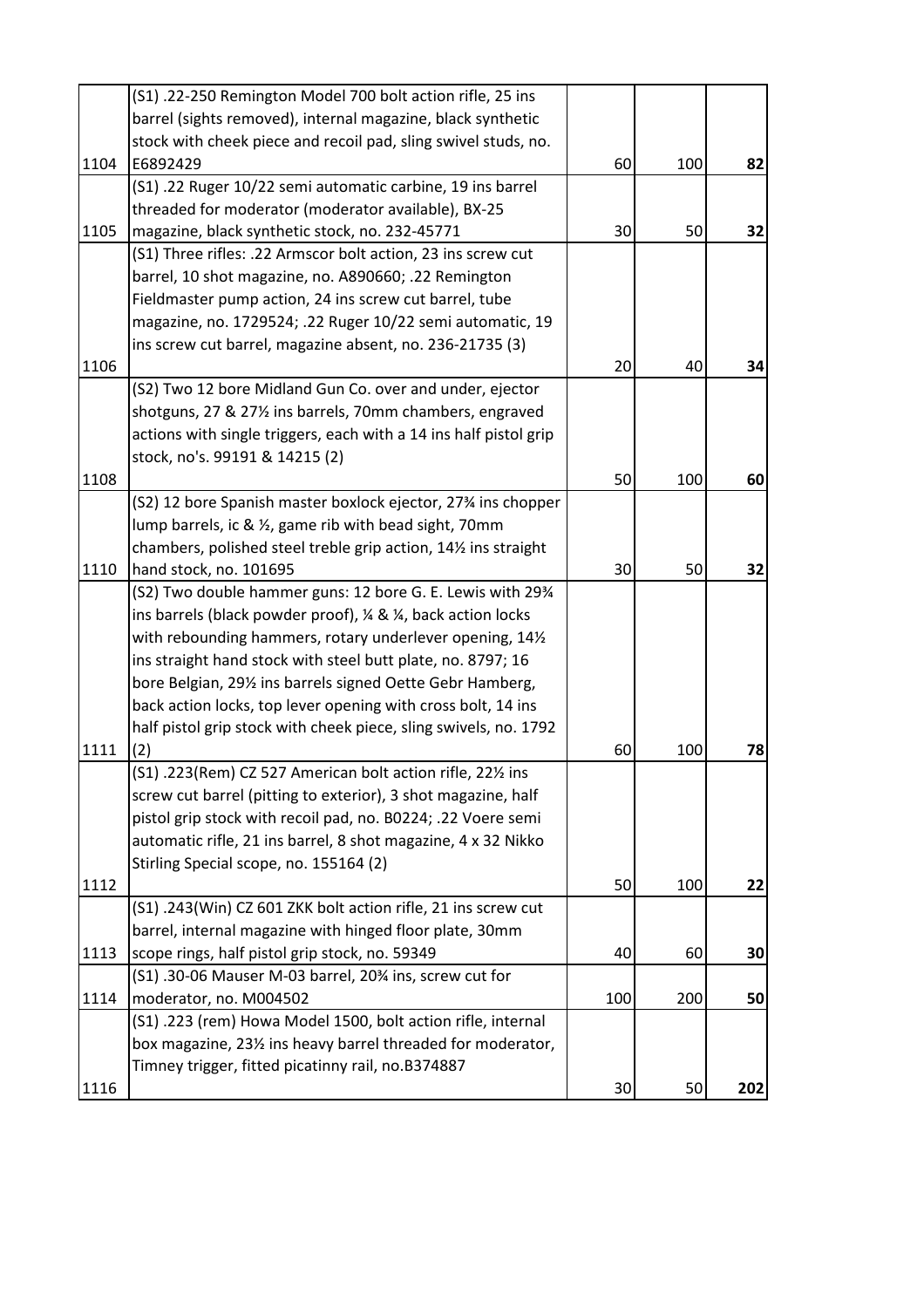|      | (S1) .308 Steyr Mannlicher Tactical Scout, bolt action rifle in   |     |     |     |
|------|-------------------------------------------------------------------|-----|-----|-----|
|      | full camo, (no magazine), 19 ins barrel threaded for              |     |     |     |
|      | moderator, (over barrel moderator available, pop up blade         |     |     |     |
|      | and aperture sights, built in picatinny style scope rail, hand    |     |     |     |
|      | stop rail, sling swivels, no.SC1005394                            |     |     |     |
| 1117 |                                                                   | 70  | 100 | 182 |
|      | (S1) .222 CZ 527, bolt action rifle, (no magazine), 231/2 ins     |     |     |     |
|      | barrel, raised pipe foresight (no rear sight), scope blocks,      |     |     |     |
| 1118 | Monte Carlo stock, no.61511                                       | 100 | 150 | 110 |
|      | (S1) .22 CZ 452-2E bolt action rifle, 24% ins barrel with SAK     |     |     |     |
|      | moderator, 5 shot magazine, 3-9 x 40 Simmons Pro Sport            |     |     |     |
| 1122 | scope, half pistol grip stock, no. 779007                         | 40  | 60  | 22  |
|      | (S1) .22 Anschutz 1450 bolt action rifle, 19 ins barrel with      |     |     |     |
|      | Parker Hale moderator, 5 shot magazine, no. 1104729               |     |     |     |
| 1123 |                                                                   | 20  | 40  | 2   |
|      | (S1) .22 CZ 452 bolt action rifle, 24 ins barrel with Parker hale |     |     |     |
|      | moderator fitted, 5 shot magazine, 6 x 45WA Nikko Stirling        |     |     |     |
|      | Platinum scope, semi pistol grip stock with leather sling, no.    |     |     |     |
| 1124 | 730569                                                            | 40  | 60  | 50  |
|      | (S1) .22 Anschutz 1411 Match 54 bolt action target rifle, 271/2   |     |     |     |
|      | ins heavy barrel (surface corosion), pistol grip target stock,    |     |     |     |
| 1125 | no. 43142                                                         | 40  | 60  | 40  |
|      | (S1) .22 Marlin Model 70 semi automatic rifle, 18 ins sighted     |     |     |     |
|      | barrel, 5 shot magazine, mounted 4 x 32 Bushmaster scope,         |     |     |     |
| 1128 | no. 14478831                                                      | 50  | 70  | 22  |
|      | (S1) .17(Hmr) CZ 452-2E bolt action rifle, 22 ins barrel with     |     |     |     |
|      | fitted moderator, mounted 6-24 x 44 scope, semi pistol grip       |     |     |     |
|      | stock with recoil pad, no. A166443 (no magazine)                  |     |     |     |
| 1129 |                                                                   | 50  | 70  | 52  |
|      | (S1) .17(Hmr) CZ 452-2E bolt action rifle, 22 ins heavy barrel    |     |     |     |
|      | with fitted moderator, 5 shot magazine, semi pistol grip stock    |     |     |     |
| 1130 | with recoil pad, no. A421813                                      | 50  | 70  | 52  |
|      | (S1) .17(Hmr) CZ 452-2E bolt action rifle, 21 ins heavy barrel,   |     |     |     |
|      | threaded for moderator, 5 shot magazine, semi pistol grip         |     |     |     |
| 1131 | stock with recoil pad, no. 842512                                 | 50  | 70  | 42  |
|      | (S1) .22 Anschutz bolt action rifle, 14 ins barrel with fitted    |     |     |     |
|      | Parker Hale moderator, mounted 3-9 x 45 scope, 10 shot            |     |     |     |
|      | magazine, semi pistol grip stock with sling swivels, no.          |     |     |     |
| 1132 | 1437675                                                           | 40  | 60  | 44  |
|      | (S1) .22 CZ bolt action rifle, 25 ins barrel with fitted          |     |     |     |
|      | moderator, hooded blade foresight, mounted 3-9 x 40 scope,        |     |     |     |
|      | 5 shot magazine, pistol grip stock with sling, no. 379808         |     |     |     |
| 1133 |                                                                   | 50  | 70  | 24  |
|      | (S1) .22 CZ bolt action rifle, 25 ins screw cut barrel, mounted   |     |     |     |
|      | 4 x 40 scope, pistol grip stock with leather sling, no. 418852    |     |     |     |
| 1134 | (no magazine)                                                     | 40  | 60  | 20  |
|      | (S1) 12 bore Beretta Mod A 302 semi automatic, multi shot,        |     |     |     |
|      | 27 ins barrel, ventilated rib, 70mm chambers, engraved black      |     |     |     |
|      | receiver with maker's name, 14 ins pistol grip stock, no.         |     |     |     |
| 1135 | G20090E                                                           | 50  | 70  | 68  |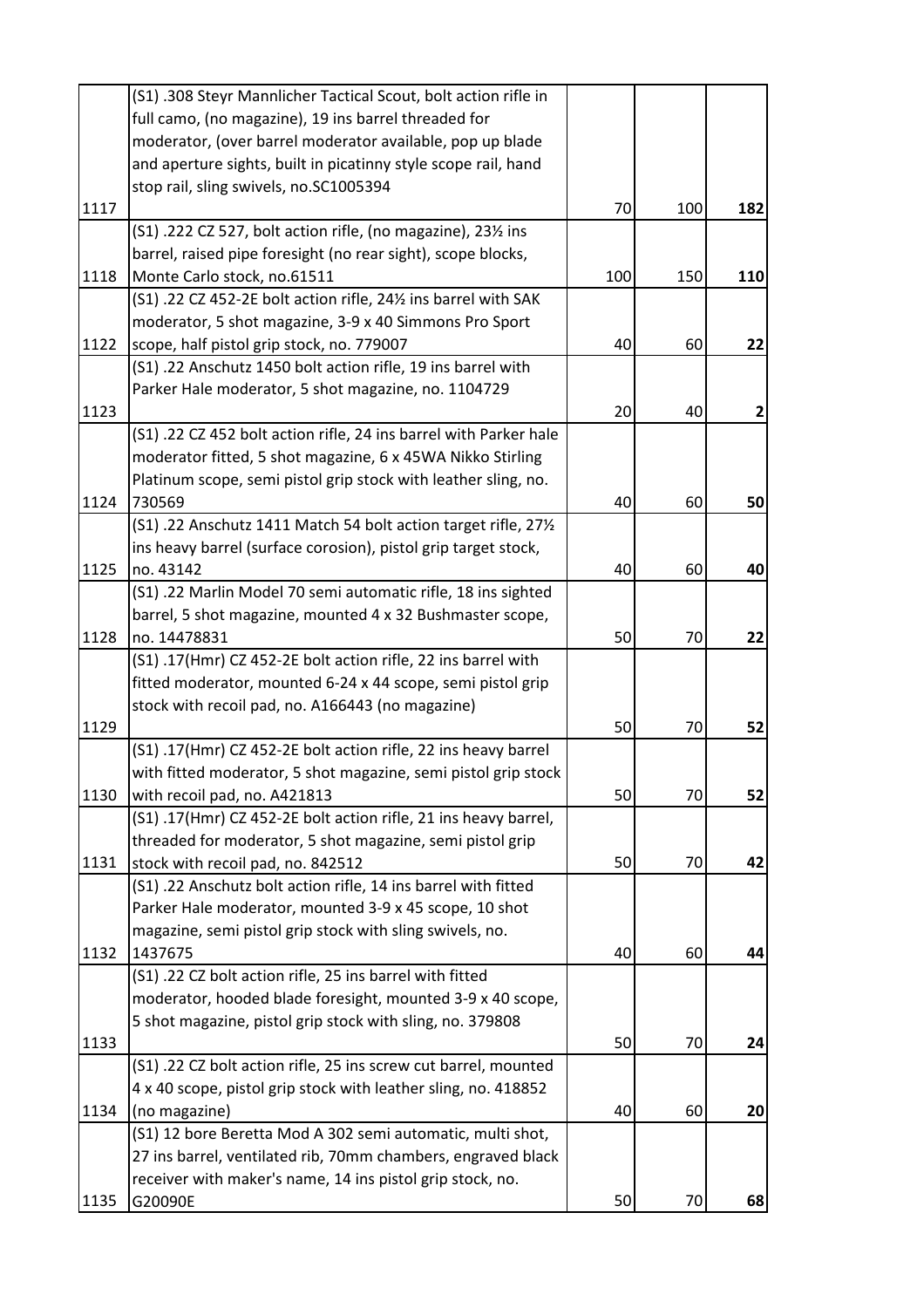|      | (S2) 12 bore Spanish Master boxlock non ejector, 28 ins                                                                    |     |     |                |
|------|----------------------------------------------------------------------------------------------------------------------------|-----|-----|----------------|
|      | barrels, plain steel action, 14% ins stock with recoil pad, no.                                                            |     |     |                |
|      | 101898; 12 bore Gunmark Kestrel non ejector, 271/2 ins                                                                     |     |     |                |
|      | barrels, banner and scroll engraved action, 14% ins stock, no.                                                             |     |     |                |
| 1251 | 277832 (2)                                                                                                                 | 30  | 50  | 12             |
|      | (S2) 12 bore Army & Navy boxlock non ejector, 28 ins barrels,                                                              |     |     |                |
|      | cyl & 1/2, scroll and border engraved treble grip action with                                                              |     |     |                |
|      | maker's name, 141/2 ins straight hand stock, no. 60095; 12                                                                 |     |     |                |
|      | bore English boxlock non ejector, 25% ins sleeved barrels,                                                                 |     |     |                |
|      | border engraved treble grip action, 14% ins half pistol grip                                                               |     |     |                |
| 1252 | stock, no. 21110 (2)                                                                                                       | 30  | 50  | 42             |
|      | (S2) 12 bore Lanber over and under, $27\frac{1}{2}$ ins barrels, $\frac{1}{2}$ & $\frac{1}{4}$ ,                           |     |     |                |
|      | ventilated rib, 70mm chambers, engraved action, single                                                                     |     |     |                |
|      | trigger with barrel selection, 14¼ ins half pistol grip stock with                                                         |     |     |                |
| 1256 | recoil pad, no. 132690                                                                                                     | 30  | 50  | $\overline{4}$ |
|      | (S2) 12 bore B. Rizzini over and under, ejector, 27 <sup>1</sup> / <sub>2</sub> ins                                        |     |     |                |
|      | ventilated barrels, 1/2 & ic, broad ventilated rib, 70mm                                                                   |     |     |                |
|      | chambers, border engraved action, single selective trigger,                                                                |     |     |                |
|      | 14% ins pistol grip stock with right-hand palm swell and recoil                                                            |     |     |                |
|      | pad, no. 3431; 12 bore Lanber over and under, ejector, 271/2                                                               |     |     |                |
|      | ins multi choke barrels (1/4 & cyl fitted), ventilated rib, 70mm                                                           |     |     |                |
|      | chambers, single trigger with barrel selector, 141% ins stock                                                              |     |     |                |
|      |                                                                                                                            |     |     |                |
| 1257 | with recoil pad, no. 299938 (2)                                                                                            | 60  | 100 | 32             |
|      | (S2) 12 bore Lanber over and under, ejector, 291/2 ins multi                                                               |     |     |                |
|      |                                                                                                                            |     |     |                |
|      | choke barrels (5 chokes), ventilated rib, 70mm chambers,                                                                   |     |     |                |
|      | single selective trigger, 14% ins semi pistol grip stock with                                                              |     |     |                |
|      | recoil pad, no. 359977; 12 bore Rizzini over and under,<br>ejector, 27 ins ventilated barrels, 1/4 & ic, hob cut rib, 70mm |     |     |                |
|      | chambers, engraved sideplated action, 14% ins semi pistol                                                                  |     |     |                |
|      |                                                                                                                            |     |     |                |
| 1258 | grip stock with recoil pad, no. 40826 (2)                                                                                  | 60  | 100 | 184            |
|      |                                                                                                                            |     |     |                |
|      | (S2) Two 12 bore Belgian boxlock non-ejectors: 26 ins barrels,                                                             |     |     |                |
|      | ic & ¼, 70mm chambers, engraved action, 14½ ins straight                                                                   |     |     |                |
|      | hand stock, no. 9340; 271/2 ins barrels by St Etienne, 1/2 & 3/4,                                                          |     |     |                |
|      | 70mm chambers, action with some colour and under lever                                                                     |     |     |                |
|      | opening, 141/ <sub>2</sub> ins semi pistol grip stock, no. 24899 (2)                                                       |     |     |                |
| 1260 |                                                                                                                            | 40  | 60  | 48             |
|      | (S2) Two 12 bore Lanber over and under ejectors: 27% ins                                                                   |     |     |                |
|      | multi choke barrels, (1/4 fitted), file cut ventilated rib, 70mm                                                           |     |     |                |
|      | chambers, wild fowl engraved action, single selective trigger,                                                             |     |     |                |
|      | 15 ins pistol grip stock, no. 253861; 27% ins multi choke                                                                  |     |     |                |
|      | ventilated barrels (5 chokes with fitting key), raised rib,                                                                |     |     |                |
|      | 70mm chambers, bouquet and acanthus scroll engraved                                                                        |     |     |                |
|      | action, single selective trigger, 141% ins pistol grip stock, no.                                                          |     |     |                |
|      | 296521(2)                                                                                                                  |     |     |                |
| 1262 |                                                                                                                            | 100 | 150 | 68             |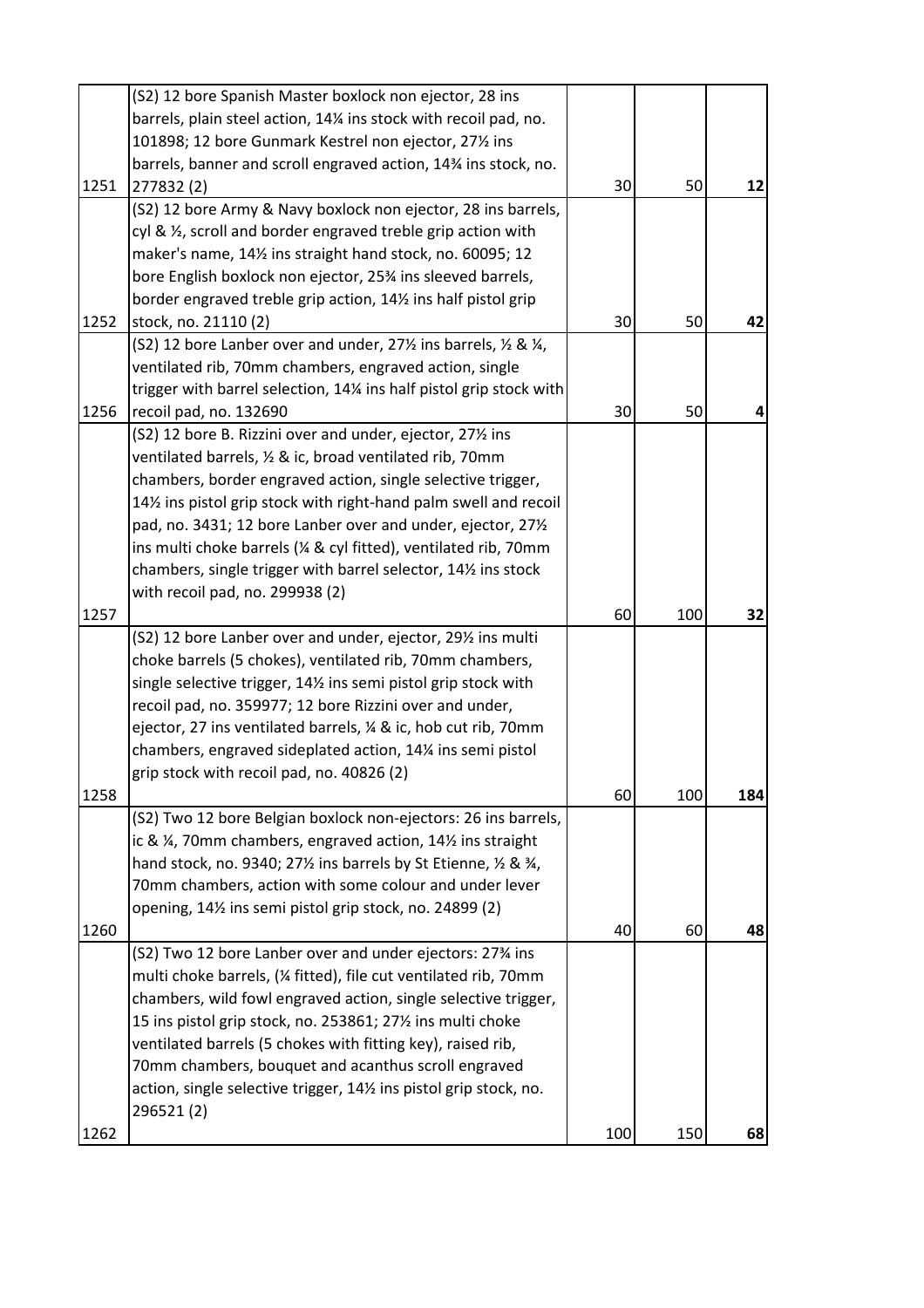|      | (S2) 12 bore Armitalia S. Hunter 80 boxlock ejector, 27 <sup>1</sup> / <sub>2</sub> ins                             |    |     |    |
|------|---------------------------------------------------------------------------------------------------------------------|----|-----|----|
|      | barrels, % & %, 70mm chambers, etch-engraved polished                                                               |    |     |    |
|      | action, 141/ <sub>2</sub> ins straight hand stock, no. DS25200                                                      |    |     |    |
| 1264 |                                                                                                                     | 40 | 60  | 12 |
|      | (S2) 12 bore Rizzini over and under, ejector, 26 ins skeet                                                          |    |     |    |
|      | choke barrels, broad rib, 70mm chambers, side-plated action,                                                        |    |     |    |
|      | SST, 14 ins stock with recoil pad, no. 37939; 12 bore Century                                                       |    |     |    |
|      | over and under, 28 ins barrels, 141/2 ins stock, no. 33411 (2)                                                      |    |     |    |
| 1266 |                                                                                                                     | 50 | 80  | 12 |
|      | (S2) .410 Webley & Scott bolt action, 251/2 ins barrel, 141/2 ins                                                   |    |     |    |
|      | stock, no. 54003; .410 Anschutz bolt action, 251/2 ins barrel, 3                                                    |    |     |    |
|      | ins chamber, 14 ins stock, no. 288268; .410 bolt action                                                             |    |     |    |
|      | Grange Gun, 24 <sup>1</sup> / <sub>2</sub> ins barrel, 13 <sup>1</sup> / <sub>2</sub> ins stock, no. 50 (3)         |    |     |    |
| 1267 |                                                                                                                     | 30 | 60  | 36 |
|      | (S2) 12 bore boxlock ejector by AYA, 28 ins chopper lump                                                            |    |     |    |
|      | barrels, % & %, game rib, 70mm chambers, border engraved                                                            |    |     |    |
|      | action with full colour, disc strikers, 14% ins straight hand                                                       |    |     |    |
| 1268 | stock, no.519131                                                                                                    | 50 | 100 | 82 |
|      | (S2) 12 bore Borghesi, over and under, 28 ins barrels, full & 3/4,                                                  |    |     |    |
|      | ventilated rib, 70mm chambers, border and bouquet                                                                   |    |     |    |
|      | decorated action, 14,3/8 ins straight hand stock including                                                          |    |     |    |
| 1269 | recoil pad, no.4012                                                                                                 | 30 | 40  | 30 |
|      | (S2) 28 bore (converted from a .230 Rook Rifle) hammer by                                                           |    |     |    |
|      | Gallyon, 281/4 ins octagonal barrel stamped Gallyon & Sons                                                          |    |     |    |
|      | Cambridge, side lever opening, chequered horn tipped                                                                |    |     |    |
|      | forend, 141/2 ins Prince of Wales stock, no.496                                                                     |    |     |    |
| 1273 |                                                                                                                     | 50 | 100 | 64 |
|      | (S2) 12 bore Remington 3200, over and under, ejector, 30 ins                                                        |    |     |    |
|      | vented barrels, full & full, raised ventilated rib, 23⁄4 ins                                                        |    |     |    |
|      | chambers, scroll and pointer engraved black action, single                                                          |    |     |    |
|      | selective trigger, 141/2 ins pistol grip stock including recoil pad,                                                |    |     |    |
| 1276 | no.19192                                                                                                            | 80 | 120 | 90 |
|      | (S1) 12 bore Remington 1100, semi automatic, 5 shot, 251/2                                                          |    |     |    |
|      | ins 1/2 choke barrel, ventilated rib, 23/4 ins chamber, black                                                       |    |     |    |
|      | receiver, 14 ins pistol grip stock, no.218680V                                                                      | 50 |     |    |
| 1277 |                                                                                                                     |    | 100 | 58 |
|      | (S2) 12 bore Rizzini over and under, ejector, 26 ins skeet<br>choked ventilated barrels, broad ventilated rib, 70mm |    |     |    |
|      | chambers, relief engraved side plated action with SST, 14% ins                                                      |    |     |    |
|      |                                                                                                                     |    |     |    |
| 1281 | straight grain half pistol grip stock with recoil pad, no. 31817                                                    | 60 | 90  | 22 |
|      | (S2) 12 bore Laurona sidelock ejector, 26 ins barrels, % & %,                                                       |    |     |    |
|      | Churchill rib, 70mm chambers, game scene engraved treble                                                            |    |     |    |
|      | grip action with cocking indicators and concealed third bite,                                                       |    |     |    |
|      | disc strikers, 141/ <sub>2</sub> ins straight hand stock, no. 191112                                                |    |     |    |
| 1282 |                                                                                                                     | 80 | 120 | 82 |
|      | (S2) Two 12 bore Baikal over and under, single trigger, ejector                                                     |    |     |    |
|      | shotguns, each with 27% ins barrels, no's. X00088 & 9181871                                                         |    |     |    |
| 1283 | (2)                                                                                                                 | 50 | 100 | 6  |
|      |                                                                                                                     |    |     |    |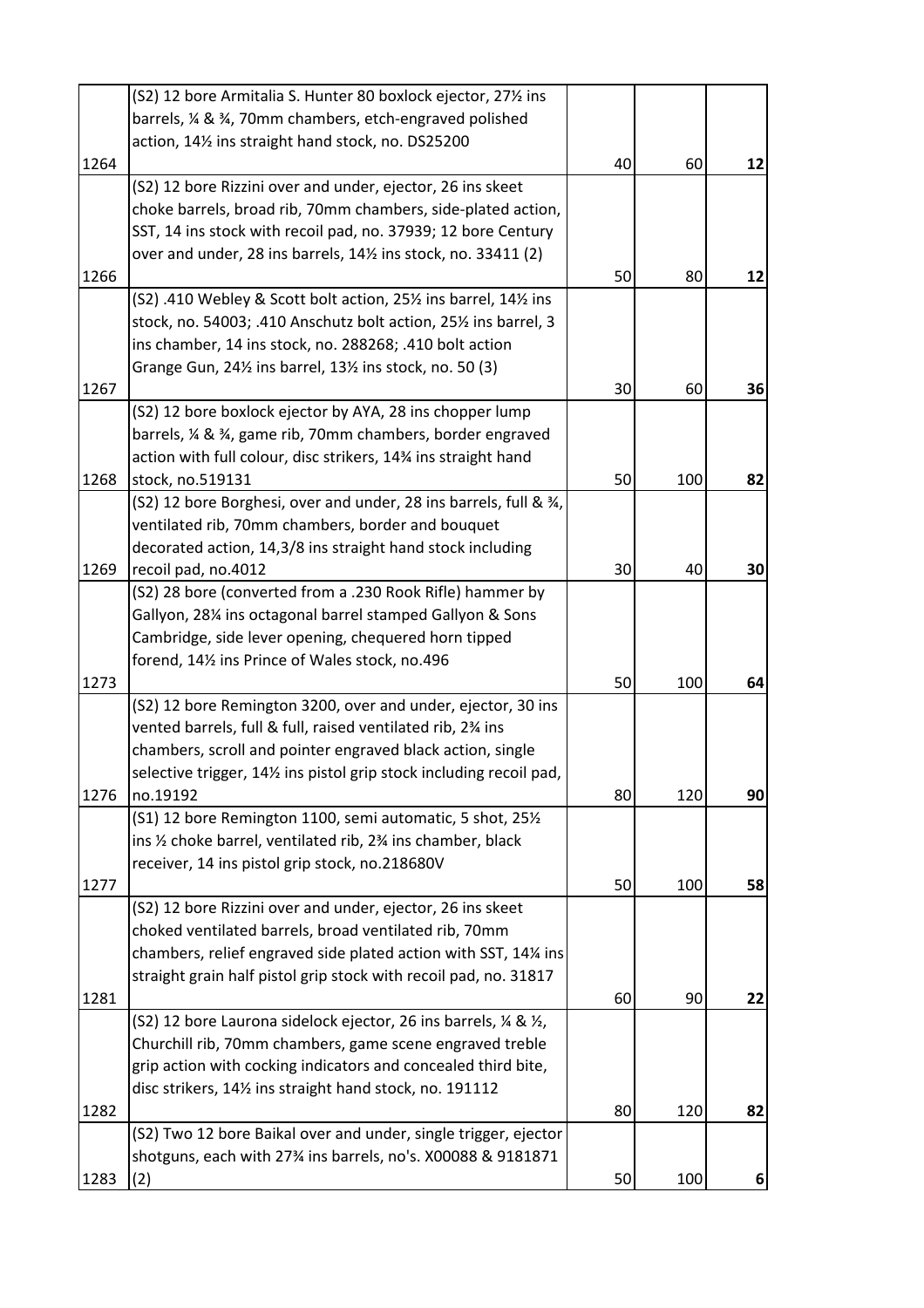|      | (S2) 12 bore Remington Model 1100, semi automatic, three                                                         |     |     |    |
|------|------------------------------------------------------------------------------------------------------------------|-----|-----|----|
|      | shot, 28 ins 1/2 choke barrel (recent proof), ventilated rib, 23/4                                               |     |     |    |
|      | ins chamber, engraved black receiver, 14,5/8 ins pistol grip                                                     |     |     |    |
|      | stock with recoil pad, no.L399580V                                                                               |     |     |    |
| 1285 |                                                                                                                  | 100 | 150 | 80 |
|      | (S2) 12 bore Miroku over and under, ejector, 28 ins barrels, 1/2                                                 |     |     |    |
|      | & ¼, engine turned ventilated rib, 2¾ ins chambers, black                                                        |     |     |    |
|      | action signed B.C. Miroku, single selective trigger, 141/2 ins                                                   |     |     |    |
|      | semi pistol grip stock with recoil pad, no. 705114                                                               |     |     |    |
| 1286 |                                                                                                                  | 100 | 200 | 12 |
|      | (S2) 12 bore Beretta S56E over and under, ejector, 28 ins                                                        |     |     |    |
|      | barrels, full & 3⁄4, engine turned ventilated rib, 70mm                                                          |     |     |    |
|      | chambers, engraved action with maker's name, 14 ins semi                                                         |     |     |    |
| 1287 | pistol grip stock, no. 05677                                                                                     | 100 | 150 | 30 |
|      | (S2) 12 bore sidelock ejector by Ugartechea, 27% ins barrels,                                                    |     |     |    |
|      | 1/4 & 1/2, concave rib with bead sight, 70mm chambers, scroll                                                    |     |     |    |
|      | and border engraved treble grip action, 15 ins straight hand                                                     |     |     |    |
| 1289 | stock, no. 72232                                                                                                 | 200 | 250 | 56 |
|      | (S2) 12 bore BSA boxlock non ejector, 30 ins barrels, ic & 3/4,                                                  |     |     |    |
|      | 70mm chambers, black action with maker's mark, 14 ins                                                            |     |     |    |
|      | straight hand stock, no. 33206; 12 bore Belgian boxlock non                                                      |     |     |    |
|      | ejector, 27 <sup>1</sup> / <sub>2</sub> ins barrels, 1/ <sub>4</sub> & 1/ <sub>2</sub> , 70mm chambers, engraved |     |     |    |
|      |                                                                                                                  |     |     |    |
|      | treble grip action, 15 ins stock, no. 18575 (2)                                                                  |     |     |    |
| 1290 |                                                                                                                  | 40  | 60  | 42 |
|      | (S2) 12 bore Beretta Mod. A 302 semi automatic, 3 shot, 271/2                                                    |     |     |    |
|      | ins barrel, 1/2 choke, engine turned ventilated rib, 70mm                                                        |     |     |    |
|      | chamber, engraved black receiver, 14 ins pistol grip stock, no.                                                  |     |     |    |
| 1296 | G11933E                                                                                                          | 100 | 150 | 24 |
|      | (S2) 12 bore AYA boxlock non ejector, 28 ins barrels, 1/2 & full,                                                |     |     |    |
|      | 70mm chambers, 141/2 ins straight hand stock, no. 196010; 12                                                     |     |     |    |
|      | bore AYA boxlock non ejector, 28 ins barrels, ic & ic, 70mm                                                      |     |     |    |
|      | chambers, 141/ <sub>2</sub> ins straight hand stock, no. 257600 (2)                                              |     |     |    |
| 1297 |                                                                                                                  | 30  | 50  | 24 |
|      | (S2) 12 bore AYA Yeoman boxlock non ejector, 28 ins barrels,                                                     |     |     |    |
|      | 1⁄4 & full, engine turned rib, 70mm chambers, 141⁄2 ins straight                                                 |     |     |    |
|      | hand stock, no. 414519; 12 bore AYA Yeoman boxlock non                                                           |     |     |    |
|      | ejector, 28 ins barrels, 1/4 & full, engine turned rib, 70mm                                                     |     |     |    |
|      | chambers, 141/ <sub>2</sub> ins straight hand stock, no. 369662 (2)                                              |     |     |    |
| 1298 |                                                                                                                  | 30  | 50  | 4  |
|      | (S2) 12 bore Bettinsoli over and under, ejector, 30 ins                                                          |     |     |    |
|      | ventilated barrels, full & 3/4, file cut ventilated rib with bead                                                |     |     |    |
|      | sight, 70mm chambers, scroll and bouquet engraved action,                                                        |     |     |    |
|      | selective single trigger, 14% ins pistol grip stock with recoil                                                  |     |     |    |
| 1301 | pad, no. 35106                                                                                                   | 70  | 100 | 50 |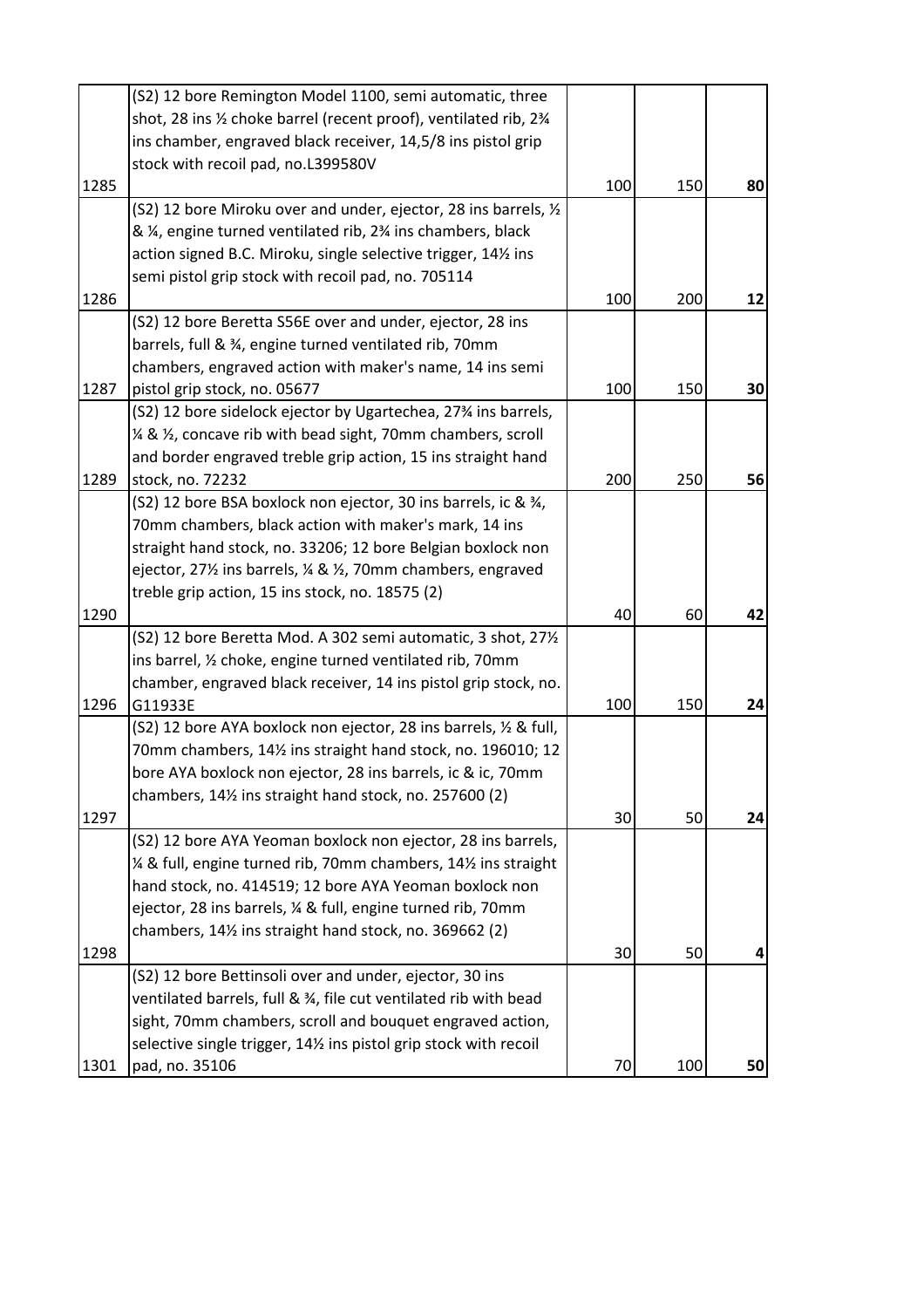|      | (S2) 20 bore italian over and under, ejector, 27 <sup>1</sup> ins             |     |     |     |
|------|-------------------------------------------------------------------------------|-----|-----|-----|
|      | ventilated barrels, 1/2 & 1/4, 76mm chambers, single trigger, 14              |     |     |     |
|      | ins pistol grip stock, no. 120476; 20 bore Revo Premium                       |     |     |     |
|      | Game over and under, 28 ins multi choke barrels (ic & cyl                     |     |     |     |
|      | fitted), 76mm chambers, selective single trigger, 14 ins pistol               |     |     |     |
|      | grip stock, no. 200150 (2)                                                    |     |     |     |
| 1302 |                                                                               | 100 | 200 | 202 |
|      | (S2) Seven 12 bore over and under shotguns: Marocchi, 28 ins                  |     |     |     |
|      | barrels, no. 29647; Lanber, 271/2 ins barrels, no. 287716;                    |     |     |     |
|      | Lanber, 291/2 barrels, no. 286735; Sabatti, 27 ins barrels, no.               |     |     |     |
|      | 34663; Sarasketa, 28 ins barrels, no. R4120; Baikal, 281/4 ins                |     |     |     |
|      | barrels, no. CN 4996; Fabarm, 30 ins barrels, no. 76532 (7)                   |     |     |     |
| 1304 |                                                                               | 70  | 100 | 102 |
|      | (S2) 12 bore Brevette pump action, 3 shot, 28 ins barrel, 1/2                 |     |     |     |
|      | choke, 70mm chamber, black receiver, 14 ins pistol grip                       |     |     |     |
| 1305 | stock, no. 119112                                                             | 30  | 40  | 32  |
|      | (S2) .410 Belgian semi hammer, 29 ins part octagonal barrel,                  |     |     |     |
|      | folding side lever action, 14 ins straight hand stock with steel              |     |     |     |
| 1306 | butt plate, nvn                                                               | 30  | 40  | 12  |
|      | (S2) 12 bore Cogswell & Harrison Windsor over and under,                      |     |     |     |
|      | ejector, 30 ins steel shot proof multi choke barrels (5 external              |     |     |     |
|      | chokes), file cut ventilated rib, 76mm chambers, scroll and                   |     |     |     |
|      | bouquet engraved action signed Windsor, single selective                      |     |     |     |
|      | trigger, 141/ <sub>2</sub> ins pistol grip stock with recoil pad, no. 292430, |     |     |     |
|      | as new in maker's fitted case with soft covers and instructions               |     |     |     |
| 1307 |                                                                               | 400 | 600 | 318 |
|      | (S2) 12 bore double hammer gun by Gough & Son, 30 ins                         |     |     |     |
|      | nitro proof barrels, ¼ & ½, top rib inscribed Gough & Son                     |     |     |     |
|      | Birmingham, 21/ <sub>2</sub> ins chambers, lever action a/f, rebounding       |     |     |     |
|      | hammers, 1 ins semi pistol grip stock with vacant oval, no.                   |     |     |     |
| 1309 | 26717                                                                         | 40  | 60  | 188 |
|      | (S2) .410 BSA single, 24% ins barrel, 76mm chamber, folding                   |     |     |     |
|      | action, 131/2 ins stock (repaired crack), no. 028167                          |     |     |     |
| 1311 |                                                                               | 30  | 40  | 4   |
|      | (S2) 16 bore FN boxlock non ejector, 27 ins barrels, 65mm                     |     |     |     |
|      | chambers, black action with concealed third bite, 15 ins                      |     |     |     |
|      | straight hand stock with recoil pad, no. 3002; 12 bore boxlock                |     |     |     |
|      | non ejector by Joseph Bourne & Son, 28 ins barrels, cyl & 1/2,                |     |     |     |
|      | concave rib inscribed maker's name, 2% ins chambers, plain                    |     |     |     |
|      | steel action, 14% ins straight hand stock, no. 53926 (2)                      |     |     |     |
| 1312 |                                                                               | 40  | 60  | 32  |
|      | (S2) 12 bore Remington 11-87 Premier semi automatic, 3                        |     |     |     |
|      | shot, 27% ins multi choke barrel, engine turned ventilated rib,               |     |     |     |
|      | 76mm chamber, black receiver with banner and scroll                           |     |     |     |
|      | engraving, 14 ins half pistol grip stock with gloss finish and                |     |     |     |
|      | recoil pad, no. PC582248                                                      |     |     |     |
| 1313 |                                                                               | 100 | 150 | 62  |
|      | Large box of assorted gun spares incl. scope, swivels, springs,               |     |     |     |
|      | trigger guards, triggers, sights, powder flasks etc.                          |     |     |     |
| 1351 |                                                                               | 50  | 70  | 72  |
|      |                                                                               |     |     |     |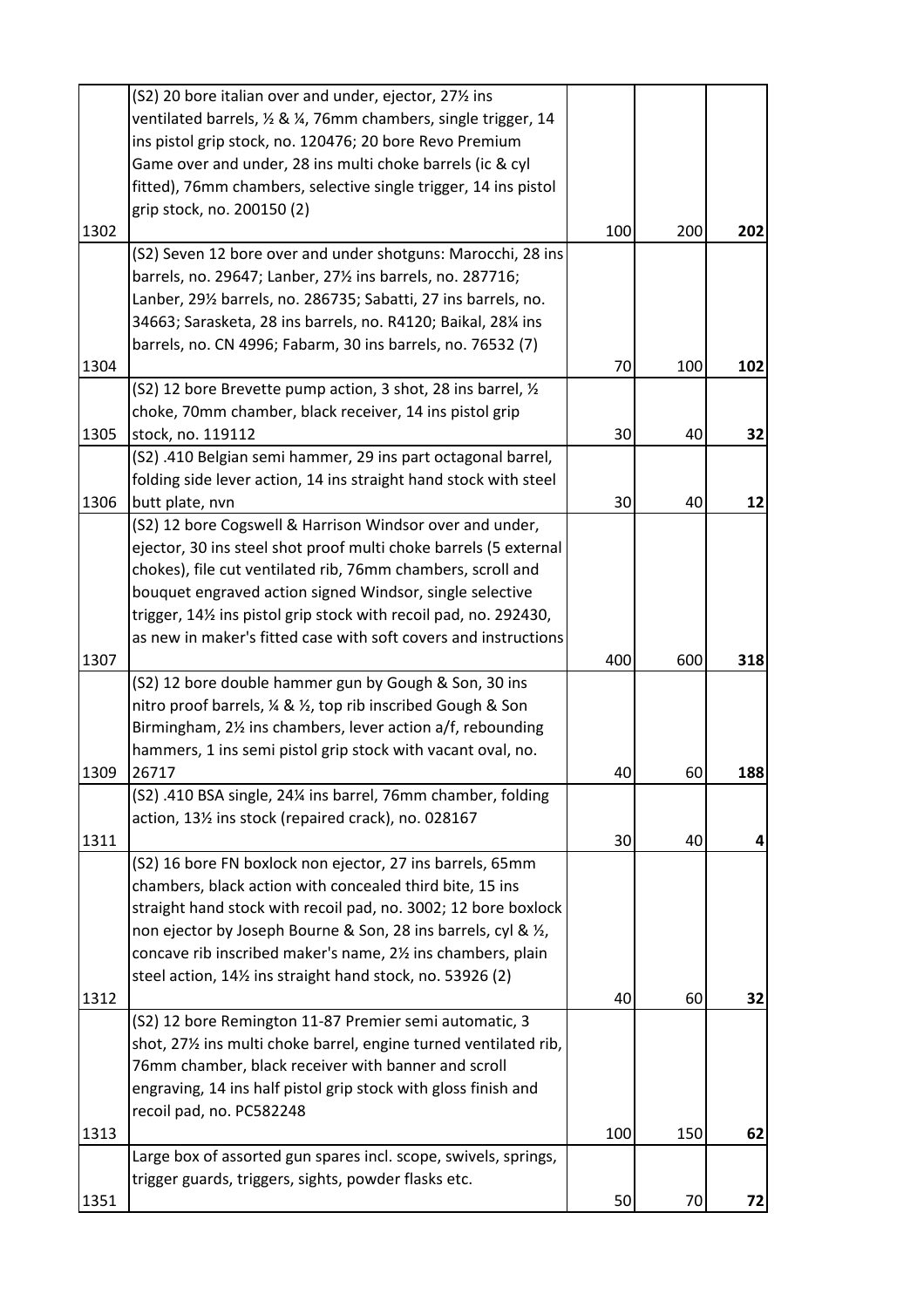|      | Box containing Lightwood chamber gauges: 18.2mm -              |     |     |     |
|------|----------------------------------------------------------------|-----|-----|-----|
| 1352 | 19.1mm                                                         | 30  | 40  | 32  |
|      | Two parker Hale wooden handle screwdrivers, and two            |     |     |     |
| 1353 | chequering tools                                               | 30  | 40  | 44  |
| 1354 | Boxed Tasco Shot Saver bore sight #30/35E                      | 30  | 40  | 30  |
|      | Bisley Deluxe 0-60mm spotting scope with tripod and pair of    |     |     |     |
| 1356 | ear defenders                                                  | 40  | 50  | 40  |
| 1358 | Texas Star' spinning target                                    | 40  | 60  | 62  |
| 1359 | 5 x sprung steel 'skittle' targets with pegs                   | 30  | 40  | 38  |
| 1360 | 5 x sprung steel 'skittle' targets with pegs                   | 30  | 40  | 32  |
| 1361 | Boxed 6-gun folding rack                                       | 30  | 40  | 56  |
| 1362 | 6-gun folding rack                                             | 30  | 40  | 58  |
| 1363 | Tetra gun cleaning kit and 2 padded gun slips                  | 20  | 30  | 28  |
| 1364 | Two air rifle moderators                                       | 10  | 20  | 12  |
|      | Three rifle magazines: .22(Wmr)/.17(Hmr) Anschutz 5 shot;      |     |     |     |
| 1365 | .22 Remington 597 5 shot; .22 for CZ 5 shot                    | 20  | 30  | 22  |
| 1366 | Padded gun slip by Browning                                    | 20  | 30  | 24  |
|      | Box of various gun accessories inc. BSA scope, bipods, Bianchi |     |     |     |
|      | Ranger holster, Benelli recoil adaptor, ear defenders, primed  |     |     |     |
|      | Fiocchi 12 bore plastic cases, 12 bore plastic wads etc.       |     |     |     |
| 1367 |                                                                | 40  | 60  | 40  |
|      | Quantity of Shooting Times magazines (1967-1970), with 6       |     |     |     |
|      | books on shooting to incl. Shotgun Marksmanship                |     |     |     |
| 1368 |                                                                | 20  | 30  | 2   |
|      | (S2) Webley & Scott 12 bore to .410 adapter with 3 ins         |     |     |     |
| 1369 | chamber                                                        | 30  | 40  | 30  |
| 1370 |                                                                | 20  | 30  | 10  |
|      | 7 x air gun pellet catchers                                    |     |     |     |
|      | Tin containing Swarovski sights and headphones for             |     |     |     |
| 1371 | assistance with sight impaired shooting                        | 100 | 150 | 112 |
|      | Anschutz rifle rest, and 2 left-handed shooting gloves, size L |     |     |     |
| 1372 |                                                                | 30  | 50  | 18  |
| 1374 | 6 x 32 AGS scope, boxed                                        | 20  | 30  | 24  |
|      | Small tray of mixed reloading and shooting equipment inc.      |     |     |     |
|      | Lee cutter and lock stud, FMA flashlight clamps, caseholders   |     |     |     |
| 1375 | etc.                                                           | 20  | 30  | 34  |
|      | Box of mixed shooting accessories to inc. slings, Jack Pyle    |     |     |     |
|      | pouches and barrel cover, gun lock, Birdmaster hand flingers,  |     |     |     |
| 1376 | shoe covers, etc.                                              | 20  | 30  | 30  |
| 1377 | Box of Nikko Stirling rifle scope mounts                       | 20  | 40  | 28  |
| 1378 | 6 x Lee Enfield No.4 unfinished stocks                         | 30  | 50  | 58  |
| 1379 | Large bag of approx. 20 3XM1 shooting sticks                   | 40  | 60  | 62  |
|      | Three gun slips, gun cleaning kits, and a Shakespeare fishing  |     |     |     |
| 1381 | bag                                                            | 20  | 30  | 24  |
|      | D142 Night Vision scope in carry case with riser mounts        |     |     |     |
| 1382 |                                                                | 30  | 50  | 92  |
| 1383 | Parker Hale P14/P17 rear target sight                          | 80  | 120 | 112 |
| 1384 | Sten Gun sight adjustor                                        | 30  | 50  | 14  |
| 1385 | SMLE sighting aid                                              | 30  | 40  | 10  |
| 1386 | A1 L96A1 rear back up sight                                    | 80  | 120 | 62  |
| 1387 | K98 cleaning kit in metal tin                                  | 30  | 50  | 10  |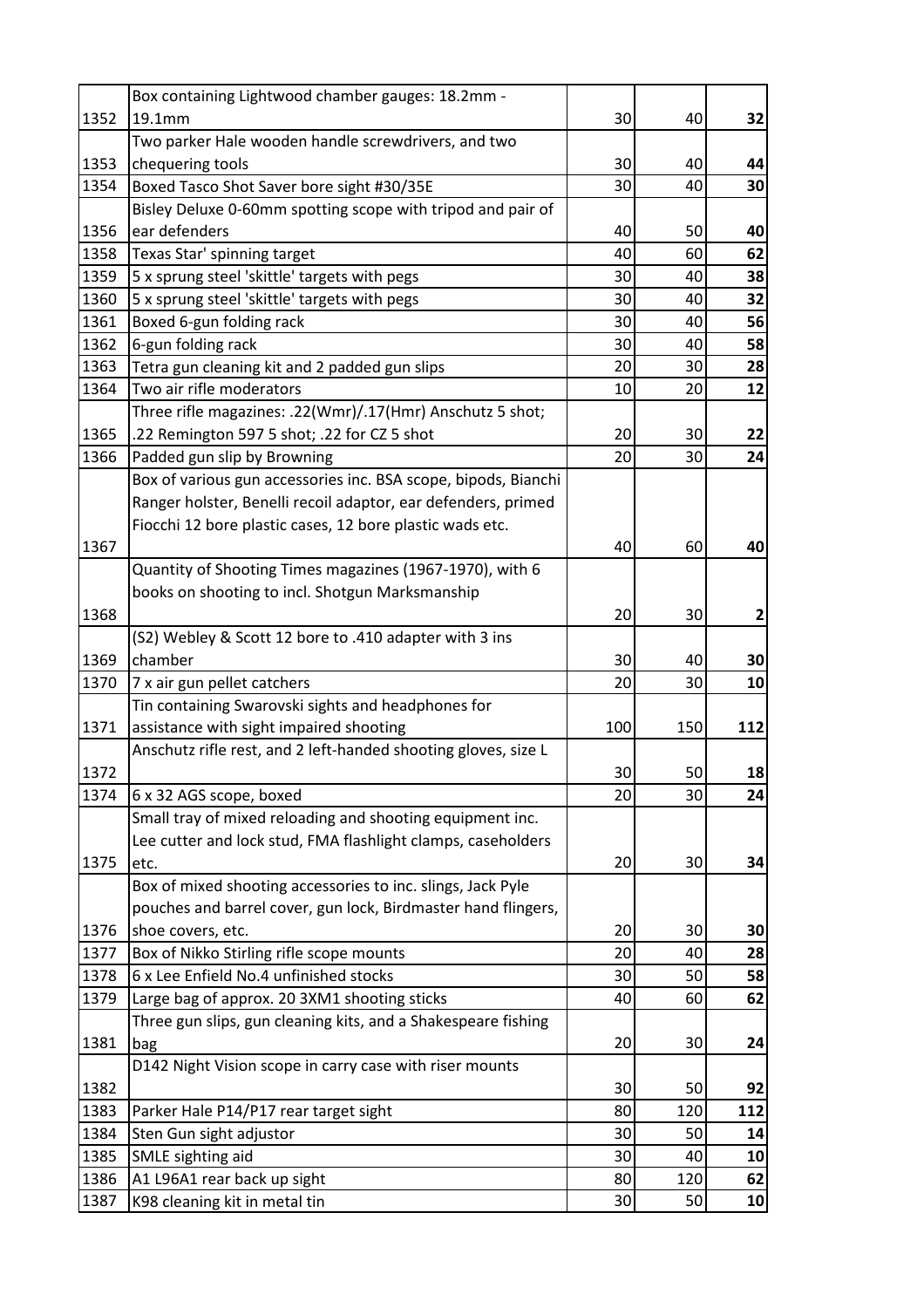| 1388 | Night vision unit with adaptors and carry case                  | 30 | 40 | 20 |
|------|-----------------------------------------------------------------|----|----|----|
| 1389 | Four walking sticks with figured handles                        | 30 | 50 | 24 |
| 1390 | Three various gun slips and a game bag                          | 20 | 40 | 12 |
| 1391 | 2 leather shot flasks, and horn powder flask                    | 20 | 30 | 38 |
| 1392 | Bowman clay trap                                                | 30 | 40 | 4  |
|      | 3 boxes of various pigeon decoys inc. 3 x rubber, full body,    |    |    |    |
|      | half body, NRA Fud decoys, pegs etc. together with various      |    |    |    |
|      | pigeon flappers, cradles, floaters, and pigeon whirley with     |    |    |    |
| 1395 | battery and arms                                                | 30 | 60 | 52 |
| 1396 | Popup hide in carry bag                                         | 30 | 50 | 32 |
| 1397 | Four camouflage nets and hide net                               | 20 | 40 | 32 |
| 1399 | Garden gun stock with ejector slide and bolt                    | 20 | 40 | 10 |
|      | Seven various framed and glazed coloured prints of country      |    |    |    |
| 1400 | sports, animals, etc.                                           | 30 | 50 | 4  |
|      | Tweed shooting coat, size M, and tweed shooting waistcoat,      |    |    |    |
| 1401 | size $M(2)$                                                     | 50 | 70 | 42 |
|      | 8 bore leather cartridge belt, with reproduction folding knife  |    |    |    |
| 1402 |                                                                 | 30 | 40 | 18 |
| 1403 | 4 x YUASA 12V batteries                                         | 10 | 20 | 28 |
|      | Two Brady hand sewn 12 bore leather cartridge belts - as new    |    |    |    |
| 1404 |                                                                 | 20 | 30 | 52 |
|      | Three Brady canvas and leather 12 bore cartridge belts - as     |    |    |    |
| 1405 | new                                                             | 20 | 30 | 40 |
|      | A good quality tan leather fleece lined gun slip by Parsons &   |    |    |    |
| 1406 | Son, max. internal length 49 ins                                | 50 | 80 | 98 |
|      | Hamilton Rifle slipstand in Jack Pyke English Oak Camouflage,   |    |    |    |
| 1407 | new                                                             | 30 | 40 | 32 |
| 1408 | Hamilton deluxe rifle slip stand in sandstone, new              | 30 | 40 | 40 |
|      | 20 bore Brady canvas and leather cartridge belt, together       |    |    |    |
|      | with two Brady 16 bore hand sewn leather cartridge belts - as   |    |    |    |
| 1409 | new(3)                                                          | 20 | 30 | 38 |
| 1410 | Two Brady 12 bore hand sewn leather cartridge belts             | 20 | 30 | 42 |
|      | Hamilton Rifle slipstand in Jack Pyke English Oak Camouflage,   |    |    |    |
| 1411 | new                                                             | 30 | 40 | 48 |
| 1412 | Hamilton Deluxe rifle slipstand in sandstone, new               | 30 | 40 | 32 |
|      | Leg o' mutton leather gun case, 2 slips, and cartridge belt     |    |    |    |
| 1413 |                                                                 | 30 | 40 | 20 |
|      | Three Master Lock gun locks, with keys - new in blister pack    |    |    |    |
| 1414 |                                                                 | 10 | 20 | 16 |
| 1415 | 3-9 x 40 Hawke Vantage scope with mounts                        | 20 | 30 | 24 |
|      | Five various air rifle scopes, two air rifle moderators, bipod, |    |    |    |
| 1416 | part chronograph and quantity of Co2 capsules                   | 30 | 50 | 66 |
|      | Boxed Weaver Split King pivot mount, 4x40 Nikko Stirling        |    |    |    |
|      | Silver Crown scope, and 4x32 Nikko Stirling Silver crown        |    |    |    |
| 1417 | scope                                                           | 30 | 40 | 26 |
| 1418 | Box containing approx. 250 mini clays                           | 40 | 60 | 10 |
| 1419 | Birdmaster Maxi clay trap                                       | 40 | 60 | 4  |
| 1420 | Clay Sport clay trap with seat                                  | 40 | 60 | 4  |
| 1421 | Hand clay launcher in wooden box                                | 20 | 30 | 34 |
| 1422 | 8mm, 9mm & .32S&W blank cartridges                              | 10 | 20 | 8  |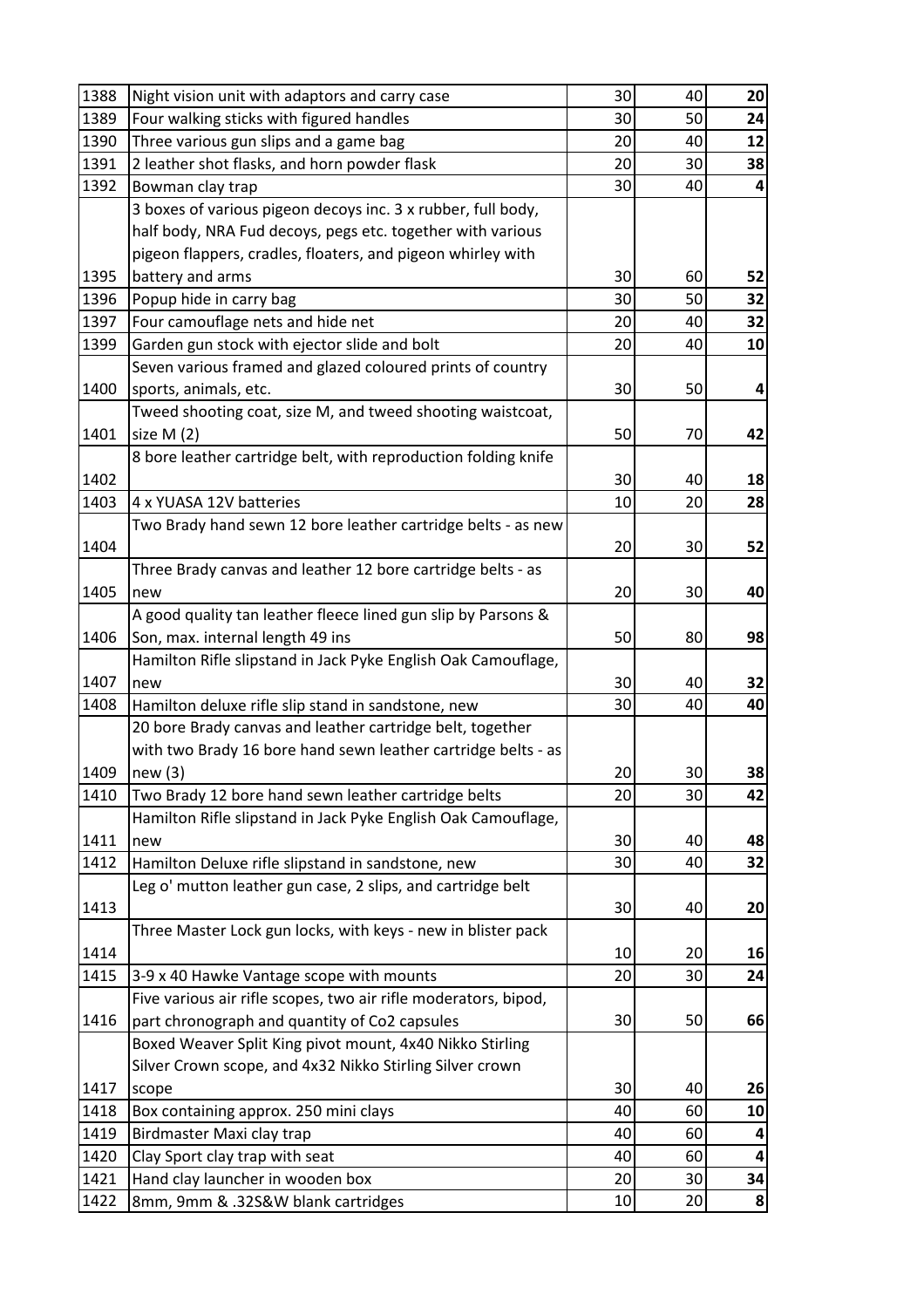|      | .303 Mk7 ammunition transport box dated 19.10.54 and two          |    |    |     |
|------|-------------------------------------------------------------------|----|----|-----|
| 1423 | other ammunition tins (3)                                         | 30 | 40 | 26  |
| 1424 | Barnett Lightning crossbow in bag with accessories                | 40 | 60 | 204 |
|      | Fleece lined canvas and leather gun slip, a Parsons fleece        |    |    |     |
|      | lined canvas gun slip, and Quality Gunslips canvas slip (3)       |    |    |     |
| 1425 |                                                                   | 40 | 50 | 18  |
|      | Two wall mounted plastic coated metal gun racks, each to          |    |    |     |
| 1426 | carry 7 guns                                                      | 30 | 40 | 62  |
|      | (S1) .22 rifle barrel sleeve (unchambered), length 30 ins         |    |    |     |
| 1427 |                                                                   | 10 | 20 | 42  |
| 1428 | Guns Review back catalogue 1977-85, complete                      | 20 | 30 | 22  |
|      | Two wooden ram rods, aluminium muzzle loaders ramrod,             |    |    |     |
|      | 12/16 bore cleaning mop and two rifle cleaning rods (6)           |    |    |     |
| 1429 |                                                                   | 20 | 30 | 22  |
|      | Reproduction cast iron advertising sign for Winchester, 12 ins    |    |    |     |
| 1430 | $x 6\frac{1}{2}$ ins                                              | 20 | 30 | 34  |
| 1431 | Three leather shoulder holsters                                   | 30 | 40 | 20  |
|      | Box containing approx. 15 air pistols for spares or repair, inc.  |    |    |     |
| 1432 | Crosman                                                           | 50 | 70 | 152 |
|      | Approx. 10 Sheridan Cowboy Co2 revolvers - parts only, for        |    |    |     |
| 1433 | spares or repair                                                  | 30 | 50 | 88  |
|      | Miniature crossbow, with 10 x 61/2 ins bolts, together with       |    |    |     |
| 1434 | small wooden ammunition box                                       | 20 | 30 | 24  |
| 1435 | Two Deben Tracer gunlights, boxed with accessories                | 30 | 50 | 20  |
|      | ATN DN4900 Night Vision scope, cased with batteries and           |    |    |     |
| 1436 | accessories                                                       | 50 | 70 | 114 |
|      | Green canvas game bag, together with Bisley 12 bore               |    |    |     |
| 1437 | cleaning kit, and Parker Hale cleaning kit                        | 30 | 50 | 38  |
|      | Boxed PAO Topaz Pre-Mount Duplex 2 x 20 long eye relief           |    |    |     |
| 1438 | pistol scope with mounts                                          | 20 | 40 | 18  |
|      | Quantity of .22 air pellets together with a .22 Benjamin EB22     |    |    |     |
|      | air pistol (for spares or repair) and small quantity of collector |    |    |     |
| 1439 | pellets in part tins                                              | 40 | 60 | 82  |
|      | 'The Competitor' clay trap, boxed, together with an Easy          |    |    |     |
| 1440 | Throw double clay thrower, boxed                                  | 30 | 40 | 14  |
| 1441 | Beretta clay shooting bag/belt, as new                            | 20 | 40 | 12  |
|      | Box containing 6 various cartridge belts, inc. .410 and 12        |    |    |     |
| 1442 | bore, and a leather cartridge bag                                 | 30 | 50 | 38  |
|      | 'Hunting By Ear' book and 2-vinyl set by Michael Berry and        |    |    |     |
| 1443 | D.W.E Brock                                                       | 10 | 20 | 24  |
|      | Bag containing various shooting accessories inc. shooting         |    |    |     |
|      | glasses, optical centre punch, headnet, stock covers, Beretta     |    |    |     |
|      | 12 bore mop/snapcaps, .22 brushes, forends etc.                   |    |    |     |
| 1444 |                                                                   | 20 | 40 | 12  |
|      | Bag containing powder and shot flask parts inc. nozzles, and      |    |    |     |
| 1445 | brass decapper                                                    | 30 | 40 | 82  |
| 1446 | Bag containing 50 rabbit nets                                     | 30 | 50 | 4   |
| 1447 | Large box of various string and paracord                          | 30 | 40 | 18  |
| 1448 | X3M1 telescopic tripod shooting stick                             | 10 | 20 | 22  |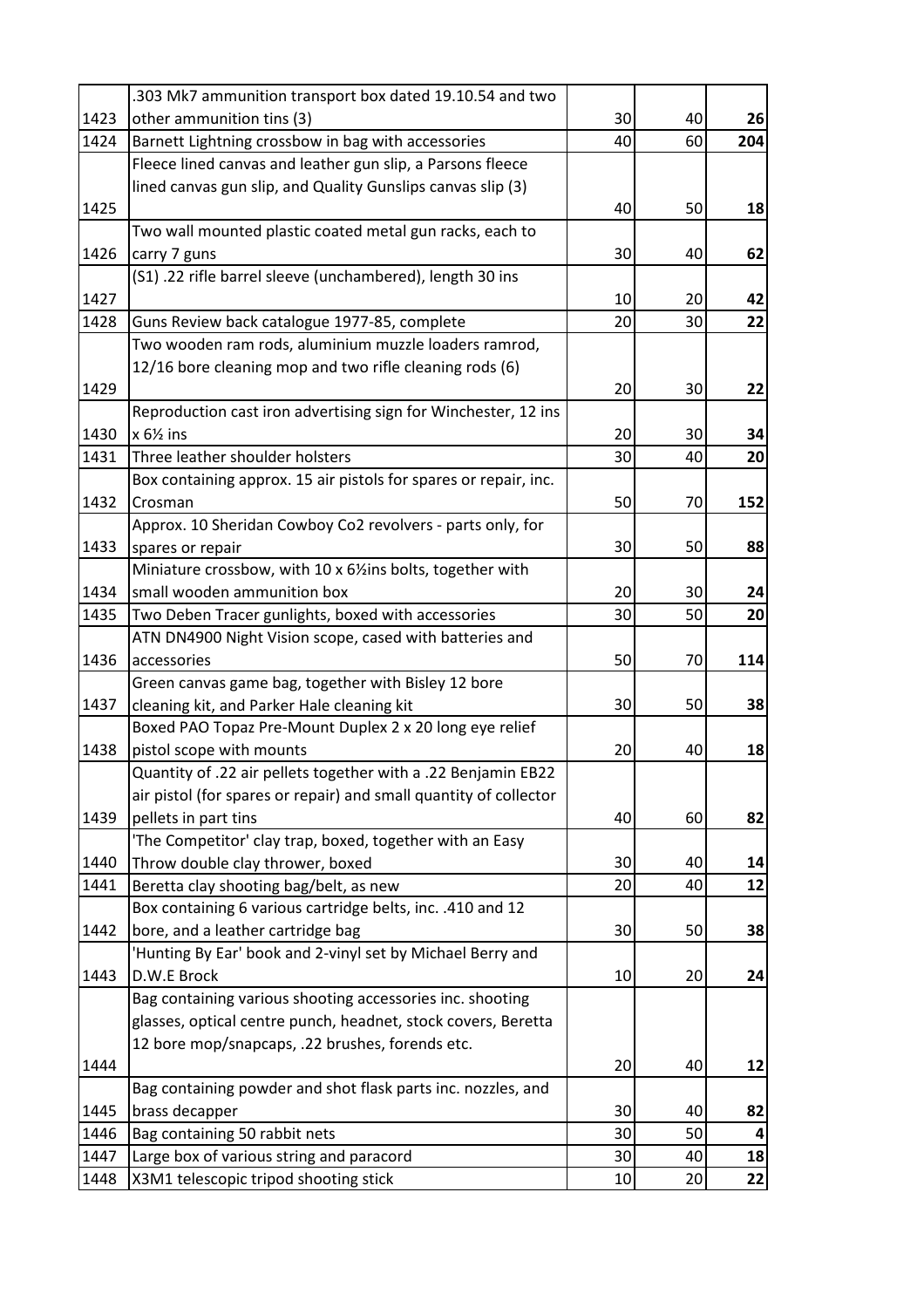|      | Parker Hale PH-5C adjustable rear aperture sight & Wilkes        |    |     |                |
|------|------------------------------------------------------------------|----|-----|----------------|
| 1449 | Precision tunnel front sight                                     | 40 | 60  | 122            |
| 1450 | Brocock air pump                                                 | 20 | 30  | 12             |
|      | Four various gun slips, two cartridge bags and a 12 bore         |    |     |                |
| 1451 | canvas cartridge belt                                            | 20 | 30  | 52             |
|      | Six mounted, framed & glazed reproduction trade labels E. J.     |    |     |                |
|      | Churchill, William Powell, Stephen Grant & Sons, and others      |    |     |                |
| 1452 | (2 frames)                                                       | 30 | 50  | 4              |
|      | Five Gunmakers trade labels: Holland & Holland, Westley          |    |     |                |
|      | Richards & Co., Adams's Patent Revolver, Williams & Powell,      |    |     |                |
| 1453 | <b>William Ling</b>                                              | 40 | 60  | 14             |
| 1455 | Crow trap                                                        | 30 | 40  | 12             |
| 1456 | An oak 8 gun rack                                                | 40 | 60  | 60             |
|      | Pigeon decoy set inc. 12V battery in case, motor, steel rods,    |    |     |                |
| 1457 | and 2 pigeon decoys                                              | 30 | 50  | 32             |
| 1458 | 2-man woodland camouflage folding hide with seat                 | 30 | 50  | 22             |
| 1459 | Hills foot pump with filter                                      | 30 | 40  | 46             |
|      | Approx. 2300 x .25 air gun pellets inc. Bisley Super Field       |    |     |                |
| 1460 |                                                                  | 30 | 40  | 38             |
| 1461 | Approx. 1250 x .22 24gr LEM heads                                | 10 | 20  | $\overline{2}$ |
|      | Three range or pistol cases and three steel ammunition tins      |    |     |                |
| 1462 |                                                                  | 10 | 20  | 18             |
|      | Box containing shooting accessories to inc. Parker Hale slings,  |    |     |                |
|      | cartridge bag, butt pads, 12 bore cartridge belt, tape,          |    |     |                |
| 1463 | headwear, and 2 x bipods                                         | 30 | 40  | 46             |
| 1464 | Ten various air rifle moderators                                 | 20 | 30  | 80             |
|      | Three camo nets (2x8m; 2x4m; 2x2m), camo wear and two            |    |     |                |
| 1465 | Hypa pigeon decoys                                               | 30 | 40  | 18             |
| 1466 | Leather Hamilton slip stand                                      | 20 | 30  | 32             |
| 1467 | Four horn handled walking sticks                                 | 30 | 50  | 12             |
| 1468 | Fleece lined leather rifle slip with 2 other slips               | 30 | 40  | 32             |
|      | Wooden pistol case with key, and plastic pistol case (2)         |    |     |                |
| 1469 |                                                                  | 20 | 30  | 30             |
| 1470 | Quantity of brass shell cases inc. date stamped 1915             | 20 | 40  | 22             |
|      | Australian felt wool shooting hat by Mountcastle, NSRA           |    |     |                |
|      | shooting jacket, size 42ins, and a leather shooting sling        |    |     |                |
| 1471 |                                                                  | 40 | 60  | 18             |
| 1551 | Four various shotgun cases                                       | 40 | 60  | 102            |
| 1552 | Four-gun security cabinet                                        | 80 | 120 | 44             |
|      | Wooden gun case, interior fitted for 30 ins barrels              |    |     |                |
| 1554 | (unfinished)                                                     | 30 | 50  | 4              |
| 1555 | Vinyl gun case, faux fur line interior fitted for 30 ins barrels | 30 | 40  | 16             |
|      | Wooden and leather gun case monogrammed W.L.M, red               |    |     |                |
|      | baize lined interior fitted for 30 ins barrels, James Woodward   |    |     |                |
| 1556 | & Sons trade label (lock missing)                                | 60 | 100 | 106            |
|      | Leather gun case with brass corners, green baize fitted          |    |     |                |
|      | interior for 30 ins barrels, E. J. Churchill trade label         |    |     |                |
| 1557 |                                                                  | 40 | 60  | 30             |
|      |                                                                  |    |     |                |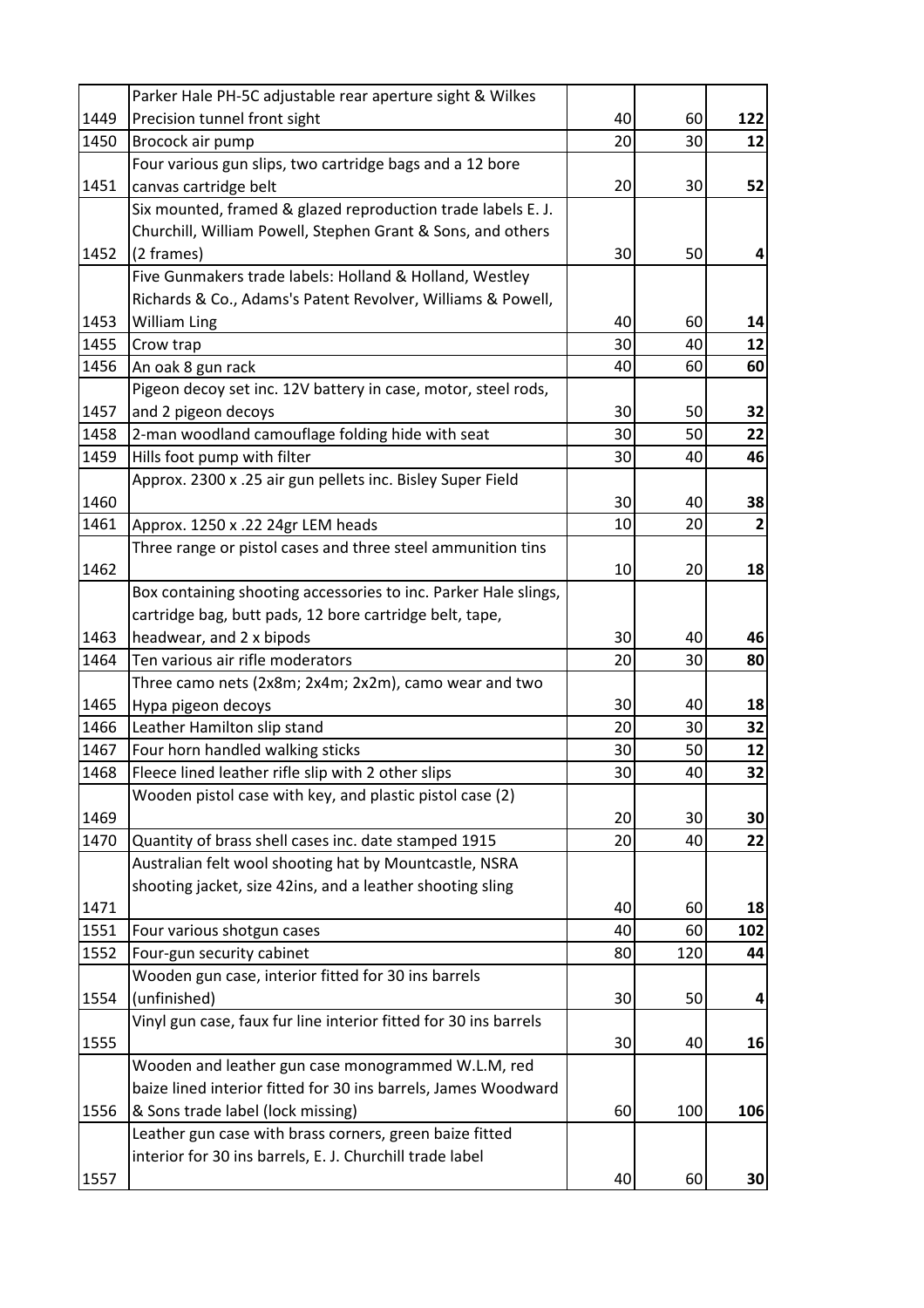|      | A mahogany gun case with brass corners and inset brass ring                |     |     |     |
|------|----------------------------------------------------------------------------|-----|-----|-----|
|      | handle, blue baize fitted interior presently fitted for 28 ins             |     |     |     |
|      | barrels (max. internal length 31 ins), James Squires trade label           |     |     |     |
| 1558 |                                                                            | 150 | 250 | 202 |
|      | A mahogany gun case with inset brass ring handle, part fitted              |     |     |     |
|      | interior, max internal length 411/2 ins, brass latches, single lock        |     |     |     |
| 1559 | with key                                                                   | 150 | 250 | 150 |
| 1561 | Air gun steel security cabinet (1 key)                                     | 20  | 30  |     |
|      | Conway London modern canvas gun case, green baize fitted                   |     |     |     |
| 1562 | interior for up to 32 ins barrels, Beretta badges                          | 50  | 80  | 48  |
|      | Canvas gun case, baize lined interior fitted for 30 ins barrels,           |     |     |     |
|      | with Edward Whistler trade label - for restoration                         |     |     |     |
| 1563 |                                                                            | 30  | 50  | 4   |
|      | Large steel security cabinet with internal racking for 16 guns             |     |     |     |
|      | plus ammo shelf (max. internal height 48 ins), twin Chubb                  |     |     |     |
|      | locks with two sets of keys, h.60 ins x w.24 ins x d.18 ins                |     |     |     |
| 1564 |                                                                            | 150 | 250 | 238 |
|      | Leather gun case with brass corners, green baize fitted                    |     |     |     |
| 1565 | interior for 30 ins barrels                                                | 30  | 50  | 6   |
|      | A vintage leather gun case with claret baize lined fitted                  |     |     |     |
|      | interior for 29 ins barrels (will take 30 ins), Joseph Lang & Son          |     |     |     |
|      | trade label and additional paper instruction label for gun                 |     |     |     |
| 1566 | #14069                                                                     | 50  | 70  | 28  |
|      | Gun Guard eggshell lined rifle gun case, approx. 47 ins interior           |     |     |     |
| 1567 |                                                                            | 40  | 60  | 20  |
|      | Leather gun case for restoration, interior fitted in green baize,          |     |     |     |
|      | max. barrel length 31 ins, Holland & Holland trade label                   |     |     |     |
| 1568 |                                                                            | 30  | 50  | 28  |
|      | Precision Metalcraft Ltd. 6 gun steel security cabinet with                |     |     |     |
|      | internal locking ammo compartment, twin Ingersoll locks with               |     |     |     |
|      | keys, h.55 ins x w.15% ins x d.12 ins                                      |     |     |     |
| 1569 |                                                                            | 50  | 70  | 100 |
|      | 3 gun air rifle security cabinet, twin locks with keys, h.53 ins x         |     |     |     |
| 1570 | w.8 ins x d.8 ins                                                          | 30  | 40  | 12  |
| 1571 | Three wooden gun cases and one canvas gun case                             | 40  | 60  | 4   |
| 1572 | Hard shell rifle transport case                                            | 20  | 30  | 10  |
|      | 10 gun steel security cabinet, 3 locks (keyed the same) with               |     |     |     |
| 1573 | two keys, h.65 ins x w.24 ins x d.12 ins                                   | 70  | 100 | 156 |
|      | (S2) The stock action and forend of a 12 bore boxlock ejector              |     |     |     |
| 1601 | by J & W Tolley, no. 9471                                                  | 30  | 40  | 48  |
|      | (S2) The stock, action and forend of a 12 bore double                      |     |     |     |
|      | hammer gun by E. Wilson, acanthus scroll an border engraved                |     |     |     |
|      | locks, rebounding hammers, 13% ins straight hand stock, no.                |     |     |     |
| 1602 | 570                                                                        | 40  | 60  | 24  |
|      | (S2) The stock, action, and forend of a 12 bore Belgian double             |     |     |     |
|      | hammer gun, scroll and hound engraved locks, 14 ins semi                   |     |     |     |
| 1603 | pistol grip stock, nvn                                                     | 30  | 50  | 12  |
|      | (S2) The stock, action, and forend of a 16 bore Cogswell &                 |     |     |     |
|      | Harrison, 131/ <sub>2</sub> ins straight stock with vacant oval, no. 10150 |     |     |     |
| 1604 |                                                                            | 30  | 50  | 40  |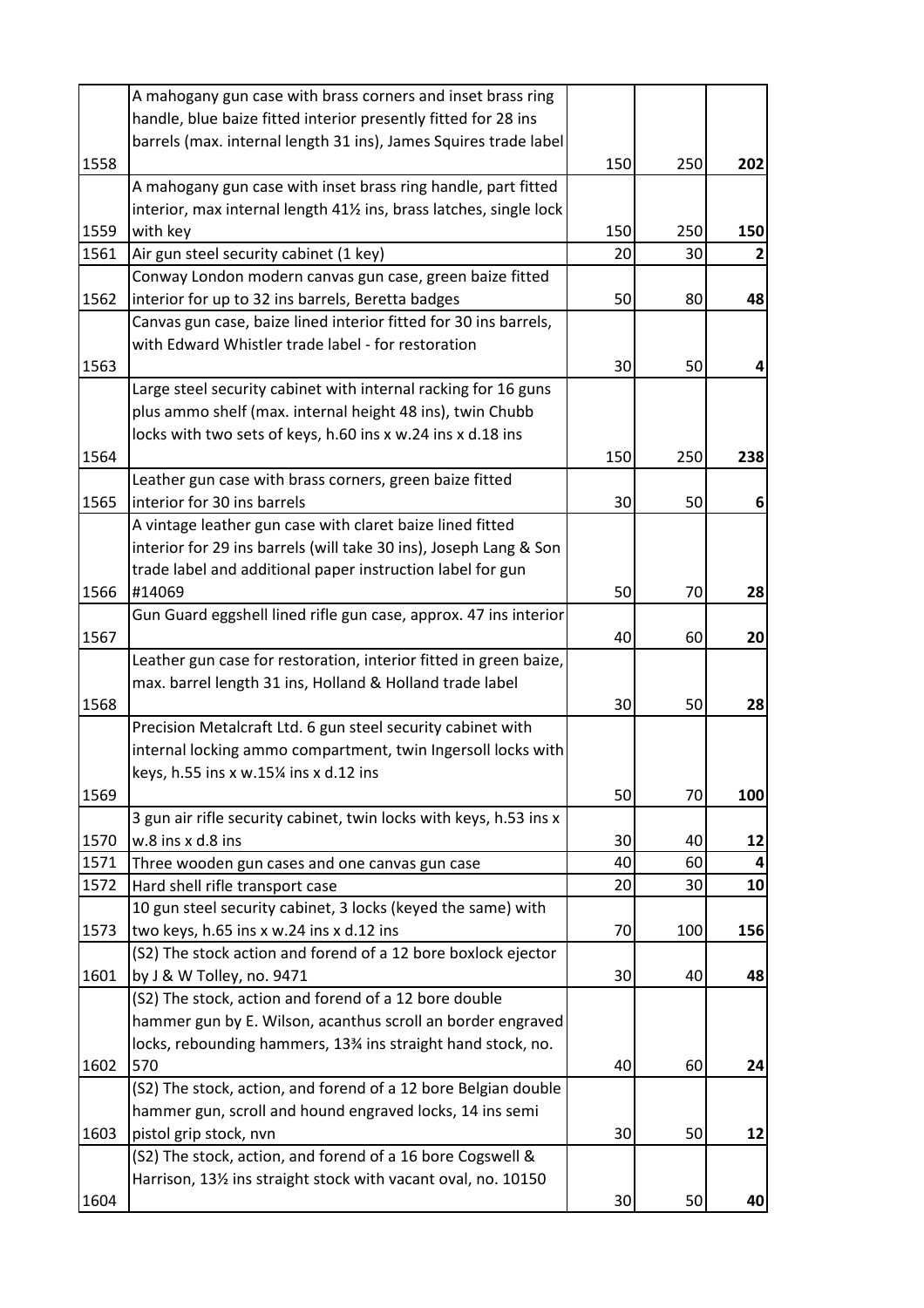|      | (S2) 12 bore Remington 1100, semi automatic, 3 shot, black      |    |     |                |
|------|-----------------------------------------------------------------|----|-----|----------------|
| 1605 | receiver, 13% ins pistol grip stock, no.86141V                  | 20 | 30  | 6              |
|      | (S2) The stock, action and forend of a 12 bore boxlock non      |    |     |                |
| 1606 | ejector by Midland Gun Co., no. 13209                           | 10 | 20  | $\overline{2}$ |
|      | (S2) The stock action and forend of a 14 bore back action       |    |     |                |
| 1607 | sidelock by F. Williams, Birmingham, no. 93229                  | 20 | 30  | 20             |
|      | (S2) The stock action and forend of a 12 bore bar-in-wood       |    |     |                |
| 1608 | double hammer gun by T. Horsley, no. 2511                       | 40 | 60  | 38             |
|      | (S2) The stock action and forend of a 12 bore double hammer     |    |     |                |
| 1609 | gun by E. M. Reilly & Co., no. 14202                            | 30 | 50  | 12             |
|      | (S2) The stock action and forend of a 12 bore Deeley's Patent   |    |     |                |
| 1610 | boxlock ejector by A. Blair, no. 1332                           | 10 | 20  | $\mathbf{2}$   |
|      | (S2) The stock action and forend of a 12 bore English double    |    |     |                |
| 1611 | hammer gun, no. 27714                                           | 10 | 20  | 8              |
|      | (S2) The stock, action, and forend of three hammer guns: 14     |    |     |                |
|      | bore by W&J Davis, no. 88335; 12 bore by J.Blanch & Son, no.    |    |     |                |
| 1613 | 9091; 14 bore English, nvn (3)                                  | 40 | 60  | 20             |
|      | (S2) 68 x .410 Gamebore Traditional Hunting cartridges, 25 x    |    |     |                |
|      | 12 bore Gamebore Blue Diamond, and 15 x 12 bore blank           |    |     |                |
| 2001 | cartridges                                                      | 0  | 0   | 22             |
|      | (S2) 200 x 12 bore 'Ben Hustwaite Special' 32g, No.7 shot       |    |     |                |
|      | fibre wad cartridges, plus some others (mixed), and two         |    |     |                |
| 2002 | boxes 9mm Flobert & .410 3 ins cartridges                       | 40 | 50  | 50             |
|      | (S2) 225 x 20 bore cartridges: Lyalvale Special 28g fibre wad & |    |     |                |
| 2003 | Three Crowns 25g fibre wad                                      | 40 | 60  | 36             |
|      | (S2) 111/2 lbs mixed 20 bore cartridges, Lyalvale, Three        |    |     |                |
| 2004 | Crowns, etc                                                     | 30 | 50  | 26             |
|      | (S2) 400 (approx.) x 12 bore mixed cartridges by Lyalvale,      |    |     |                |
| 2005 | Eley, and others                                                | 50 | 60  | 90             |
|      | (S2) 16 lbs mixed 12 bore cartridges, Eley, Lyalvale,           |    |     |                |
| 2006 | Gamebore, and others                                            | 30 | 50  | 28             |
|      | (S2) 200 x 12 bore Mammoth Magnum Super Steel No.3 shot         |    |     |                |
| 2007 | 36g cartridges                                                  | 40 | 60  | 82             |
|      | (S2) 200 x 12 bore Mammoth Magnum Super Steel No.3 & 4          |    |     |                |
| 2008 | shot 36g cartridges                                             | 40 | 60  | 62             |
|      | (S2) 200 x 12 bore Mammoth Magnum Super Steel No. 4 shot        |    |     |                |
| 2009 | 36g cartridges                                                  | 40 | 60  | 62             |
|      | (S2) 500 x 12 bore Gamebore Evo Sporting No.7.5 shot 28g        |    |     |                |
| 2010 | cartridges                                                      | 60 | 90  | 112            |
|      | (S2) 250 x 12 bore Lyalvale Supreme Game No.5 shot 32g          |    |     |                |
|      | fibre wad cartridges & 250 x 12 bore Lyalvale Super Game        |    |     |                |
|      | No.6 shot 32g plastic wad cartridges (500 total)                |    |     |                |
| 2011 |                                                                 | 70 | 100 | 122            |
| 2012 | (S2) 500 x 12 bore Gamebore Black Gold 28g cartridges           | 70 | 100 | 118            |
| 2013 | (S2) 500 x 12 bore Gamebore Black Gold 28g cartridges           | 70 | 100 | 118            |
|      | (S2) 500 x 12 bore Gamebore Black Gold Competition No.7.5       |    |     |                |
| 2014 | shot 28g cartridges                                             | 70 | 100 | 118            |
|      | (S2) 500 x 12 bore Gamebore Black Gold Competition No.7.5       |    |     |                |
| 2015 | shot 28g cartridges                                             | 70 | 100 | 118            |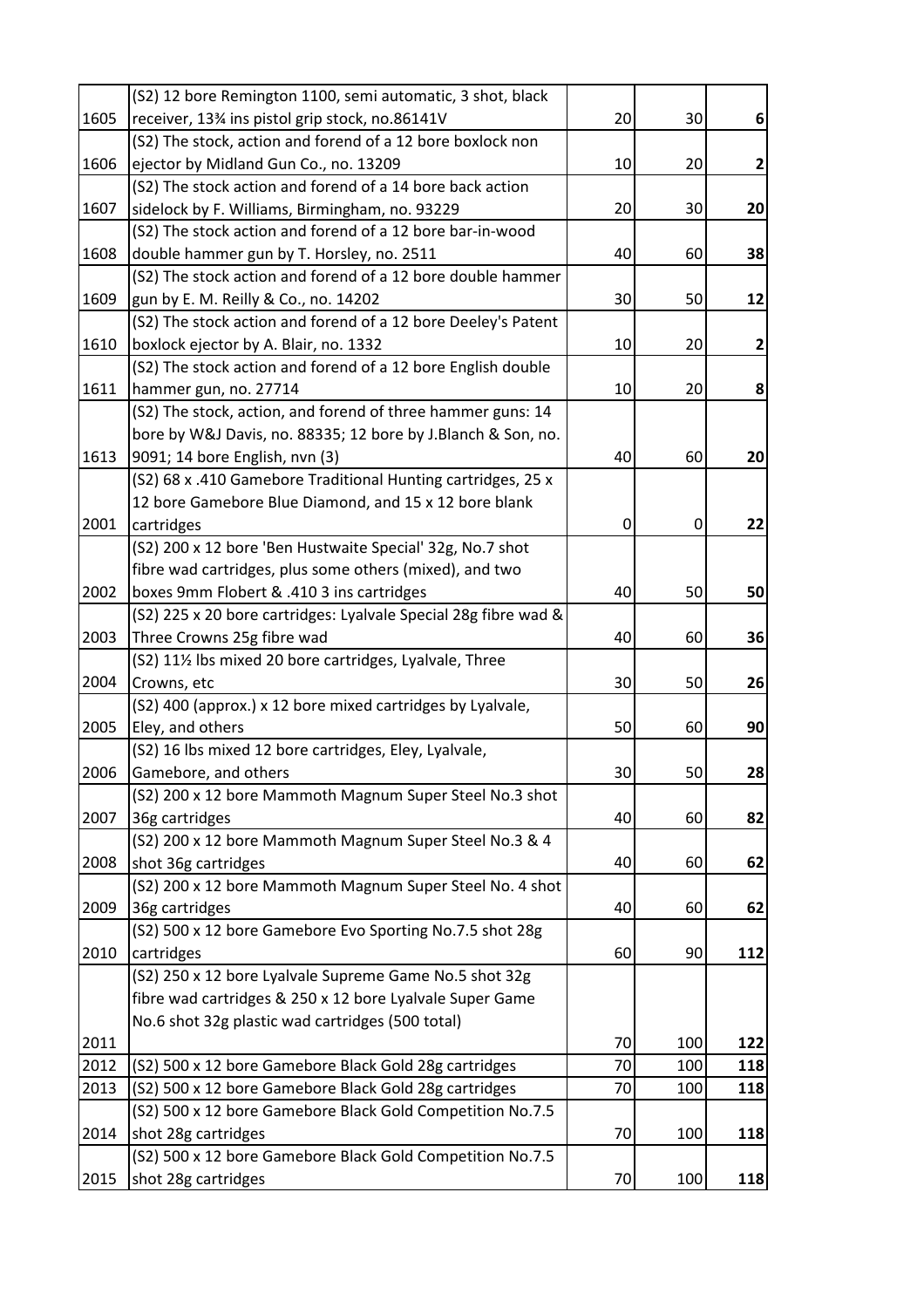|      | (S2) 250 x 28 bore Lyalvale Express 'Supreme 28 Gauge' No.6                                                    |          |          |          |
|------|----------------------------------------------------------------------------------------------------------------|----------|----------|----------|
| 2016 | shot 28g cartridges                                                                                            | 40       | 60       | 52       |
|      | (S2) 250 x 28 bore Lyalvale Express 'Supreme 28 Gauge' No.6                                                    |          |          |          |
| 2017 | shot 28g cartridges                                                                                            | 40       | 60       | 52       |
|      | (S2) 250 x 20 bore Gamebore Super Competition No.8 shot                                                        |          |          |          |
| 2018 | 28g cartridges                                                                                                 | 50       | 70       | 42       |
|      | (S2) 250 x 20 bore Gamebore Super Competition No.8 shot                                                        |          |          |          |
| 2019 | 28g cartridges                                                                                                 | 50       | 70       | 42       |
|      | (S2) 250 x 20 bore Lyalvale 'Supreme Twenty' No.8 shot 28g                                                     |          |          |          |
| 2020 | fibre wad cartridges                                                                                           | 40       | 50       | 52       |
|      | (S2) 250 x 20 bore Lyalvale 'Supreme Twenty' No.7.5 shot 28g                                                   |          |          |          |
| 2021 | plastic wad cartridges                                                                                         | 40       | 50       | 48       |
|      | (S2) 250 x 20 bore Gamebore Super Competition No.8 shot                                                        |          |          |          |
| 2022 | 24g fibre wad cartridges                                                                                       | 40       | 50       | 62       |
|      | (S2) 250 x 28 bore Gamebore Pure Gold No.6 shot 25g fibre                                                      |          |          |          |
| 2023 | wad cartridges                                                                                                 | 40       | 60       | 70       |
| 2024 | (S2) 250 x 12 bore Lyalvale Special Game 30g cartridges                                                        | 40       | 50       | 42       |
|      | (S2) 250 x 12 bore Gamebore Evo Sporting 28g cartridges                                                        |          |          |          |
| 2025 |                                                                                                                | 40       | 50       | 52       |
| 2026 | (S2) 250 x 12 bore Gamebore Black Gold 24g cartridges                                                          | 40       | 50       | 62       |
|      | (S2) 100 x 12 bore Mammoth Magnum 36g steel shot                                                               |          |          |          |
| 2027 | cartridges                                                                                                     | 30       | 40       | 36       |
|      | (S2) 500 x 12 bore Gamebore Black Gold 28g competition                                                         |          |          |          |
| 2028 | load cartridges                                                                                                | 60       | 90       | 122      |
|      | (S2) 250 x 12 bore Gamebore Black Gold 28g competition                                                         |          |          |          |
| 2029 | load cartridges                                                                                                | 40       | 50       | 62       |
|      | (S2) 250 x 12 bore Gamebore Black Gold 28g competition                                                         |          |          |          |
| 2030 | load cartridges                                                                                                | 40       | 50       | 60       |
|      | (S2) A mixed Lot of 12, 16 & 28 bore modern cartridges,                                                        |          |          |          |
| 2031 | mostly Eley                                                                                                    | 40       | 60       | 48       |
|      | (S2) 250 x 12 bore Gamebore 28g black powder cartridges                                                        |          |          |          |
| 2032 |                                                                                                                | 50       | 80       | 202      |
|      | (S2) 250 x 20 bore Gamebore 24g black powder cartridges                                                        |          |          |          |
| 2033 |                                                                                                                | 40       | 60       | 62       |
|      | (S2) 250 x 20 bore Gamebore 24g black powder cartridges                                                        |          |          |          |
| 2034 |                                                                                                                | 40       | 60       | 52       |
|      | (S2) 250 x 20 bore Gamebore 24g black powder cartridges                                                        |          |          |          |
| 2035 |                                                                                                                | 40       | 60       | 52       |
|      | (S2) 350 (approx.) x 20 bore cartridges, Gamebore Black Gold,                                                  |          |          |          |
|      | Eley Grand prix, Sipe, Lyalvale, etc (some part boxes)                                                         |          |          |          |
| 2036 |                                                                                                                | 40       | 60       | 74       |
| 2037 | (S2) Quantity of various .410 cartridges                                                                       | 20       | 30       | 50       |
|      | (S2) 250 x 20 bore Eley Hushpower 24gr 7.5 shot cartridges in                                                  |          |          |          |
| 2038 | box                                                                                                            | 30       | 50       | 46       |
| 2039 | (S2) 125 x 12 bore NSI Uno Prima 28gr 7.5 shot cartridges                                                      |          |          |          |
| 2040 |                                                                                                                | 20<br>20 | 40<br>40 | 22<br>32 |
|      | (S2) 125 x .410 Eley Trap 14gr 7.5 shot cartridges<br>(S2) Approx. 500 x mixed 12 bore cartridges to inc. Hull |          |          |          |
|      | Imperial Game, Eley VIP, Lyalvale Express, Eley Hi-Flyer, etc.                                                 |          |          |          |
| 2041 |                                                                                                                | 40       | 60       | 90       |
|      |                                                                                                                |          |          |          |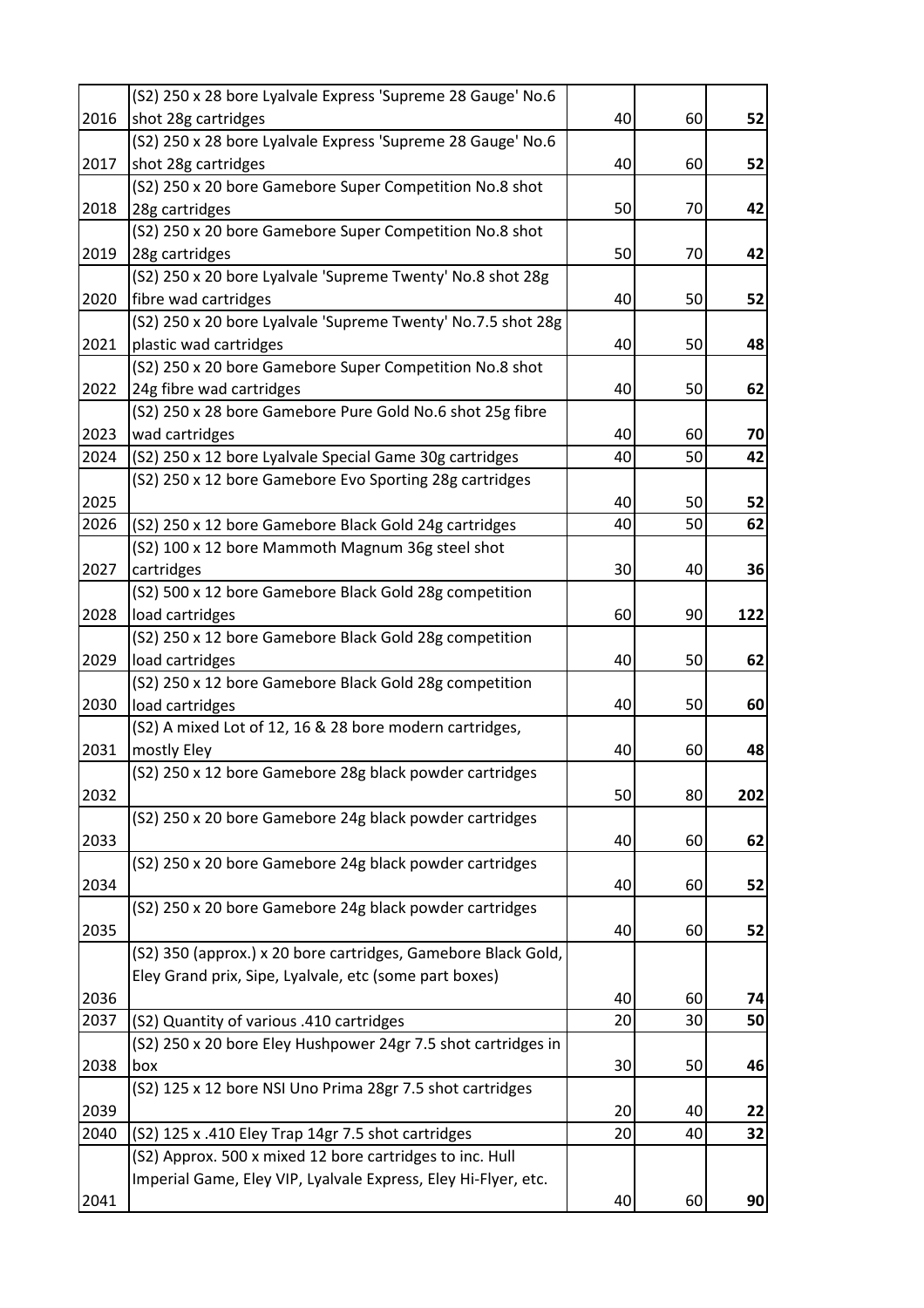|      | (S2) 250 x 12 bore Fiocchi Pigeon 32 Evo 30gr 6 shot             |     |     |     |
|------|------------------------------------------------------------------|-----|-----|-----|
| 2042 | cartridges in box                                                | 30  | 40  | 46  |
|      | (S2) 250 x 12 bore Hull Superfast Pigeon 29gr 6 shot             |     |     |     |
| 2043 | cartridges in box                                                | 30  | 40  | 62  |
|      | (S2) 250 x 12 bore Lyalvale Express Chasse Pigeon Special        |     |     |     |
| 2044 | 29gr 6 shot cartridges in box                                    | 30  | 40  | 62  |
|      | (S2) 250 x 12 bore Eley Pigeon Select 30gr 6 shot cartridges in  |     |     |     |
| 2045 | box                                                              | 30  | 40  | 60  |
|      | (S2) 250 x 12 bore Lyalvale Express English Sporter 28gr 7.5     |     |     |     |
| 2046 | shot cartridges in box                                           | 30  | 40  | 50  |
|      | (S2) 750 x 12 bore Eley Donaldson's Jets 28gr 7.5 shot           |     |     |     |
| 2047 | cartridges in boxes                                              | 60  | 100 | 150 |
|      | (S2) Leather cartridge bag containing approx. 80 x 12 bore       |     |     |     |
| 2048 | cartridges                                                       | 20  | 30  | 52  |
|      | (S2) 150 (approx.) x 12 & 20 bore various cartridges by Eley,    |     |     |     |
| 2049 | Rio, etc                                                         | 20  | 25  | 26  |
|      | (S2) Approx. 65 x 12 bore cartridges inc. Nike 32gr 7 shot       |     |     |     |
| 2050 |                                                                  | 20  | 30  | 12  |
| 2051 | (S2) Two .410 to 12 bore chamber adapters                        | 30  | 50  | 44  |
| 2052 | (S2) 100 x 9mm Flobert cartridges by Eley & RWS                  | 10  | 20  | 30  |
|      | (S2) Quantity of mixed 12 bore and 20 bore cartridges,           |     |     |     |
| 2053 | various makers                                                   | 30  | 50  | 58  |
|      | (S2) 25 x 12 bore Eley Olympic Trap 32gr no.7 shot; 5 x 12       |     |     |     |
|      | bore Rio Target Load; 25 x .410 Eley Fourlong; with approx.      |     |     |     |
|      | 37 x 28 bore Eley paper cased reloaded cartridges                |     |     |     |
| 2054 |                                                                  | 20  | 30  | 8   |
|      | (S2) 300 (approx.) x 12 bore cartridges inc. Rottweil Special    |     |     |     |
| 2055 | Mk2, John Rigby & Co.                                            | 40  | 60  | 46  |
|      | (S2) 250 x 12 bore Eley Impax 1oz No.6 shot 21/2 ins paper       |     |     |     |
| 2056 | case fibre wad cartridges                                        | 60  | 90  | 66  |
|      | (S1) 425 (approx.) x 12 bore Bioammo shotgun cartridges,         |     |     |     |
| 2057 | 32g, No.5                                                        | 50  | 70  | 72  |
|      | (S2) 225 x 12 bore Lyalvale Express HV 'Pigeon Special' 30g      |     |     |     |
| 2058 | No.6 shot cartridges                                             | 30  | 50  | 46  |
|      | (S2) 400 (approx.): 200 x 12 bore Gamebore Royale 'Special       |     |     |     |
|      | Load' cartridges, together with 200 (approx.) 12 bore            |     |     |     |
|      | cartridges Game Bore Clear Winner, Hull Three Crowns and         |     |     |     |
| 2059 | <b>High Pheasant</b>                                             | 40  | 60  | 68  |
|      | (S2) 250 x 12 bore Lyalvale High Velocity Game 46g No.1 shot     |     |     |     |
| 2060 | 76mm cartridges                                                  | 50  | 80  | 48  |
|      | (S2) 25 x 10 bore Remington Express Magnum 31/2 ins No.4         |     |     |     |
| 2061 | shot cartridges                                                  | 20  | 30  | 26  |
|      | (S2) 125 x 16 bore Remington Nitro-Steel No.4 shot cartridges    |     |     |     |
| 2062 |                                                                  | 30  | 50  | 28  |
|      | (S2) 250 x 12 bore Winchester Super XX 35g, No.8 shot 70mm       |     |     |     |
| 2063 | cartridges                                                       | 40  | 50  | 58  |
|      | (S2) 250 x 12 bore Winchester Super XX 35g, No.8 shot 70mm       |     |     |     |
| 2064 | cartridges                                                       | 40  | 50  | 58  |
|      | (S2) 25 x 4 bore 31/202 BB shot cartridges (4 ins) by Alan Myers |     |     |     |
| 2065 |                                                                  | 100 | 150 | 112 |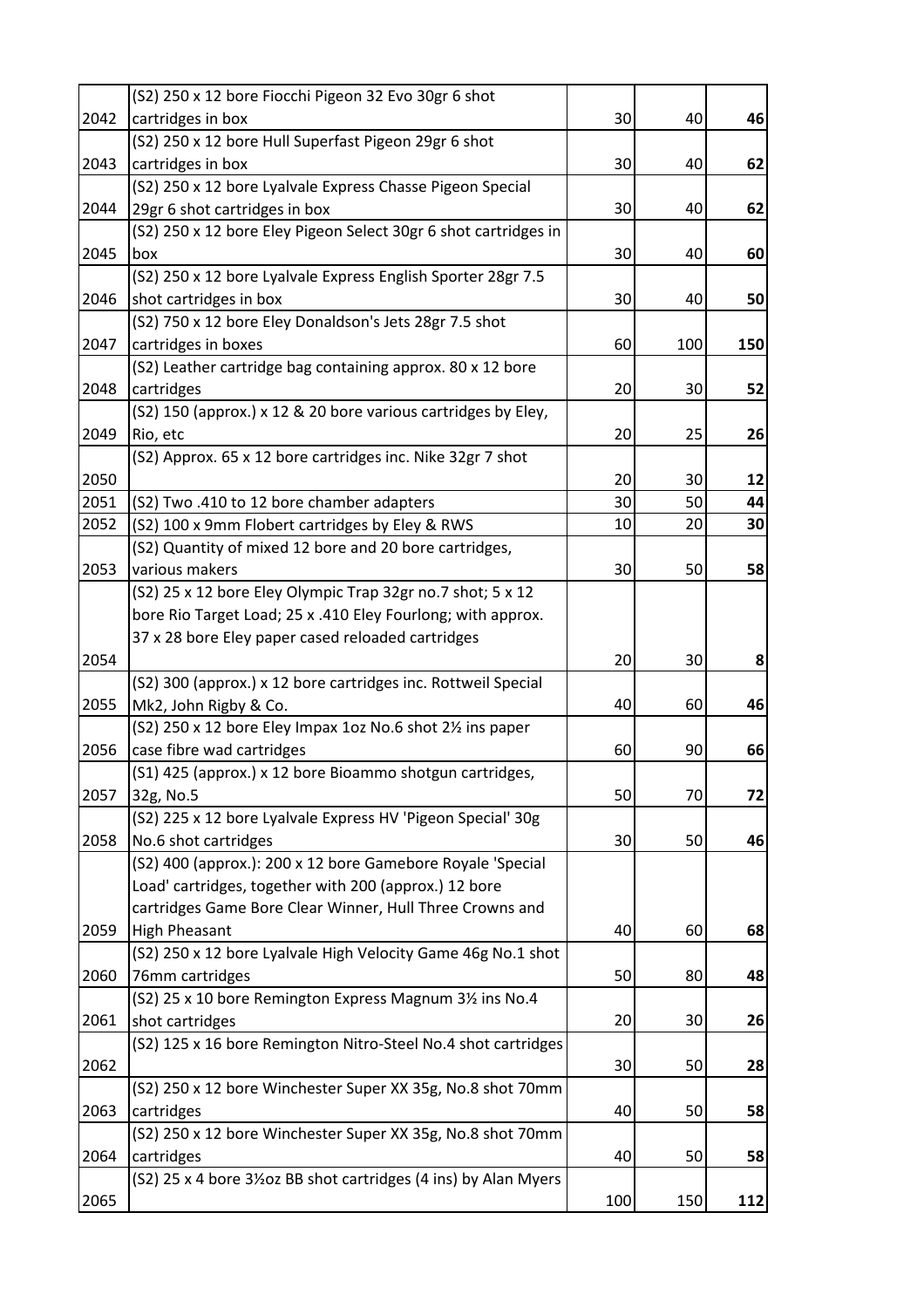| 2066 | (S2) 175 (approx.) x 24 bore cartridges by Fiocchi               | 40 | 60 | 154 |
|------|------------------------------------------------------------------|----|----|-----|
|      | (S2) 25 x 8 bore 21/202 BB shot Magmax nickel cartridges (31/4   |    |    |     |
| 2067 | ins) by Ballistic Products                                       | 40 | 60 | 52  |
|      | (S2) 300 x 12 bore cartridges including Gamebore Black Gold      |    |    |     |
| 2068 | 30g No.6 & 32g No.5, FN 30g No.7                                 | 40 | 60 | 54  |
| 2069 | (S2) 250 x 12 bore assorted cartridges                           | 30 | 40 | 50  |
|      | (S2) Leather cartridge bag containing quantity of 16 bore        |    |    |     |
| 2070 | cartridges (Winchester Ranger)                                   | 20 | 30 | 20  |
|      | (S2) 250 (approx.) x 12 bore cartridges: Winchester Upland,      |    |    |     |
| 2071 | and others                                                       | 40 | 50 | 42  |
|      | (S2) 275 X 16 bore cartridges comprising 200 mostly              |    |    |     |
|      | Winchester Ranger No. 7 shot and 75 Gamebore No.6 black          |    |    |     |
|      | powder, together with a 16 bore roll turnover tool               |    |    |     |
| 2072 |                                                                  | 40 | 60 | 58  |
|      | (S2) 214 x .410 Remington 1/202 No.9 shot Premier STS Target     |    |    |     |
| 2073 | Load cartridges                                                  | 40 | 60 | 62  |
|      | (S2) 220 (approx.) x 12 bore mixed cartridges: Eley Hymax,       |    |    |     |
| 2074 | Rottweil Express, Viri, Spitfire, etc                            | 30 | 50 | 56  |
|      | (S2) 160 x 16 bore game cartridges, Eley, Lyalvale, Falcon       |    |    |     |
| 2075 |                                                                  | 30 | 40 | 36  |
|      | (S2) 200 x 12 bore assorted game cartridges, Eley Grand Prix     |    |    |     |
| 2076 | and others                                                       | 30 | 50 | 46  |
|      | (S2) 250 x 12 bore assorted cartridges, Winchester GB            |    |    |     |
| 2077 | Standard, Baikal, and others                                     | 30 | 50 | 52  |
| 2078 | (S2) 200 assorted 12 bore cartridges, Eley, etc                  | 30 | 40 | 40  |
|      | (S2) 200 x 12 bore collector/game cartridges various paper       |    |    |     |
| 2079 | and plastic cased                                                | 30 | 50 | 48  |
|      | (S2) Leather cartridge bag, and quantity of 20 bore cartridges   |    |    |     |
| 2080 | in leather belt                                                  | 30 | 40 | 42  |
|      | (S2) 16 bore handsewn leather cartridge belt with 25             |    |    |     |
|      | cartridges; 12 bore vintage leather cartridge belt with 25       |    |    |     |
| 2081 | cartridges; canvas cartridge bag                                 | 20 | 30 | 32  |
|      | (S1) 115 x .25-06 Rem 85gr Nosler ballistic tip rifle cartridges |    |    |     |
| 2101 | by Federal Premium                                               | 30 | 50 | 62  |
|      | (S1) 175 x 7x57mm rifle cartridges comprising 96 x RWS           |    |    |     |
| 2102 | 123gr; 79 x Norma 154gr                                          | 30 | 40 | 142 |
|      | (S1) 88 x .243(Win) rifle cartridges by Federal, Sako,           |    |    |     |
| 2103 | Remington & RWS                                                  | 20 | 30 | 22  |
|      | (S1) 99 x .204(Ruger) 40gr V-Max rifle cartridges by Hornady     |    |    |     |
| 2104 |                                                                  | 30 | 40 | 34  |
|      | (S1) 80 x .22(Hornet) Winchester Super-X 45gr rifle cartridges   |    |    |     |
| 2105 |                                                                  | 10 | 20 | 26  |
|      | (S1) 76 x .30-06 rifle cartridges comprising 40 x Norma 150gr    |    |    |     |
| 2106 | Nosler BST; 36 x RWS 150gr soft point                            | 30 | 40 | 42  |
|      | (S1) 140 x .270(Win) rifle cartridges comprising 60 x Norma V-   |    |    |     |
| 2107 | Max 110gr; 80 x Federal 130gr soft point                         | 30 | 50 | 82  |
|      | (S1) 80 x .243(Win) RWS 100gr performance rifle cartridges       |    |    |     |
| 2108 |                                                                  | 30 | 50 | 62  |
|      | (S1) 80 x .243(Win) RWS 100gr performance rifle cartridges       |    |    |     |
| 2109 |                                                                  | 30 | 50 | 54  |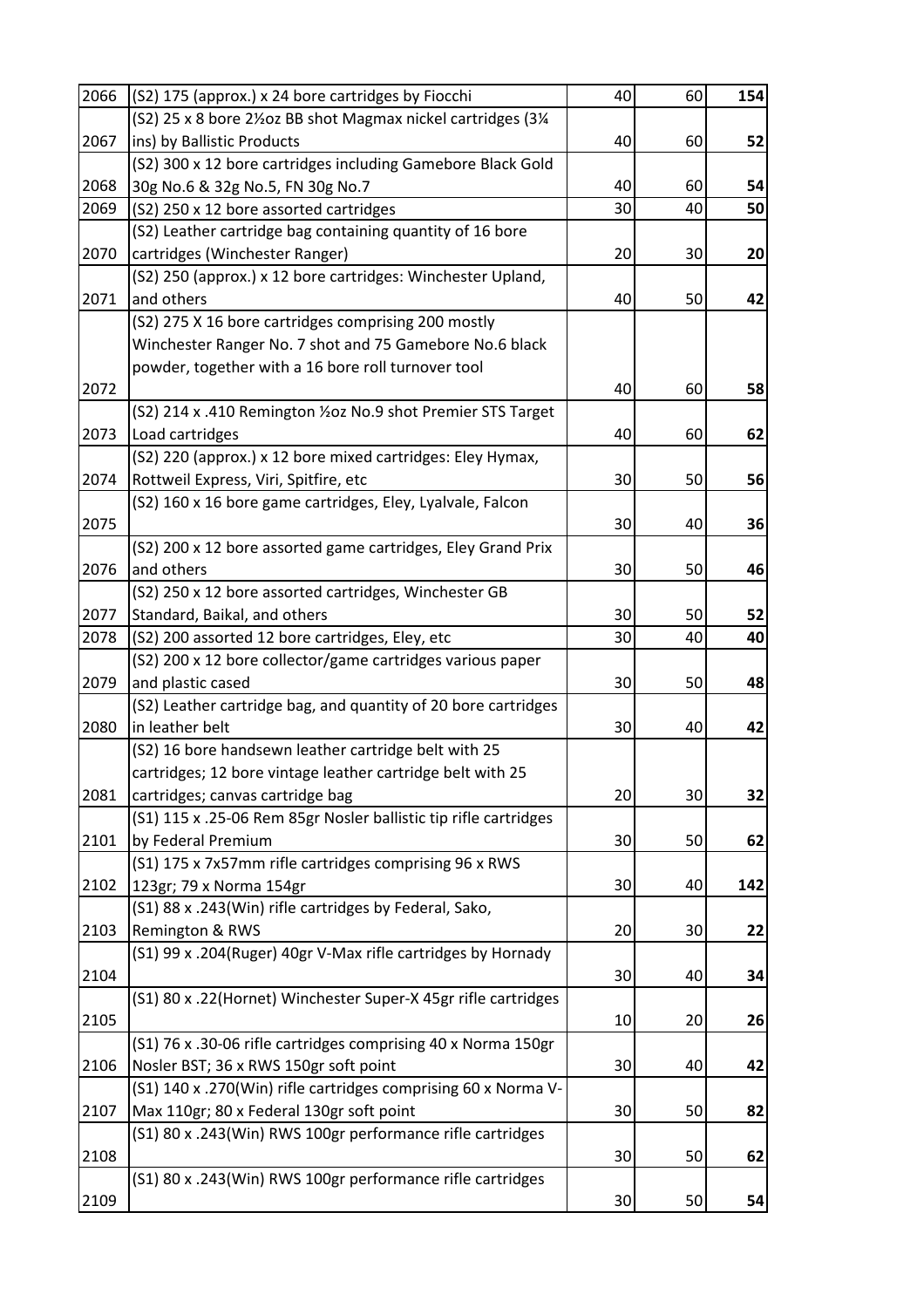| 2110 | (S1) 40 x .222(Rem( Norma 50gr rifle cartridges                                       | 10 | 20 | 26  |
|------|---------------------------------------------------------------------------------------|----|----|-----|
| 2111 | (S1) 100 x 6.5x55mm Norma Oryx 156gr rifle cartridges                                 | 0  | 0  | 78  |
|      | (S1) 140 x .243(Win) rifle cartridges comprising 80 x RWS                             |    |    |     |
|      | 100gr soft point; 60 x Sako 100gr Game Head soft point                                |    |    |     |
| 2112 |                                                                                       | 40 | 60 | 78  |
|      | (S1) 100 x .243(Win) RWS 100gr soft point rifle cartridges                            |    |    |     |
| 2113 |                                                                                       | 0  | 0  | 54  |
|      | (S1) 100 x .243(Win) RWS 100gr soft point rifle cartridges                            |    |    |     |
| 2114 |                                                                                       | 0  | 0  | 54  |
|      | (S1) 250 x .223 Winchester Super Short Magnum 55gr rifle                              |    |    |     |
| 2115 | cartridges in box                                                                     | 30 | 50 | 112 |
|      | (S1) 200 x .264 Win Mag 140gr rifle cartridges by Remington                           |    |    |     |
| 2116 | in box                                                                                | 30 | 50 | 42  |
| 2117 | (S1) 100 x .22 Hornet RWS 46gr Spitzer rifle cartridges                               | 20 | 30 | 60  |
|      | (S1) 100 x .223 Winchester Super Short Magnum 55gr rifle                              |    |    |     |
| 2118 | cartridges                                                                            | 30 | 40 | 10  |
|      | (S1) 100 x .243 Winchester Super Short Magnum 95gr rifle                              |    |    |     |
| 2119 | cartridges                                                                            | 30 | 40 | 10  |
|      | (S1) 587 x .17(Hmr) rifle cartridges by Winchester, Hornady &                         |    |    |     |
| 2120 | Federal                                                                               | 30 | 40 | 98  |
| 2121 | (S1) 650 x .22 Winchester subsonic hollow point rifle                                 |    |    |     |
|      | cartridges                                                                            | 30 | 40 | 62  |
| 2122 | (S1) 650 x .22 rifle cartridges: Winchester Super-X, Eley                             | 30 | 40 |     |
|      | Subsonic, RWS Semi-Auto<br>(S1) 100 x .243(Win) rifle cartridges by Fiocchi, Sako and |    |    | 32  |
| 2123 | Norma                                                                                 | 30 | 40 | 26  |
|      | (S1) 200 x .17HMR cartridges (50 each Remington, Hornady,                             |    |    |     |
| 2124 | Winchester, Federal)                                                                  | 20 | 30 | 34  |
|      | (S1) 200 x .223 Remington 55gr rifle cartridges by                                    |    |    |     |
| 2125 | Winchester; 10 x Federal (210 total)                                                  | 40 | 60 | 112 |
| 2126 | (S1) 161 x 7.92mm Mauser FNM FMJ rifle cartridges                                     | 30 | 40 | 62  |
| 2127 | (S1) 140 x 5.56mm RORG FMJ rifle cartridges                                           | 20 | 30 | 46  |
| 2128 | (S1) 200 x 7.62mm RG L2A2 ball/sniper rifle cartridges                                | 30 | 40 | 98  |
|      | (S1) 100 x .303 Mk 7 RG in chargers; 64 x .303 Mk 7 RG in                             |    |    |     |
| 2129 | boxes (164 total)                                                                     | 40 | 60 | 66  |
|      | (S1) 92 X .243 rifle cartridges by Winchester, RWS & Magtech                          |    |    |     |
| 2130 |                                                                                       | 20 | 30 | 28  |
|      | (S1) 450 x .17(Hmr) rifle cartridges by Federal & Hornady                             |    |    |     |
| 2131 |                                                                                       | 30 | 40 | 58  |
|      | (S1) 450 x .17(Hmr) rifle cartridges by Remington, Federal &                          |    |    |     |
| 2132 | Hornady                                                                               | 30 | 40 | 52  |
|      | (S1) 111 x .30-06 rifle cartridges by Winchester, RWS, Federal                        |    |    |     |
|      | & Norma, together with 60 once fired brass cases                                      |    |    |     |
| 2133 |                                                                                       | 50 | 60 | 38  |
| 2134 | (S1) 60 x .223(Rem) Federal premium rifle cartridges                                  | 10 | 20 | 40  |
| 2135 | (S1) 100 x .375 Winchester Big Bore 94 rifle cartridges                               | 20 | 30 | 22  |
| 2136 | (S1) 140 x .22(Hornet) 45gr rifle cartridges by Imperial                              | 30 | 40 | 36  |
| 2137 | (S1) 25 x 7x65R rifle cartridges by DWM                                               | 10 | 20 | 16  |
| 2138 | (S1) 78 x 7x57R rifle cartridges by DWM & RWS                                         | 20 | 30 | 14  |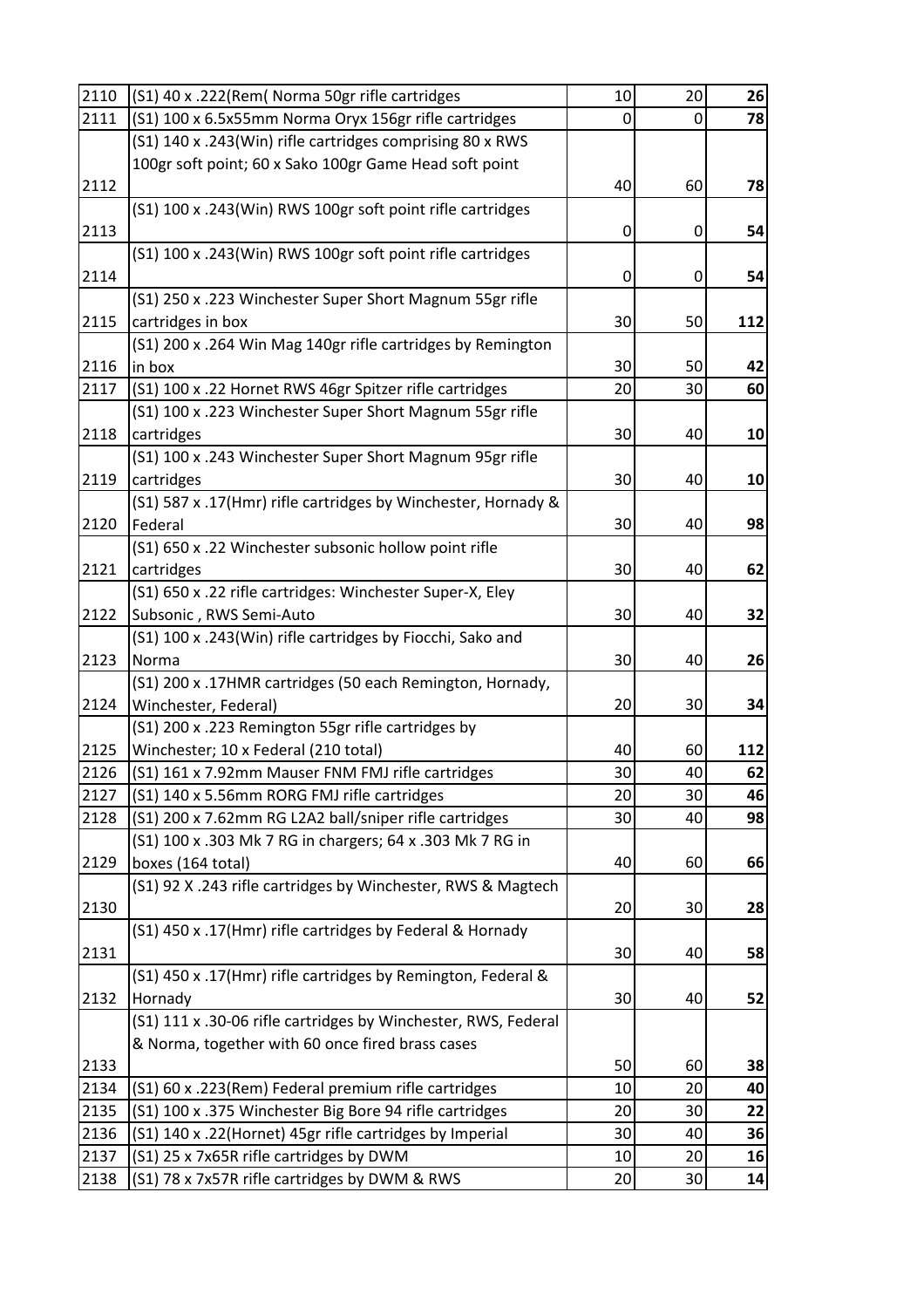|              | (S1) 150 x 5.56mm RG 86 rifle cartridges in military green      |          |          |          |
|--------------|-----------------------------------------------------------------|----------|----------|----------|
| 2139         | nylon bandolier                                                 | 40       | 60       | 50       |
|              | (S1) 250 x .17(Hmr) rifle cartridges by Hornady & Winchester    |          |          |          |
| 2140         |                                                                 | 20       | 30       | 46       |
| 2141         | (S1) Mixed modern rifle ammunition, part boxes                  | 30       | 50       | 15       |
|              | (S1) 60 x .264(Win Mag) 100gr rifle cartridges by Remington     |          |          |          |
| 2142         |                                                                 | 20       | 40       | 32       |
|              | (S1) 40 x .460(Wby Mag) Ultra Velocity 500gr rifle cartridges   |          |          |          |
| 2144         | by Weatherby                                                    | 50       | 70       | 20       |
|              | (S1) 40 x .17(Rem) 25gr Hornady HP rifle cartridges by          |          |          |          |
| 2145         | Remington                                                       | 10       | 20       | 40       |
|              | (S1) 40 x 7x72R 139gr rifle cartridges by RWS in boxes of ten   |          |          |          |
| 2146         |                                                                 | 20       | 30       | 26       |
| 2147         | (S1) 20 x 9.3x74R 285gr rifle cartridges by RWS                 | 40       | 60       | 38       |
| 2148         | (S1) 60 x 9.3x62mm 285gr rifle cartridges by RWS                | 40       | 60       | 92       |
|              | Large quantity of various blank cartridges, some part boxes,    |          |          |          |
| 2149         | various calibres                                                | 50       | 80       | 56       |
|              | (S1) 34 x .270 (Wby Mag) 150gr rifle cartridges by Wetherby     |          |          |          |
| 2150         | and Norma                                                       | 30       | 40       | 4        |
|              | (S1) 160 x .222(Rem) rifle cartridges comprising: 120 x         |          |          |          |
|              | Hornady 50gr V-Max; 60 x Remington 55gr hollow-point            |          |          |          |
| 2151         |                                                                 | 40       | 50       | 106      |
|              | (S1) 116 x .243(Win) rifle cartridges by Norma, and others      |          |          |          |
| 2152         |                                                                 | 30       | 50       | 60       |
|              | (S1) 170 x .303(British) rifle cartridges in their Kynoch boxes |          |          |          |
| 2153         |                                                                 | 70       | 100      | 70       |
| 2154         | (S1) 214 x .303 L1A1 HXP ball cartridges                        | 100      | 150      | 92       |
| 2155         | (S1) 100 x .303 RG rifle cartridges in bandoliers               | 40       | 60       | 44       |
| 2156         | (S1) 80 x .303(British) rifle cartridges                        | 30       | 50       | 42       |
|              | (S1) 110 x 12 bore solid slug cartridges by Eley & Winchester   |          |          |          |
| 2157<br>2158 | (S1) 150 x 9mm Bergman pistol cartridges                        | 50<br>30 | 80<br>40 | 76       |
| 2159         | (S1) 80 x 7.5x55mm(Swiss) mixed rifle cartridges                | 30       | 40       | 42<br>42 |
|              | (S1) 40 x .250(Savage) 100gr rifle cartridges by Winchester     |          |          |          |
| 2160         |                                                                 | 20       | 30       | 24       |
| 2161         | (S1) 30 x 7x64mm rifle cartridges by RWS & Federal              | 10       | 20       | 4        |
|              | (S1) 200 x .308 rifle cartridges by Winchester, Federal and     |          |          |          |
| 2162         | others                                                          | 50       | 80       | 122      |
|              | (S1) 40 x .30-06(Sprg) 180gr Federal Premium rifle cartridges   |          |          |          |
| 2163         |                                                                 | 30       | 40       | 16       |
| 2164         | (S1) 100 x 8x68S RWS 224gr rifle cartridges                     | 50       | 100      | 298      |
|              | (S1) 129 x .300(H&H Mag) Winchester Super-X 180gr sp rifle      |          |          |          |
| 2165         | cartridges                                                      | 50       | 70       | 6        |
|              | (S1) 69 x .300(H&H Mag) 180gr Federal Premium (Nosler           |          |          |          |
| 2166         | Partition) rifle cartridges                                     | 40       | 60       | 36       |
|              | (S1) 90 x .275 Rigby High Velocity rifle cartridges in their    |          |          |          |
| 2167         | boxes of ten                                                    | 40       | 60       | 72       |
|              | (S1) 113 x .458(Win Mag) 510gr soft point rifle cartridges by   |          |          |          |
| 2168         | Remington                                                       | 50       | 100      | 52       |
|              |                                                                 |          |          |          |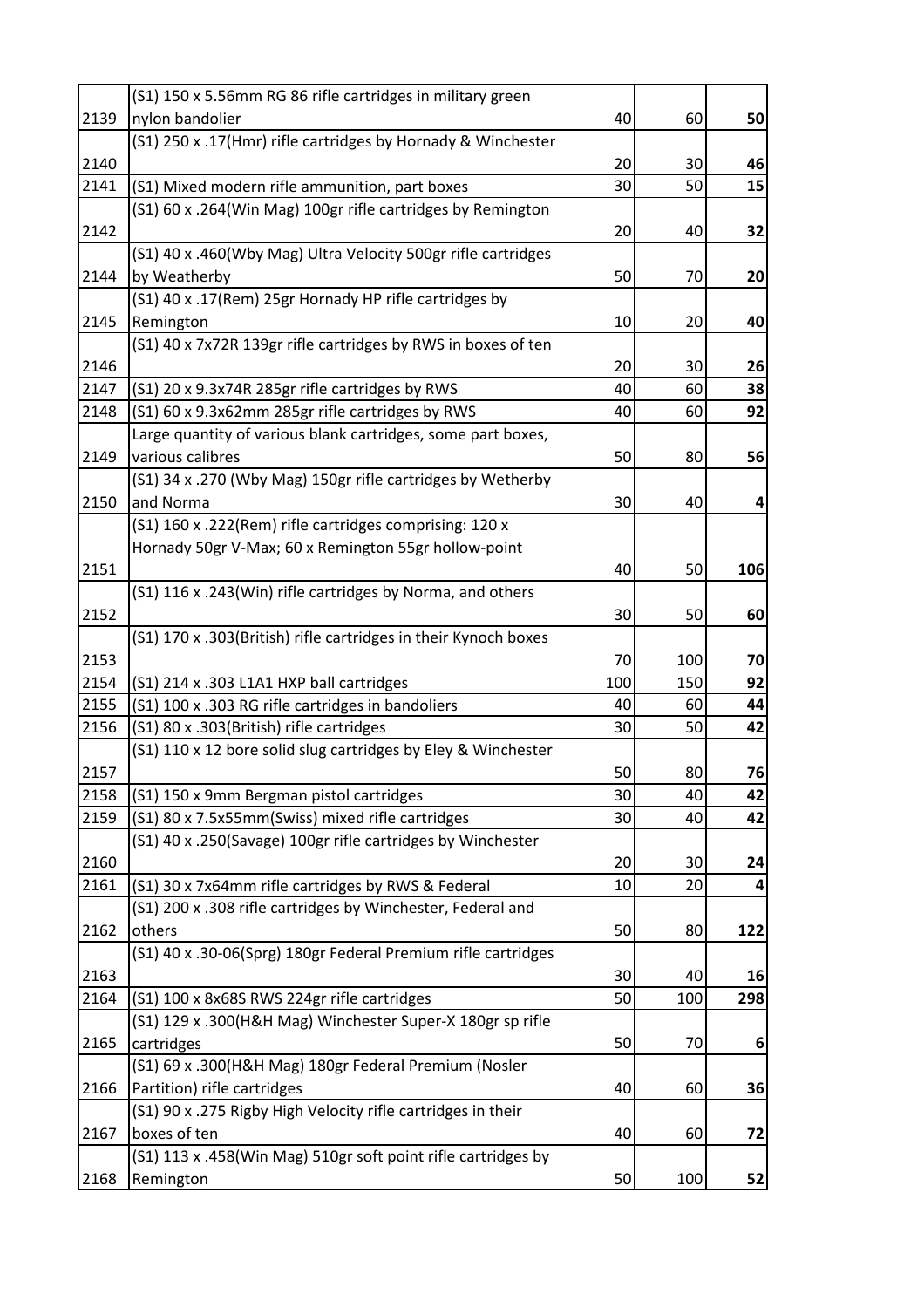|      | (S1) 120 x .458(Win Mag) rifle cartridges comprising: 40 x       |    |     |     |
|------|------------------------------------------------------------------|----|-----|-----|
|      | Winchester 500gr FMC; 80 x Remington 510gr soft point            |    |     |     |
| 2169 |                                                                  | 50 | 100 | 112 |
|      | (S1) 100 x .300(Win Mag) 150gr soft point rifle cartridges by    |    |     |     |
| 2170 | Remington                                                        | 50 | 80  | 50  |
|      | (S1) 80 x .300(Win Mag) rifle cartridges by Federal,             |    |     |     |
| 2171 | Remington & RWS                                                  | 30 | 50  | 42  |
|      | (S1) 30 x .256 Gibbs 145gr rifle cartridges in their boxes of 10 |    |     |     |
| 2172 |                                                                  | 20 | 30  | 28  |
| 2173 | (S1) 13 x .244 H& H Magnum rifle cartridges                      | 10 | 20  | 16  |
|      | (S1) 900 x .22 vintage rifle cartridges, Eley, war issue and     |    |     |     |
| 2174 | others                                                           | 30 | 40  | 28  |
|      | (S1) 100 x .270 130gr Winchester Super-X Power-Point rifle       |    |     |     |
| 2175 | cartridges                                                       | 20 | 40  | 64  |
| 2176 | (S1) 17% lbs mixed .22 rifle ammunition                          | 30 | 50  | 44  |
|      | (S1) 100 x .243(Win) Sako Gamehead 90gr rifle cartridges         |    |     |     |
| 2177 |                                                                  | 30 | 50  | 78  |
|      | (S1) 100 x .22-250 Sako Gamehead 55gr SP rifle cartridges        |    |     |     |
| 2178 |                                                                  | 30 | 50  | 62  |
|      | (S1) 100 x .22-250 Sako Gamehead 55gr SP rifle cartridges        |    |     |     |
| 2179 |                                                                  | 30 | 50  | 62  |
|      | (S1) 465 x .17(Hmr) rifle cartridges comprising: 200 x           |    |     |     |
| 2180 | Remington; 265 Hornady                                           | 30 | 40  | 32  |
|      | (S1) 12 x .45-70(Govt.) 300gr jacketed hollow point rifle        |    |     |     |
| 2181 | cartridges by Winchester                                         | 20 | 25  | 20  |
|      | (S1) 150 x .44(Winchester) 200gr smokeless rifle cartridges      |    |     |     |
|      | (for 1873 & 1892 models) by Kynoch and others in boxes of        |    |     |     |
| 2182 | 50                                                               | 80 | 120 | 80  |
| 2183 | (S1) 49 x .44-40(Wcf) soft nose rifle cartridges                 | 30 | 40  | 32  |
|      | (S1) 900 x .22 rifle cartridges by Winchester, Eley, CCI, etc    |    |     |     |
| 2184 |                                                                  | 40 | 60  | 42  |
|      | (S1) 120 x .30-06(Sprg) Federal Premium rifle cartridges         |    |     |     |
| 2185 |                                                                  | 50 | 80  | 42  |
|      | (S1) 89 x .223(Rem) rifle cartridges by Norma, Federal &         |    |     |     |
| 2186 | Remington                                                        | 20 | 40  | 72  |
| 2187 | (S1) 72 x .243(Win) 75gr rifle cartridges by Hornady             | 20 | 30  | 68  |
|      | (S1) 650 x .22 rifle cartridges comprising: 500 x Winchester     |    |     |     |
|      | Super-X Subsonic HP & 150 x Eley Subsonic HP                     |    |     |     |
| 2188 |                                                                  | 40 | 50  | 32  |
|      | (S1) 104 x .303 military issue rifle cartridges (2 x boxes Mk7 & |    |     |     |
| 2189 | 1 bandolier)                                                     | 40 | 60  | 44  |
| 2190 | (S1) 42 x .45-70 black powder rifle cartridges                   | 20 | 30  | 30  |
|      | (S1) 40 x .458(Win Mag) 500gr Winchester Super-X full metal      |    |     |     |
| 2191 | case rifle cartridges                                            | 50 | 80  | 30  |
|      | (S1) 60 x .22-250 40gr HP Varmint Federal Premium rifle          |    |     |     |
| 2192 | cartridges                                                       | 20 | 30  | 40  |
|      | (S1) 381 x .22(Wmr) rifle cartridges by CCI & Remington          |    |     |     |
| 2193 |                                                                  | 30 | 40  | 62  |
| 2194 | (S1) 642 x .22 RWS HV rifle cartridges                           | 30 | 40  | 32  |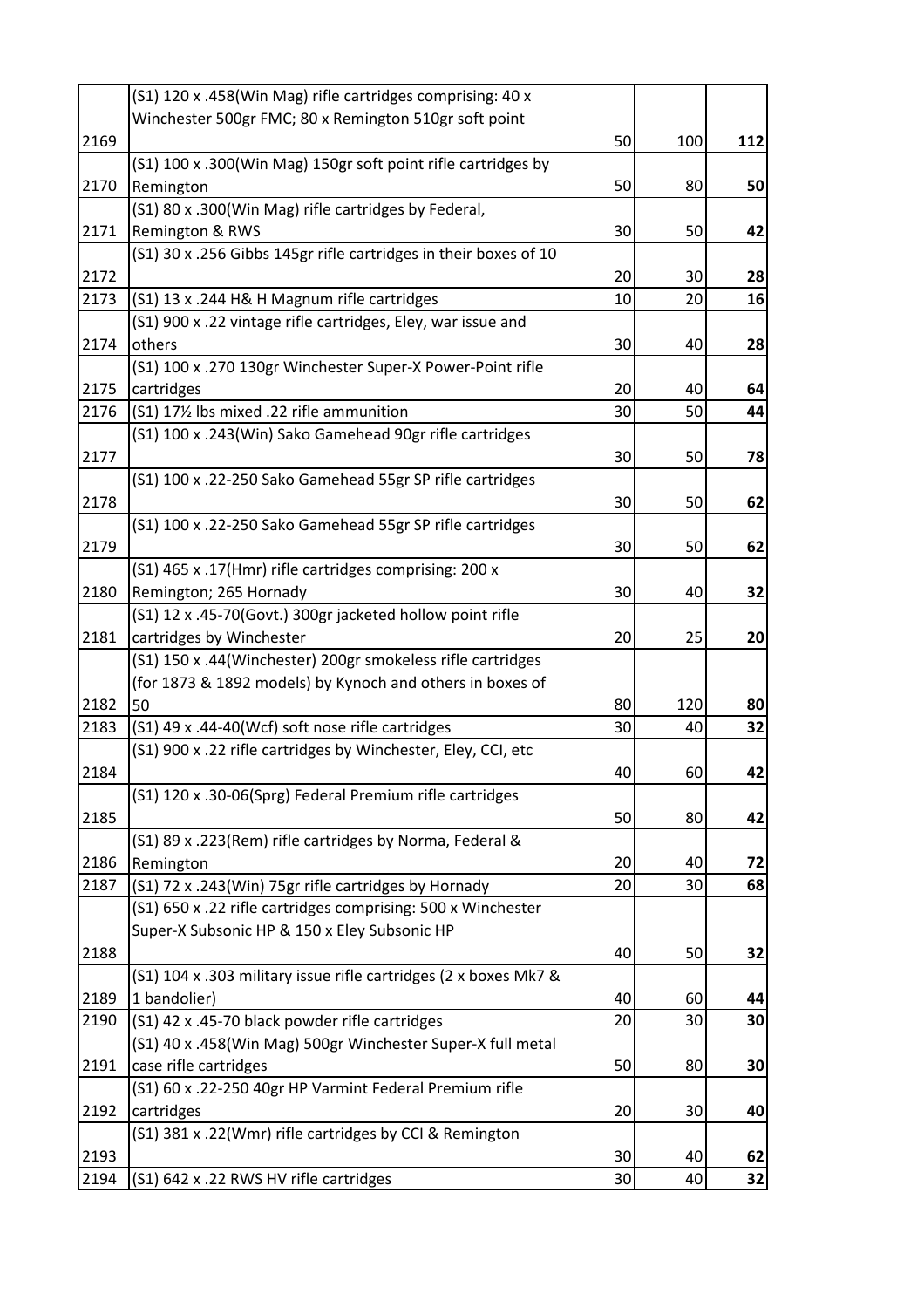|      | (S1) 800 x .22 mixed rifle cartridges by Golden Eagle,           |    |    |     |
|------|------------------------------------------------------------------|----|----|-----|
| 2195 | Winchester, Eley, Remington, etc                                 | 40 | 50 | 32  |
|      | (S1) 209 x .222(Rem) rifle cartridges by Norma, Winchester,      |    |    |     |
| 2196 | Federal, etc                                                     | 30 | 50 | 32  |
| 2197 | (S1) 500 x .22 Remington subsonic HP rifle cartridges            | 30 | 40 | 36  |
| 2198 | (S1) 500 x .22 Remington subsonic HP rifle cartridges            | 30 | 40 | 36  |
| 2199 | (S1) 500 x .22 Remington subsonic HP rifle cartridges            | 30 | 40 | 52  |
|      | (S1) 1000 x .22 Fiocchi Standard Velocity rifle cartridges       |    |    |     |
| 2200 |                                                                  | 40 | 60 | 52  |
|      | (S1) 1000 x .22 Fiocchi Standard Velocity rifle cartridges       |    |    |     |
| 2201 |                                                                  | 40 | 60 | 52  |
|      | (S1) 1000 x .22 Fiocchi Standard Velocity rifle cartridges       |    |    |     |
| 2202 |                                                                  | 40 | 60 | 54  |
|      | (S1) 1000 x .22 Fiocchi Standard Velocity rifle cartridges       |    |    |     |
| 2203 |                                                                  | 40 | 60 | 42  |
|      | (S1) Quantity mixed modern rifle ammunition: .25-06; .243;       |    |    |     |
| 2204 | .22 part boxes - RFD sale only                                   | 20 | 40 | 8   |
|      | (S1) 80 x .243(WSSM) 55gr rifle cartridges by Winchester         |    |    |     |
| 2205 |                                                                  | 20 | 40 | 16  |
|      | (S1) 29 x 12 bore Remington Slugger rifled slug cartridges &     |    |    |     |
|      | 25 x .410 Remington Express rifled slug cartridges               |    |    |     |
| 2206 |                                                                  | 20 | 30 | 38  |
|      | (S1) 86 x .338 (Win Mag) rifle cartridges in Case-Gard ammo      |    |    |     |
| 2207 | box                                                              | 30 | 40 | 32  |
| 2208 | (S1) 150 x .357(Mag) 158gr Privi Partizan cartridges             | 30 | 40 | 38  |
|      | (S1) 350 x .357(Mag) cartridges in plastic ammo boxes (some      |    |    |     |
| 2209 | reloads)                                                         | 30 | 50 | 62  |
| 2210 | (S1) 26 x .45-70(Govt) rifle cartridges (reloaded)               | 10 | 20 | 24  |
|      | (S1) 80 x .30-06 150gr FMJ boat tail rifle cartridges by Samson  |    |    |     |
| 2211 |                                                                  | 30 | 40 | 42  |
|      | (S1) 140 x .223 Remington Match 69gr rifle cartridges by         |    |    |     |
| 2212 | Federal                                                          | 30 | 40 | 112 |
|      | (S1) 60 x 5.6x52R 70gr rifle cartridges by Sellier & Bellot      |    |    |     |
| 2213 |                                                                  | 30 | 40 | 36  |
|      | (S1) 17 x .450 No.1 black powder express rifle cartridges        |    |    |     |
| 2214 | (reloaded)                                                       | 10 | 20 | 22  |
|      | (S1) 4 x 4 bore solid slug heavy brass case cartridges (R. B.    |    |    |     |
| 2215 | Rodda)                                                           | 10 | 20 | 30  |
|      | (S1) 51 x .404(Jeffery) Big Game rifle cartridges, together with |    |    |     |
|      | 14 brass cases and Hornady 2 die set for reloading               |    |    |     |
| 2216 |                                                                  | 40 | 60 | 162 |
| 2217 | (S1) 109 x .308(Win) rifle cartridges                            | 30 | 50 | 38  |
|      | (S1) 31lbs mixed rifle ammunition, some part boxes, some         |    |    |     |
|      | reloads, 7.62mm, .38(Spl), .22, .38(S&W), .223, .308, etc        |    |    |     |
| 2218 |                                                                  | 40 | 60 | 14  |
|      | (S1) 100 x .308(Win) rifle cartridges, various makers including  |    |    |     |
| 2219 | twenty of the NRA 'Pilot Series' 155gr target                    | 40 | 60 | 34  |
|      | (S1) 48.6lbs mixed rifle and pistol ammunition - RFD sale only   |    |    |     |
| 2220 |                                                                  |    |    |     |
|      |                                                                  | 30 | 50 | 24  |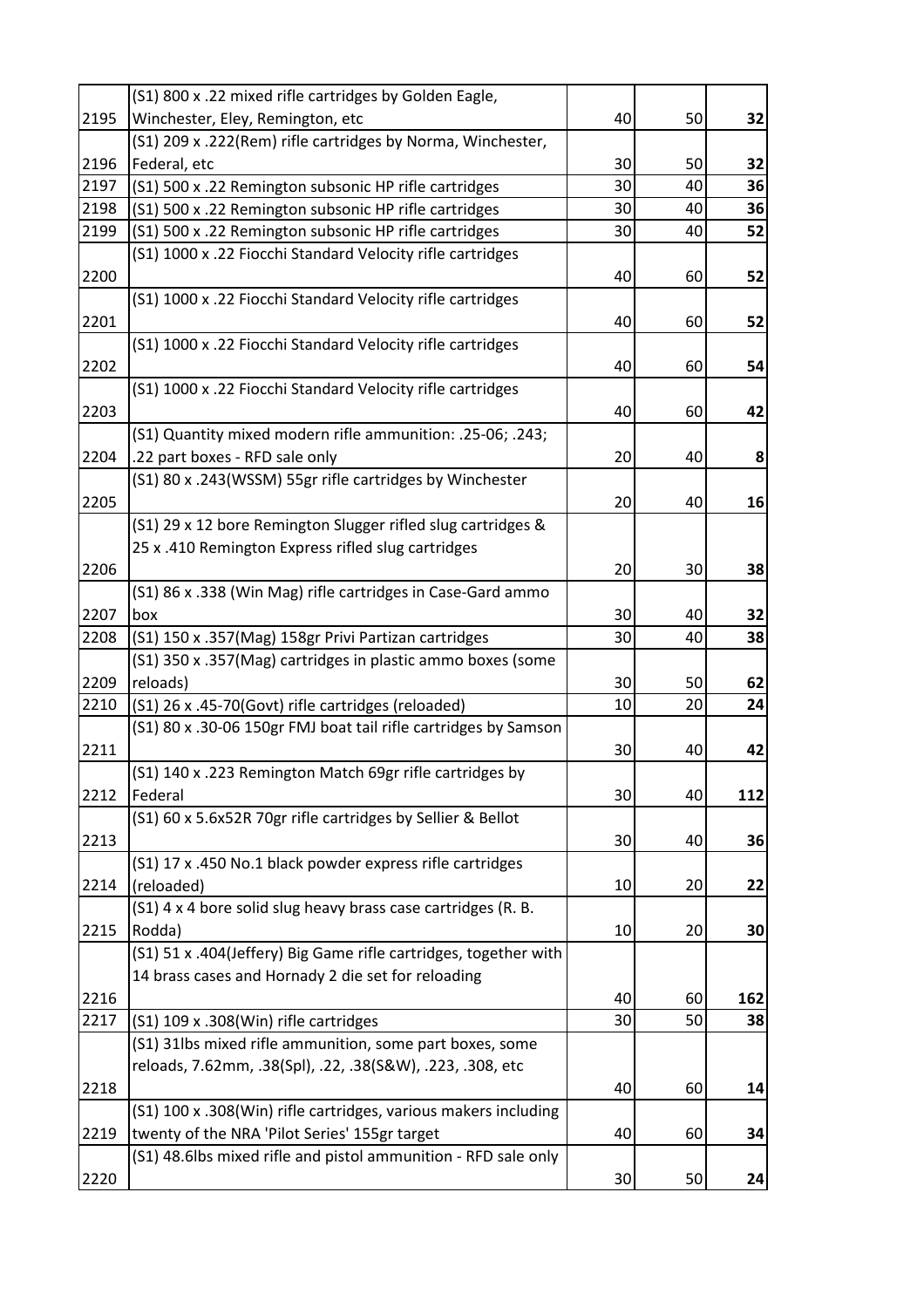|      | (S1) 225 x .223/5.56mm rifle cartridges (154 ball; 71 tracer)   |     |     |                |
|------|-----------------------------------------------------------------|-----|-----|----------------|
| 2221 |                                                                 | 40  | 60  | 74             |
| 2222 | (S1) 60 x 7x65R ID Classic 162gr rifle cartridges by RWS        | 40  | 50  | 42             |
| 2223 | (S1) 60 x 7x65R ID Classic 162gr rifle cartridges by RWS        | 40  | 50  | 38             |
|      | (S1) 548 x .22(Wmr) rifle cartridges Winchester Super-X, CCI    |     |     |                |
| 2224 |                                                                 | 30  | 40  | 64             |
|      | (S1) 500 x .22 rifle cartridges Winchester T22, Subsonic &      |     |     |                |
| 2225 | Super-X                                                         | 30  | 40  | 44             |
|      | Quantity of reloading equipment to incl. plaque mounted         |     |     |                |
| 2301 | Wamadet press, bullet lube, etc.                                | 40  | 60  | 72             |
| 2302 | 150 x .338 Win Mag brass cases, as new                          | 20  | 30  | $\overline{2}$ |
| 2303 | Set of Redding .338 Lapua Mag Deluxe reloading dies             | 20  | 30  | 82             |
| 2304 | RCBS .50 BMC full length die and trim set                       | 30  | 40  | 82             |
|      | Bag of assorted loose reloading dies incl. .303, .44, .38, .22- |     |     |                |
| 2305 | 250                                                             | 50  | 70  | 22             |
|      | Quantity of reloading die sets to include .38, 9mm, .222, .22-  |     |     |                |
| 2306 | 250, .22 Hornet                                                 | 50  | 80  | 64             |
| 2307 | Boxed Silvercrest ultrasonic cleaner                            | 20  | 30  | 30             |
| 2308 | 750 x 12 bore plastic wads                                      | 20  | 30  | 10             |
| 2309 | 3kg of Eley Bismuth No.5 shot                                   | 20  | 30  | 104            |
|      | 8 bore resizer, together with 4 x 4 bore and 1 x 8 bore plastic |     |     |                |
| 2310 | case (1 primed)                                                 | 30  | 40  | 32             |
| 2311 | Falco hand crimp tool                                           | 20  | 30  | $\overline{2}$ |
| 2312 | Approx. 130 x .17 Remington unprimed brass cases                | 20  | 30  | 66             |
|      | Cased .243 Lee Loader, cased .22/250 Remington Lee Loader,      |     |     |                |
|      | and wooden handled Winchester reloading tool                    |     |     |                |
| 2313 |                                                                 | 30  | 50  | 38             |
|      | Lee .17 Remington; Lee .22/250; Lee .222 reloading die sets,    |     |     |                |
| 2314 | together with a Lyman .270 Winchester die set                   | 50  | 70  | 38             |
|      | Tin containing mixed reloading equipment inc. shot melting      |     |     |                |
| 2315 | pot, sieves, pump etc.                                          | 20  | 30  | 74             |
| 2316 | Large bucket containing various sized felt wads                 | 30  | 40  | 34             |
|      | Large bucket containing various size plastic wads inc. .410, 20 |     |     |                |
| 2317 | bore, and 12 bore                                               | 30  | 50  | 4              |
| 2318 | Large bucket containing various sized plastic wads              | 30  | 50  | 4              |
|      | Box containing 500 x 12 bore MKIII Plaswads and 250 x 12        |     |     |                |
| 2319 | bore Winchester Super-Lite Pink wads                            | 30  | 40  | 12             |
|      | Large bucket containing approx. 1500 x 12 bore Winchester       |     |     |                |
| 2320 | AA plastic wads, boxed                                          | 30  | 50  | 26             |
|      | Large bucket containing quantity of various calibre once-fired  |     |     |                |
| 2321 | shotgun cartridge shells                                        | 30  | 40  | 4              |
|      | Tray of various reloading equipment to incl. shot funnels,      |     |     |                |
|      | digital scales, grain measure, RCBS primer tray, once fired     |     |     |                |
| 2322 | brass cases, etc.                                               | 40  | 60  | 44             |
| 2323 | MEC 9000 Series shotshell reloader                              | 100 | 200 | 182            |
| 2324 | MEC 9000 Series shotshell reloader                              | 100 | 200 | 182            |
| 2325 | <b>MEC reloading press</b>                                      | 50  | 70  | 122            |
| 2326 | Lee Load-All on wooden plinth                                   | 30  | 40  | 30             |
| 2327 | <b>MEC Case Conditioner</b>                                     | 50  | 70  | 50             |
| 2328 | Pacific DL-105 reloading press                                  | 30  | 50  | 28             |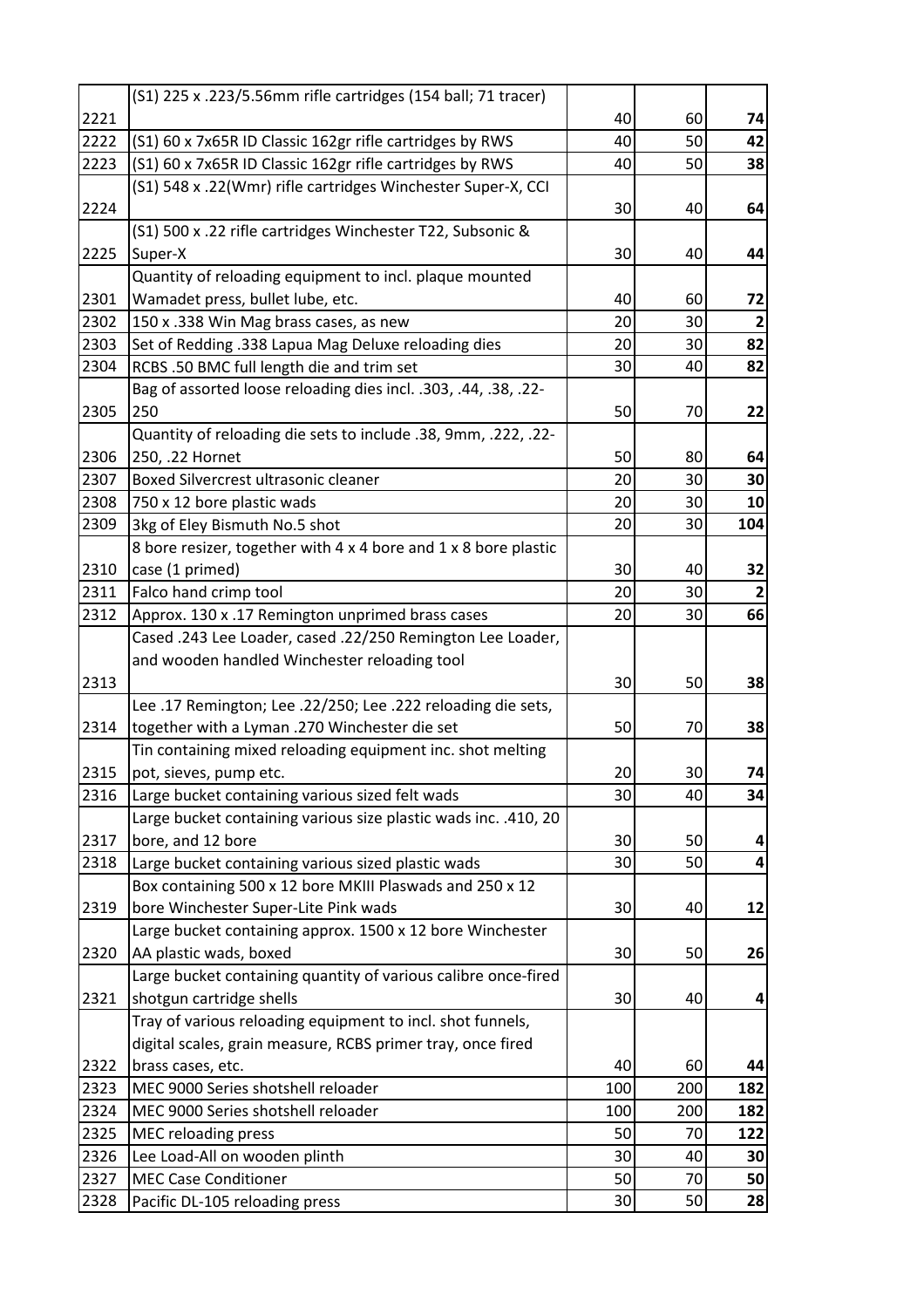| 2329 | Box containing various sized lead shot (in part-tubs)           | 30 | 40  | 30  |
|------|-----------------------------------------------------------------|----|-----|-----|
|      | Box containing approx. 10kg of BB lead shot, 10kg of no.6       |    |     |     |
| 2330 | lead shot, and further tub of BB lead shot                      | 50 | 70  | 52  |
| 2332 | MEC reloading press accessories in wooden case                  | 20 | 40  | 18  |
| 2333 | Wooden ammunition/powder lockable storage box                   | 20 | 40  | 54  |
|      | Box containing large quantity of shotgun cartridge primers      |    |     |     |
| 2334 | inc. 12g lead/steel CX1000                                      | 30 | 50  | 70  |
|      | Box containing large quantity of shotgun cartridge primers      |    |     |     |
| 2335 | inc. Mart 684, CX50, Fiocchi 615 etc.                           | 30 | 50  | 52  |
| 2336 | 50 x .455 manstopper heads for reloading                        | 20 | 30  | 12  |
|      | 50 x .375 126gr heads & 50 x .495 370gr heads for reloading     |    |     |     |
| 2337 |                                                                 | 20 | 30  | 6   |
| 2338 | Quantity 9mm Browning new primed brass cases                    | 20 | 30  | 24  |
| 2342 | 28 x .450x3¼ ins Basic brass cases for reloading                | 40 | 50  | 36  |
|      | 350 (approx.) x .38 once fired cases for reloading, together    |    |     |     |
| 2343 | with a quantity of empty ammunition boxes                       | 20 | 40  | 16  |
|      | Wooden case containing Lee Load Fast shotgun cartridge          |    |     |     |
| 2344 | reloader with instructions                                      | 50 | 100 | 36  |
|      | Lee Load-All II reloading machine, boxed with instructions      |    |     |     |
| 2345 |                                                                 | 30 | 40  | 32  |
|      | Box of various reloading equipment inc. Lee Load-All II 20      |    |     |     |
|      | bore conversion kit, 100 x 12 bore VZero25 wads, 200 x 12       |    |     |     |
|      | bore B&P Z-24 wads, 500 x 12 bore Winchester AA wads            |    |     |     |
| 2346 |                                                                 | 30 | 40  | 16  |
| 2347 | Large quantity of primed 12 bore Fiocchi cases                  | 20 | 40  | 28  |
| 2348 | Various calibre heads for reloading                             | 20 | 40  | 10  |
| 2349 | Redding reloading press with some accessories                   | 40 | 60  | 52  |
| 2350 | Tin containing various size felt wads                           | 20 | 40  | 24  |
| 2351 | 10kg Eley No.7 lead shot                                        | 20 | 30  | 44  |
| 2352 | 10kg Eley No.6 lead shot                                        | 30 | 40  | 52  |
|      | Reloading equipment to include roll turnover tool, gas checks,  |    |     |     |
|      | and Lee .30-06 Springfield die, and 0-25mm gauge                |    |     |     |
| 2353 |                                                                 | 30 | 40  | 28  |
| 2354 | Tin containing lead ingot bars                                  | 30 | 40  | 38  |
| 2355 | Two boxes of 12 bore pinfire paper cases                        | 20 | 30  | 152 |
| 2356 | Four bullet moulds                                              | 40 | 60  | 54  |
|      | Box of reloading tools to include: Lee ball moulds: .500, .360, |    |     |     |
|      | .380, .454; Lyman .45 bullet mould; mould handles,              |    |     |     |
| 2357 | reproduction powder flask etc.                                  | 40 | 60  | 24  |
| 2358 | 36 x 14 bore Eley Gastight paper cases                          | 20 | 30  | 14  |
|      | 50 x 8 bore Eley 4¼ ins primed paper cases in factory box       |    |     |     |
| 2359 |                                                                 | 30 | 40  | 62  |
| 2360 | 50 x 8 bore once fired plastic cases for reloading              | 20 | 30  | 28  |
| 2361 | 25 x 4 bore R.W.S. 4 ins primed paper cases for loading         | 30 | 40  | 62  |
|      | 100 x 28 bore pinfire new paper cases by Gevelot for loading,   |    |     |     |
| 2362 | in factory box                                                  | 30 | 50  | 42  |
|      | 100 x 24 bore pinfire paper cases for loading (75 Gevelot + 25  |    |     |     |
|      | other), together with 25 x 28 bore RWS pinfire primed paper     |    |     |     |
| 2363 | cases                                                           | 30 | 50  | 52  |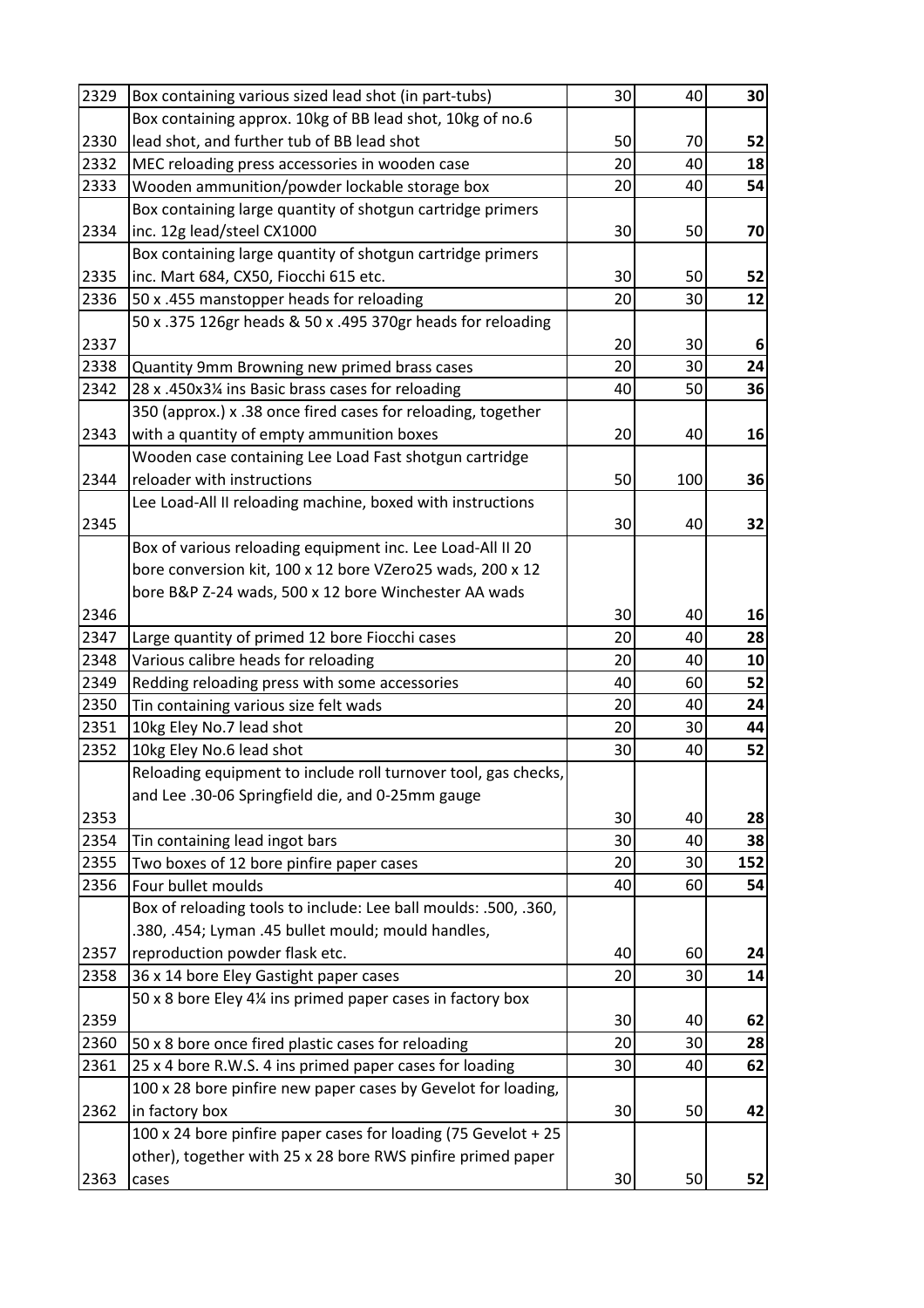|      | Quantity of 4 bore once fired and re-primed paper cases,       |    |     |     |
|------|----------------------------------------------------------------|----|-----|-----|
| 2364 | mostly Eley                                                    | 20 | 40  | 58  |
|      | Quantity 8 bore new primed and once fired paper cases          |    |     |     |
| 2365 |                                                                | 20 | 30  | 8   |
|      | (S2) 1 x 11/2 ins Eley paper case punt gun cartridge (loaded,  |    |     |     |
| 2366 | only part way)                                                 | 30 | 40  | 70  |
|      | Quantity of .300 Sherwood new primed cases by Kynoch in        |    |     |     |
| 2367 | factory box                                                    | 20 | 30  | 102 |
| 2368 | Two boxes of .45 SP PB heads for reloading                     | 20 | 30  | 20  |
|      | 80 (approx.) x 423 cal Hornady DGS 400gr heads for reloading   |    |     |     |
| 2369 |                                                                | 20 | 30  | 38  |
| 2370 | 50 x .500 Nitro brass cases for reloading (Kynoch)             | 20 | 30  | 92  |
|      | Mixed heads for reloading, quantity small pistol primers       |    |     |     |
| 2371 |                                                                | 20 | 30  | 70  |
| 2372 | Five various bullet moulds                                     | 20 | 30  | 52  |
| 2373 | 1000 x .410 Brenneke Slug heads for loading                    | 40 | 60  | 202 |
| 2374 | 1000 x .410 Brenneke Slug heads for loading                    | 40 | 60  | 202 |
|      | 230 primed empty shotgun cases: 100 x 20 bore; 130 x 16        |    |     |     |
| 2375 | bore, paper, plastic & brass cases                             | 20 | 30  | 2   |
|      | RCBS Powder Pro digital scale & RCBS Powder Master             |    |     |     |
|      | electronic powder dispenser, with instructions and power       |    |     |     |
| 2376 | adapters for both                                              | 50 | 80  | 132 |
|      | RCBS Partner Press with No.2 shell holder, boxed; Lee Safety   |    |     |     |
| 2377 | Powder Scale, boxed (2)                                        | 40 | 60  | 80  |
|      | 160 (approx.) x .25-06 once fired de-primed brass cases, 160   |    |     |     |
|      | (approx.) x 25 cal. heads, and 9 various ammo boxes. Also 50   |    |     |     |
|      | x .308 once fired de primed brass cases for reloading          |    |     |     |
| 2378 |                                                                | 30 | 40  | 14  |
|      | Quantity of various primers (some part boxes) for reloading    |    |     |     |
| 2379 |                                                                | 20 | 30  | 20  |
| 2380 | 7.5x55mm Swiss reloading die set by Redding                    | 20 | 30  | 44  |
| 2381 | .45 Acp Lee 3 die set                                          | 20 | 30  | 16  |
| 2382 | Lyman 1000w lead melting pot with ingot mould                  | 30 | 40  | 56  |
| 2383 | 95.5lbs lead ingots, 3.9lbs plumbers tin, for reloading        | 30 | 50  | 42  |
|      | (S1) 25 x .470 Nitro Express reloaded 500gr Holland & Holland  |    |     |     |
| 2481 | rifle cartridges                                               | 20 | 40  | 8   |
| 2482 | (S1) 50 collector pistol cartridges various - .22 to .50       | 20 | 30  | 24  |
|      | (S1) 17 assorted collector Metric Sporting rifle cartridges    |    |     |     |
| 2483 |                                                                | 10 | 20  | 18  |
| 2484 | (S1) 11 Wildcat cartridges various: .338 JDJ, etc              | 10 | 20  | 46  |
|      | Maple & Co. 1916: A replica 6 ins Howitzer shell head. h. 22   |    |     |     |
| 2485 | ins                                                            | 80 | 120 | 132 |
|      | A scarce wooden box containing approx. 500 Eley Patent 16      |    |     |     |
|      | gauge Percussion Shells for conical bullets, packed in sawdust |    |     |     |
| 2486 |                                                                | 30 | 60  | 46  |
|      | 25mm Hotchkiss shell cartridge, headstamp CN 40 LM 1           |    |     |     |
| 2487 | (inert)                                                        | 20 | 30  | 24  |
|      | 25mm Hotchkiss shell cartridge, headstamp MR 37 C 3 (inert)    |    |     |     |
| 2488 |                                                                | 20 | 30  | 22  |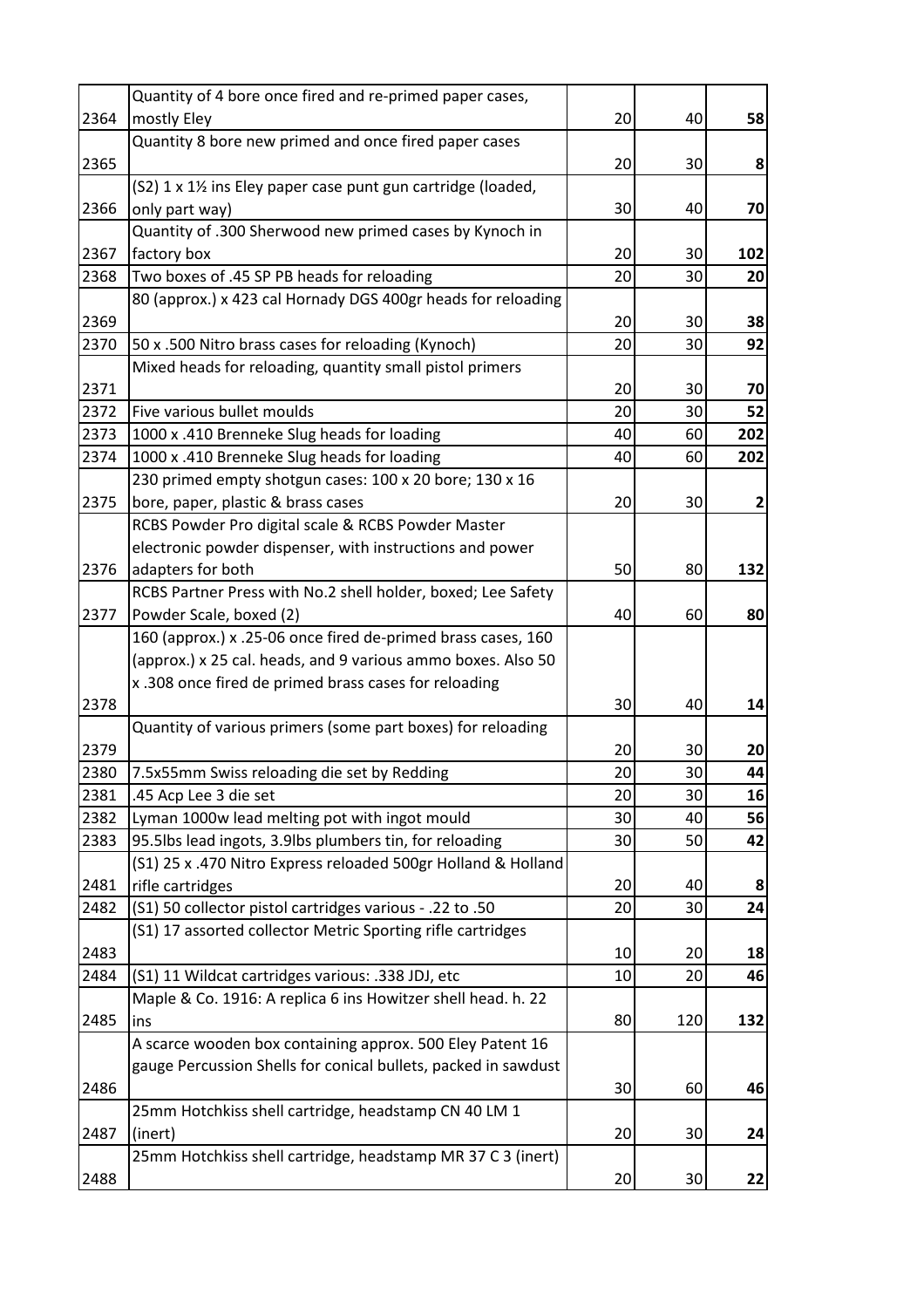|      | Framed and glazed print display of 37 various percussion cap     |     |     |     |
|------|------------------------------------------------------------------|-----|-----|-----|
| 2489 | tin labels                                                       | 20  | 40  | 18  |
|      | 200 x .320 & .32S&W blank cartridges, 100 of each in their       |     |     |     |
| 2490 | original maker's boxes                                           | 10  | 20  | 12  |
|      | A scarce packet of 10 x .577 blanks for Martini Henry or         |     |     |     |
| 2491 | Snider rifles, by R. L. Mk IV, dated 1880                        | 20  | 30  | 24  |
|      | 10 x .433 (10.6mm German rifle) blanks in original paper         |     |     |     |
| 2492 | packet (overstamped), scarce                                     | 10  | 20  | 22  |
|      | 450 x .22 Cash blank cartridges for their Cattle Killer, red,    |     |     |     |
| 2493 | green, blue, yellow and buff loads                               | 20  | 30  | 10  |
| 2494 | Quantity of vintage 2mm blanks                                   | 10  | 20  | 4   |
| 2495 | 18 x vintage pinfire blanks: 12mm, 9mm, 7mm & 5mm                | 10  | 20  | 12  |
|      | 200 assorted vintage and modern blank cartridges, centre fire    |     |     |     |
| 2496 | and rim fire                                                     | 30  | 50  | 8   |
|      | Five experimental blank cartridges by Kynoch, various head       |     |     |     |
|      | stamps L8, H10, 2, 4, M8, rumoured to be for forming sheet       |     |     |     |
| 2497 | metal and plastics                                               | 20  | 30  | 6   |
|      | Three early factory dummy rounds: .577 x 2% ins nitro for        |     |     |     |
| 2498 | black; .500 No.2 Express; .505 Gibbs                             | 10  | 20  | 36  |
|      | .600 Kynoch Nitro Express factory dummy round, crimped, no       |     |     |     |
| 2499 | primer, early bull round nosed                                   | 10  | 20  | 30  |
|      | A rare cased sample cartridge and head display set by The        |     |     |     |
|      | Birmingham Metal & Munitions Company Limited (inert)             |     |     |     |
| 2500 |                                                                  | 200 | 300 | 290 |
|      | L64A1 Green Smoke signal hand grenade, SU26900II0 Orange         |     |     |     |
|      | smoke generator in carton, 2 x Para Red MK3 flares, 4 x red      |     |     |     |
| 2501 | hand flares (expired)                                            | 30  | 40  | 32  |
|      | (S1) A tray of vintage collector rifle and pistol cartridges     |     |     |     |
| 2502 | (some part boxes)                                                | 50  | 80  | 90  |
| 2503 | (S1) 60 x 8mm Mannlicher rifle cartridges by Kynoch              | 20  | 30  | 22  |
|      | (S1) 66 x .318 rifle cartridges by Kynoch & Westley Richards     |     |     |     |
| 2504 |                                                                  | 20  | 30  | 32  |
|      | (S1) .45 Auto Colt pistol cartridges by Kynoch, Winchester &     |     |     |     |
| 2505 | Remington                                                        | 20  | 30  | 14  |
| 2506 | (S1) .455 Webley revolver cartridges various                     | 20  | 30  | 22  |
|      | (S1) .22 collector and other rifle cartridges various, some part |     |     |     |
| 2507 | boxes                                                            | 10  | 20  | 28  |
|      | (S1) 5 x .280/30 Kynoch 1949 pink tip experimental rifle         |     |     |     |
| 2508 | cartridges                                                       | 20  | 30  | 16  |
|      | (S1) 5 x 4.85mm RG77 tracer experimental rifle cartridges        |     |     |     |
| 2509 |                                                                  | 20  | 30  | 102 |
|      | (S1) 6 x .32 Moore's Teat fire revolver cartridges, scarce       |     |     |     |
| 2510 |                                                                  | 20  | 30  | 22  |
| 2511 | (S1) 50 x .380 Long Eley rifle cartridges                        | 20  | 30  | 22  |
| 2512 | (S1) 10 x .577 Nitro Express big game rifle cartridges           | 30  | 40  | 32  |
|      | (S1) 120 x 7.9/8mm Mauser rifle cartridges in original Kynoch    |     |     |     |
| 2513 | boxes of ten                                                     | 40  | 60  | 68  |
|      | (S1) 20 x .30 flanged Kynoch cartridges for Purdey Express       |     |     |     |
| 2514 | Rifles                                                           | 20  | 30  | 20  |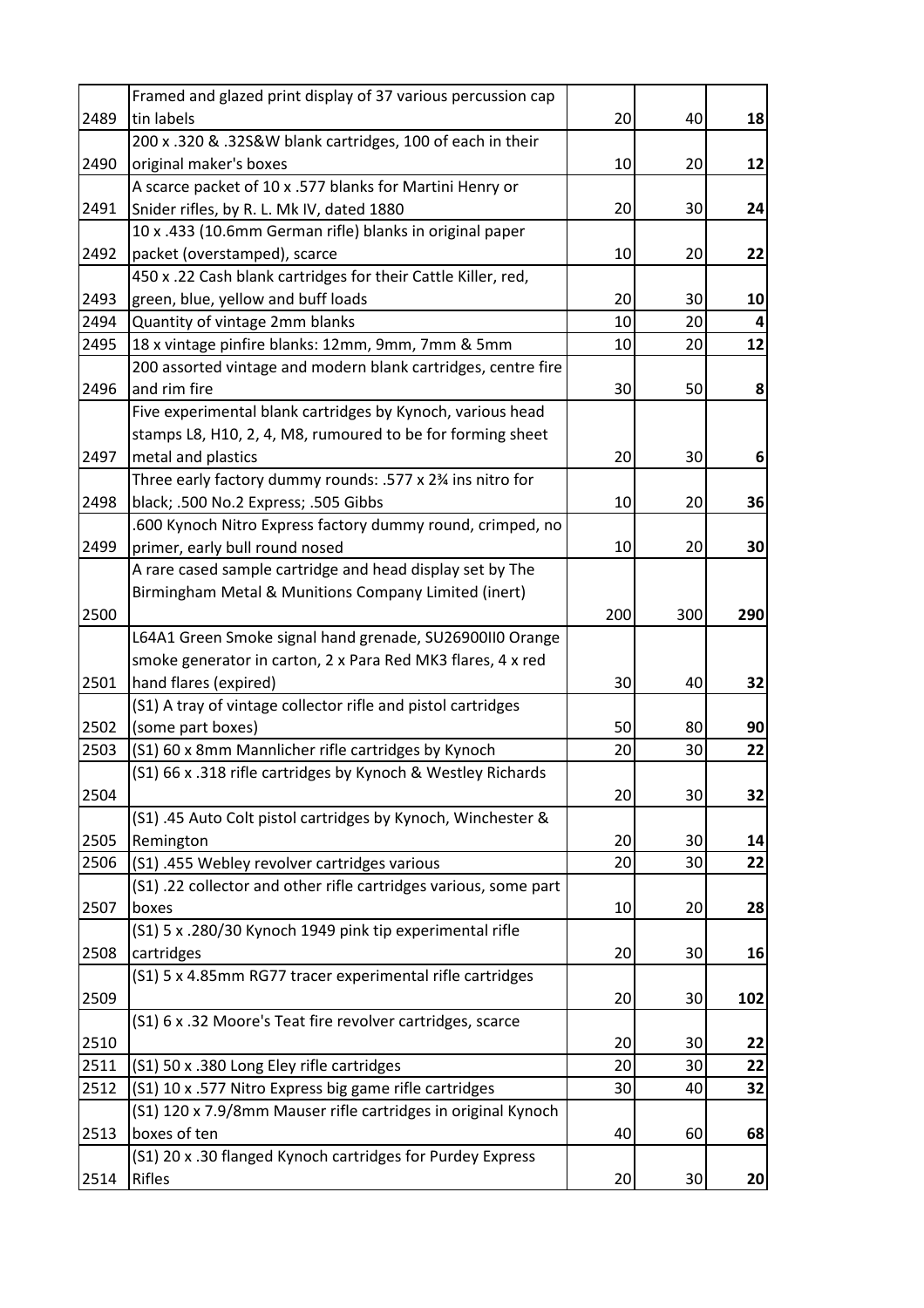|      | 50 x .303 BPD drill cartridges in original box dated 10/1952                  |    |    |    |
|------|-------------------------------------------------------------------------------|----|----|----|
| 2515 |                                                                               | 20 | 30 | 28 |
|      | (S1) 10 x .505 Gibbs Magnum 525gr rifle cartridges by Eley-                   |    |    |    |
| 2516 | Kynoch in original box                                                        | 30 | 40 | 28 |
|      | (S1) 50 x .286 Mannlicher-Schönauer cordite solid bullet rifle                |    |    |    |
| 2517 | cartridges by William Evans in sealed tin                                     | 30 | 40 | 4  |
|      | (S1) 50 x .303 Streamline (Vickers machine gun) cartridges                    |    |    |    |
| 2518 |                                                                               | 30 | 40 | 24 |
|      | (S1) 31 x .244 Holland & Holland rifle cartridges; 19 x .240                  |    |    |    |
|      | Kynoch rifle cartridges; 50 x .375 H&H Magnum rifle                           |    |    |    |
| 2519 | cartridges, in Case-Gard ammo boxes                                           | 20 | 30 | 24 |
|      | (S1) Quantity various slug cartridges, modern & vintage                       |    |    |    |
| 2520 |                                                                               | 20 | 30 | 10 |
|      | 10 x 5.56mm RORG 1991 drill cartridges with clip and charger                  |    |    |    |
| 2521 |                                                                               | 10 | 20 | 6  |
| 2522 | 5000 x No.192 vintage percussion caps in Kynoch tin                           | 20 | 30 | 32 |
|      | (S1) 100 x .303(British) 215gr soft nose rifle cartridges by                  |    |    |    |
| 2523 | Kynoch in original packaging                                                  | 40 | 60 | 64 |
|      | (S1) 128 x .303(British) military issue rifle cartridges, various             |    |    |    |
| 2524 | dates, marks and makers                                                       | 40 | 60 | 56 |
|      | (S1) 128 x .303(British) military issue rifle cartridges, various             |    |    |    |
| 2525 | dates, marks and makers                                                       | 40 | 60 | 42 |
|      | (S1) 128 x .303(British) military issue rifle cartridges, various             |    |    |    |
| 2526 | dates, marks and makers                                                       | 40 | 60 | 50 |
|      | (S1) 128 x .303(British) military issue rifle cartridges, various             |    |    |    |
| 2527 | dates, marks and makers                                                       | 40 | 60 | 52 |
|      | (S1) 118 x .303(British) military issue rifle cartridges, various             |    |    |    |
| 2528 | dates, marks and makers                                                       | 40 | 50 | 50 |
|      | (S1) 130 x .303(British) rifle cartridges, military issue and                 |    |    |    |
| 2529 | home loads                                                                    | 30 | 50 | 50 |
|      | (S1) 9 x .450 Black Powder Express & 9 x .350/400 3¼ 250gr                    |    |    |    |
| 2530 | black powder rifle cartridges                                                 | 30 | 40 | 30 |
|      | (S1) Collector cartridges: 27 X .303 Kings Norton in paper                    |    |    |    |
|      | packets; 10 x .577 blanks in original packet; 100 x .22(short)                |    |    |    |
|      | Peters in boxes of 50; 50 x .22 Remington Kleanbore; 20 x                     |    |    |    |
|      | .45A.C. (WRA Co.); 3 x French 8mm; 3 x .50 Browning; Tin                      |    |    |    |
| 2532 | various, 9mm pistol and others (Total 220 live) in .303 Mk7<br>ammunition box | 30 | 50 | 82 |
|      | (S1) 400 assorted rounds, modern and collector: .45Acp;                       |    |    |    |
| 2533 | .38S&W .410, 9mm various                                                      | 20 | 30 | 44 |
|      | 12 bore Whale tagging dart from Royal Research Ship                           |    |    |    |
| 2534 | Discovery #S20306 - inert                                                     | 10 | 20 | 18 |
| 2535 | (S1) 7 various flare cartridges                                               | 10 | 20 | 20 |
|      | (S1) Five 11/2 ins paper cased flare cartridges by James Pain &               |    |    |    |
| 2536 | Sons (yellow)                                                                 | 20 | 30 | 24 |
| 2537 | (S1) 13 x .577 Kynoch rifle cartridges                                        | 30 | 40 | 22 |
| 2538 | (S1) 18 x .360 No.2 Nitro Express rifle cartridges                            | 20 | 30 | 14 |
| 2539 | (S1) 30 x .318 Kynoch Nitro express rifle cartridges                          | 20 | 30 | 52 |
| 2540 |                                                                               | 30 | 60 | 42 |
|      | (S1) 13% lbs mixed collector cartridges                                       |    |    |    |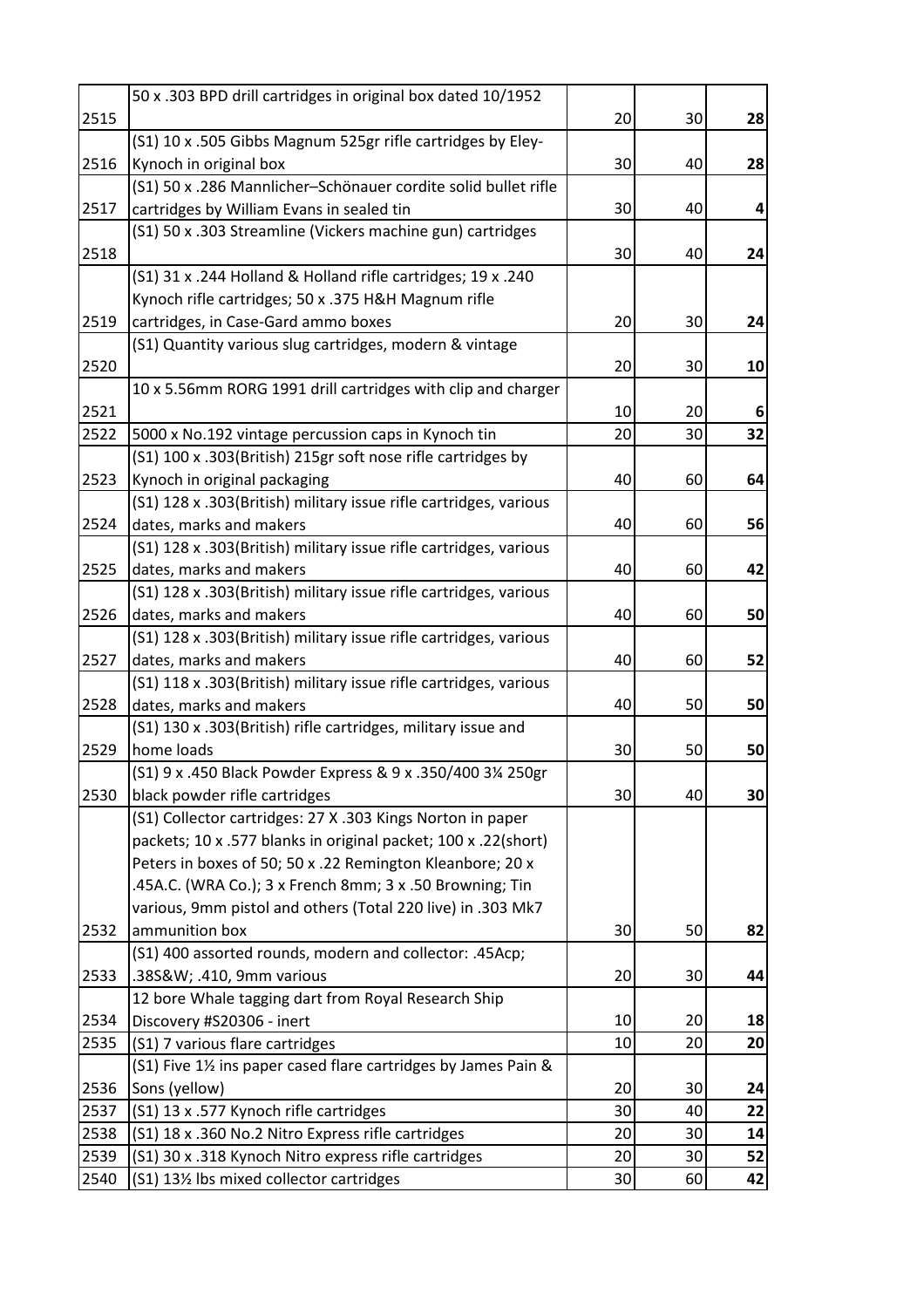|      | (S1) 50 x .470 Kynoch Nitro Express 500grn rifle cartridges in    |    |    |                  |
|------|-------------------------------------------------------------------|----|----|------------------|
| 2541 | original brown paper outer                                        | 40 | 60 | 24               |
|      | (S1) 50 x .244 Magnum 100gr rifle cartridges for Holland's        |    |    |                  |
|      | Magazine Rifles, in original brown paper outer                    |    |    |                  |
| 2542 |                                                                   | 40 | 60 | 42               |
|      | (S1) 10 x .577 Kynoch Nitro Express rifle cartridges (3 ins case) |    |    |                  |
| 2543 |                                                                   | 30 | 40 | 14               |
|      | (S1) 28 x .500/465 Nitro Express rifle cartridges by Kynoch       |    |    |                  |
| 2544 |                                                                   | 20 | 30 | 6                |
|      | (S1) 50 x .380 Long central-fire cartridges by Eley in original   |    |    |                  |
| 2545 | tin with paper label                                              | 20 | 30 | 40               |
|      | (S1) 100 x .297/250 Rook Rifle cartridges by Kynoch in factory    |    |    |                  |
| 2546 | box                                                               | 30 | 40 | 68               |
|      | (S1) 9 x .500/465 Nitro Express rifle cartridges by Westley       |    |    |                  |
| 2547 | Richards in box                                                   | 20 | 30 | $\boldsymbol{4}$ |
|      | (S1) 10 x .500 Express Solid Metal rifle cartridges by Eley, in   |    |    |                  |
|      | original brown paper packet (split) with paper label              |    |    |                  |
| 2548 |                                                                   | 20 | 30 | 30               |
|      | (S1) .700/577 Big Game rifle cartridge, Westley Richards head     |    |    |                  |
|      | stamp; 2 x .700 Nitro Express cartridges headstamp Kynoch         |    |    |                  |
| 2549 | (3)                                                               | 20 | 30 | 52               |
| 2550 | (S1) 5 x .600 W.R. Big Game rifle cartridges                      | 20 | 30 | 34               |
|      | (S1) 10 x .450 Nitro Express 3¼ ins 465gr rifle cartridges by A-  |    |    |                  |
| 2551 | Square                                                            | 10 | 20 | 18               |
|      | (S1) Collector rifle cartridges: 20 x .400 Purdey by Eley; 10 x   |    |    |                  |
|      | .369 Purdey; 10 x .246 Purdey; 10 x .416 Nitro Rigby (total 50)   |    |    |                  |
| 2552 |                                                                   | 30 | 40 | 20               |
|      | (S1) 22 x .500/465 rifle cartridges by Kynoch and others,         |    |    |                  |
|      | together with 13 empty brass cases for reloading                  |    |    |                  |
| 2553 |                                                                   | 20 | 30 | 12               |
|      | (S1) 50 x .240 Magnum Rimless Nitro Express rifle cartridges      |    |    |                  |
|      | (for Holland's Magazine Rifles), by Kynoch in their factory       |    |    |                  |
| 2554 | boxes of five                                                     | 40 | 60 | 82               |
|      | (S1) 40 x .375 Flanged Nitro Express 21/2 ins rifle cartridges by |    |    |                  |
| 2555 | Kynoch in their boxes of five                                     | 20 | 40 | 34               |
|      | (S1) 39 x .360 Nitro Express 2¼ ins rifle cartridges by Kynoch    |    |    |                  |
| 2556 |                                                                   | 20 | 40 | 52               |
| 2557 | (S1) 18 x .38/40 Winchester proof cartridges by Eley              | 20 | 30 | 4                |
| 2558 | (S1) 100 (approx.) .22 proof cartridges (50 in packet)            | 10 | 20 | 4                |
|      | (S1) 15 x .35 Winchester proof cartridges (for model 1895) by     |    |    |                  |
| 2559 | Eley                                                              | 20 | 30 | 6                |
|      | (S1) 15 x 6.5mm Mannlicher Schoenauer proof cartridges by         |    |    |                  |
| 2560 | Kynoch                                                            | 10 | 20 | 2                |
|      | (S1) 20 x 7.65mm Mauser proof cartridges in original boxes (1     |    |    |                  |
| 2561 | unopened)                                                         | 20 | 30 | 2                |
| 2562 | (S1) A scarce 8mm B.S.A. proof cartridge by Kynoch                | 10 | 20 | 72               |
|      | (S1) 16 x 9mm Mannlicher Schoenauer proof cartridges (3 by        |    |    |                  |
|      | Kynoch, 13 with DWM cases and heads, reloaded by Eley with        |    |    |                  |
| 2563 | cordite)                                                          | 20 | 30 | 2                |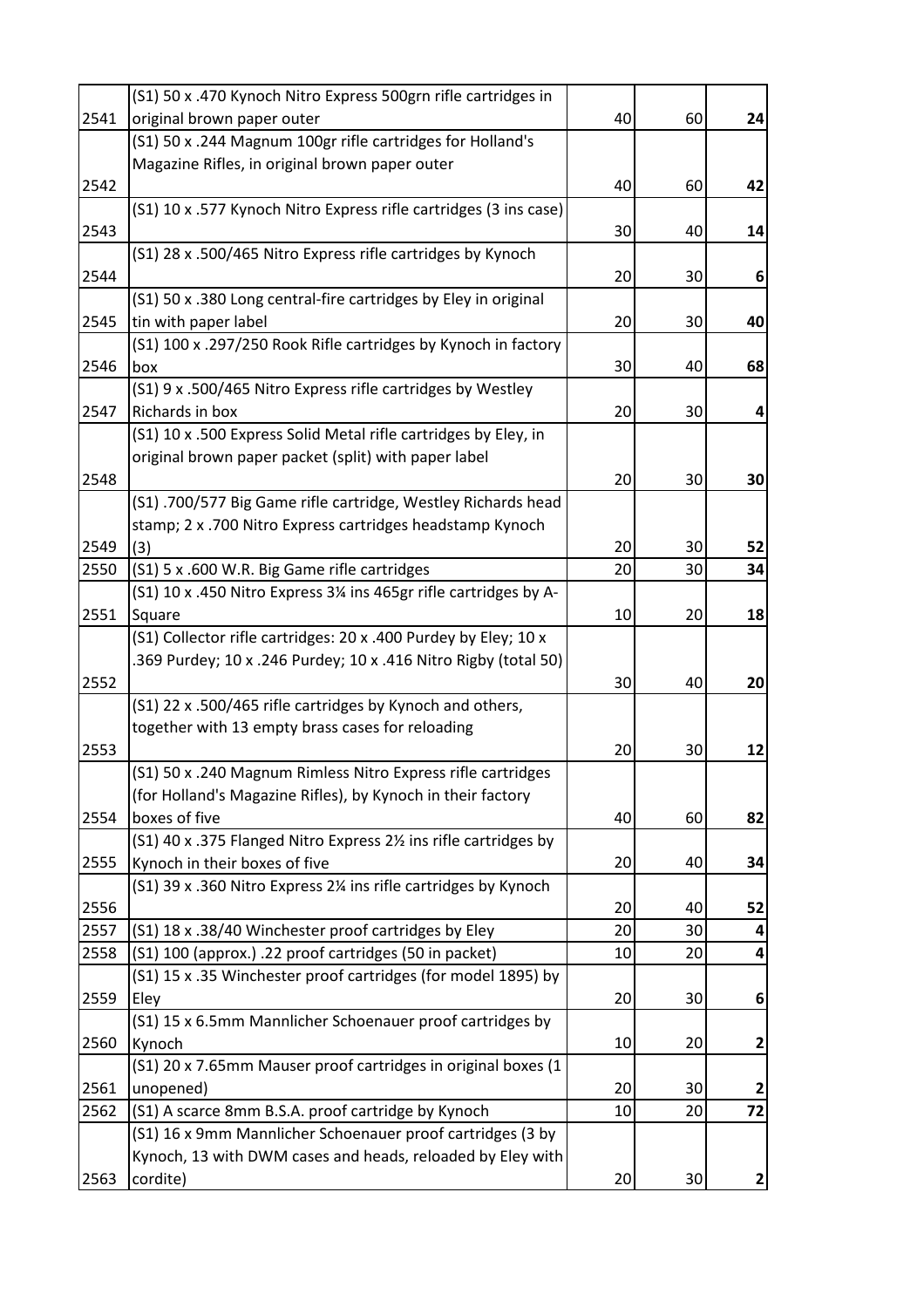|      | (S1) 12 x .242 Vickers rifle proof test cartridges by Kynoch    |    |    |    |
|------|-----------------------------------------------------------------|----|----|----|
| 2564 |                                                                 | 10 | 20 | 24 |
| 2565 | (S1) 30 x .22 Hornet proof cartridges by Kynoch                 | 10 | 20 | 2  |
|      | (S1) 15 x .300 Sherwood proof test cartridges by Kynoch         |    |    |    |
| 2566 |                                                                 | 20 | 30 | 30 |
|      | (S1) 8 x .425 Westley Richards proof cartridges by Kynoch       |    |    |    |
| 2567 |                                                                 | 20 | 30 | 8  |
|      | (S1) 20 x .297/250 Rook Rifle proof cartridges by Kynoch        |    |    |    |
| 2568 |                                                                 | 10 | 20 | 22 |
|      | (S1) 23 x .380 Long Rook Rifle proof test cartridges by Kynoch  |    |    |    |
| 2569 |                                                                 | 10 | 20 | 14 |
|      | (S1) 5 x .500 x 3¼ ins Nitro Express proof test cartridges by   |    |    |    |
|      | Eley (headstamp with red ink 'X', denoting Tropical proof       |    |    |    |
| 2570 | load)                                                           | 20 | 30 | 38 |
|      | (S1) 9 x .333 Rimless Jeffery proof cartridges by Kynoch        |    |    |    |
| 2571 |                                                                 | 20 | 30 | 8  |
|      | (S1) 15 x 9.5mm Mannlicher Schoenauer (or .375 Westley          |    |    |    |
| 2572 | Richards) proof cartridges by Kynoch                            | 20 | 30 | 6  |
| 2573 | (S1) 10 x .400/360 Purdey proof cartridges by Kynoch            | 10 | 20 | 8  |
|      | (S1) 5 x .276 Pedersen (7 x 51mm) experimental proof            |    |    |    |
| 2574 | cartridges by Kynoch, scarce                                    | 10 | 20 | 12 |
|      | (S1) 30 x .297/230 Long Rook Rifle proof cartridges by Kynoch   |    |    |    |
| 2575 |                                                                 | 20 | 30 | 24 |
|      | (S1) 25 x 8mm Siamese (Mauser style) proof test cartridges      |    |    |    |
| 2576 | by Kynoch                                                       | 20 | 30 | 2  |
| 2577 | (S1) 20 x .300 Rook proof test cartridges by Kynoch             | 10 | 20 | 34 |
|      | (S1) 7 x .476 3 ins Westley Richards proof cartridges by        |    |    |    |
| 2578 | Kynoch                                                          | 10 | 20 | 10 |
|      | (S1) 16 x .22 Savage High Power proof test cartridges from      |    |    |    |
|      | Eley (USC Co. cases and heads, loaded with cordite)             |    |    |    |
| 2579 |                                                                 | 10 | 20 | 4  |
|      | (S1) 8 x .275 H&H Magnum rimless proof cartridges (Eley &       |    |    |    |
| 2580 | Kynoch, four of each)                                           | 10 | 20 | 8  |
|      | (S1) 25 x assorted proof test cartridges: 6 x .45Auto; 15 x .38 |    |    |    |
| 2581 | Colt Auto; 3 x .32S&W short; 1 x .360 No.5 Rook                 | 20 | 30 | 8  |
|      | (S1) 4 x .500/450 No.1 Express Rifle proof cartridges by Eley,  |    |    |    |
| 2582 | heavy lead 'plug' paper patched bullet, scarce                  | 20 | 30 | 24 |
|      | (S1) 30 x .320 Long Rook Rifle proof test cartridges (20 by     |    |    |    |
| 2583 | Kynoch; 10 by Eley)                                             | 20 | 30 | 24 |
|      | (S1) 4 x .475 3¼ ins Nitro Express proof cartridges by Eley     |    |    |    |
| 2584 |                                                                 | 10 | 20 | 8  |
|      | (S1) 7 x .33(Wcf) proof cartridges (Winchester cases and        |    |    |    |
| 2585 | heads, loaded with cordite by Eley)                             | 10 | 20 | 6  |
|      | (S1) Ten assorted US calibre proof test cartridges: 5 x .303    |    |    |    |
|      | Savage by Eley; 3 x .38/55 Winchester by Eley; 1 x .32/20 by    |    |    |    |
|      | Eley; 1 x .219 Zipper; 1 x 6mm US Navy, reloaded by Eley with   |    |    |    |
| 2586 | cordite                                                         | 20 | 30 | 28 |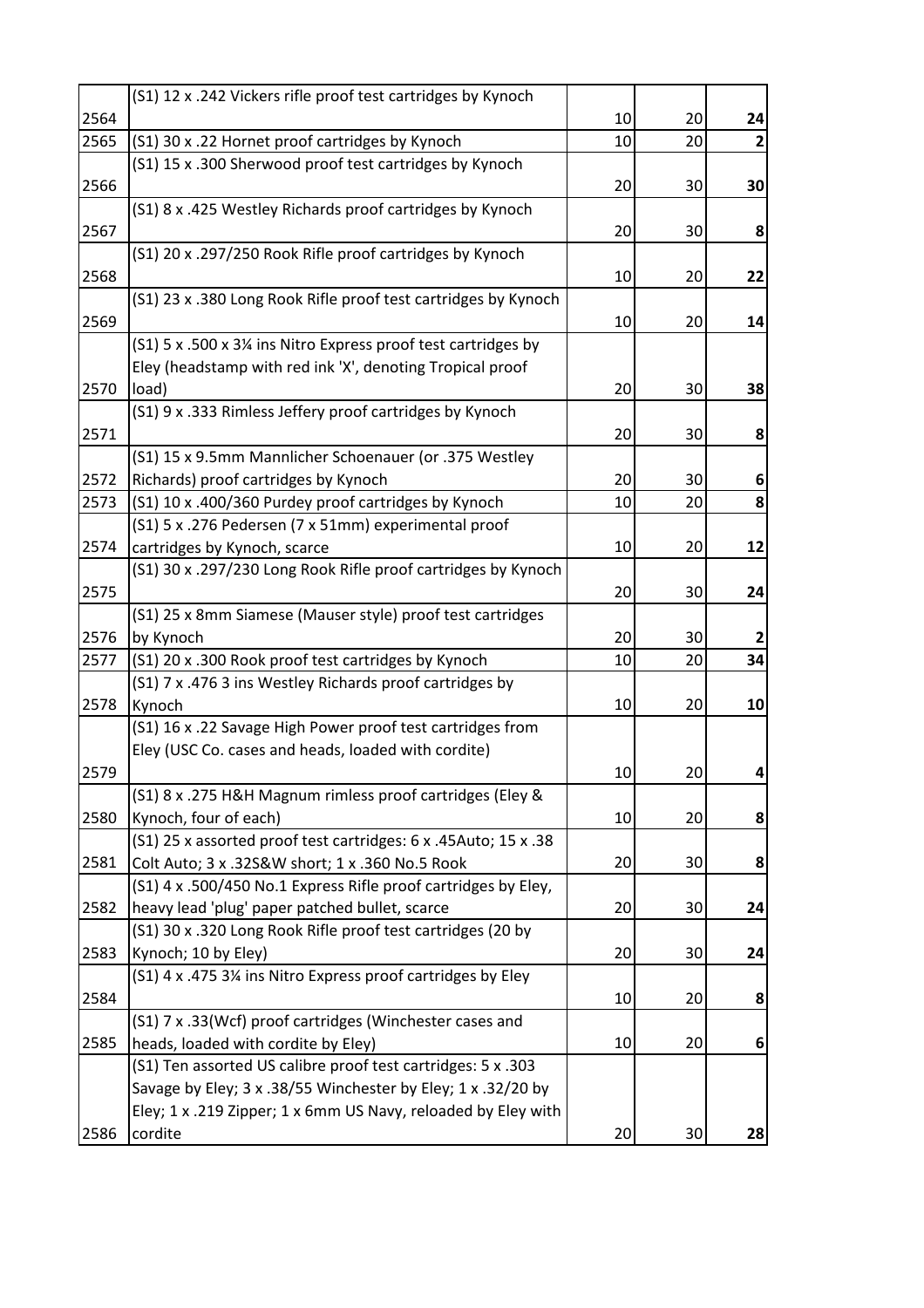|      | (S1) 9 assorted British proof cartridges: 2 x .500/450 3¼ ins      |    |    |    |
|------|--------------------------------------------------------------------|----|----|----|
|      | Nitro; .577 x 2% ins Nitro; .476 x 3 ins; .470 Nitro; .333 Jeffery |    |    |    |
|      | rimless; .300 H& H Magnum flanged; .400 Purdey (spent              |    |    |    |
| 2587 | primer); .240 H & H Magnum                                         | 20 | 30 | 30 |
|      | (S1) 10 x .360 2¼ ins Nitro Express 300gr Split head (Jeffery)     |    |    |    |
| 2588 | cartridges in box                                                  | 10 | 20 | 10 |
|      | (S1) 10 x .303 Mk IV (cordite) hollow point rifle cartridges by    |    |    |    |
| 2589 | Royal Laboratories, scarce                                         | 10 | 20 | 6  |
|      | (S1) 50 x .300 Rook Rifle cartridges by Kynoch in original box     |    |    |    |
| 2590 |                                                                    | 20 | 30 | 54 |
|      | (S1) 6 x 10.6mm German Ordnance revolver cartridges,               |    |    |    |
| 2591 | scarce                                                             | 10 | 20 | 12 |
|      | (S1) 32 x 9mm Para German pistol cartridges, in original           |    |    |    |
| 2592 | packets of sixteen                                                 | 20 | 30 | 28 |
|      | (S1) 10 x .577 3 ins Express Rifle (nitro for black powder)        |    |    |    |
| 2593 | cartridges by Kynoch in original box                               | 20 | 30 | 28 |
|      | (S1) 20 x Big Game rifle cartridges comprising: 10 x .470          |    |    |    |
|      | Rigby's 'Special' & 10 x .470 Kynoch Express in original boxes     |    |    |    |
| 2594 |                                                                    | 20 | 30 | 12 |
|      | (S1) 74 x Early .303 220gr bulleted cartridges, vintage 1890       |    |    |    |
| 2595 | onwards, headstamped K C II                                        | 30 | 50 | 40 |
|      | 250 x assorted blank cartridges: .32S&W, .38Spl, .450, 9mm         |    |    |    |
| 2596 | Para, etc                                                          | 30 | 40 | 14 |
|      | A large steel military ammunition box dated 1966, for 660 x        |    |    |    |
|      | 762mm L5A3 tracer cartridges, the two purple bands                 |    |    |    |
| 2597 | confirming that the rounds are experimental                        | 30 | 50 | 24 |
|      | (S1) 200 x .30-06 vintage rifle cartridges, including 40 Kynoch    |    |    |    |
| 2599 | Tracer in factory boxes                                            | 30 | 40 | 20 |
| 2600 | (S2) 50 x .38(Wcf) cartridges by Eley                              | 20 | 30 | 12 |
|      | (S2) 100 x 12 bore paper cased collector cartridges in display     |    |    |    |
|      | tray including Conyers, Dickson's, Coton's, Braddell, and          |    |    |    |
| 2601 | Forrest                                                            | 50 | 80 | 76 |
|      | (S2) Approx. 60 x .410 paper cased cartridges including            |    |    |    |
| 2602 | Gallyon, Akrill, Venables, Saunders, and Gibbs                     | 40 | 60 | 52 |
|      | (S2) 100 x 12 bore Purdey loaded paper cased cartridges            |    |    |    |
| 2603 |                                                                    | 50 | 80 | 42 |
|      | (S2) 28 x 12 bore paper cased collector cartridges incl.           |    |    |    |
| 2604 | Woodward, Monk, Turner, Akrill, and Hill                           | 30 | 40 | 14 |
|      | (S2) Box containing approx. 45 collector cartridges incl.          |    |    |    |
| 2605 | overseas examples                                                  | 30 | 40 | 24 |
|      | (S2) Approx. 100 cartridges to incl. 3ins Eley cartridges,         |    |    |    |
|      | quantity of .410 cartridges, and other collector cartridges        |    |    |    |
| 2606 |                                                                    | 40 | 60 | 30 |
|      | (S2) Small quantity of mostly 12 bore paper cased collector        |    |    |    |
| 2607 | cartridges                                                         | 10 | 20 | 10 |
|      | (S2) 25 x 12 bore Eley Orchard black powder cartridges             |    |    |    |
| 2608 | together with 45 x .410 cartridges                                 | 20 | 30 | 62 |
| 2609 | (S2) 5 x 8 bore 4 ins collector cartridges                         | 30 | 40 | 24 |
| 2610 | (S2) 3 x 4 bore collector cartridges                               | 10 | 20 | 28 |
| 2611 | (S2) 3 x 8 bore brass collector cartridges                         | 30 | 40 | 12 |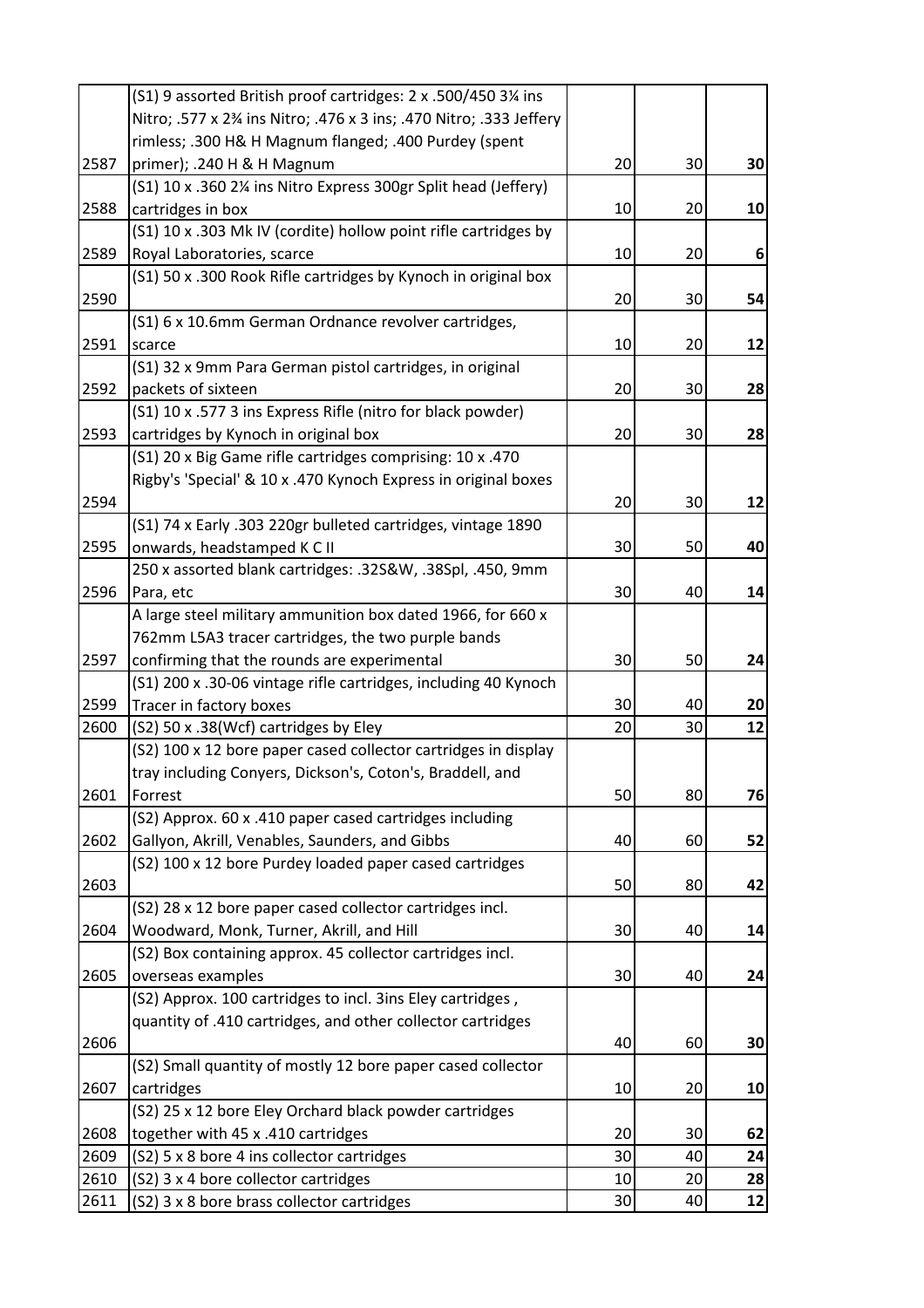| 2612 | (S2) 10 x 8 bore collector cartridges                             | 30 | 50 | 24  |
|------|-------------------------------------------------------------------|----|----|-----|
| 2613 | (S2) 11 x 8 bore collector cartridges                             | 30 | 50 | 20  |
|      | (S2) Approx. 130 x various calibre collector shotgun cartridges   |    |    |     |
| 2614 | inc. Eley, Rigby, Kynoch, Radcliffe etc.                          | 50 | 70 | 44  |
|      | (S2) 25 x 12 bore Sandringham cartridges by Gallyon & Sons;       |    |    |     |
|      | 25 x 12 bore Sporta Weatherproof; 25 x 12 bore Game Fair          |    |    |     |
| 2615 | souvenir cartridges                                               | 40 | 60 | 12  |
|      | (S2) 100 x 12 bore Shefford Rabbit Clearance Society Ltd.         |    |    |     |
| 2616 | cartridges, loaded by Woods & Sons in box                         | 50 | 70 | 34  |
|      | (S2) 25 x 12 bore Eley Alphamax; 25 x 12 bore John Dickson &      |    |    |     |
|      | Son cartridges; 10 x 12 bore 'Baikal' Record Game cartridges      |    |    |     |
| 2617 | (60)                                                              | 40 | 60 | 26  |
|      | (S2) 25 x 12 bore Eley 3ins No.4 shot Smokeless Diamond           |    |    |     |
| 2618 | cartridges in box                                                 | 20 | 30 | 18  |
| 2619 | (S2) 15 x 10 bore Eley No.4 shot cartridges                       | 20 | 30 | 38  |
|      | (S2) 25 x 8 bore Eley Eight Gauge BB shot cartridges in box       |    |    |     |
| 2620 |                                                                   | 30 | 40 | 58  |
|      | (S2) 13 x 8 bore Eley Bismuth Shot Extreme Range cartridges       |    |    |     |
| 2621 | $(10$ boxed)                                                      | 20 | 30 | 36  |
|      | (S2) 22 x 24 bore FN metal lined No.8 shot cartridges in box      |    |    |     |
| 2622 |                                                                   | 10 | 20 | 42  |
|      | (S2) 30 x 12 bore Eley Kynoch 'The Shamrock' paper cased          |    |    |     |
|      | cartridges, 12 bore leather cartridge belt and part box of Eley   |    |    |     |
| 2623 | Fourlong .410 cartridges                                          | 10 | 20 | 22  |
|      | (S2) 25 x 8 bore Magmax nickel 3¼ ins No.1 shot cartridges, in    |    |    |     |
| 2624 | box                                                               | 30 | 40 | 54  |
|      | (S2) 25 x 8 bore Eley Eight Gauge 80mm No.3 shot cartridge,       |    |    |     |
| 2625 | in box                                                            | 30 | 40 | 46  |
|      | (S2) 13 x 4 bore cartridges, inc. Eley, with one primed 4 bore    |    |    |     |
| 2626 | case                                                              | 40 | 60 | 92  |
|      | (S2) 100 (approx.) x 12 bore Eley-Kynoch paper cased No. 6        |    |    |     |
| 2627 | shot cartridges, Hand-loaded by Boss & Co.                        | 30 | 40 | 46  |
|      | (S2) 25 x 8 bore Eley metal lined 2oz, AAA shot cartridges for    |    |    |     |
| 2628 | 3¼ ins chambers, in factory box                                   | 30 | 50 | 52  |
|      | (S2) 25 x 8 bore Eley metal lined 57g, No.4 shot cartridges for   |    |    |     |
| 2629 | 83mm chambers, in factory box                                     | 30 | 50 | 44  |
|      | (S2) 50 x 14 bore Eley Gastight metal lined paper cased           |    |    |     |
| 2630 | cartridges in their factory boxes, No.5 & 6 shot                  | 40 | 60 | 42  |
|      | (S2) 25 x 32 bore Eley Gastight metal lined No. 6 shot            |    |    |     |
| 2631 | cartridges in factory box                                         | 20 | 30 | 28  |
| 2632 | (S2) 11/ <sub>2</sub> ins EC punt gun paper cased cartridge       | 30 | 40 | 134 |
|      | (S2) Three metal punt gun cases: Bland 12 x 11/4 ins; Steel 8 x   |    |    |     |
| 2633 | 1½ ins; Brass 6½ x 1,3/8 ins (3)                                  | 30 | 50 | 102 |
|      | (S2) 1% ins paper case punt gun cartridge by Charles Osborne      |    |    |     |
| 2634 | (Birmingham), length 8 ins                                        | 60 | 80 | 100 |
|      | (S2) Four punt gun cartridges: 81/2 x 11/2 ins brass No.1; 6 x    |    |    |     |
|      | 1,3/8 ins Royle & Son; 5 x 1 ins paper cased (all loaded); 41/2 x |    |    |     |
| 2635 | 1½ ins pinfire (primed only)                                      | 50 | 80 | 182 |
|      | (S2) Two punt gun cases (loaded): 9 x 1¼ ins paper cased; 8½      |    |    |     |
| 2636 | x 1% ins brass cased                                              | 40 | 60 | 142 |